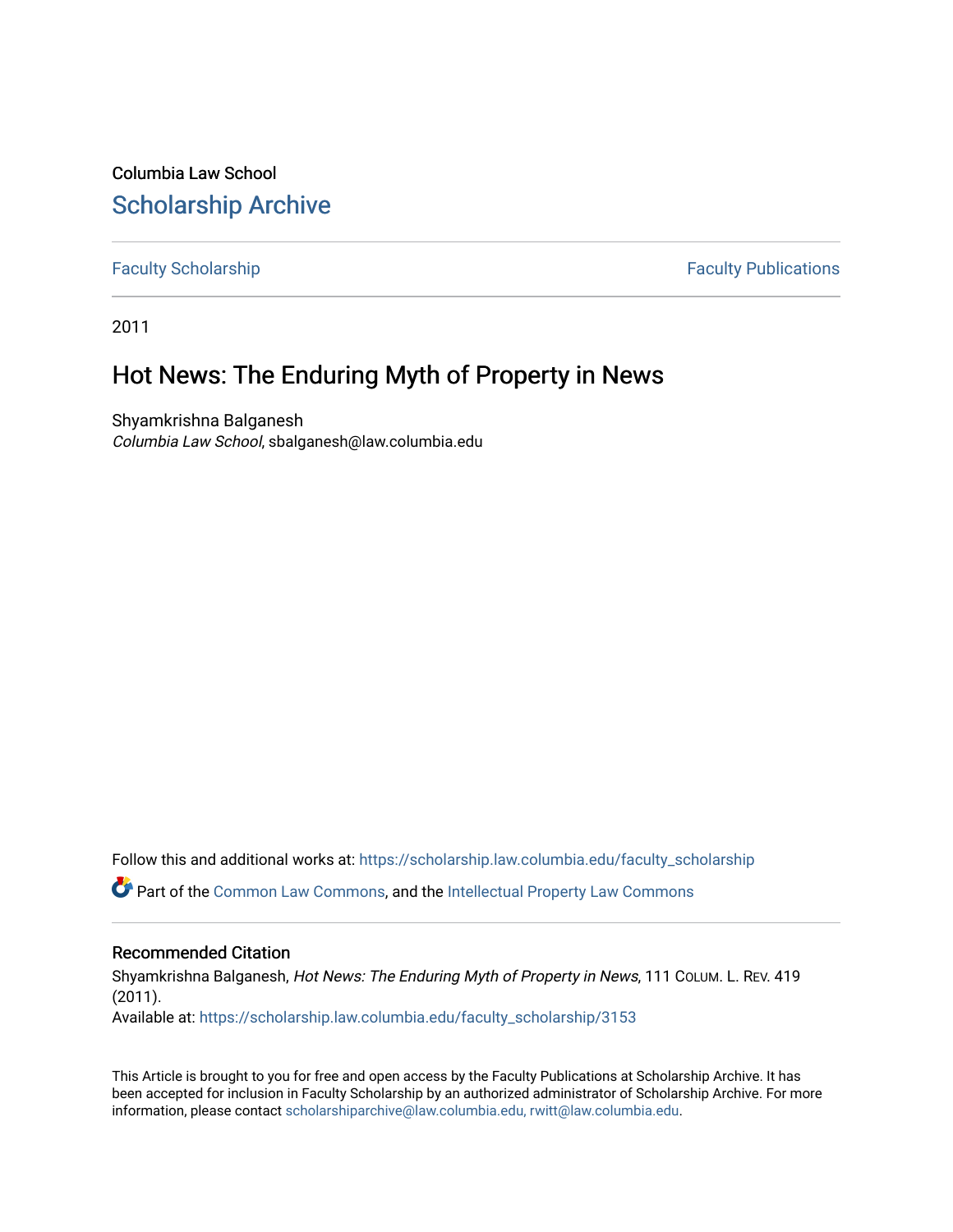# COLUMBIA LAW REVIEW

**VOL. 111 APRIL 2011 NO. 3**

# **ARTICLES**

## "HOT NEWS": THE ENDURING MYTH OF PROPERTY IN NEWS

*Shyamkrishna Balganesh*\*

*The "hot news" doctrine refers to a cause of action for the misappropriation of time-sensitive factual information that state laws afford purveyors of news against free riding by a direct competitor. Entirely the offshoot of the Supreme Court's decision in* International News Service v. Associated Press*, the doctrine enables an information gatherer to prevent a competitor from free riding on its efforts at collecting and distributing timely information. Over the last few years, newsgatherers of different kinds have begun using the doctrine with increased frequency, believing it to create and protect an ownership interest in news. This Article argues that this belief misapprehends the real basis for the hot news doctrine and its unique analytical structure. Originating in the synthesis of two different areas of the common law, unfair competition and unjust enrichment, hot news is concerned principally with solving a collective action problem in the market for newsgathering. Given the enormous expenditures that newsgathering entails, its sustainability as a practice depends on newspapers cooperating with each other in different ways. In recognition of this, hot news operates as a mechanism by which to preserve the incentives of individual competitors to enter into cooperative newsgathering and sharing arrangements that raise their individual and collective profitability, while simultaneously maintaining the common pool (i.e., public domain) nature of factual news. It thus attempts to maintain a competitive equilibrium among newsgatherers through a gainbased liability framework and, in the process, emphasizes a very different distributive baseline from that inherent in the idea of property in news. Appreciating this difference and its significance is crucial to the doctrine's continuing survival and sheds light on its inherent unsuitability as a new source of revenue for the newspaper industry.*

<sup>\*</sup> Assistant Professor of Law, University of Pennsylvania Law School. Many thanks to Michael Abramowicz, Stephanos Bibas, Michael Birnhack, Hanoch Dagan, Dave Fagundes, Wendy Gordon, Seth Kreimer, Sophia Lee, Mark Lemley, Irene Lu, Jonathan Masur, Katherine Moran, Neil Netanel, David Nimmer, Gideon Parchomovsky, Ed Rock, Jennifer Rothman, Henry Smith, Christopher Yoo, and participants at a Penn Law Faculty Workshop, the 2010 Intellectual Property Scholars Conference (IPSC), a Google Policy Talk, the 2010 UCLA Media, Entertainment, and Intellectual Property Law Colloquium, and the 2011 Chicago Intellectual Property Colloquium for helpful comments and suggestions. Michael Drezner provided helpful research assistance. All errors are mine.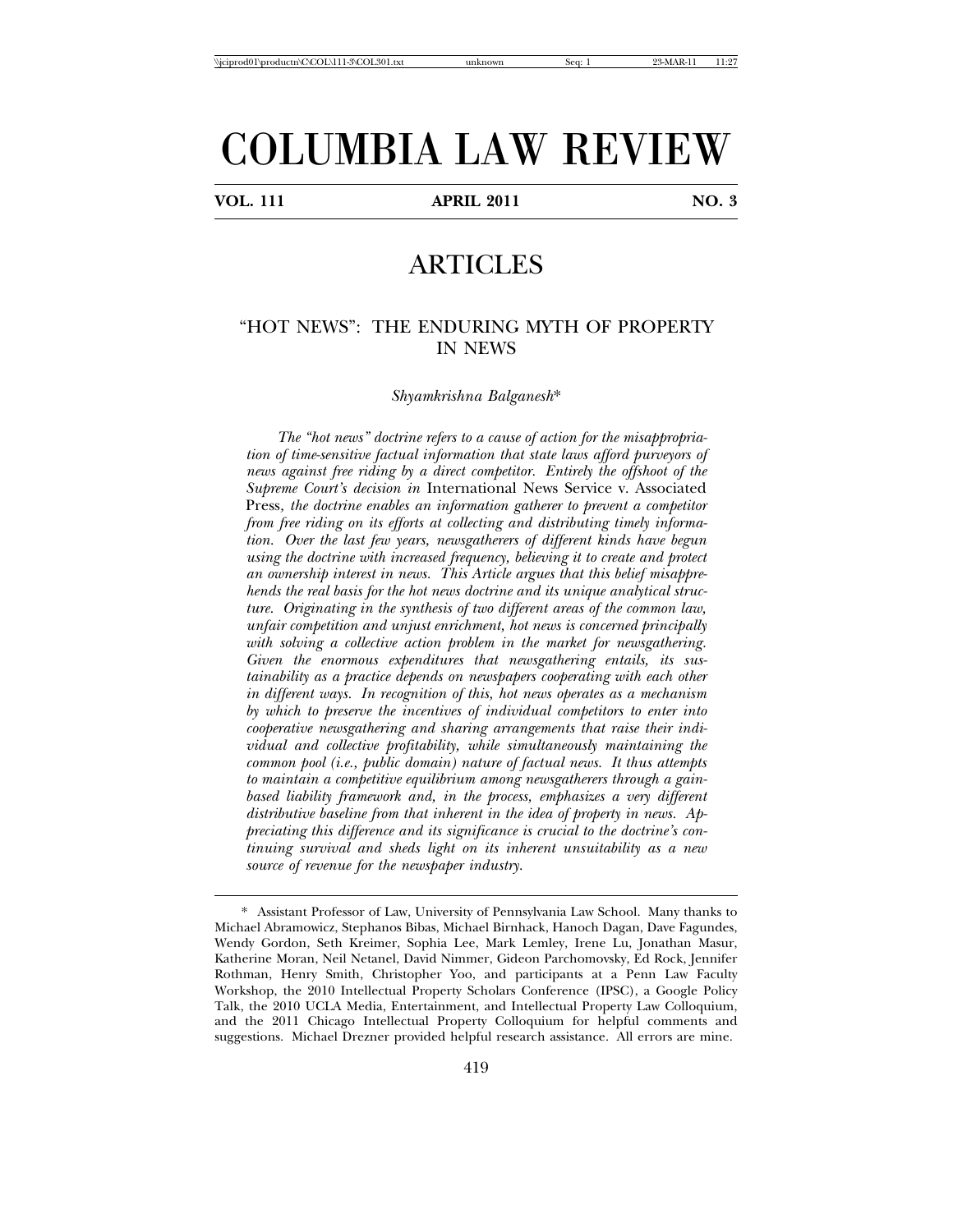|      |    |                                                          | 421 |
|------|----|----------------------------------------------------------|-----|
| L.   |    | DELUSIONS OF GRANDEUR: HOT NEWS MISAPPROPRIATION AS      |     |
|      |    |                                                          | 429 |
|      |    | A. An Ex Ante Licensing Market                           | 431 |
|      |    |                                                          | 435 |
|      |    |                                                          | 437 |
| H.   |    | RECONSTRUCTING HOT NEWS MISAPPROPRIATION AS A            |     |
|      |    | NONPROPRIETARY INTEREST                                  | 438 |
|      |    | A. Unfair Competition as the Functional Basis of         |     |
|      |    |                                                          | 440 |
|      |    | Harm from Free Riding in the Market for Timely<br>1.     |     |
|      |    |                                                          | 440 |
|      |    | A Framework for Continuing Cooperation<br>2.             | 443 |
|      |    | Two Mutually Reinforcing Norms<br>a.                     | 444 |
|      |    | Cooperating Through Tips<br>b.                           | 446 |
|      |    | Problems with Property<br>c.                             | 448 |
|      |    | Remedying the Unfair Competitive<br>d.                   |     |
|      |    |                                                          | 452 |
|      | В. | Unjust Enrichment as the Structural Basis of             |     |
|      |    |                                                          | 456 |
|      |    | Self-Interested Recovery and the Logic of<br>Ī.          |     |
|      |    | Collective Action<br>1.1.1.1.1.1                         | 458 |
|      |    | The Benefit and the Problem of Subjective<br>2.          |     |
|      |    |                                                          | 462 |
|      |    | The Substantive Identification of a Nonproprietary<br>3. | 466 |
| III. |    | IMPLICATIONS OF A NONPROPRIETARY APPROACH                | 471 |
|      |    | Making Sense of Doctrinal Anomalies                      | 472 |
|      | А. |                                                          | 472 |
|      |    | Direct Competition as Interest Homogeneity<br>ı.<br>2.   | 476 |
|      |    | The Duty to Police and Incentive Effects                 | 480 |
|      | В. |                                                          |     |
|      |    | The Questionable Default of Injunctive Relief<br>1.      | 480 |
|      |    | Calculating Restitutionary Damages<br>2.                 | 486 |
|      |    | The Standard of Comparison Approach<br>a.                | 487 |
|      |    | The Attributable Profits Approach<br>b.                  | 488 |
|      |    | C. Clues to the First Amendment Puzzle                   | 489 |
|      |    |                                                          | 495 |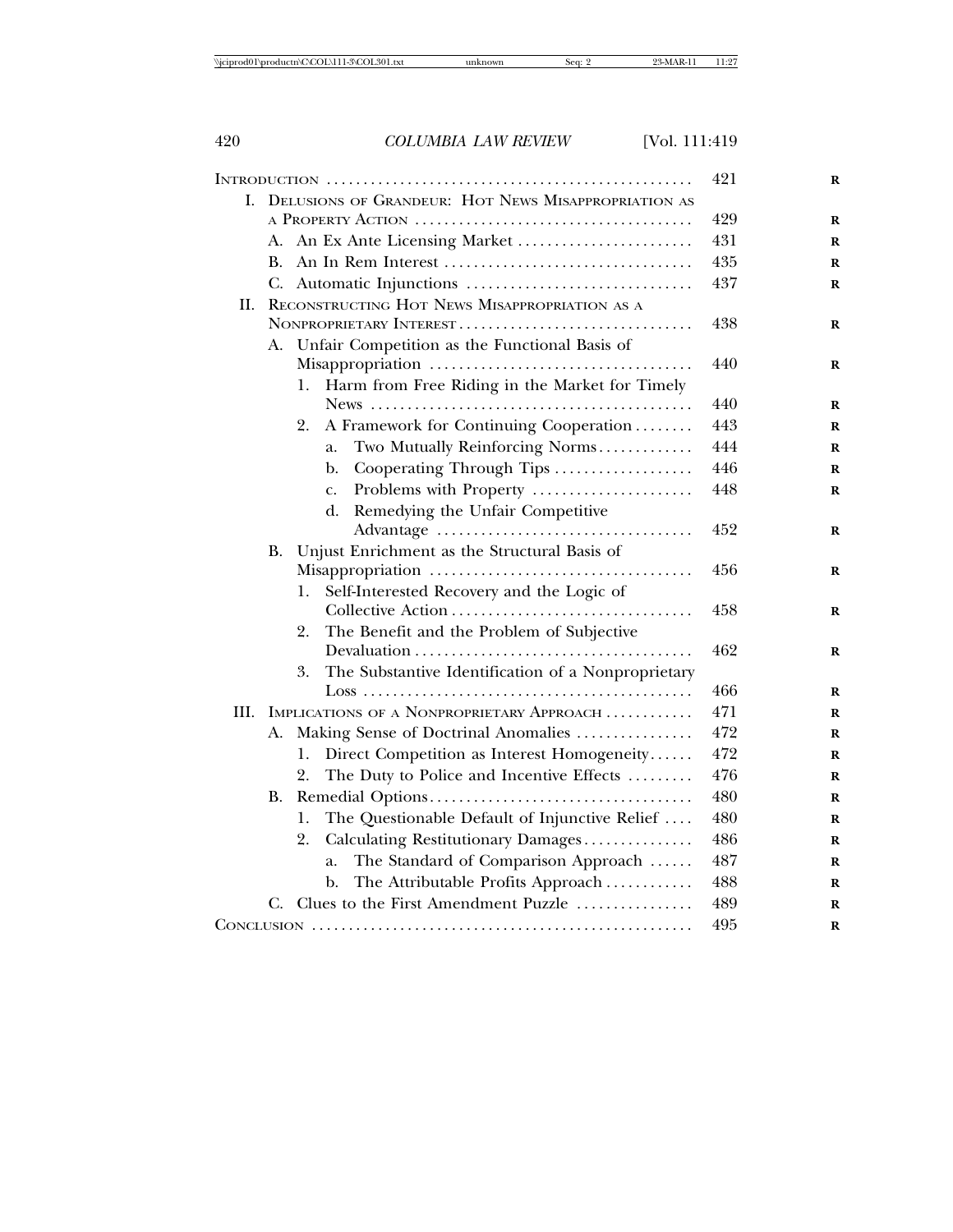#### **INTRODUCTION**

The modern newspaper industry is in a state of crisis.<sup>1</sup> In the last three years alone, its advertising revenues have shrunk by over 43%.2 Between 1990 and 2008, the number of daily newspapers in the country dropped by 12.6%.3 However, almost immediately, newspapers pointed to what they believed was the principal source of their financial problems—the growth of the Internet, and with it the emergence of news aggregators, bloggers, and other "parasitic" distribution mechanisms that relay the substance of their news stories to readers around the world without compensating them for their efforts. The solution to the problem was obvious to newspapers: greater intellectual property protection.<sup>4</sup>

What newspapers sought was thus a regime that propertized the news once collected, by converting it into an artificially scarce resource, which could in turn be licensed to online entities for an additional source of revenue.5 Copyright law would be of limited assistance here, since it consciously excludes facts from the scope of its coverage, and newspapers' principal concern was with entities that communicate the bare facts of a news story to audiences via the Internet.6 They sought their answer instead in an early twentieth-century doctrine that had been developed by the Supreme Court exclusively for the newspaper industry: the common law doctrine of "hot news" misappropriation. Resurrecting this doctrine,

2. Newspaper Ass'n of Am., Advertising Expenditures, at http://www.naa.org/ TrendsandNumbers/Advertising-Expenditures.aspx (on file with the *Columbia Law Review*) (last updated Mar. 2010).

3. Pew Research Ctr., Project for Excellence in Journalism, The State of the News Media 2010, Number of U.S. Daily Newspapers: Weekday and Sunday Editions, Yearly Increments, 1990–2008, at http://www.stateofthemedia.org/2010/chartland.php?msg=1& id=1312&ct=line&dir=&sort=&c1=1&c2=1&c3=1&c4=1&c5=0&c6=0&c7=0&c8=0&c9=0& c10=0&d3=0&dd3=1 (on file with the *Columbia Law Review*) (last visited Feb. 11, 2011).

4. See generally Steven Petersen & Ryan Sidlik, The Associated Press Intellectual Prop. Initiative (2009), available at http://www.bivings.com/thelab/presentations/ AP\_Intellectual\_Property\_Bivings.pdf (on file with the *Columbia Law Review*) (discussing Associated Press initiative to "crack down on sites that it claims use its intellectual property improperly").

5. See Associated Press, Protect, Point, Pay—An Associated Press Plan for Reclaiming News Content Online, available at http://www.niemanlab.org/pdfs/ProtectPointPay.pdf (on file with the *Columbia Law Review*) (last visited Feb. 11, 2011) (describing licensing market at heart of this idea).

6. See Feist Publ'ns Inc. v. Rural Tel. Serv. Co., 499 U.S. 340, 344–48 (1991) (observing how mere facts are excluded from copyright law, absent original expression).

<sup>1.</sup> See Philip Meyer, The Vanishing Newspaper: Saving Journalism in the Information Age 5 (2d ed. 2009) (noting decline of newspaper influence, profitability, and household penetration); Frank Ahrens, The Accelerating Decline of Newspapers, Wash. Post, Oct. 27, 2009, at A15 (describing how today's newspaper circulation numbers are lowest in history); Eric Alterman, Out of Print: The Death and Life of the American Newspaper, New Yorker, Mar. 31, 2008, at 48, 48–49 (discussing how newspapers in their current printed form are unlikely to survive).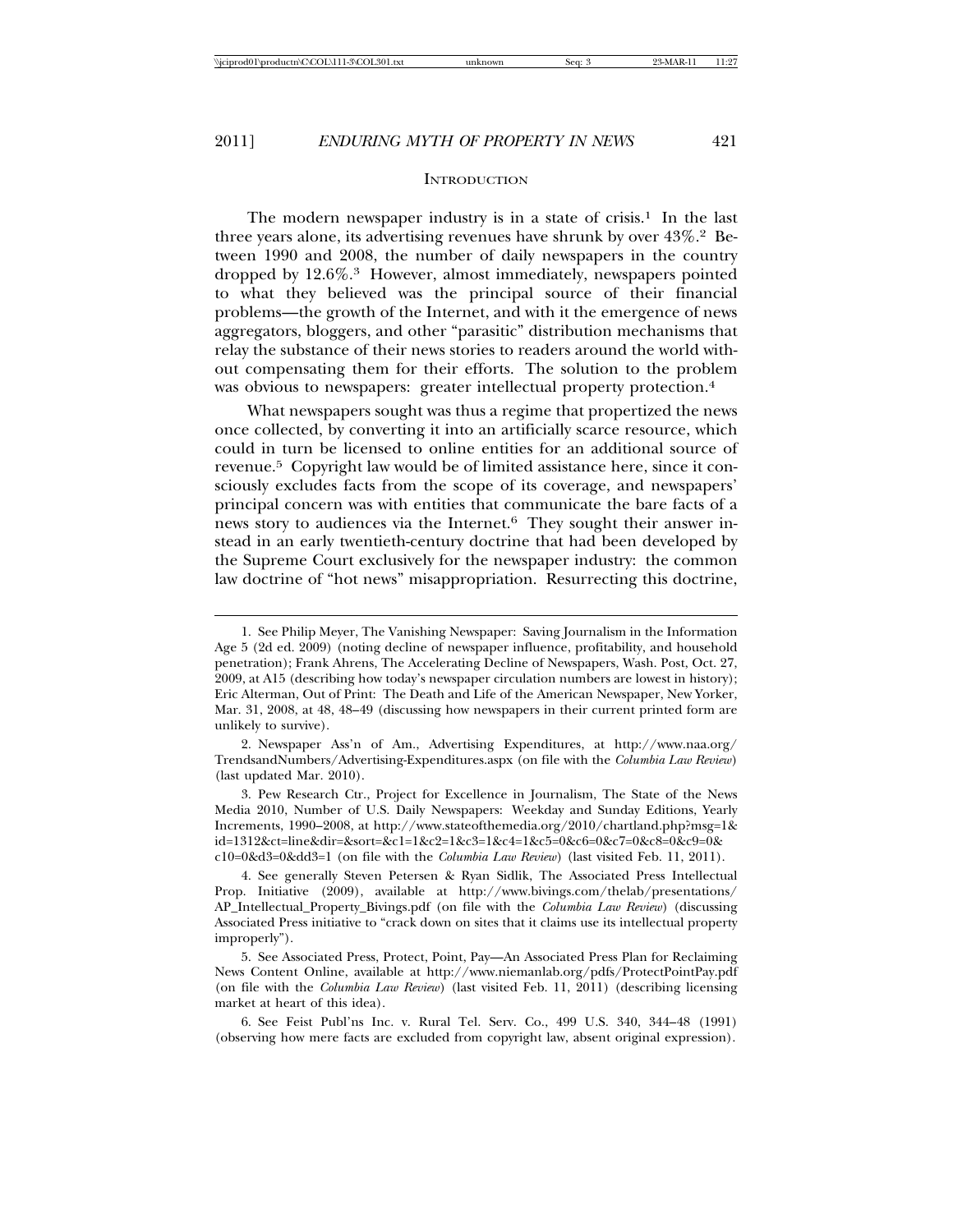they now believed, would provide them with a badly needed ownership interest in the news.<sup>7</sup>

The story of hot news begins with *International News Service v. Associated Press*. 8 In a largely concocted dispute between two rival news cooperatives, the Court was presented with an opportunity to recognize a time-bound property right in news.9 Instead of taking the bait and having to decide between a full-blown property right in news or no protection at all, the majority chose to steer a middle path and in the process articulated a framework that has since remained as novel as it was controversial. This was the quasi-property doctrine of misappropriation. The Court consciously rejected the idea of a property right in news, expressing concern over the public interest consequences of such a move, and decided to frame its opinion in terms of unfair competition.10 Starting from the proposition that it was objectionable to reap without sowing, it went on to recognize that a newsgatherer could bring an action against a competitor for free riding on its efforts when the news in question was time sensitive, and therefore of commercial value.<sup>11</sup>

By moving the debate away from property and toward a liability framework, the Court seemed to deny the newspaper industry a tradable ex ante entitlement in news. Yet, its framework for this move seemed to sit rather oddly with common law ideas and thinking at the time. Justice Brandeis, in a strongly worded dissent in the case, thought the majority to be masking its propertarian logic in nonproprietary terms and attempted to call the majority's bluff.<sup>12</sup> The Court's novel category of quasiproperty was also met with little support, and eventually came to be characterized as largely meaningless. $13$  These developments, coupled with the demise of federal general common law,<sup>14</sup> resulted in the misappropriation doctrine falling into desuetude. In due course, however, several state common law jurisdictions absorbed it into their unfair competition laws.15 Of these, New York's hot news doctrine has since become the most prominent, owing to the Second Circuit's conscious decision to

11. Id. at 239–40.

12. Id. at 258 (Brandeis, J., dissenting).

13. See Newman v. Sathyavaglswaran, 287 F.3d 786, 797 & n.13 (9th Cir. 2002) (describing quasi-property as a "term with little meaningful legal significance").

<sup>7.</sup> See Owning the News: Copyrighting Facts as Well as Words, Economist, June 26, 2010, at 63 (discussing proposed heightened protections for newspapers and potential impact on ability to copyright facts).

<sup>8. 248</sup> U.S. 215 (1918).

<sup>9.</sup> See generally Douglas G. Baird, The Story of *INS v. AP*: Property, Natural Monopoly, and the Uneasy Legacy of a Concocted Controversy, *in* Intellectual Property Stories 9 (Jane C. Ginsburg & Rochelle Cooper Dreyfuss eds., 2006) [hereinafter Baird, Uneasy Legacy] (discussing case background and ramifications).

<sup>10.</sup> *International News*, 248 U.S. at 236.

<sup>14.</sup> See Erie R.R. Co. v. Tompkins, 304 U.S. 64, 78 (1938) ("There is no federal general common law.").

<sup>15.</sup> See, e.g., Standard & Poor's Corp. v. Commodity Exch., Inc., 683 F.2d 704, 710–12 (2d Cir. 1982) (New York law); Bd. of Trade v. Dow Jones & Co., 439 N.E.2d 526, 537 (Ill.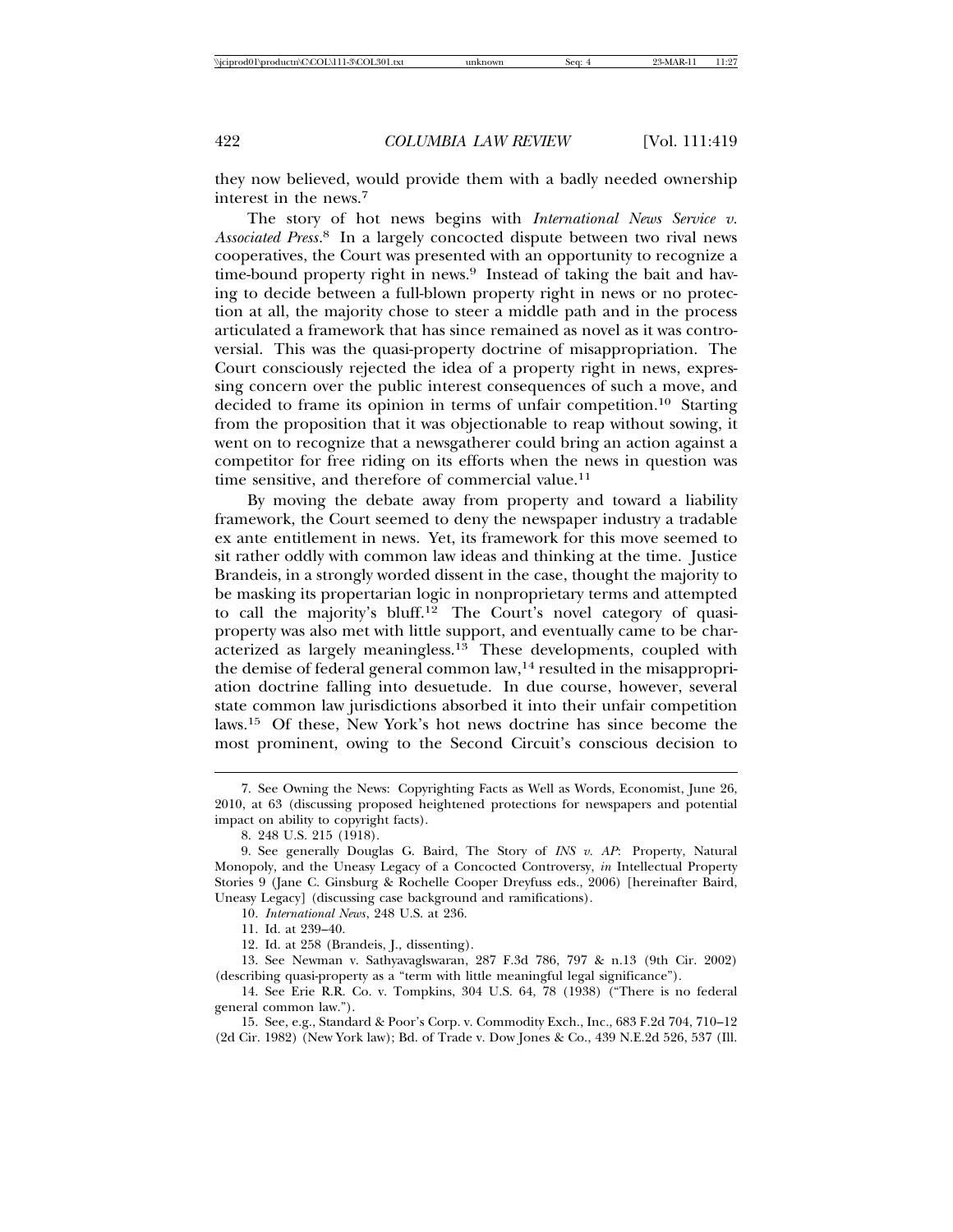make sense of the Court's opinion in *International News*, and the industry's increased reliance on it of late.

The hot news doctrine, as formulated by the Second Circuit, takes the *International News* framework as its starting point and disaggregates it into five independent factors for analysis.16 Under the doctrine, a plaintiff newsgatherer may recover from a defendant when: (1) the newsgathering/collection involves a significant expenditure, (2) the news/ information is time sensitive, (3) the defendant free rides on the material collected by the plaintiff, (4) such free riding competes directly with the plaintiff's own market, and (5) it is likely to diminish the incentive to gather/collect the news in a timely manner.<sup>17</sup>

Despite its attempt to remain true to the original misappropriation framework, the hot news variant that the Second Circuit formulated deviates from the original framework in one crucial respect. Whereas *International News* had been conscious in avoiding the use of property and ownership rhetoric to frame its analysis of misappropriation, the Second Circuit's attempted reformulation superimposed on the misappropriation framework distinctively propertarian rhetoric. Noting in no uncertain terms that *International News* was "not about ethics" but "about the protection of property rights," the Second Circuit's analysis seemed directed entirely at establishing a primary market for newsgatherers to license their collections to competitors in traditional intellectual property fashion.18 In effect, the decision reinvigorated the debate about property in news. *International News* had, until this point, been taken to be more about unfair competition and less about property rights. The Second Circuit's logic seemed to unequivocally reverse this interpretation.

This distinction initially made little difference, even after the emergence of the hot news doctrine, given the infrequency with which plaintiffs relied on it. When the newspaper industry began looking for an intellectual property solution to their problems, however, they readily seized on the propertarian approach to misappropriation.

In early 2009, the Associated Press (AP) announced that it had decided to invest heavily in efforts to prevent the misappropriation of its news on the Internet, in the belief that it needed to receive "appropriate compensation" for its newsgathering efforts, noting that it would not continue to rely on "misguided legal theories."19 Later that year, the AP began to put together a digital news registry to tag and track every piece of

App. Ct. 1982) (Illinois law); Columbia Broad. Sys., Inc. v. Melody Recordings, Inc., 341 A.2d 348, 353 (N.J. Super. Ct. App. Div. 1975) (New Jersey law).

<sup>16.</sup> Nat'l Basketball Ass'n v. Motorola, Inc., 105 F.3d 841, 852–53 (2d Cir. 1997).

<sup>17.</sup> Id.

<sup>18.</sup> Id. at 853. What is ironic in all of this is that the Second Circuit ultimately denied the plaintiff's claim. Yet, its holding and analysis have spurred a robust body of case law, especially in the Second Circuit.

<sup>19.</sup> Dean Singleton, Chairman, Associated Press, Remarks at the Associated Press Annual Meeting (Apr. 6, 2009), at http://www.ap.org/pages/about/pressreleases/ pr\_040609c.html (on file with the *Columbia Law Review*).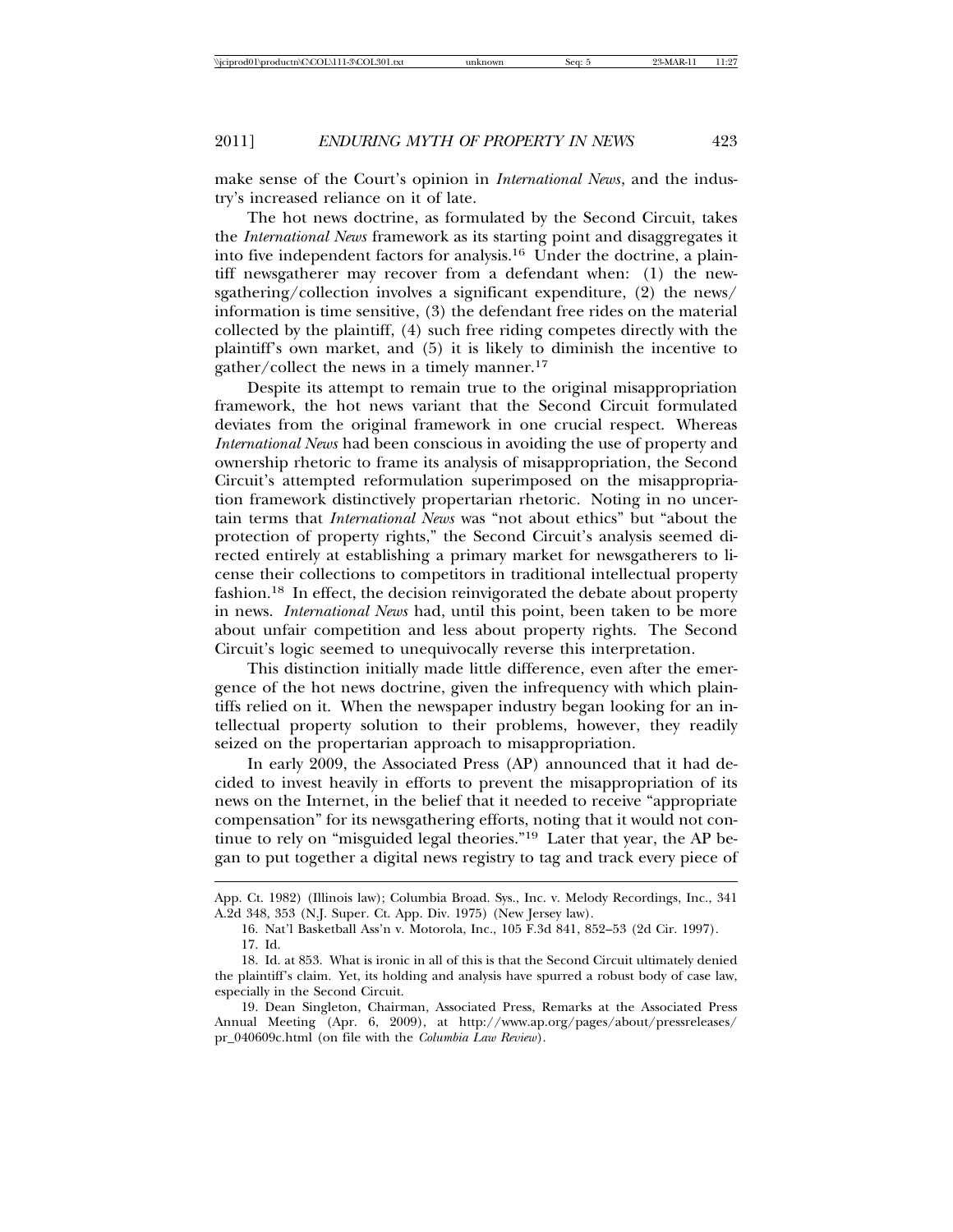news that the AP and its members publish, with the idea of charging commercial and noncommercial distributors and users of its news a licensing fee.20 Its efforts found encouragement in the successes it had in bringing hot news actions against online news distributors who lifted facts from its published news stories.<sup>21</sup>

Other news and information gathering entities have also begun to invoke the hot news doctrine against online competitors, in the similar belief that doing so will result in the creation of a robust licensing market for their information services—in turn, an additional source of revenue.22 Interestingly, it is not just the dominant or large industry incumbents who have begun to embark on this strategy. Several new, smaller, and principally online newsgatherers view the hot news doctrine as creating and protecting a full-blown, albeit temporally limited, property right in their news.23 The effect of this has, in turn, been that courts interpreting and applying the hot news doctrine have readily inferred the existence of an ownership norm among news collectors in applying the hot news doctrine, without examining whether the norm has an independent

21. See, e.g., Associated Press v. All Headline News Corp., 608 F. Supp. 2d 454, 458–61 (S.D.N.Y. 2009) ("A cause of action for misappropriation of hot news remains viable under New York law, and the Second Circuit has unambiguously held that it is not preempted by federal law.").

22. See, e.g., Barclays Capital Inc. v. Theflyonthewall.com, 700 F. Supp. 2d 310, 313 (S.D.N.Y. 2010) ("The [plaintiff financial services] firms contend that their recommendations are 'hot news' and that the regular, systematic, and timely taking and redistribution of their recommendations constitutes misappropriation . . . ."); Complaint ¶ 7, Dow Jones & Co., Inc. v. Briefing.com, Inc., No. 1:10-cv-03321 (S.D.N.Y. Apr. 20, 2010) ("Briefing.com . . . unfairly competes with Dow Jones in the delivery of 'hot news' and tortiously misappropriates Dow Jones' headlines and articles from the DJN.").

23. Theflyonthewall.com, a defendant in one of the cases previously cited, had in fact commenced an action for hot news misappropriation against another small competitor, Tradethenews.com, and settled the matter before a verdict. See *Barclays Capital Inc.*, 700 F. Supp. 2d at 327–28 (explaining allegations as including misappropriation of "Fly's valuable, time-sensitive, proprietary information by broadcasting content from Fly's newsfeed on its own website within seconds of the content being posted"). The court in *Barclays* used the prior case to deny the defendant's claim that there was a strong industrywide norm against owning news and information that was publicly distributed. Id. at 338 ("Fly's argument that its practices are in accordance with prevailing industry norms—that, in essence, no one 'owns' financial information once it is released—is further undermined by Fly's use of the hot-news misappropriation theory to sue one of its competitors, TTN.").

<sup>20.</sup> Press Release, Associated Press, Associated Press to Build News Registry to Protect Content (July 23, 2009), available at http://www.ap.org/pages/about/pressreleases/ pr\_072309a.html (on file with the *Columbia Law Review*). More recently, the U.S. Department of Justice (DOJ) issued a letter supporting AP's actions, creating the registry, and noting that it was unlikely to run afoul of the antitrust laws. See Letter from Christine A. Varney, Assistant Attorney Gen., U.S. Dep't of Justice, Antitrust Div., to William J. Baer, Esq., Arnold & Porter LLP (Mar. 31, 2010), available at http://www.justice.gov/atr/ public/busreview/257318.htm (on file with the *Columbia Law Review*) ("[T]he Department has no present intention to challenge the AP's Registry proposal . . . [as it] is not likely to result in anticompetitive harm and . . . it may provide procompetitive benefits to participating content owners and users."). Of course, the DOJ's support says nothing of AP's position on the ownership of news.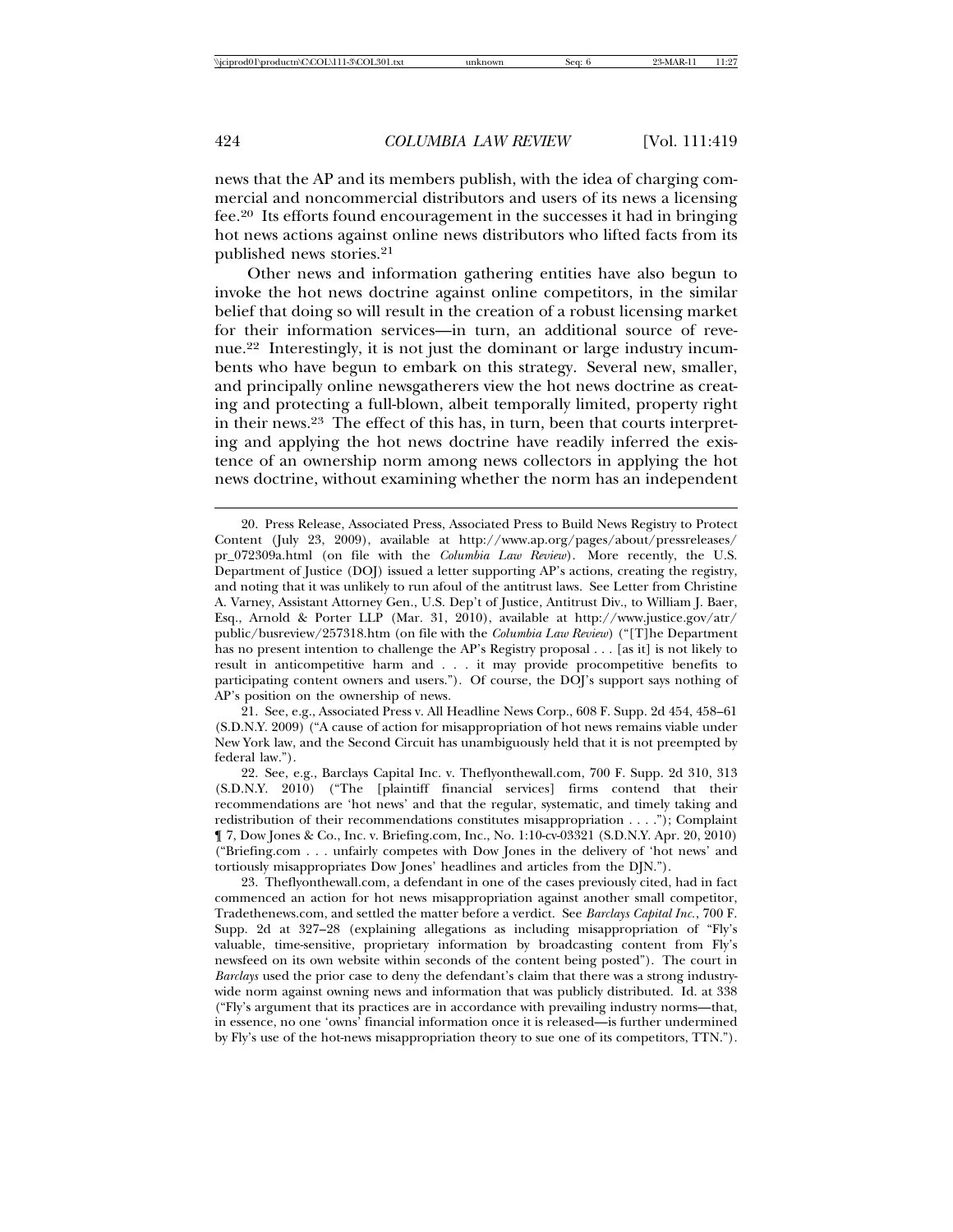basis, or indeed the possibility that incumbents' mistaken reliance on the hot news doctrine may have itself influenced the development of the norm. Property in news seems to be a de facto reality today under the hot news doctrine.

The attempt to resurrect hot news misappropriation as a solution to the problems faced by newspapers reached its culmination recently, when the Federal Trade Commission (FTC) issued a discussion paper outlining a few potential policy proposals aimed at reinventing journalism.24 Featuring rather prominently in this policy paper was the enactment of "Federal Hot News Legislation" to help address newspapers' revenue problems.25 Centered on the rhetoric of proprietary facts, the proposal argues that federalizing the doctrine might provide newsgatherers with a necessary financial incentive to invest in newsgathering.26 It is certainly too early to say whether this proposal will ever move forward, but it unquestionably points to recent developments having effectively resuscitated the hot news doctrine.<sup>27</sup>

This Article argues that these developments all rest on a flawed understanding of the misappropriation doctrine and its underlying theoretical basis.28 Contrary to the Second Circuit's facial rhetoric and the newspaper industry's beliefs, the misappropriation doctrine (including its hot

26. Id. at 10.

27. For some criticisms of the FTC's study in the newspaper media, see Jeremy W. Peters, Government Takes on Journalism's Next Chapter, N.Y. Times, June 14, 2010, at B7 (collecting criticisms of FTC paper from journalists, media watchdogs, and academics); Editorial, FTC Floats Drudge Tax: Journalism Can Reinvent Itself Without Government 'Help,' Wash. Times, June 4, 2010, at http://www.washingtontimes.com/news/2010/jun/ 4/ftc-floats-drudge-tax/ (on file with the *Columbia Law Review*) ("The Federal Trade Commission . . . is seeking ways to 'reinvent' journalism, and that's a cause for concern."). For the most substantive response to the proposals to date, see Google, Inc., Comments on Federal Trade Commission's News Media Workshop and Staff Discussion Draft on "Potential Policy Recommendations to Support the Reinvention of Journalism" 2 (2010), available at www.google.com/googleblogs/pdfs/google\_ftc\_news\_media\_comments.pdf (on file with the *Columbia Law Review*) ("Regulatory proposals that undermine the functioning of healthy marketplaces and stall the pace of change are not the solution.").

28. References in this Article to "misappropriation" and "the misappropriation doctrine" should be understood as referring to hot news misappropriation—i.e., the cause of action that is traced back to *International News* and the unique quasi-property doctrine that the Court formulated in that case. The two terms are used interchangeably throughout. It very importantly does not include the more generic idea of misappropriation, which extends beyond these situations and is often invoked in relation to trade secrets, goodwill, and other intangibles. See Richard A. Posner, Misappropriation: A Dirge, 40 Hous. L. Rev. 621, 626–41 (2003) (discussing misappropriation as stand-alone doctrine that originated in *International News*); Leo J. Raskind, The Misappropriation Doctrine as a Competitive Norm of Intellectual Property Law, 75 Minn. L. Rev. 875, 876 (1991) (referring to misappropriation as doctrine that originated in *International News*).

<sup>24.</sup> Fed. Trade Comm'n, Potential Policy Recommendations to Support the Reinvention of Journalism 5–17 (Discussion Draft 2010) [hereinafter FTC Discussion Draft], available at www.ftc.gov/opp/workshops/news/jun15/docs/new-staffdiscussion.pdf (on file with the *Columbia Law Review*).

<sup>25.</sup> Id. at 9–11.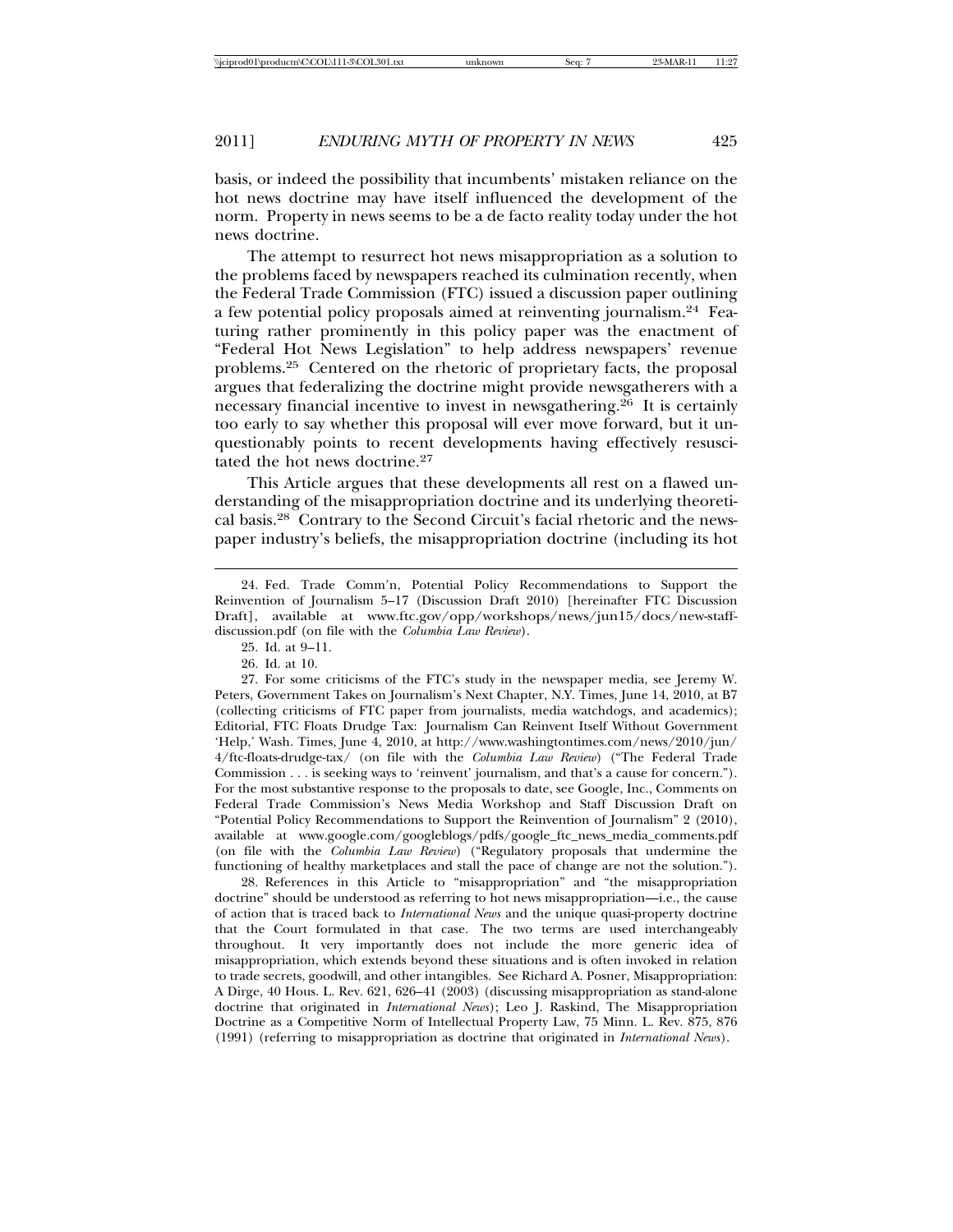news variant) is incapable of creating a property interest, even in traditional intellectual property form, in news. While the doctrine is directed at deterring free riding, it does so in the context of solving a collective action problem that was and is unique to the newspaper industry, related to the practice of cooperative newsgathering.

Newspapers competing in the market for time-sensitive news face a problem. Collecting news on a regular basis in systematic fashion involves an enormous expenditure of skill and resources. No single newspaper can afford to do this by itself on a sustained basis. Since factual news is by its very nature homogeneous (rather than unique to its collector) and publicly accessible, newspapers are best off individually and collectively when they cooperate and pool their resources and efforts together to collect news. In this scenario, however, rampant free riding by a few newspapers unwilling to cooperate (or to collect the news on their own) is likely to diminish other newspapers' willingness to cooperate, thereby directly impacting the industry's collective profitability. Newspapers are thus best off when they all cooperate, but free riding by one or a few of them affects their incentives to do so.<sup>29</sup>

Newspapers recognized the need for cooperation amongst themselves very early on in their development, organizing themselves into formal and informal collectives, and sharing journalistic leads and tips with each other both within and outside these formations.<sup>30</sup> While these formations were at first sustained by informal norms against free riding, the formalization of cooperative efforts necessitated the institutionalization of these norms. The misappropriation doctrine stepped in here, and sought to raise the costs of free riding while simultaneously allowing cooperative newsgathering and informational sharing among competitors to continue. Free riding thus was not problematic for its own sake, but only because of its effects on the dynamics of the group. An individual property right granted to each news collector might deter free riding, but could potentially affect the nature of cooperation in the market.<sup>31</sup>

Given the prevalence of cooperation and sharing among competing newspapers in the market, a property right in the nature of a firstpossession-based exclusive entitlement in the news would likely have imposed a new set of transaction and information costs on newspapers, deterred cost-effective sharing of tips and leads, and possibly also resulted in duplicative races among competitors to be the first to collect and report the news. The Court in *International News* seemed to recognize this as a distinct possibility. Intellectual property rights have, for a long time,

<sup>29.</sup> See infra Part II.A.1 (discussing how free riding of some newspapers incentivizes free riding by most participants in market, leading to slower collection and dissemination of news).

<sup>30.</sup> See infra Part II.A.2.a–b (discussing evolution of formal and informal types of cooperation among newspapers).

<sup>31.</sup> See infra Part II.A.2.c (describing problems that arise from granting individual property right in news).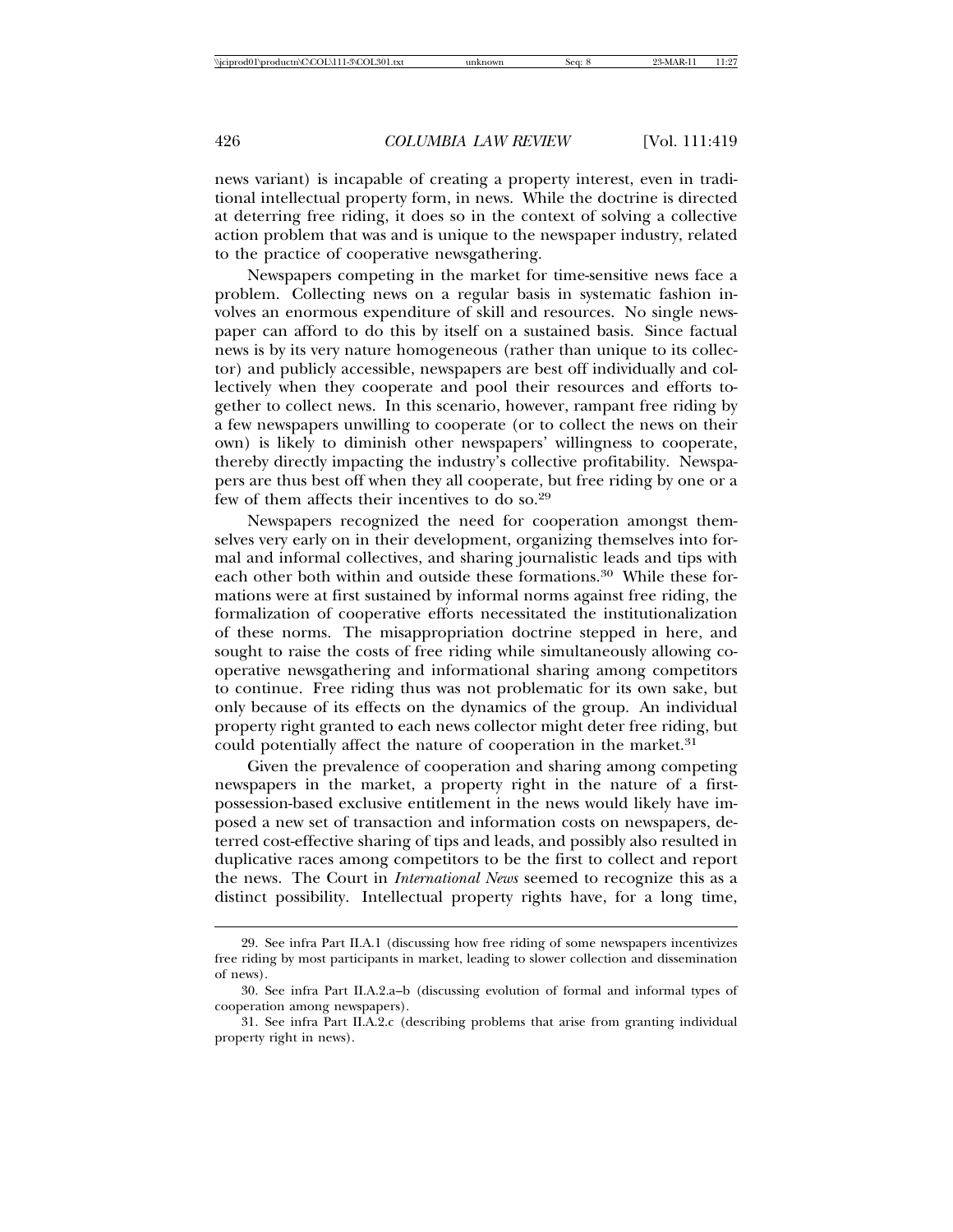been thought to be the law's most obvious response to the problem of informational free riding.32 Their grant of exclusivity over the intangible enables the limited internalization of positive externalities by rights holders, thereby inducing the very production of the intangible. Structurally though, such individual exclusion rights make the most sense only when the intangible is individually produced by, and therefore in some sense unique to, the right holder. When the intangible in question is not in any way unique to its purveyor, but rather produced through a collective effort, the harm from free riding lies instead in its entrenching a collective action problem. Deterring such free riding through a liability mechanism without simultaneously attaching the entitlement to the intangible, by focusing, as a normative matter, on the unfair gain to the defendant rather than on the loss to the plaintiffs, offers a more tailored, equally effective, and less problematic solution than a property mechanism.

Keeping this in mind, the framework that the Court chose instead of a property right was one of unjust enrichment, from which it created a regime of gain-based liability for the unauthorized, competitive use of the news collected by an individual or group of newspapers. Without converting the news collected into an artificially scarce resource, a free rider is held liable for the expenditure that it saves by free riding instead of collecting or cooperating.33 It is in this crucial respect that the misappropriation doctrine differs from the idea of property in news—by only allowing for the incomplete or partial internalization of externalities.

Misappropriation is thus a framework for recovery that draws on unfair competition and unjust enrichment law, an interface that has otherwise received little scholarly attention.<sup>34</sup> As a body of court-developed rules, unfair competition uses ideas from different parts of the common

<sup>32.</sup> See Mark A. Lemley, Property, Intellectual Property, and Free Riding, 83 Tex. L. Rev. 1031, 1033–46 (2005) ("Courts applying the property theory of intellectual property are seeking out and eliminating uses of a right they perceive to be free riding.").

<sup>33.</sup> See infra Part II.B (discussing interrelationship between unjust enrichment principle and misappropriation doctrine).

<sup>34.</sup> Perhaps the only scholar to recognize this connection early on was Rudolf Callmann. See Rudolf Callmann, He Who Reaps Where He Has Not Sown: Unjust Enrichment in the Law of Unfair Competition, 55 Harv. L. Rev. 595, 596–97 (1942) (noting that *INS v. AP* "in effect imported into the law of unfair competition the concept of unjust enrichment"). Yet, Callmann's analysis paid scant attention to the nuances of unjust enrichment doctrine and its structural contribution to the debate about misappropriation, focusing almost entirely on unfair competition, Callmann's principal area of interest at the time. Nearly half a century later, Wendy Gordon's work on intellectual property's "restitutionary impulse" also examined this interface in some detail. See Wendy J. Gordon, On Owning Information: Intellectual Property and the Restitutionary Impulse, 78 Va. L. Rev. 149, 244 (1992) [hereinafter Gordon, Restitutionary Impulse] ("[T]he restitutionary cause of action is a species of unfair competition; this competition is deemed unfair because the law recognizes the restitutionary principle. This relationship between the two doctrinal categories should not be surprising. After all . . . International News Service . . . is a case of both unfair competition and unjust enrichment."). For a recent discussion of unjust enrichment law in the European context, see Anselm Kamperman Sanders, Unfair Competition Law: The Protection of Intellectual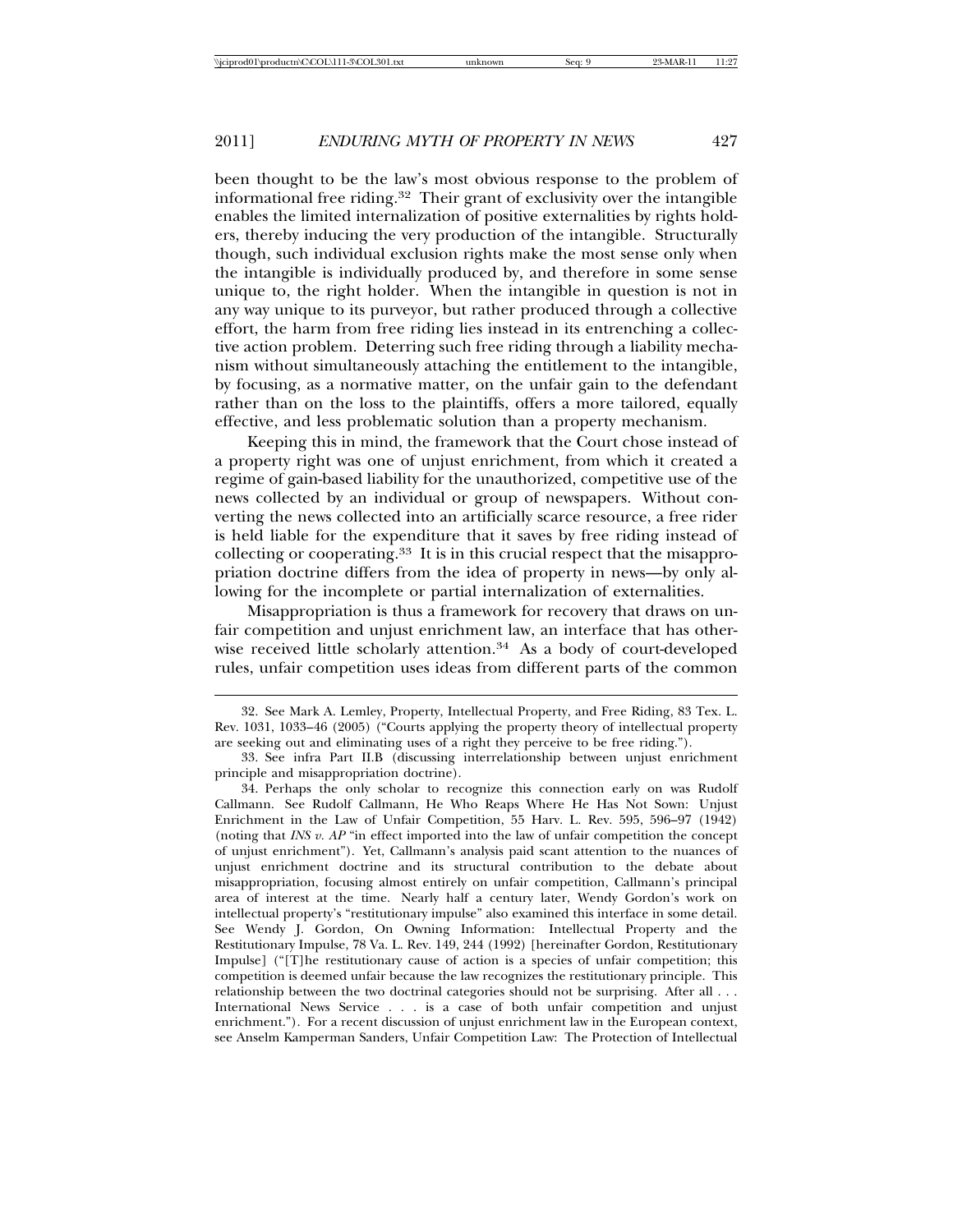law to create private causes of action for behavior that is likely to harm competition in the market.35 It closely resembles antitrust law in many respects, except that its origins are often independent of any statute, and therefore largely a matter of state and federal common law. The law of unjust enrichment is premised on the idea that there exist circumstances where a plaintiff can recover from a defendant when the latter is enriched at the expense of the former, without there having to be any wrongdoing, loss, or bargain between the parties.<sup>36</sup> In other words, it forms a fourth "wheel" of the common law alongside tort, contract, and property law.37 Much like property law, the law of unjust enrichment deals with the allocation of positive externalities that intentionally or unintentionally arise and flow to strangers.<sup>38</sup> Yet, their similarity ends there. Whereas property law recognizes an ex ante, nonrelational interest in an owner (i.e., the ownership interest) and makes it the normative baseline around which actions are structured, the principle of unjust enrichment recognizes no such similar interest. Instead, it operates entirely as a principle of distributive justice that derives its normative basis in the incompatibility of the resulting situation with certain ideals of social morality.

and Industrial Creativity 121–34 (1997) (examining unjust enrichment doctrine in Germany, France, the Netherlands, and the United Kingdom).

35. For early work trying to describe the area, see Charles Bunn, The National Law of Unfair Competition, 62 Harv. L. Rev. 987, 987–88 (1949) ("[W]e have a national law of unfair competition now. It is found in . . . the Federal Trade Commission Act of 1914, as amended by the Act of 1938."); Rudolf Callmann, What is Unfair Competition?, 28 Geo. L.J. 585, 607 (1940) [hereinafter Callmann, What is Unfair?] ("Only if we free the life of commercial competition from the role of a Cinderella . . . may the Law of Competition develop freely and without restraint."); Zechariah Chafee, Jr., Unfair Competition, 53 Harv. L. Rev. 1289, 1315 (1940) (explaining his theory of "Exploration" in which courts cautiously expand concept of unfair competition to include "a few new kinds of standardized wrongs"); Milton Handler, Unfair Competition, 21 Iowa L. Rev. 175, 259 (1936) ("[T]he definition of unfair competition by administrative legislation is incomparably superior to definition by administrative decision."); James Angell McLaughlin, Legal Control of Competitive Methods, 21 Iowa L. Rev. 274, 274 (1936) ("Judicial development of [unfair competition] into closely related fields has been needlessly restricted by two leading cases."); Ervin H. Pollack, A Projection for the Revaluation of Unfair Competition, 13 Ohio St. L.J. 187, 235 (1952) ("The pattern of legislative, judicial and administrative experience has been sufficiently outlined to sketch a clear legislative picture of unfair competition but its details must be completed by administrative action.").

36. See generally Hanoch Dagan, Unjust Enrichment: A Study of Private Law and Public Values 1–3 (1997) (noting components of unjust enrichment include "(i) *a benefit* (or *enrichment*); (ii) which has been received by the defendant *at the plaintiff's expense*; and (iii) the retention of which is *unjust*"); Christopher T. Wonnell, Replacing the Unitary Principle of Unjust Enrichment, 45 Emory L.J. 153, 155, 191–219 (1996) (discussing four distinct principles underlying liability based on unjust enrichment).

37. Richard A. Epstein, The Ubiquity of the Benefit Principle, 67 S. Cal. L. Rev. 1369, 1370–71 (1994) ("[T]he common law coach runs not on three substantive wheels, but on four.").

38. See Ariel Porat, Private Production of Public Goods: Liability for Unrequested Benefits, 108 Mich. L. Rev. 189, 190 (2009) (describing unjust enrichment law in terms of externalities).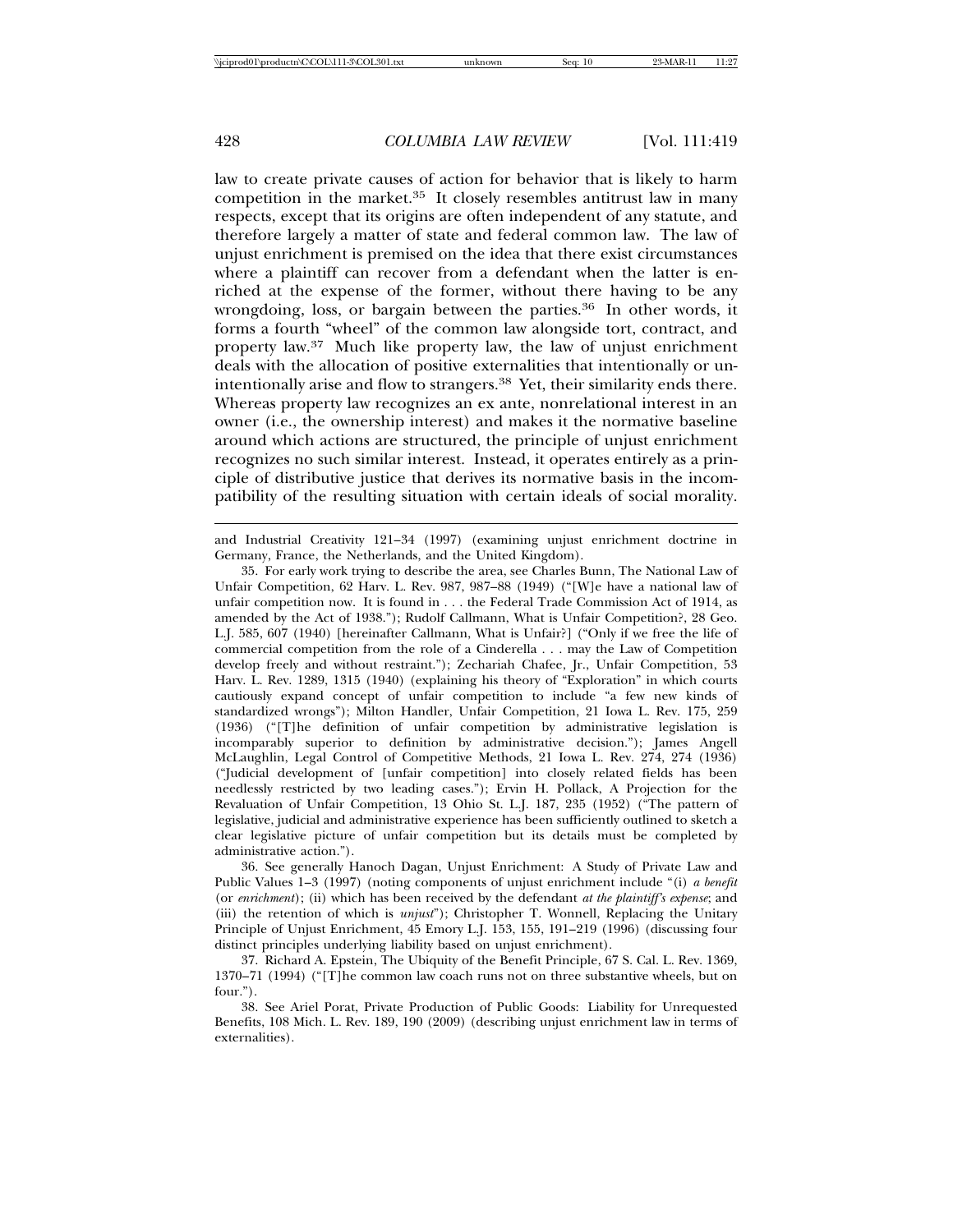In other words, it is almost always backward looking, and operates ex post.

The doctrinal apparatus of hot news misappropriation bears the indelible imprint of the instrumental goals that motivated its creation. Most of the doctrine's elements remain meaningful *only* when understood within the broader context of what it was trying to achieve. The incentives needed for cooperative newsgathering, the practice that misappropriation was directed at preserving, remain quite different from those demanded by newspapers in the digital environment. Disconnecting misappropriation from its roots in cooperative newsgathering in order to serve this alternative purpose would necessitate jettisoning key elements of the doctrine and converting it into a property interest. This is, in turn, likely to raise serious federal preemption and First Amendment concerns, thereby calling into question its very utility and survival. If hot news misappropriation is to survive as a viable doctrine, then rooting it in a theory of competitive unjust enrichment directed at solving a collective action problem seems unavoidable. Understanding that theory and its continuing relevance for newsgathering, appreciating how it differs from the traditional rationale for intellectual property, and analyzing the practical consequences that flow from it are but logical first steps in that endeavor. Hot news misappropriation did not and cannot create a property right in news. Efforts to reinvigorate newspaper journalism ought to look elsewhere for answers.

This Article offers a positive theory of the misappropriation doctrine independent of property and ownership, and attempts to thereby dispel the belief that it did create, or is indeed capable of creating, an ownership interest in news. It explains the dynamics of competitive newsgathering and shows how the doctrine uses the connection between unjust enrichment and unfair competition to encourage cooperative efforts in that market. Part I provides an overview of the property-based understanding of the misappropriation doctrine, documenting the main causes and consequences of this turn. Part II articulates an alternative theoretical framework for misappropriation, drawing on the interface between unjust enrichment as a structural principle and unfair competition as a set of normative ideals in the common law. Part III then explains the significance of this difference, highlighting the doctrinal, remedial, and First Amendment consequences that are likely to flow from adopting one approach over the other.

### I. DELUSIONS OF GRANDEUR: HOT NEWS MISAPPROPRIATION AS A PROPERTY ACTION

Arguments for owning the news date back to the mid-nineteenth century. Melville Stone, then head of the Chicago Daily News, and later President of the AP, made it his primary objective to have the law recog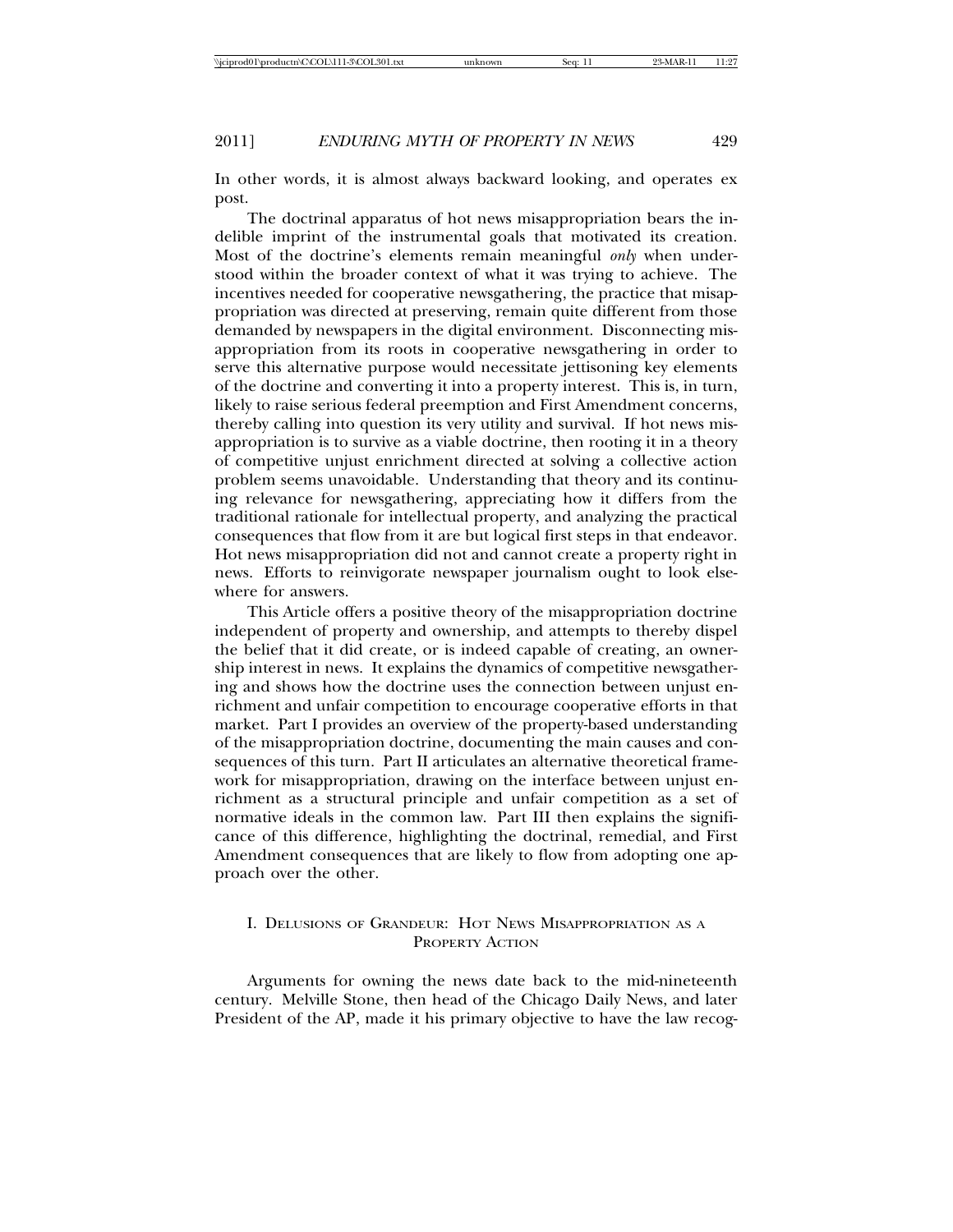nize the idea of a property right in the news.39 A strong utilitarian, his primary motivation for the idea arose from the acts of his competitors, who flagrantly copied the news from his newspaper on a systematic basis.40 At the time, a property right would have enabled the Daily News to sue its competitors and presumably enjoin them preemptively from such copying. Equitable relief, in the nature of injunctive relief, was the principal result that early proponents of a property right in the news sought.<sup>41</sup>

This remedial conception of property as no more than a basis for injunctive relief manifested itself in early decisions grappling with the issue of property in news. In one well-known decision, the Seventh Circuit extensively elaborated on the need to recognize a property interest in news *only* for the purposes of providing injunctive relief.<sup>42</sup> When the matter reached the Supreme Court in *International News*, the majority, however, declined to decide the case on the basis of property.<sup>43</sup> Justice Holmes too, in his cryptic concurrence, refused to recognize property as forming the basis of any relief.44 Despite this, the Court granted the plaintiff injunctive relief based on a quasi-property theory of unfair competition and unjust enrichment.<sup>45</sup>

If injunctive relief was all that the early controversy about a property right in the news was about, the Court's decision in *International News* might have ended the debate. It seemingly produced what the newspaper industry, led by Stone at the time, wanted: a right to have courts enjoin competitive copying. Yet, when the doctrine came to be absorbed by different state laws and resurrected as the hot news doctrine, it nonetheless came to be interpreted as actively producing a property right in the news.46 In the intervening period between 1918 and 1992, the body of judicial and scholarly writing about intellectual property and its connection to the general idea of property had grown exponentially.47 As an

42. Nat'l Tel. News Co. v. W. Union Tel. Co., 119 F. 294, 299–301 (7th Cir. 1902).

43. Int'l News Serv. v. Associated Press, 248 U.S. 215, 234–35 (1918).

44. Id. at 246–48 (Holmes, J., concurring).

45. Id. at 236 (majority opinion) ("Regarding the news, therefore, as but the material out of which both parties are seeking to make profits at the same time and in the same field, we hardly can fail to recognize that for this purpose, and as between them, it must be regarded as *quasi* property, irrespective of the rights of either as against the public.").

46. See, e.g., Nat'l Basketball Ass'n v. Motorola, Inc., 105 F.3d 841, 852–53 (2d Cir. 1997) (treating *International News* as establishing "hot-news" misappropriation claim).

<sup>39.</sup> Baird, Uneasy Legacy, supra note 9, at 11 ("Melville Stone is the person most **R** responsible for developing the idea of a property right in news.").

<sup>40.</sup> These were the McMullen brothers, who owned the Chicago Post and the Chicago Mail. Id.; see also Melville E. Stone, Fifty Years a Journalist 355–56 (1921) (describing practice of copying from newspapers without permission as "universal" and his desire to find legal remedy in the form of a property right).

<sup>41.</sup> Stone, supra note 40, at 337–38 (quoting Frederic Jennings, then General **R** Counsel of the Associated Press).

<sup>47.</sup> See generally Douglas C. Baird, Common Law Intellectual Property and the Legacy of *International News Service v. Associated Press*, 50 U. Chi. L. Rev. 411 (1983)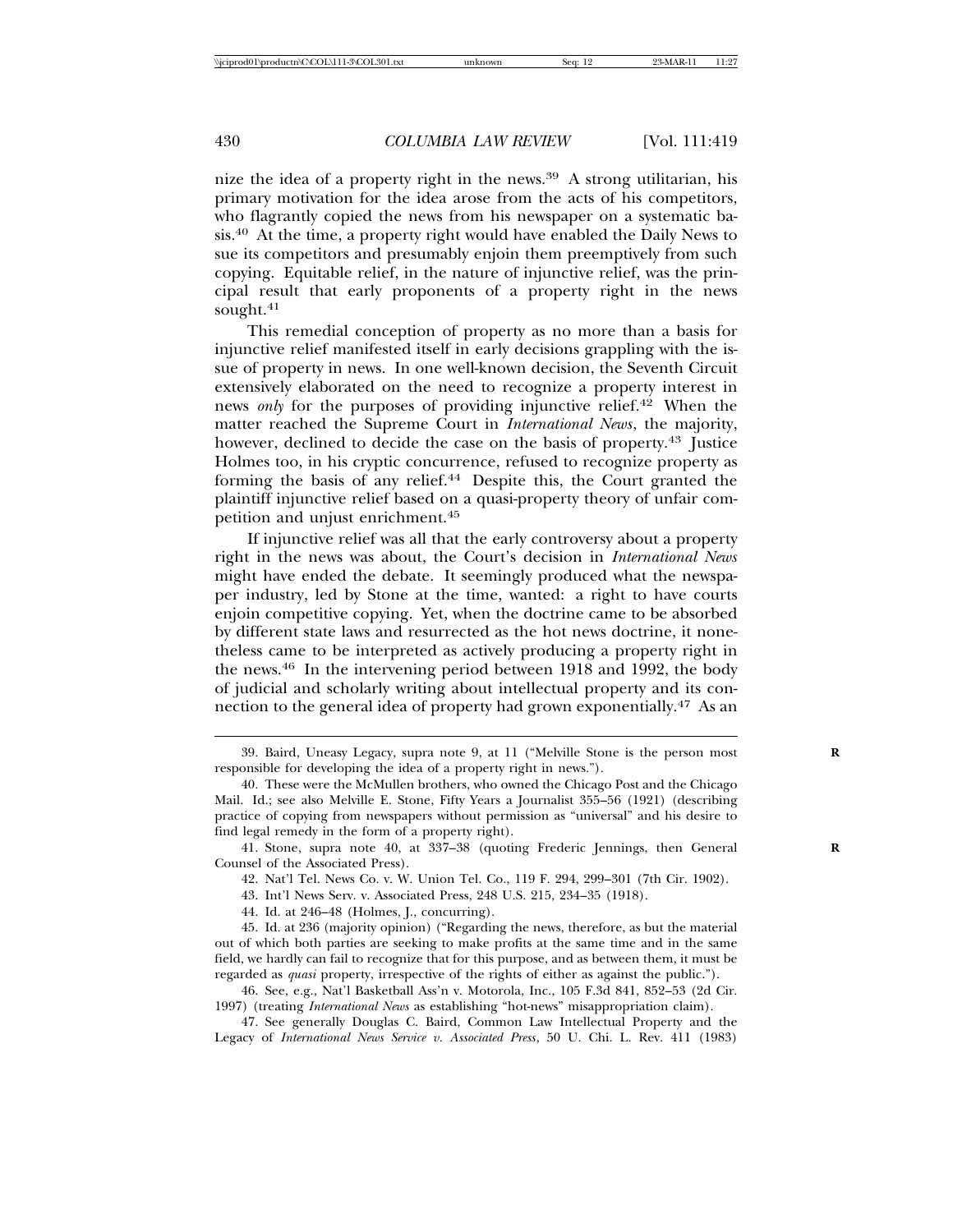action relating to an informational intangible (i.e., the news), it thus seemed logical to treat misappropriation as just another intellectual property doctrine, akin to copyright, trade secrets, or publicity rights. It is here that the reintroduction of property ideas and rhetoric assumes significance, but for seemingly different (or rather, additional) reasons. Thus, when the Second Circuit concluded that hot news misappropriation was not about ethics but rather about property rights, its focus was not just on injunctive relief. Indeed, the court's opinion did not even deal with the issue of remedies, since it found for the defendant on the substantive issue.<sup>48</sup>

A property right in an informational good, along the lines of intellectual property, now implied a different set of consequences. And surely enough, courts interpreting and applying the misappropriation doctrine took their cue from the Second Circuit's proclamation, and began moving the law in this direction. Three such interrelated moves—all of which derive from the identification of news as the basis of a property interest, and indeed themselves contributed to it—are worth describing here: (1) the recognition and validation of an ex ante licensing market for timesensitive news; (2) the increased emphasis on the in rem or nonrelational nature of the entitlement in misappropriation; and (3) the use of injunctive relief as the default remedy in hot news cases.

#### A. *An Ex Ante Licensing Market*

Central to all forms of intellectual property remains an owner's ability to license others to use the subject matter of the right on exclusive or nonexclusive terms.49 An owner can, in other words, contractually alienate his ability to exclude another from the object of the right on such terms as he deems fit. Needless to say, this provides the owner or right holder with an additional source of revenue of importance in the newspaper industry. All the same, the growth of a licensing market for the news has both been fueled by, and in itself contributed to, a propertarian vision of hot news misappropriation.

48. *Nat'l Basketball Ass'n*, 105 F.3d at 853, 855.

<sup>[</sup>hereinafter Baird, Common Law] (describing development of misappropriation as form of common law intellectual property); Frank H. Easterbrook, Intellectual Property Is Still Property, 13 Harv. J.L. & Pub. Pol'y 108 (1990) (linking intellectual property to traditional property); Richard A. Epstein, *International News Service v. Associated Press*: Custom and Law as Sources of Property Rights in News, 78 Va. L. Rev. 85 (1992) [hereinafter Epstein, Custom and Law] (discussing particular circumstances of *International News* and general system of property rights surrounding it); Justin Hughes, The Philosophy of Intellectual Property, 77 Geo. L.J. 287 (1988) (exploring philosophical justifications for granting property rights to ideas).

<sup>49.</sup> See generally Mark A. Lemley, Beyond Preemption: The Law and Policy of Intellectual Property Licensing, 87 Calif. L. Rev. 111 (1999) (discussing ability of parties to contract over use of intellectual property while analyzing proposed change to Uniform Commercial Code); Raymond T. Nimmer, Licensing in the Contemporary Information Economy, 8 Wash. U. J.L. & Pol'y 99 (2002) (analyzing licensing of information).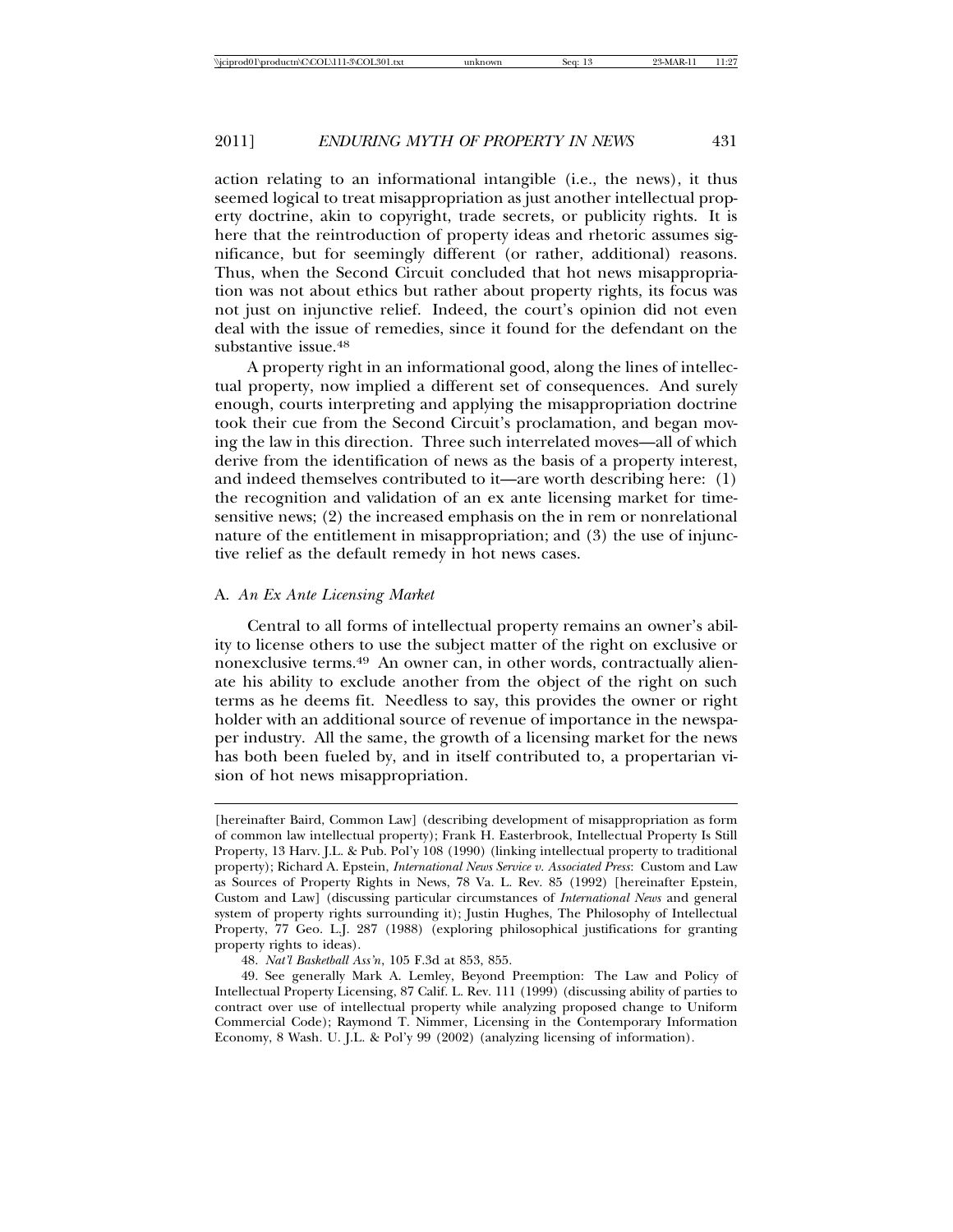For a licensing market to come into existence, it is crucial that the licensor have an identifiable right or entitlement ex ante that can form the subject matter of the license.50 In other words, a potential licensee will most often need to know the nature and extent of a licensor's authority under the entitlement before it is adjudicated by a court. The existence of a bright-line ex ante interest is thus crucial to the success of a thick licensing market.<sup>51</sup> Here again, the fact that intellectual property regimes are modeled on traditional property interests means that the law recognizes an identifiable interest even before its holder attempts to enforce it in a court of law during an infringement action. For instance, the entitlement in copyright law is presumed to come into existence the moment an author creates an original work of authorship that is fixed in a tangible medium, and in patent law it commences upon a formal grant by the government. The owner's attempt to exercise the exclusivity of the right during an infringement action in court is thus merely an attempt to enforce a preexisting right.

The existence and effectiveness of such a licensing market thus depends to a large degree on the identification and demarcation of rights by the parties involved. One obvious way of achieving this is by attaching the rights directly to a discrete asset or resource, adopting what Henry Smith describes as the exclusion regime of delineating an entitlement.<sup>52</sup> Attaching a right to an actual or notional resource and framing it in terms of "simple on/off signals" involving the resource minimizes the various information and transaction costs involved, and consequently sim-

51. For an analogous argument in the patent law context, see Craig Allen Nard, Certainty, Fence Building, and the Useful Arts, 74 Ind. L.J. 759, 759–60 (1999).

<sup>50.</sup> Robert Cooter & Thomas Ulen, Law and Economics 100 (1988) (noting "[o]ne well-confirmed result in the literature on bargaining is that bargainers are more likely to cooperate when their rights are clear," which explains "why property law favors criteria for determining ownership that are clear and simple"). But see Jason Scott Johnston, Bargaining Under Rules Versus Standards, 11 J.L. Econ. & Org. 256, 257 (1995) (arguing, against conventional wisdom, that judicial ex post balancing test may result in more efficient bargaining than ex ante clearly defined rule, given existence of private information about value and harm).

<sup>52.</sup> Henry E. Smith, Exclusion and Property Rules in the Law of Nuisance, 90 Va. L. Rev. 965, 972–73, 75 (2004) [hereinafter Smith, Law of Nuisance] ("Under an exclusion regime, the law uses a rough informational variable or signal—such as entry—to define the right, and thus bunches together a range of uses that juries, judges, and other officials need never measure directly." (emphasis omitted)); Henry E. Smith, Exclusion Versus Governance: Two Strategies for Delineating Property Rights, 31 J. Legal Stud. S453, S454–55 (2002) [hereinafter Smith, Two Strategies] ("In exclusion, decisions about resource use are delegated to an owner who, as gatekeeper, is responsible for deciding on and monitoring specific activities with respect to the resource."); Henry E. Smith, Property and Property Rules, 79 N.Y.U. L. Rev. 1719, 1755–56 (2004) [hereinafter Smith, Property Rules] ("In an exclusion strategy, the law sets up rough signals (informational variables, proxies) defining the boundaries of the asset. Within this zone of protection, owners have the choice of how to invest in or consume the asset." (emphasis omitted)).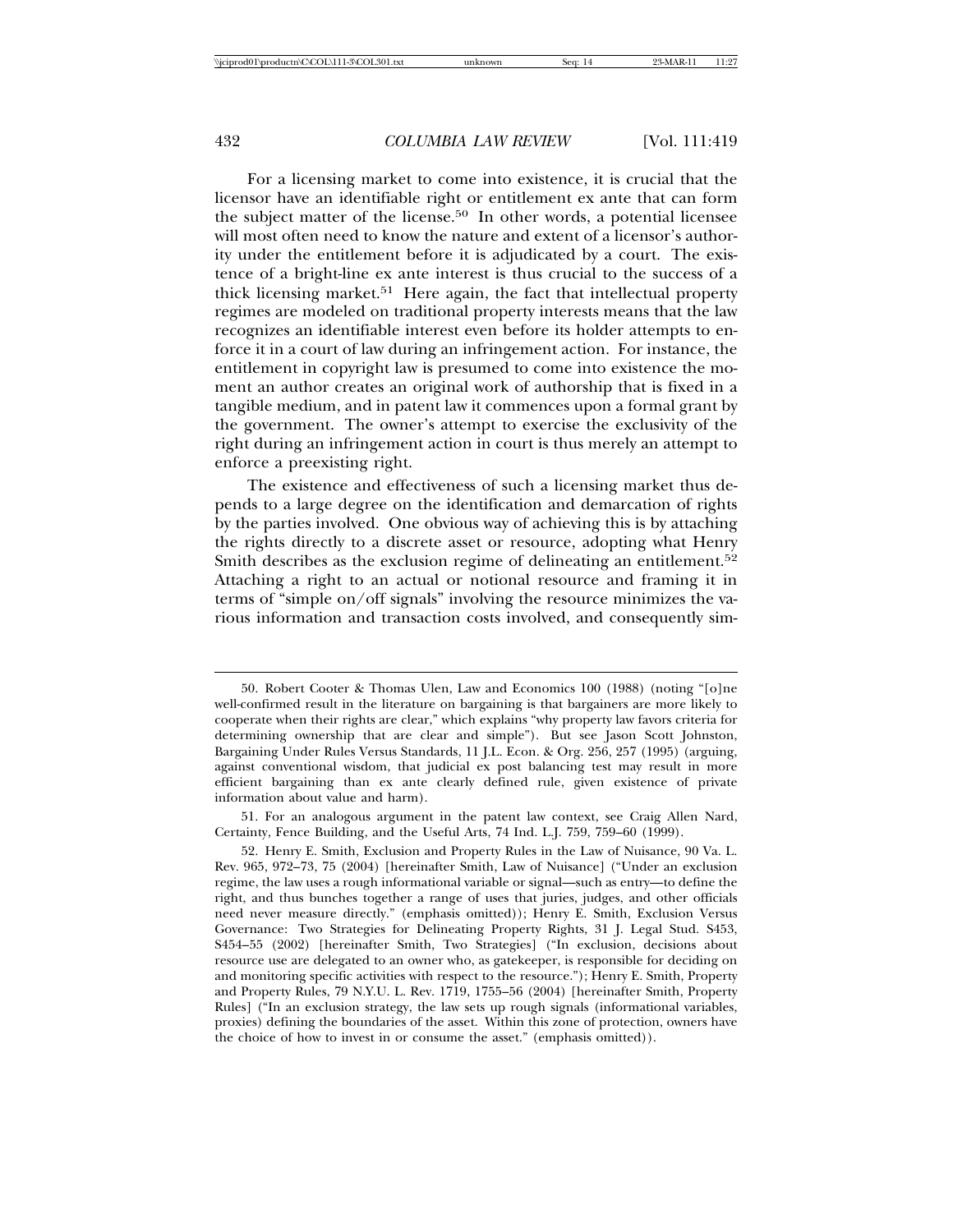plifies the process of licensing it to strangers.53 This is especially so when the right relates to nonrivalrous information. A potential licensee has no way of evaluating the information/intangible until it is disclosed to him; yet, upon such disclosure he has little reason to want to pay for it.<sup>54</sup> Known as Arrow's information paradox, this reality is thought to lie at the root of the tendency to propertize the entitlement being transacted in, by attaching it to a discrete asset around which an exclusionary legal framework then operates, independent of any contractual agreement between the parties.55 Robert Merges thus argues that property rights (in the nature of intellectual property entitlements) allow parties to overcome Arrow's paradox by providing licensors with a basis for recourse, independent of the actual license (which may never fructify), thereby providing for a form of precontractual liability.<sup>56</sup> Propertizing information thus directly facilitates contractual transactions relating to such information. Two things become central then to the effective functioning of a licensing market: (1) the ex ante characterization of the entitlement as a property right, and (2) the law's attaching it to an identifiable res, albeit a notional one.

It was only a matter of time before news purveyors sought to capitalize on the licensing opportunities that emerged from a propertarian (or commodified) vision of news. If a collector of hot news could exclude a competitor from free riding on its news (using the misappropriation doctrine), surely it could now seek to charge such competitors in return for not suing them: the very premise of licensing. This change is seen in the AP's own rhetoric surrounding the hot news doctrine. Whereas in 1918, it had categorically told the Court that it was "not asking [for] any exclusive right"<sup>57</sup> to communicate the news, in 2009 it would declare that it was merely seeking appropriate compensation that paid it fully and fairly for its news.58 Its reasons for this shift are obvious. As a historical matter, the newspaper industry had relied entirely on advertising as its primary

<sup>53.</sup> Smith, Law of Nuisance, supra note 52, at 973; see, e.g., Henry E. Smith, Institutions and Indirectness in Intellectual Property, 157 U. Pa. L. Rev. 2083, 2120 (2009) ("The modular structure of exclusion-based intellectual property rights . . . makes . . . contracting more tractable.").

<sup>54.</sup> Kenneth J. Arrow, Economic Welfare and the Allocation of Resources for Invention, *in* The Rate and Direction of Inventive Activity 609, 615 (Nat'l Bureau of Econ. Research ed., 1962) ("[T]here is a fundamental paradox in the determination of demand for information; its value for the purchaser is not known until he has the information, but then he has in effect acquired it without cost.").

<sup>55.</sup> Robert P. Merges, A Transactional View of Property Rights, 20 Berkeley Tech. L.J. 1477, 1490, 1499 (2005) [hereinafter Merges, Transactional View]. For an application to trade secrets law, see Mark A. Lemley, The Surprising Virtues of Treating Trade Secrets as IP Rights, 61 Stan. L. Rev. 311, 336–37 (2008).

<sup>56.</sup> Merges, Transactional View, supra note 55, at 1489–504. **R**

<sup>57.</sup> See Victoria Smith Ekstrand, News Piracy and the Hot News Doctrine 72 (2005) (citing Brief for Respondent at 10, Int'l News Serv. v. Associated Press, 248 U.S. 215 (1918) (No. 221)).

<sup>58.</sup> Singleton, supra note 19. **R**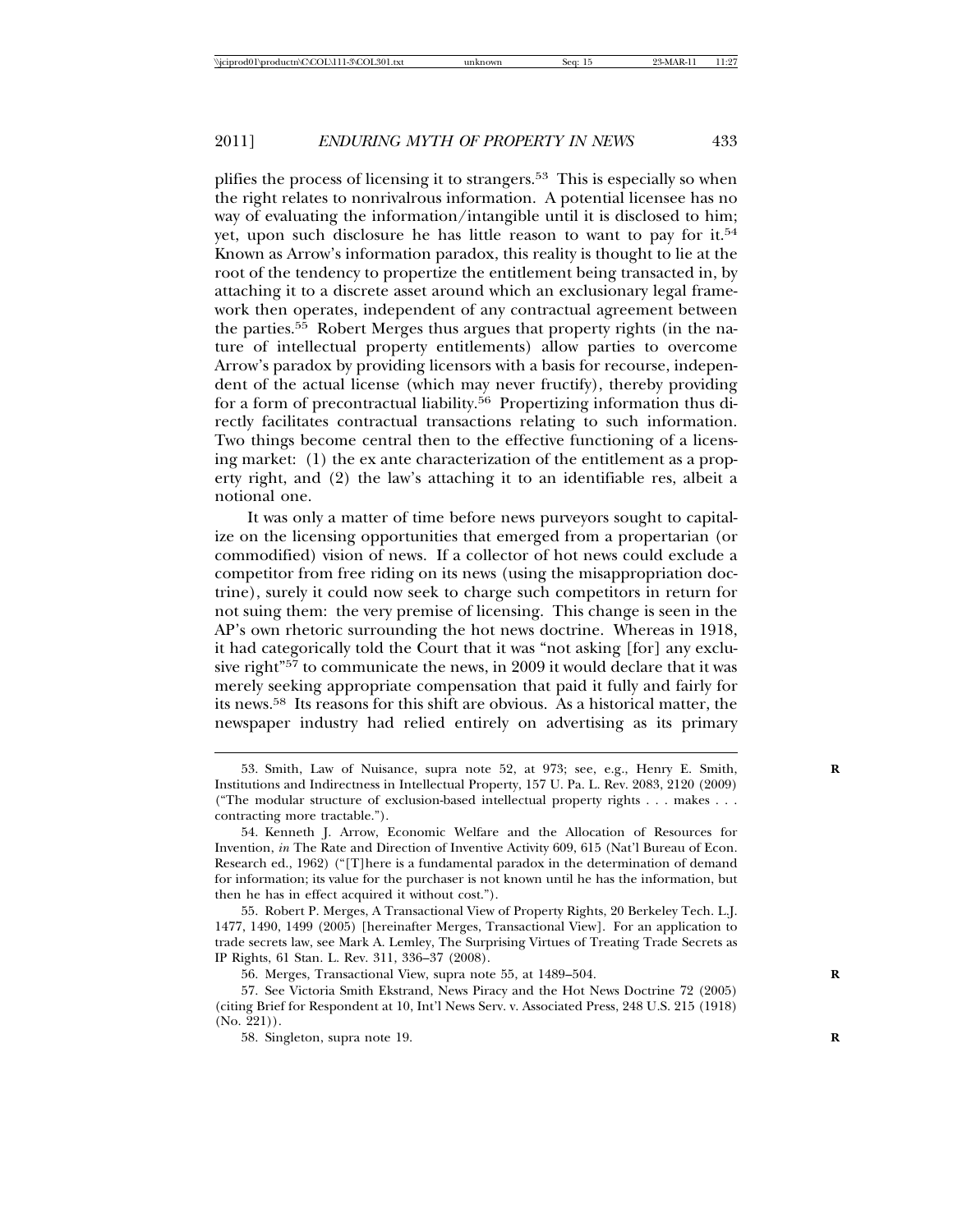source of revenue. As this source began to diminish, the industry began to look for new revenue-earning opportunities, and the licensing market emerged as an obvious candidate. For this to work effectively, though, misappropriation had to be understood as an ex ante legal entitlement, one with boundaries that could be identified prior to a dispute/litigation, and which preferably revolved around a discrete asset—news.

Developing and reinforcing this licensing market has been central to the newspaper industry's use of the misappropriation doctrine in recent years. In *Associated Press v. All Headline News Corp.*, the plaintiff commenced a hot news misappropriation action against a defendant with whom it had previously entered into a licensing agreement.<sup>59</sup> When the defendant stopped paying the plaintiff its fees under the agreement but nonetheless continued to make commercial use of its news service, the plaintiff resorted to hot news misappropriation as an independent basis of recovery. Around the same time, the AP also commenced a hot news misappropriation action against news-aggregating defendants in *Associated Press v. Moreover Technologies, Inc.*60 In this action, the AP made no secret of its attempted propertization of the news, repeatedly referring to the subject matter of its hot news claim as proprietary.<sup>61</sup> Both actions were ultimately settled, and the AP's licensing market is today extremely robust as a result.<sup>62</sup>

The relationship between the development of a licensing market for news and the metamorphosis of hot news misappropriation into a property claim is also strongly reflexive. While a property-based understanding of the doctrine certainly facilitates the growth of licensing, the ready recourse to such licensing by competitors (and others) in their use of the news has also facilitated an understanding of hot news misappropriation as creating an ownership interest in the news. Referred to as the phenomenon of doctrinal feedback, its prevalence is well documented in the context of copyright and trademark law.63 Courts interpreting the doctrinal scope of copyright (and trademark) law look to prevailing licensing practices among market participants, and readily infer the existence of an ex ante legal entitlement over a type of use/copying when licenses describe the entitlement in those terms. This, as scholars have noted, ignores the reality that potential licensees tend to be risk averse, preferring

<sup>59. 608</sup> F. Supp. 2d 454, 457 (S.D.N.Y. 2009); Complaint at 12–13, Associated Press v. All Headline News Corp., No. 08 Civ. 00323 (S.D.N.Y. Jan. 14, 2008).

<sup>60.</sup> Complaint at 1–2, 4–14, Associated Press v. Moreover Techs., Inc., No. 07 Civ. 8699 (S.D.N.Y. Oct. 9, 2007).

<sup>61.</sup> Id. at 11–12.

<sup>62.</sup> In the former action, the court ruled in favor of the plaintiff on its claims of hot news misappropriation and copyright infringement, and against the defendant's motion to dismiss. *Associated Press*, 608 F. Supp. 2d at 458–62. The AP has since asserted that the hot news doctrine that developed in such actions "was important to [its] efforts to protect its intellectual property." FTC Discussion Draft, supra note 24, at 10. **R**

<sup>63.</sup> See James Gibson, Risk Aversion and Rights Accretion in Intellectual Property Law, 116 Yale L.J. 882, 884–85 (2007).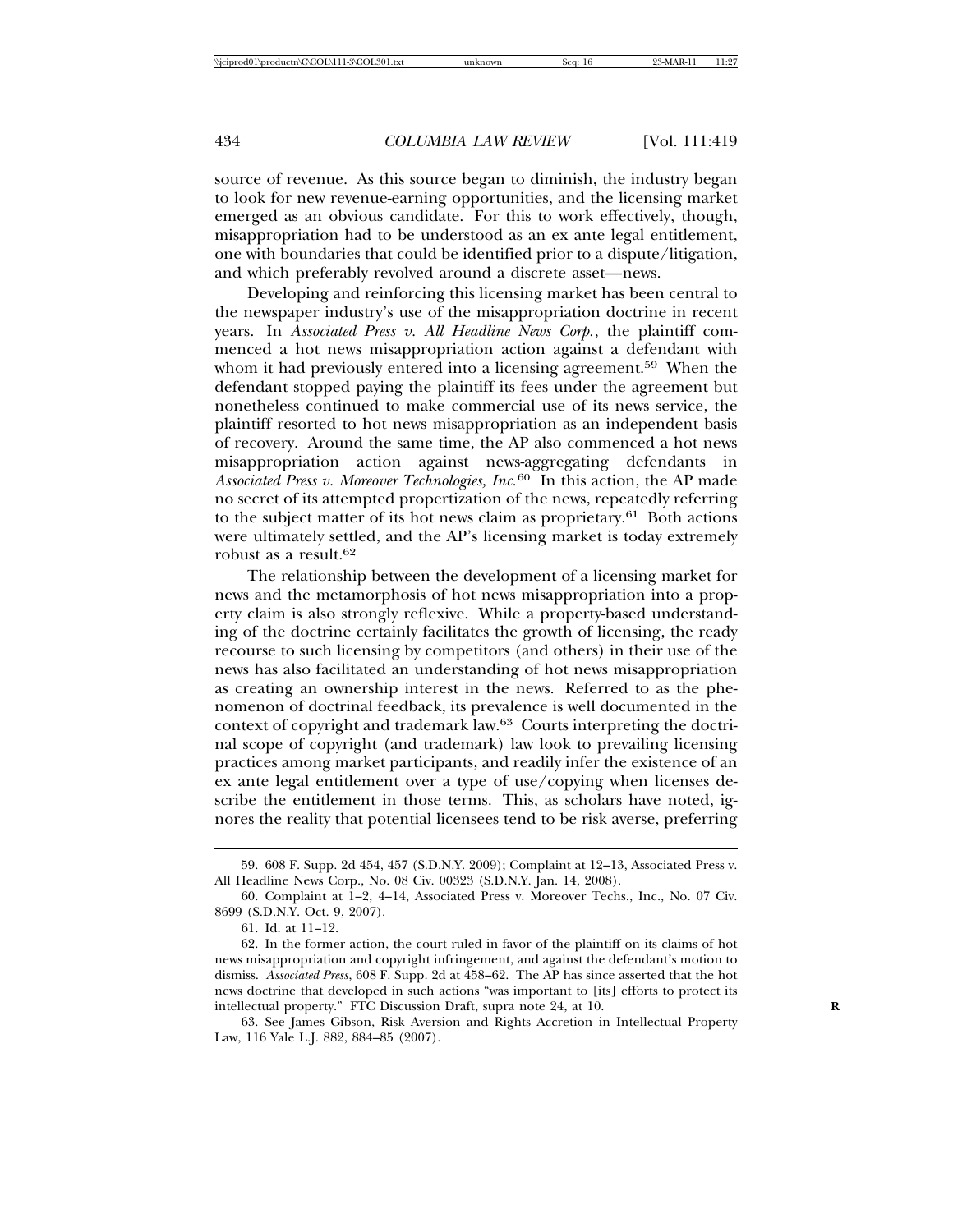to obtain a license even in situations where they remain unsure about the precise contours of a licensor's entitlement.64 The continuing, unabated growth of a licensing market for the factual news thus runs the obvious risk of itself contributing to an expansive propertarian understanding of hot news as creating an ownership interest in the news.

#### B. *An In Rem Interest*

One of the characteristic features of a property right is its structure as an in rem right—operational against the world at large. This is in contrast to interests that are thought to operate against a specific individual or set of individuals, classified as in personam rights or interests.65 Yet, the distinction between the two is not one of mere numerosity, a fact that is often ignored. In other words, an in rem right is not merely a collection of in personam rights. Property rights are in rem interests because the set of individuals against whom they operate remains indefinite at all times, unlike in personam rights that operate against a definite set of individuals.66 The problem, however, is that between the two extremes of definite and indefinite are a number of situations that are hard to fit into one category or the other. It is here that misappropriation's status as a doctrine creating a property right becomes problematic.

In *International News*, Justice Pitney chose to characterize the right he was creating as a form of quasi-property precisely because it elided the standard in rem/in personam distinction used to identify property interests.67 The exclusionary framework created would thus operate only between direct competitors in a market.<sup>68</sup> A quasi-property right holder had an interest against a class of individuals that while definite in one sense (i.e., being composed only of competitors), nonetheless remained indefinite in another, since such competitors could be perfect strangers with whom the plaintiff had had no prior interaction. The existence of the right was thus largely conditional, since it depended to a large degree on the preexisting identity of the defendant, something largely unheard

<sup>64.</sup> See, e.g., id. at 887 (observing how uncertainty exacerbates this risk aversion).

<sup>65.</sup> This distinction is usually traced back to the work of Wesley Hohfeld. See Wesley Newcomb Hohfeld, Fundamental Legal Conceptions as Applied in Judicial Reasoning, 26 Yale L.J. 710, 718–19 (1917) [hereinafter Hohfeld, Fundamental Conceptions] (analyzing use of legal conceptions such as "in personam" and "in rem"). For recent work explaining the distinction in terms of information costs, see generally Thomas W. Merrill & Henry E. Smith, The Property/Contract Interface, 101 Colum. L. Rev. 773 (2001).

<sup>66.</sup> Hohfeld, Fundamental Conceptions, supra note 65, at 718; Albert Kocourek, **R** Rights in Rem, 68 U. Pa. L. Rev. 322, 322 (1920).

<sup>67.</sup> Int'l News Serv. v. Associated Press, 248 U.S. 215, 236 (1918) ("[F]or this purpose, and as between them, it must be regarded as *quasi* property, irrespective of the rights of either as against the public.").

<sup>68.</sup> Id. at 239 ("The fault in the reasoning lies in applying as a test the right of the complainant as against the public, instead of considering the rights of complainant and defendant, competitors in business, as between themselves.").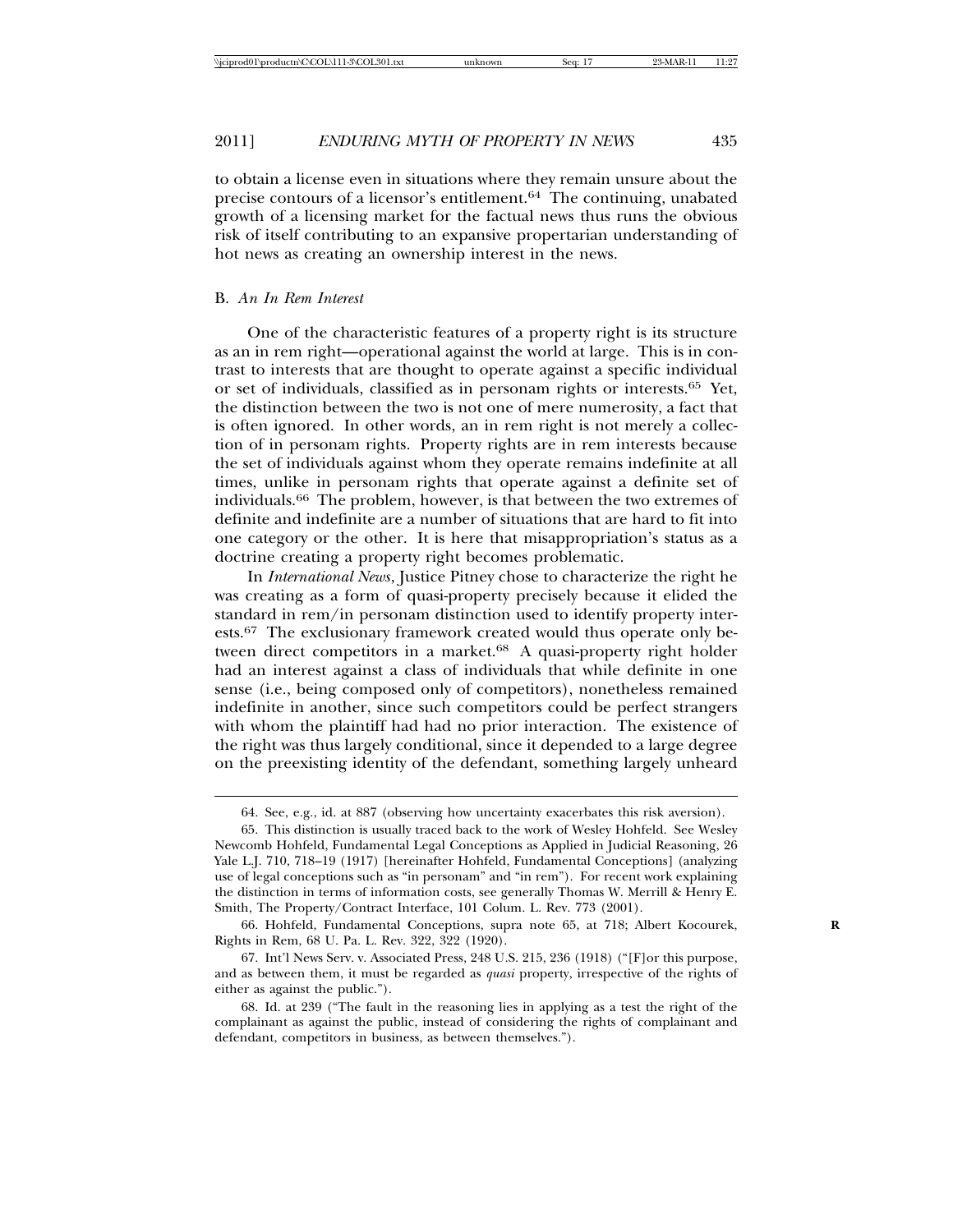of in standard intellectual property regimes at the time and now.<sup>69</sup> Among other things, it was this unique structural attribute of misappropriation that kept it from being just another form of property/intellectual property.

In its most recent iteration, however, courts interpreting and applying the doctrine have paid insufficient attention to the identity requirement upon which *International News* placed much emphasis. In interpreting the *International News* opinion, the Second Circuit in *National Basketball Ass'n* shifted its focus and requirement from whether the plaintiffs and defendants were competitor firms to one of whether the defendant's actions compete with a product or service offered by the plaintiffs.70 In doing so, however, the court failed to suggest any type of test to be followed in applying this restriction. As courts invoked the doctrine outside the realm of news and factual information, those courts began paying increasingly less attention to this element, effectively distancing it from its origins as an identity-based limitation on the applicability of the doctrine.

This is not to imply that the identity-based restriction disfavors extending the doctrine to new subject matter. In contrast to the Second Circuit, in the Third Circuit courts sought to preserve the identity-based structure of the requirement in *International News* by drawing a distinction between direct and indirect competition, even when dealing with subject matter unrelated to news.<sup>71</sup> Direct competition is meant to represent an identity-based limit, while indirect competition represents a productbased approach. Yet, few courts have followed suit; the recent trend appears to be toward an approach that looks for some minimal level of substitutability between the products and services of the parties.<sup>72</sup>

The effect of relaxing this restriction has thus been to move the interest created by misappropriation in the direction of a traditional in rem right, applicable against an indefinite class of individuals, the obvious characteristic of a property right.

<sup>69.</sup> For a similar claim alluding to this distinction, see Gordon, Restitutionary Impulse, supra note 34, at 211 (describing restitutionary interest as relational). Note that **R** the idea of a relational interest as used by Gordon bears no connection to the well-known category made popular by tort scholar Leon Green. See Leon Green, Relational Interests, 29 Ill. L. Rev. 460, 460 (1934) (developing an independent category of relational interests in the common law).

<sup>70.</sup> See Nat'l Basketball Ass'n v. Motorola, Inc., 105 F.3d 841, 852 (2d Cir. 1997) (framing competition as competitive product or service rather than competitive firm).

<sup>71.</sup> See U.S. Golf Ass'n v. St. Andrews Sys., Data-Max, Inc., 749 F.2d 1028, 1037–38 (3d Cir. 1984) (finding "absence of direct competition" dispositive in case).

<sup>72.</sup> See, e.g., Barclays Capital Inc. v. Theflyonthewall.com, 700 F. Supp. 2d 310, 336–39 (S.D.N.Y. 2010) (condemning Fly's actions as using Barclay's work as a substitute for its own by "systematically gathering and selling the [f]irms' [r]ecommendations to investors"); X17, Inc. v. Lavandeira, 563 F. Supp. 2d 1102, 1107–09 (C.D. Cal. 2007) (finding significant that defendant's activities will "remove X17's incentive to gather the photographs and threaten the continued existence of X17's business").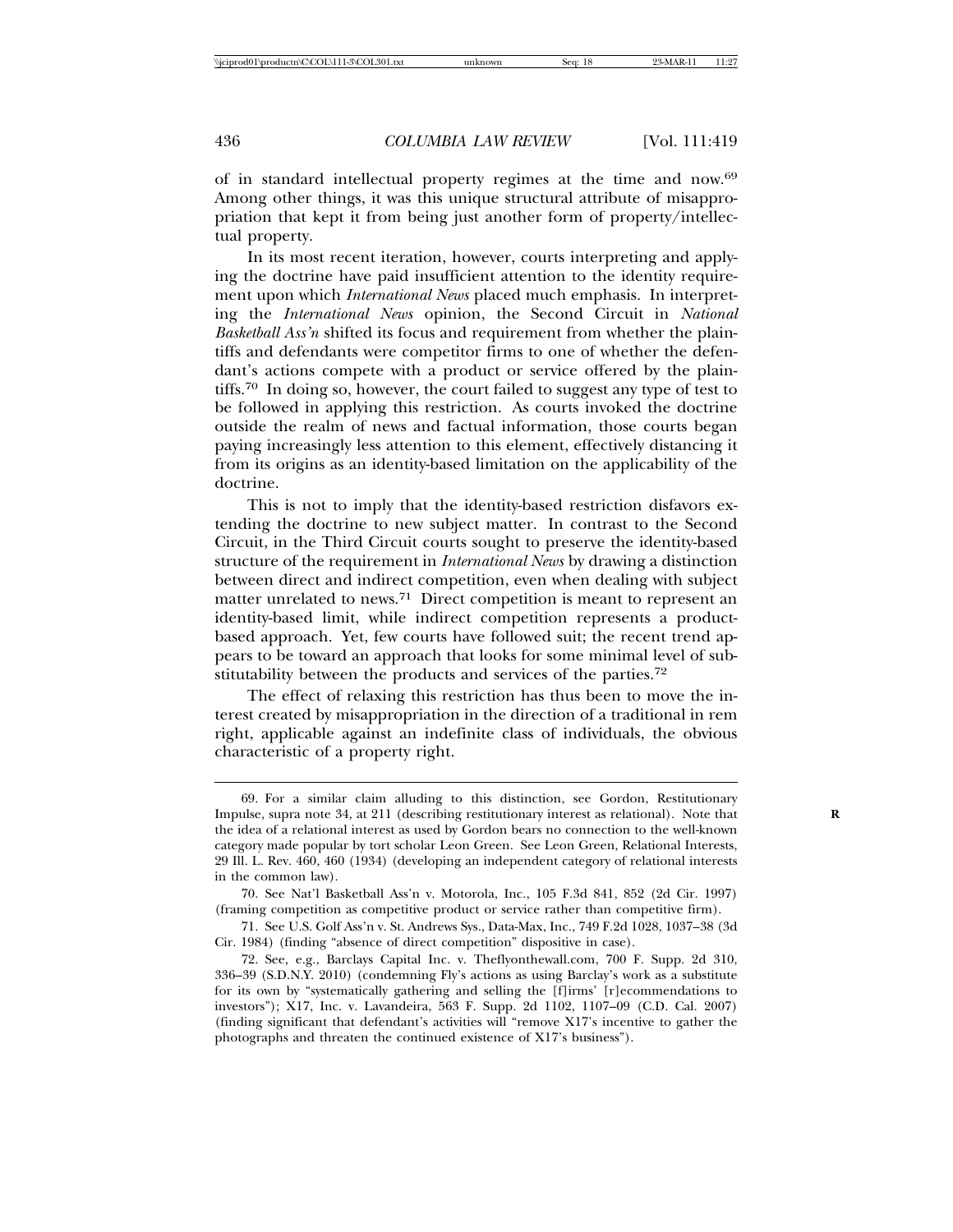#### 2011] *ENDURING MYTH OF PROPERTY IN NEWS* 437

#### C. *Automatic Injunctions*

The idea of hot news misappropriation as creating a property right in the news, which fuels and is fueled by the licensing of news, also impacts courts' conception of remedies. As noted earlier, the ability to enjoin free-riding competitors lays at the heart of the industry's attempts to have the law recognize a property right in the news.<sup>73</sup> Much of this originated in the distinction that courts of equity insisted on drawing between proprietary and nonproprietary rights for the purposes of granting equitable (i.e., injunctive) relief.<sup>74</sup> While originally an attempt to differentiate interests in land from other kinds of interests, courts soon began stretching the idea of proprietary rights in many instances with the exclusive objective of granting plaintiffs equitable relief in accordance with this age-old distinction.<sup>75</sup> *International News*, in some ways, broke with that tradition by refusing to classify the interest as a property right, but nonetheless affirmed the lower court's temporary injunction in the case as a remedial matter. In the first instance then, injunctive relief motivated a property-based understanding of the hot news doctrine.

Ever since *International News*, plaintiffs succeeding on the merits in hot news cases have invariably obtained injunctive relief.76 Indeed, an automatic injunction rule appears to have emerged,77 under which courts do not even consider the adequacy of monetary damages before proceeding to enjoin a defendant. Since at least the seminal work of Calabresi and Melamed, the remedial conception of property rights as entitlements obtaining property rule protection regardless of their normative content has continued to dominate the legal landscape.<sup>78</sup> Property rights are

<sup>73.</sup> See supra notes 39–45 and accompanying text (discussing newspapers' efforts to **R** use property right to enjoin free riders).

<sup>74.</sup> See generally Shyamkrishna Balganesh, Demystifying the *Right* to Exclude: Of Property, Inviolability, and Automatic Injunctions, 31 Harv. J.L. & Pub. Pol'y 593, 642–43 (2008) [hereinafter Balganesh, Right to Exclude] (describing origins of this distinction in equity and its implications for property doctrine).

<sup>75.</sup> See Green, supra note 69, at 461 (documenting this phenomenon among courts). **R**

<sup>76.</sup> See, e.g., Associated Press v. KVOS, Inc., 80 F.2d 575, 582–83 (9th Cir. 1935) (granting preliminary injunctive relief); Triangle Publ'ns, Inc. v. New Eng. Newspaper Publ'g Co., 46 F. Supp. 198, 204 (D. Mass. 1942) (granting injunctive relief to plaintiff despite defendant's request for an exception); Dior v. Milton, 155 N.Y.S.2d 443, 463 (Sup. Ct. 1956) (denying motion to dismiss complaint and injunctive relief). But see U.S. Sporting Prods., Inc. v. Johnny Stewart Game Calls, Inc., 865 S.W.2d 214, 219 (Tex. App. 1993) (observing that injunctive relief was not only remedy available in hot news cases under Texas law).

<sup>77.</sup> The Federal Circuit had developed a similar "automatic injunction" rule for patent infringement, which the Supreme Court recently abrogated. See eBay Inc. v. MercExchange, L.L.C., 547 U.S. 388, 393–94 (2006) (eliminating automatic injunction rule and requiring courts to use traditional four-factor test in deciding whether to grant injunctive relief).

<sup>78.</sup> Guido Calabresi & A. Douglas Melamed, Property Rules, Liability Rules, and Inalienability: One View of the Cathedral, 85 Harv. L. Rev. 1089, 1089–93 (1972) (explaining why entitlements should receive property rule protection); see also Balganesh, Right to Exclude, supra note 74, at 649–57 (discussing remedial conception of property). **R**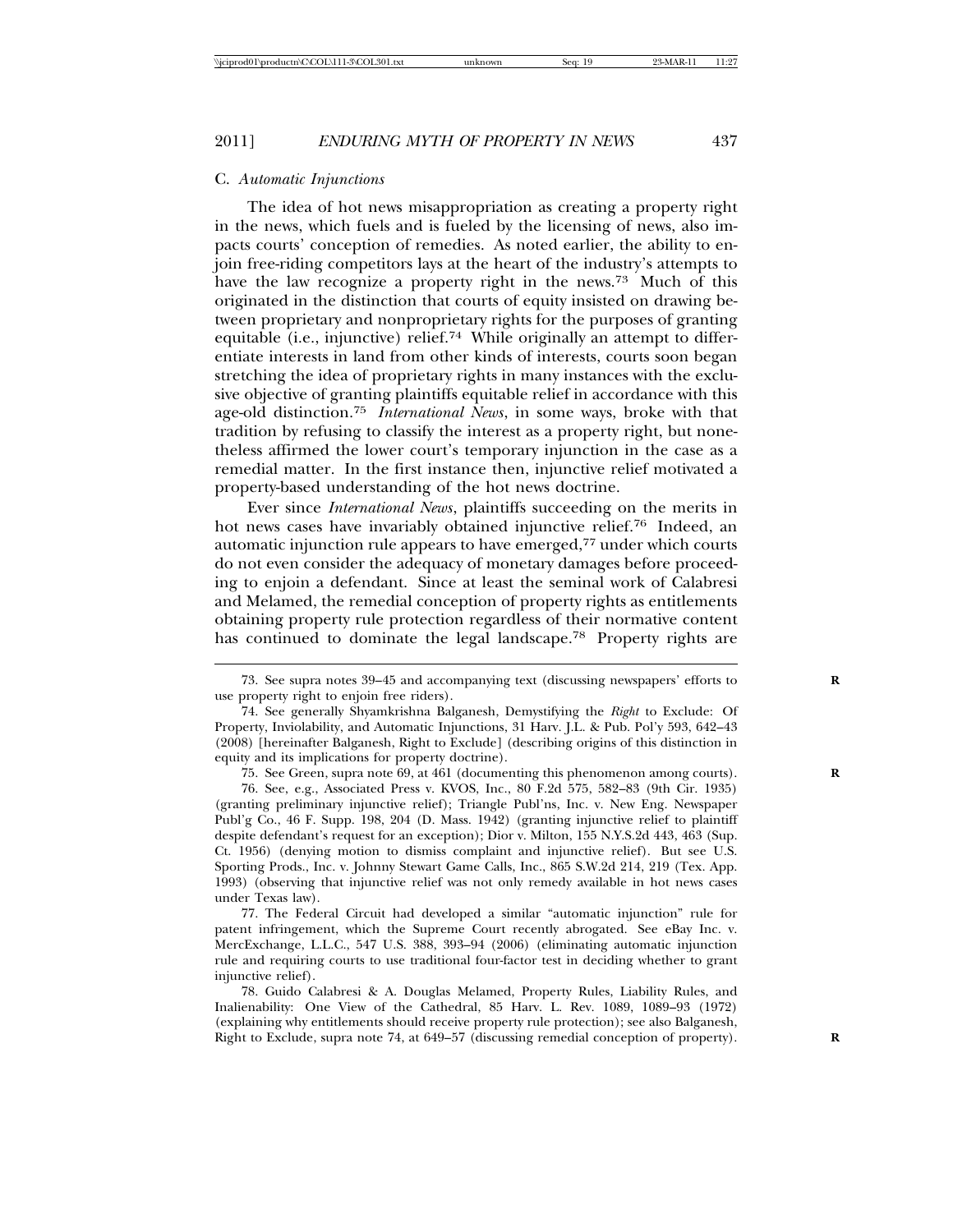thus rights where courts are willing to grant plaintiffs injunctive relief.<sup>79</sup> With an automatic injunction rule for hot news cases firmly in place, the tendency today is to readily assume that the doctrine is directed at creating and protecting a property right in the news.

\* \* \*

An important caveat is in order here. One might argue that the developments this Part identified as propertarian do not necessarily flow from the mere identification of hot news misappropriation as creating a property interest in the news. In other words, the idea of property as such might be seen as doing little to produce these consequences itself. To the extent that they do derive from property thinking, they might be seen as originating in a very particular conception of property—one that is both absolutist and essentialist.<sup>80</sup> Whether or not this is true, and indeed whether the idea of property has one meaning or several, remains somewhat orthogonal to the argument advanced here. The claim here is that regardless of whether the hot news doctrine can be understood as a propertarian doctrine, it should not be understood to entail the consequences associated with an absolutist conception of property, which it unquestionably has through a two-way reflexive relationship with the idea of property. Rooting its normative basis in unjust enrichment instead of property would serve to minimize this. This Part leaves for another time and place the broader question of what the idea of property does and should mean in the abstract.

#### II. RECONSTRUCTING HOT NEWS MISAPPROPRIATION AS A NONPROPRIETARY INTEREST

Having examined the gradual crystallization of misappropriation into a doctrine creating a presumptive property interest in news, this Part offers a theory of the doctrine that situates it at the interface of unjust enrichment law and the common law of unfair competition. Specifically, it describes how the synthesis of ideas and principles from both areas generates a framework for solving the collective action problem of concern in the market for newsgathering.

In *International News*, Justice Pitney made a somewhat conscious effort to avoid framing misappropriation in property terms. Given what the plaintiffs were seeking in the case and Justice Brandeis's dissent concern-

<sup>79.</sup> See Smith, Property Rules, supra note 52, at 1724 (discussing and critiquing this **R** connection).

<sup>80.</sup> See Shyamkrishna Balganesh, Debunking Blackstonian Copyright, 118 Yale L.J. 1126, 1133 (2009) (describing property absolutism and essentialism). For criticism of unidimensional property thinking along these lines, see generally Hanoch Dagan, The Craft of Property, 91 Calif. L. Rev. 1517 (2003) (criticizing Court's opinion in *United States v. Craft* for doing this in relation to marital property); Hanoch Dagan, Property and the Public Domain, 18 Yale J.L. & Human. 84 (2006) (applying this critique to intellectual property scholarship's relationship to property ideas and concepts).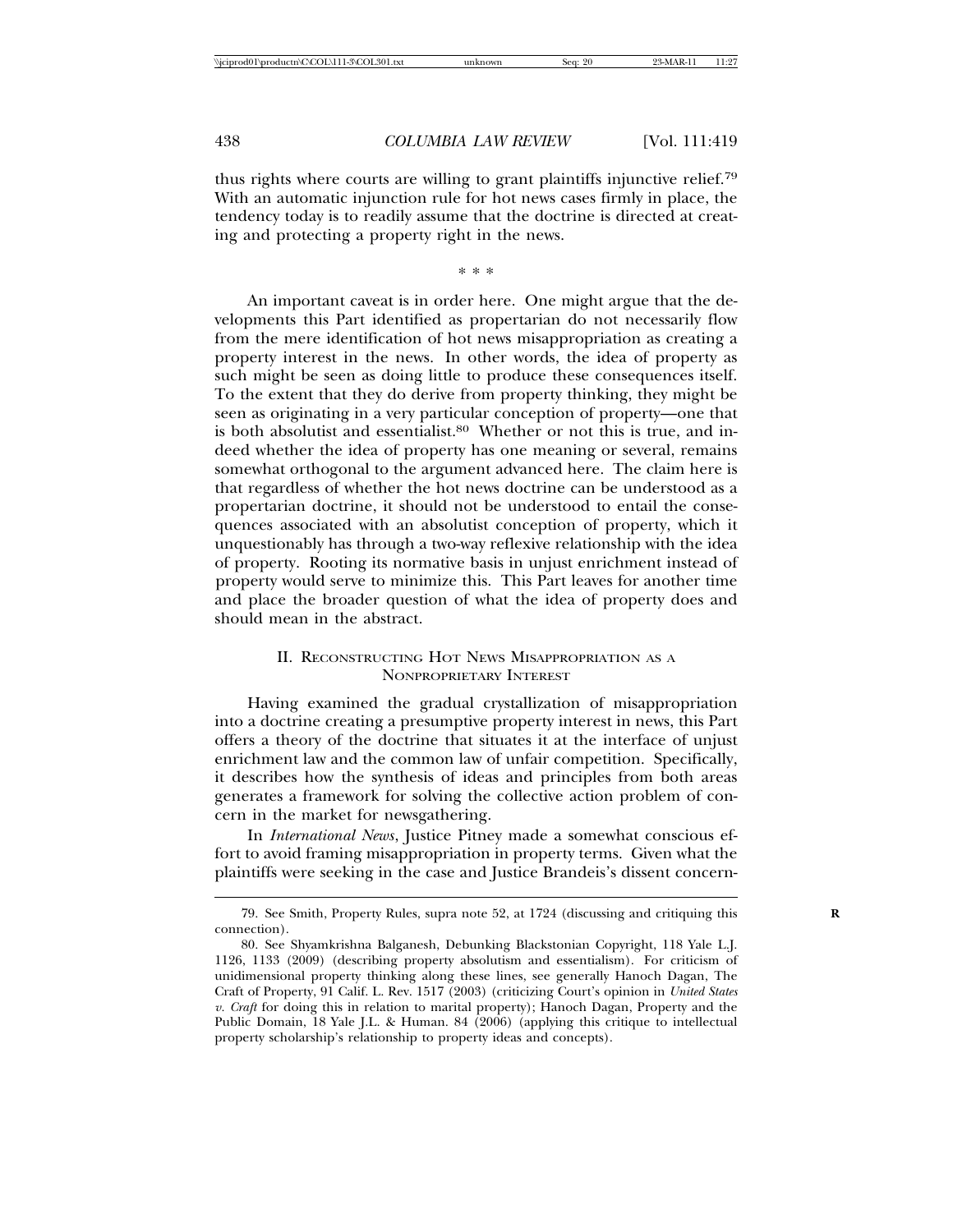ing the inability of judges to create new property interests,81 Justice Pitney chose to name the interest he was recognizing as a form of quasiproperty, observing that it would not create a right against the world at large (i.e., in rem) like traditional property interests. $82$  Later courts and scholars have since dismissed the term quasi-property as meaningless.<sup>83</sup> Yet, Justice Pitney may have had a purpose in using it—especially since the term quasi-contract was for long thought to be connected to the general principle of unjust enrichment.<sup>84</sup>

Justice Pitney, interestingly enough, was well aware of unjust enrichment as an independent basis of liability in the common law. Indeed, in an opinion he wrote around the same time as *International News*, he made express reference to the idea.<sup>85</sup> By framing his discussion in terms of the principle of reaping without sowing rather than theft, he was perhaps alluding to unjust enrichment as the structural basis of misappropriation, a reality that scholars have noted in the past.86 Additionally, in describing the functioning of the entitlement, he made express reference to the norms of "unfair competition in business."87 Quasi-property was thus meant to be an entitlement that sounded in unjust enrichment and unfair competition, both at once. Nonetheless, by failing to explicate his choice of structural vehicle for the doctrine, Justice Pitney left the extent to which it remains distinct from property (other than in nomenclature) uncertain. This Part attempts to resolve this uncertainty.

It is worth noting an important caveat before proceeding. Justice Pitney's opinion, on the face of things, lends itself to multiple theoretical justifications for the doctrine of misappropriation he developed. All the same, observations in the opinion nonetheless cut against every one of those theories—*including that of unjust enrichment*. The theoretical frame-

84. See Gordon, Restitutionary Impulse, supra note 34, at 267 (arguing that Court may have borrowed the idea of quasi-property from quasi-contract); see also Peter Birks, An Introduction to the Law of Restitution 29–39 (1985) [hereinafter Birks, Restitution] (explaining development of term "quasi-contract" and its connection to unjust enrichment in common law).

85. Schall v. Camors, 251 U.S. 239, 254 (1920) (Pitney, J.) (commenting that principle of "reaping without sowing" adds an element of unjust enrichment).

86. See, e.g., Callmann, What is Unfair?, supra note 35, at 606–07 & n.56; John P. **R** Dawson, The Self-Serving Intermeddler, 87 Harv. L. Rev. 1409, 1415–17 (1974) (discussing *International News* in context of restitution law's rules against recovery by a self-serving intermeddler).

87. *International News*, 248 U.S. at 240.

<sup>81.</sup> Int'l News Serv. v. Associated Press, 248 U.S. 215, 267 (1918) (Brandeis, J., dissenting) ("Courts are ill-equipped to make the investigations which should precede a determination of the limitations which should be set upon any property right in news.").

<sup>82.</sup> Id. at 236 (majority opinion).

<sup>83.</sup> See, e.g., Newman v. Sathyavaglswaran, 287 F.3d 786, 797 (9th Cir. 2002) (noting that quasi-property nomenclature has "little meaningful legal significance"); Thomas W. Merrill & Henry E. Smith, Optimal Standardization in the Law of Property: The Numerus Clausus Principle, 110 Yale L.J. 1, 19–20 (2000) [hereinafter Merrill & Smith, Optimal Standardization] (criticizing doctrine of misappropriation for having "taken on a life of its own").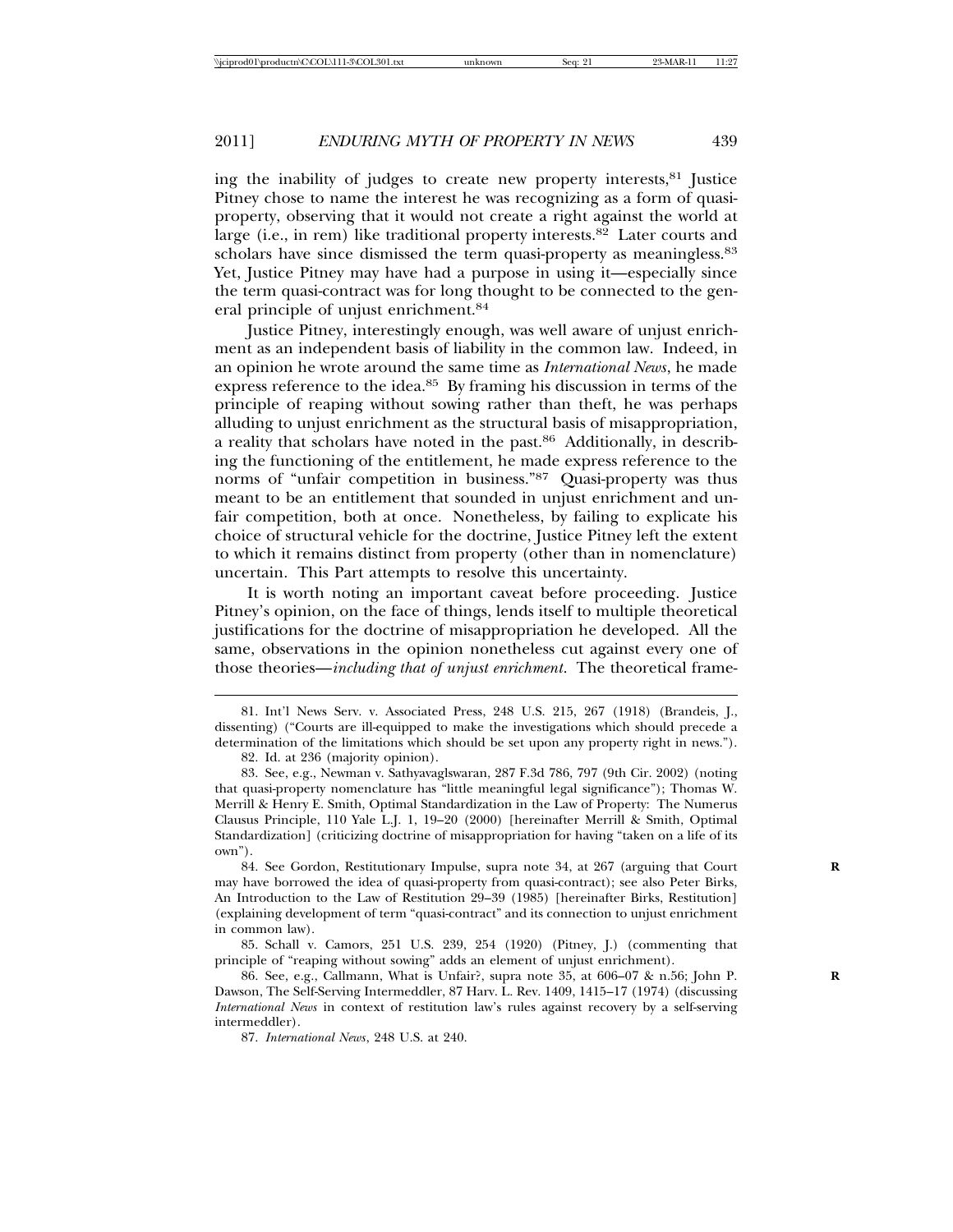work offered here is thus not an attempt to discern Justice Pitney's true intent, or to argue that this is the only way of making sense of the opinion. Instead, it attempts to situate the opinion within the broader context of the newspaper industry (for whom it was developed) to argue that this context left a clear impact on the structure of the doctrine that has continued in the decades since. Thus, while it looks to the opinion in *International News,* it does so in both positive and reconstructive terms.

In analyzing the common law doctrine of misappropriation, this Part begins with the functional and then moves to the structural. First, it shows how the hot news misappropriation doctrine originates in the idea of unfair competition and is directed at preventing a market-based harm different from that ordinarily associated with traditional intellectual property. Douglas Baird's illuminating account of the background to the *International News* opinion provides an important window into the various considerations that might have influenced the Court in its choice of framework.88 Second, it argues that the framework that the doctrine of misappropriation adopts is more closely aligned with the structural precepts of unjust enrichment, rather than property, and sets out the core elements of this difference and its manifestation.

#### A. *Unfair Competition as the Functional Basis of Misappropriation*

Just as Justice Pitney was familiar with unjust enrichment as a structural idea, he was also well acquainted with the principle of unfair competition. In *International News*, he observed that his opinion did not originate in property ideas, but instead "turn[ed] upon the question" of unfair competition, and found that the defendant's misappropriation of the news collected by the plaintiff constituted an act of unfair competition opposed to "good conscience."89 His use of the idea of unfair competition was not coincidental, for he had just authored several opinions addressing the idea right before *International News*, and in many of them had even spent some effort developing a taxonomy of the concept.<sup>90</sup> Misappropriation thus originated in the Court's use of unjust enrichment as a structural vehicle in service of the goals of unfair competition.

1. *Harm from Free Riding in the Market for Timely News.* — Analyzing the form of market-based harm that the misappropriation doctrine is di-

<sup>88.</sup> See Baird, Uneasy Legacy, supra note 9 (discussing *International News* and historical background to it).

<sup>89.</sup> *International News*, 248 U.S. at 235, 240.

<sup>90.</sup> See United Drug Co. v. Theodore Rectanus Co., 248 U.S. 90, 97 (1918) ("The law of trade-marks is but a part of the broader law of unfair competition."); Hitchman Coal & Coke Co. v. Mitchell, 245 U.S. 229, 259 (1917) (describing facts as meriting "an injunction to restrain . . . unfair competition"); G. & C. Merriam Co. v. Saalfield & Ogilvie, 241 U.S. 22, 24 (1916) (noting that case involves "unfair competition in the business of publishing and selling dictionaries"); Hanover Star Milling Co. v. Metcalf, 240 U.S. 403, 413 (1916) (observing how common law of trademarks was part of broader area of unfair competition); Hamilton-Brown Shoe Co. v. Wolf Bros. & Co., 240 U.S. 251, 256 (1916) (describing case as "one of unfair competition without trade-mark infringement").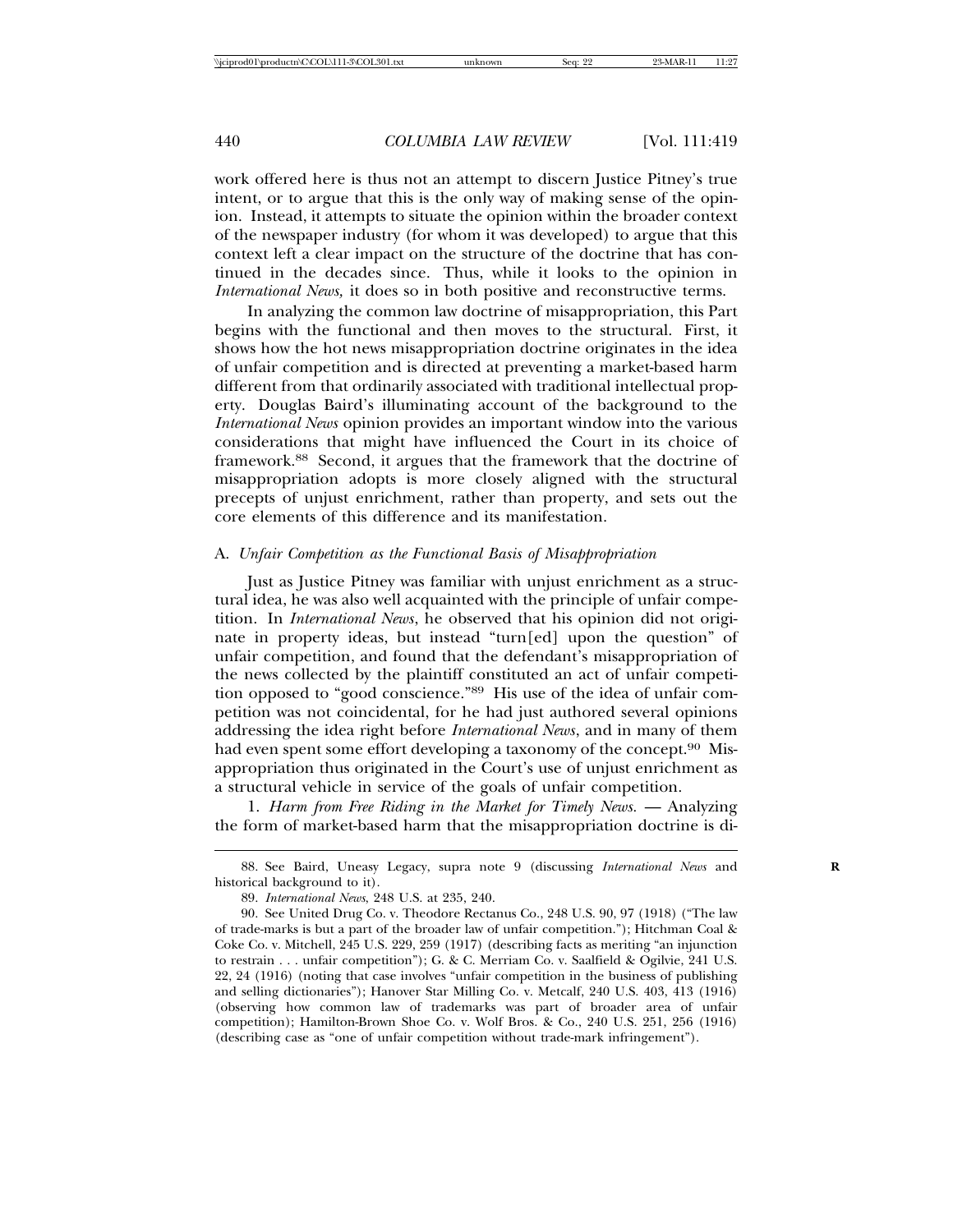rected at requires understanding the structure of the market for newsgathering. Newspaper content consists of two independent components from a legal point of view. The first is the actual expressive content of news stories, which forms the subject matter of copyright protection. Here, news stories obtain protection in exactly the same way as do other forms of literary works. Yet, copyright law consciously excludes both ideas and facts from its coverage, based in large part on free speech and First Amendment concerns.<sup>91</sup> Thus, while copyright protects the expression in news stories, it does not protect the underlying factual content which is meant to remain in the public domain, freely accessible to anyone to use or disseminate.<sup>92</sup>

Just because factual information is deemed ineligible for copyright protection does not mean that it is without economic value. For newspapers, facts, rather than literary expression, are often their core contribution.93 In other words, the news is characteristically associated less with literary expression than with the communication of the bare facts of events that transpired in the immediate past. Additionally, and perhaps most importantly, these facts are valuable because of their time sensitivity. Since newspapers focus on the delivery of factual information via their news stories, their delivery needs to be as proximate as possible in time to the actual event. And if the collection of factual information entails some cost, its collection in a timely manner in order to render it newsworthy adds another huge component to that cost.

Newsworthy facts are valuable principally because of their *timeliness*; the commercial value of news diminishes over time. Audiences are clearly willing to pay more for information of recent occurrences than they are for information about events that transpired in the distant past. The principal investment that newspapers make in newsgathering is thus directed at capturing the time value of news.<sup>94</sup>

As a nonexcludable resource, factual information about public events is hard to contain. This is especially true with the advent of new communication technologies. Thus, if a major political event transpires

94. For an excellent overview of the idea of time value in newsgathering and its emergence as a major source of competition among newspapers in the nineteenth century, see Menahem Blondheim, News over the Wires: The Telegraph and the Flow of Public Information in America, 1844–1897, at 11–29 (1994).

<sup>91.</sup> See 1 Melville B. Nimmer & David Nimmer, Nimmer on Copyright § 2.11 (2010) (providing overview of protection for factual works such as news).

<sup>92.</sup> See Miller v. Universal City Studios, Inc., 650 F.2d 1365, 1371–72 (5th Cir. 1981) (denying copyright protection to factual content of news stories).

<sup>93.</sup> Though ironically, a vastly greater percentage of their advertising revenue comes from the non-news parts of newspapers, which they use to cross-subsidize news collection. The more targeted forms of advertising that these other, special interest sections allow for explains this reality. See Hal Varian, Newspaper Economics: Online and Offline, Google Public Policy Blog (Mar. 9, 2010, 9:00 AM), at http://googlepublicpolicy.blogspot.com/ 2010/03/newspaper-economics-online-and-offline.html (on file with the *Columbia Law Review*) (noting most advertising revenue for newspapers comes primarily from "special interest sections" rather than from news).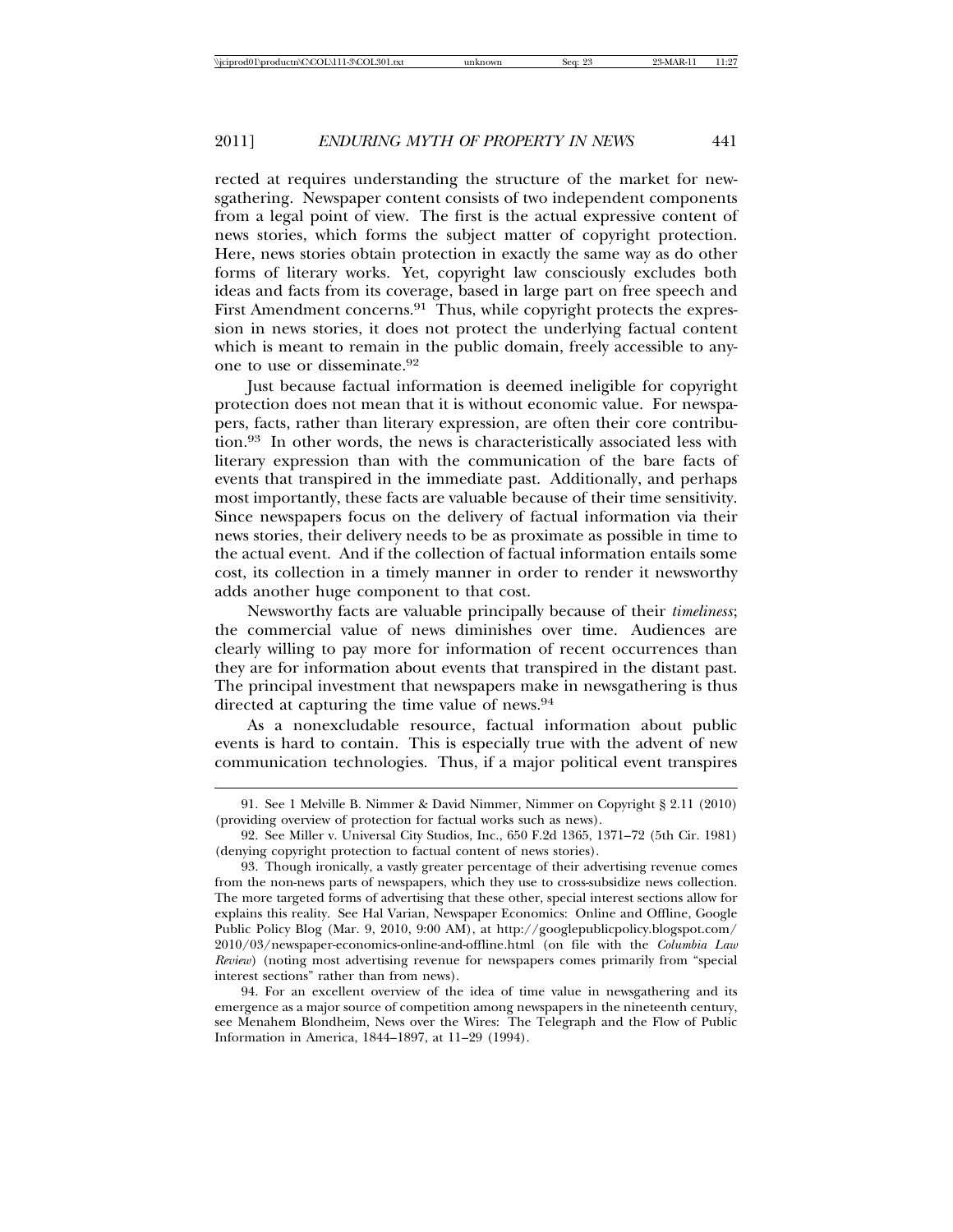in a distant country and no newspaper reports it, the fact of its occurrence will nonetheless be communicated in due course, through the simple exchange and flow of information between individuals. While this would have occurred even before the arrival of digital communication, its advent has only made such dissemination immediate and multimodal. What newspapers bring to the picture then is systematic collection in a timely and accurate manner, which makes the market for news about more than just information aggregation and dissemination.

Now consider a situation of free riding in this market. One participant in the market (i.e., a newspaper) may decide to cut costs by choosing not to collect factual information independently, but instead to pick up (and report) such facts from a competitor's stories right after they are published. For this strategy to work, obviously the news needs to retain economic value for a period of time longer than the lag between the two independent instances of publication. If this were to happen, the free rider saves on the cost of collecting the information as such, which includes the added costs of collecting it when it retains time-dependent economic value. The reason for differentiating between the two, while largely conceptual, derives in turn from the effects of the free rider's actions on the collector's incentives.

If the free rider performed his actions *after* the factual elements had lost their time value, its effect on the collector's ex ante incentive would be very different. Its effect would be greatly diminished, since the major (or principal) value in news reporting derives from its timeliness. Since news collectors derive their incentive to invest in the act of collecting from the economic value inherent in the timeliness of the collection, when the free riding impacts that value it impairs the entire process of collection. The concern, from a competition point of view, is that allowing a free rider's actions to continue unabated might diminish a collector's incentive to the point where the timeliness of the news collection is compromised. If a newsgatherer invests heavily in making sure that its journalists collect news stories within minutes of their development but begins to see competitors saving enormous costs (and thus earning greater profits) by deciding to wait and free ride on the newsgatherer's efforts, the newsgatherer's most likely rational response will be to wait too, without some assurance that its efforts are not going to be taken advantage of by a competitor, or indeed several of them.

Therefore, extensive free riding by competitors is likely to result in the delay of the collection and dissemination of news, with most participants choosing to free ride or wait. Its effects will likely impact the market for the timely collection and dissemination of news as a whole. Democratic discourse and political accountability—functions historically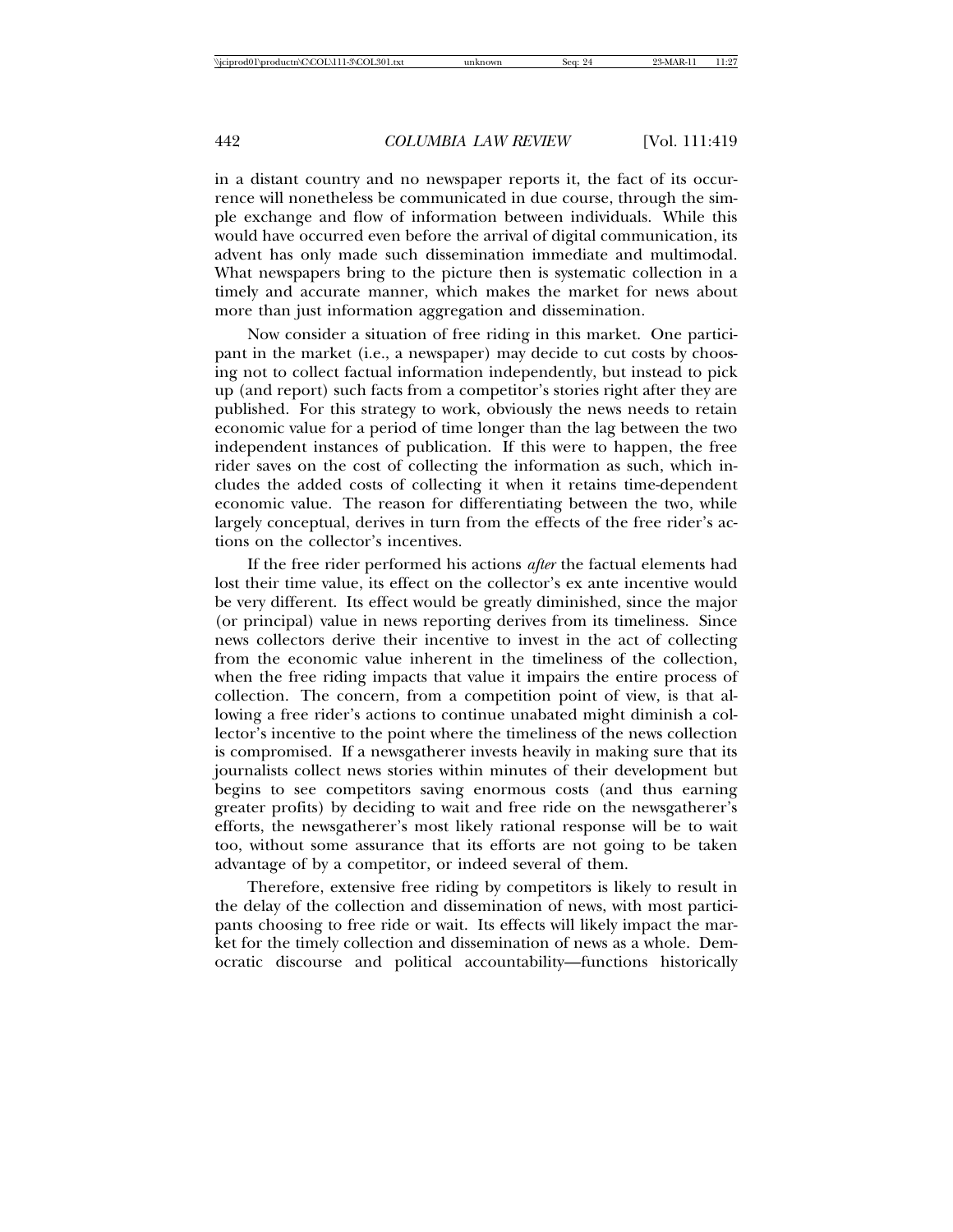served by a vibrant newspaper industry—are likely to suffer in the process as the collection and dissemination of news become less timely.<sup>95</sup>

Understanding that the harm from free riding in the market for news collection derives from the time value of news was central to the Court's reasoning in *International News*. In his dissent, Justice Brandeis worried that the majority's approach effectively penalized all forms of free riding as a general rule.<sup>96</sup> Justice Pitney's opinion for the majority, though, possibly in response to the dissent, recognized the peculiar characteristics of the market for news, and focused its attention on the preservation of the time value inherent in news. Justice Pitney's opinion referred extensively to the economic value of "promptness" $9^{7}$  in news collection and delivery, beginning from the premise that the "peculiar value of news is in the spreading of it while it is fresh."98 The marketbased harm that formed the basis of the misappropriation doctrine he formulated was the harm to a news collector's economic incentive to participate in the market—a harm that derived exclusively from a competitor's free riding when the news retained time sensitive economic value. The defendant's free riding, the opinion emphasized, was problematic not because it sought to reap without sowing in the abstract, but because it did so "*at the point* where the profit is to be reaped"99—a clear reference to the time-sensitivity that made the free riding competitively harmful. Justice Pitney's solution to the problem largely reflected this conception of harm.

2. *A Framework for Continuing Cooperation.* — The misappropriation doctrine needs to be understood against the backdrop of newsgathering practices dominant at the time of *International News*. This section argues that even though Justice Pitney's opinion merely alluded to these practices and their centrality to newspapers, in reality they had a major effect on the choice of framework around which the doctrine came to be structured. It begins by looking at two sets of such practices: collective newsgathering<sup>100</sup> and sharing tips among competing newspapers.<sup>101</sup> It then proceeds to analyze the problems that the Court might have seen in creating a simple property interest in the news,  $102$  and concludes by drawing

- 100. See infra Part II.A.2.a.
- 101. See infra Part II.A.2.b.
- 102. See infra Part II.A.2.c.

<sup>95.</sup> Borrowing a phrase from Richard Epstein, this may be characterized as the "externality of . . . ignorance." Epstein, Custom and Law, supra note 47, at 113. **R**

<sup>96.</sup> Int'l News Serv. v. Associated Press, 248 U.S. 215, 250 (1918) (Brandeis, J., dissenting) ("The general rule of law is, that the noblest of human productions knowledge, truths ascertained, conceptions, and ideas—become, after voluntary communication to others, free as the air to common use.")

<sup>97.</sup> Id. at 230 (majority opinion) (noting that value of news "depends upon the promptness of transmission").

<sup>98.</sup> Id. at 235.

<sup>99.</sup> Id. at 240 (emphasis added).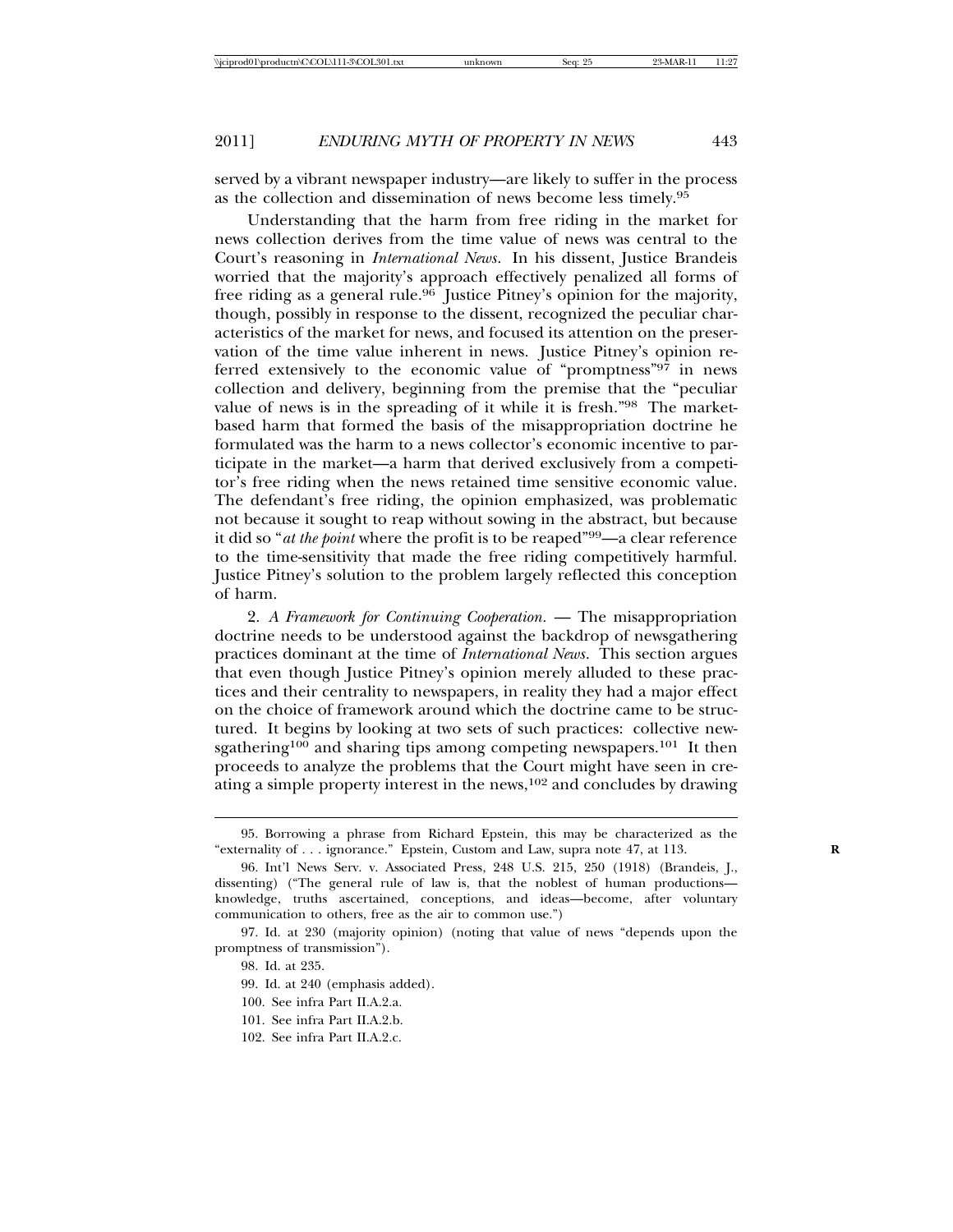attention to the Court's focus on annulling a defendant's unfair advantage in its formulation of misappropriation.<sup>103</sup>

a. *Two Mutually Reinforcing Norms*. — The misappropriation doctrine originated in the need to develop a solution to the free rider problem in the market for time sensitive news. The answer needed to provide news collectors with a sufficient incentive to continue to invest in the process of collecting news and information with promptness. All the same, it needed to recognize and deal with the fact that news was a common pool resource, whose ultimate social value lay in its widest possible dissemination to the public.

It certainly was not the case that prior to the advent of the misappropriation doctrine, newspapers routinely adopted the strategy of free riding or waiting for others rather than collecting the news. Unlike in the standard prisoner's dilemma where parties cannot communicate (and therefore cannot cooperate), the possibility of communication, repeat interactions, and observable behavior in news collection resulted in the development of industry-wide norms among newspapers.104 Among the first of these to develop was, most importantly, a norm against free riding.105 Relying entirely on the efforts of a competitor without its consent was considered unethical and highly objectionable behavior. Free riding of this sort was considered especially problematic when done without crediting the original. All the same, crediting the source when the free riding was substantial entailed huge reputational consequences for a free rider, which made it rare. The norm against free riding was enforced largely through reputational sanctions. In one well-known incident in the 1830s, a national daily, whose stories were being copied without credit by a local competitor, decided to produce a version with a completely fabricated story as a hoax.<sup>106</sup> The free riding competitor picked up the false story and carried it, but the original newspaper immediately pulled the story and ran a denial, exposing its competitor to the public as a free rider.<sup>107</sup>

105. For an excellent overview of how these developments occurred very shortly after the emergence of newsgathering as a commercial activity, see Victor Rosewater, History of Cooperative News-Gathering in the United States 14-20 (1930) ("[T]he *Courier* and *Enquirer* [were] bent on exposing those appropriating its news without credit . . . .").

106. Id. at 18–19.

<sup>103.</sup> See infra Part II.A.2.d.

<sup>104.</sup> For a discussion of this phenomenon, converting a prisoner's dilemma situation into a coordination game in other contexts, see generally Dennis Chong, Collective Action and the Civil Rights Movement 103–07 (1991); Jon Elster, Ulysses and the Sirens: Studies in Rationality and Irrationality 146 (1979); Daniel H. Cole & Peter Z. Grossman, Institutions Matter! Why the Herder Problem Is Not a Prisoner's Dilemma, 69 Theory & Decision 219 (2008); Barry R. Weingast, The Political Foundations of Democracy and the Rule of Law, 91 Am. Pol. Sci. Rev. 245, 249 (1997).

<sup>107.</sup> Isaac Clarke Pray, Memoirs of James Gordon Bennett and His Times 135 (1855). Pray describes this incident as follows:

The Courier and Enquirer a few days after the announcement of the fall of Warsaw, in the Polish War, in order to expose those who were guilty of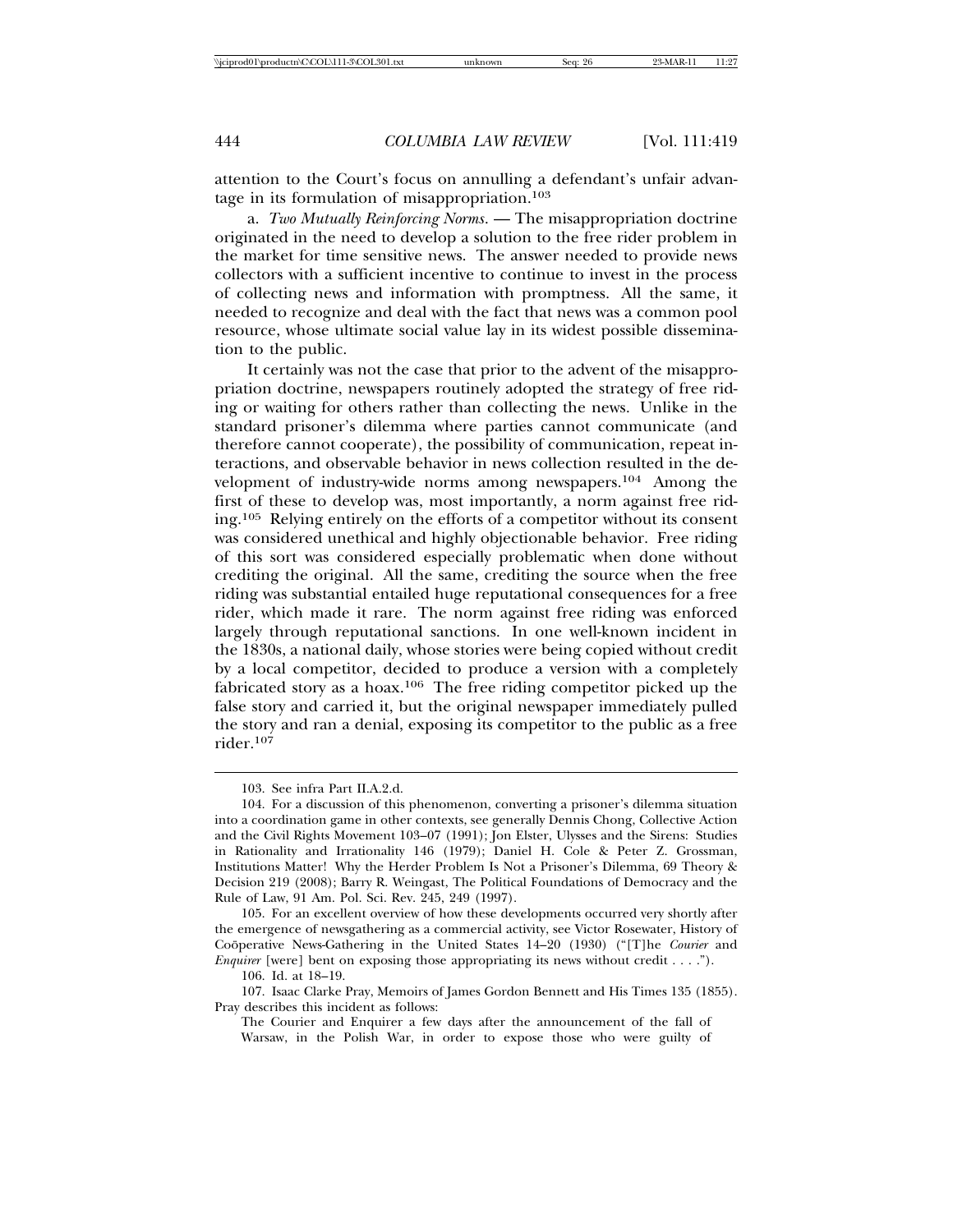The norm against free riding was not, however, the only norm that the newspaper industry came to develop—a reality that previous discussions of the misappropriation doctrine have ignored.108 Alongside the norm against free riding, very early on newspapers developed mechanisms of cooperation in the newsgathering exercise.109 Much of this stemmed from the realization that competitive news collection, where each newspaper would send its own agents to collect the news, was highly duplicative and cost-ineffective. Indeed, newspapers realized this fact even when the only form of news collection entailed sending small boats (schooners and clippers) to collect the news from foreign ships that had anchored off the coast. Realizing that competing to build better and faster boats was a wasteful race, several of them decided to pool their resources into building a single, larger ship.110 Cooperative newsgathering soon emerged as an industry-wide practice among newspapers, initially in largely informal ways. This practice drew reinforcement from the anti-free riding norm that developed alongside it.

In due course, cooperative newsgathering grew to be a formal practice among competitors. With the creation of the AP in the mid-nineteenth century and other large newsgathering cooperatives thereafter, cooperative newsgathering came to be institutionalized. By the time of *International News*, the AP had approximately 950 members,<sup>111</sup> and the International News Service (INS) had 400 members of its own.112 They each had formal rules about news collection and sharing among mem-

appropriating news without credit, prepared a denial of the original account, and printed a small edition, prepared expressly to reach the offices of the morning journals [i.e., the free riders]. The statement purported to be gleaned from papers brought by the ship Ajax. There was no such arrival. The article was copied by several papers, and [one free riding local newspaper] sent it forth in the country edition as news which had been obtained originally by its own enterprise. . . . Other papers announced the news without giving any credit to the source of it. The hoax created much excitement among journalists; and the public, or that small portion of society, to which newspapers were familiar, enjoyed the joke.

Id. For an additional account of this event, see Frederic Hudson, Journalism in the United States, from 1690–1872, at 347 (New York, Harper Bros. 1873).

108. See, e.g., Epstein, Custom and Law, supra note 47, at 97 (describing misappropriation as having affirmed industry norm against free riding).

109. See Rosewater, supra note 105, at 14–20 (discussing cooperation in gathering **R** "ship news in advance of docking"); Richard A. Schwarzlose, Cooperative News Gathering, *in* American Journalism: History, Principles, Practices 153, 153–62 (W. David Sloan & Lisa Mullikin Parcell eds., 2002) (examining typical forms of cooperative newsgathering). For a comprehensive history of this development, see generally id. (detailing cooperative newsgathering from its beginnings through rise of the AP). In discussing conditions in the industry around the early nineteenth century, Rosewater noted: "Because of the relative costliness of newsgathering and the extravagance of duplication, it was equally inevitable that this should lead to the initial steps for a union of effort." Rosewater, supra note 105, **R** at 11.

110. Rosewater, supra note 105, at 19–20. **R**

111. Associated Press v. Int'l News Serv., 245 F. 244, 245 (2d. Cir. 1917).

112. Int'l News Serv. v. Associated Press, 248 U.S. 215, 221 (1918).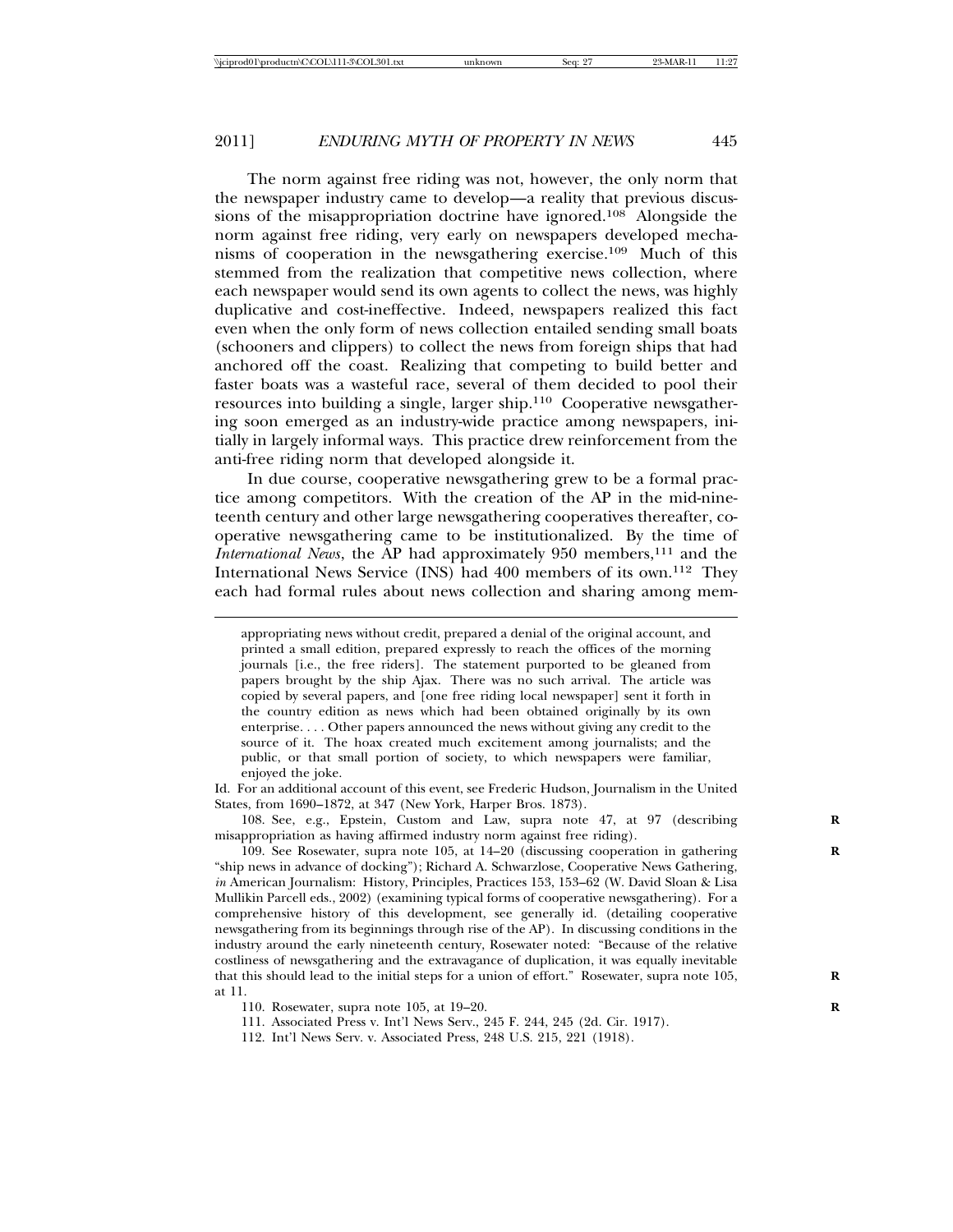bers. Yet, the norm against free riding by nonmembers remained informal, and reputational sanctions began to prove ineffective on their own.113 Entities began to develop business models entirely around free riding on the efforts of others.114 The worry thus became that rampant, systematic free riding could have the effect of interfering with the incentive to join these cooperative arrangements for existing newspapers, but especially among new entrants.115 Since these arrangements allowed for a more comprehensive coverage of the news, a free rider now would have access not just to the efforts of one competitor, but also to the collective efforts of an entire set of competitors who had pooled their efforts together.

b. *Cooperating Through Tips.* — Collective newsgathering thus drew support from the norms that evolved among newspapers against noncooperative free riding on each others' efforts. Yet the problem was more complex. Even though unimpeded free riding was viewed as problematic to the cooperative exercise, a good amount of free riding was nonetheless considered integral to the very manner in which newspapers obtained their news. This included using news stories and communications of a competitor as the starting point for a newspaper's own story i.e., as "tips."116 Sharing through tips thus became a second form of cooperation that evolved alongside formalized collective newsgathering.

Only a very specific kind of free riding was likely to impact cooperative newsgathering. Cooperation would not be harmed by the mere commercial or competitive use of factual news collected by a competitor, but rather by a competitor doing so *without any independent effort* of its own and, by implication, without incurring any costs of its own. In addition, it was unclear what amount of effort might be sufficient to legitimize one newspaper's use of another's stories as tips. Members of the AP were themselves engaged in a practice known as double-checking, which entailed verifying the story obtained via a tip with their own independent

<sup>113.</sup> Melville Stone notes that early in his tenure at the *Chicago Daily News*, he would lay traps to catch and expose such free riding. On one such occasion, he recalls that a competitor engaging in such free riding was "laughed to death" on exposure, and that within two years of the hoax/trap, it went out of business. Stone, supra note 40, at 63–64. Stone also notes that in due course, such traps and hoaxes, while amusing to the public, came to have little deterrent effect. Id. at 355. For a discussion of how the INS, too, was the target of such a hoax, see Baird, Uneasy Legacy, supra note 9, at 27 & n.44. **R**

<sup>114.</sup> Stone, supra note 40, at 355 (describing practices of the *Chicago Courier* and **R** American Press Association).

<sup>115.</sup> Recently, Wendy Gordon has argued that the Court in *International News* may have been sensitive to this concern. See Wendy J. Gordon, Harmless Use: Gleaning from Fields of Copyrighted Works, 77 Fordham L. Rev. 2411, 2422–23 (2009) (observing how Court in *International News* may have been motivated by desire to avoid harm to "each organization's internal structure" and by "thought that if it refused to enjoin the defendant's copying, no entity could collect enough fees from the small newspapers to afford to send out national and overseas correspondents").

<sup>116.</sup> See Baird, Uneasy Legacy, supra note 9, at 24 ("AP routinely monitored the **R** bulletins of other wire services and used them as a starting point for its own stories.").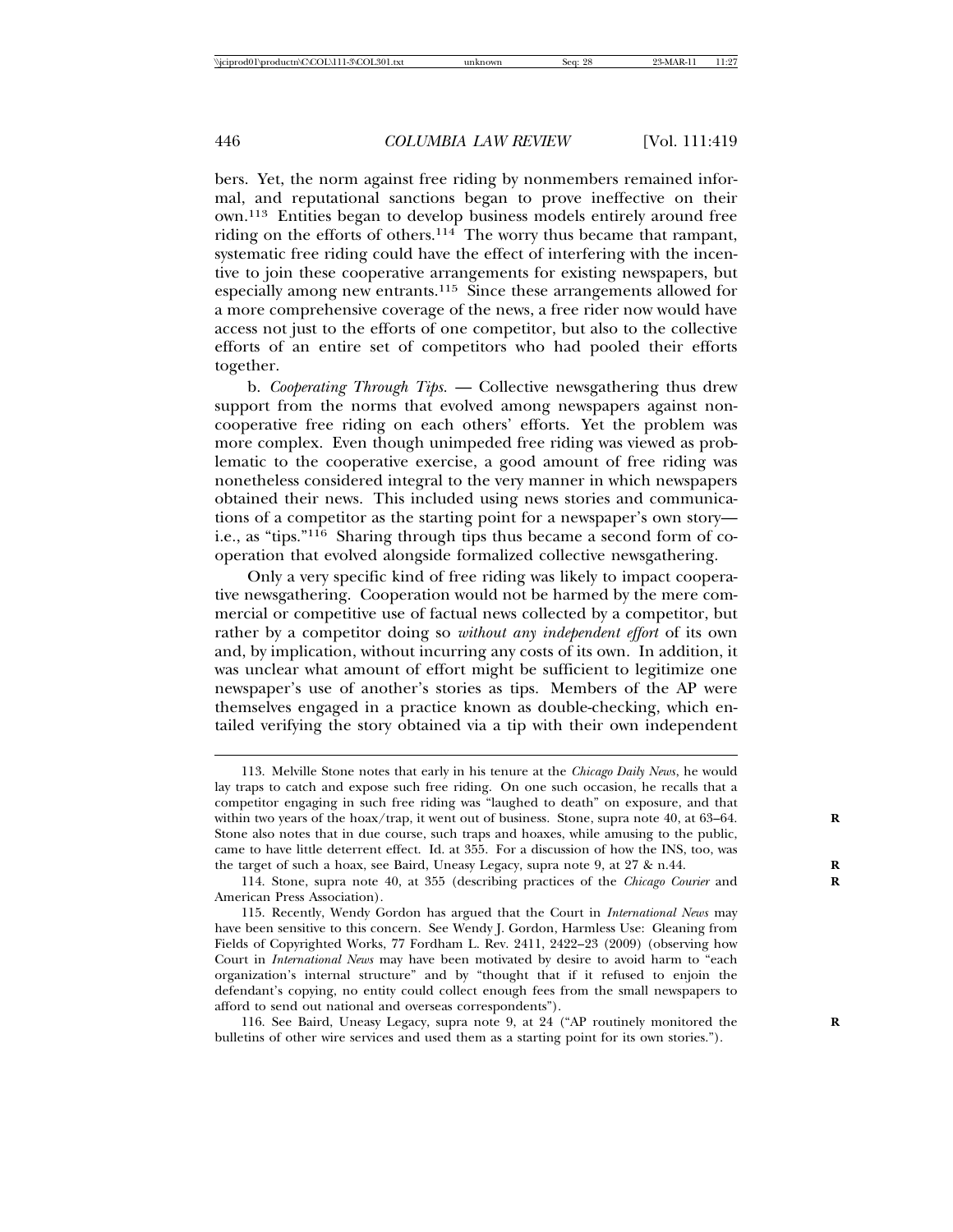sources.117 When confirmed as accurate, double-checking did little to alter the content of what a newspaper lifted from a competitor. Members of the INS, on the other hand, were notorious for using competitors' stories as tips and embellishing them with their own, often-fabricated additions, such as nonexistent independent correspondents and other creative variations.118 From a functional point of view, then, differentiating the use of a competitor's stories as tips from its use directly in a news story was fraught with difficulty.

At the same time, failing to maintain this distinction ran the risk of interfering with the ubiquity of what was an otherwise efficient cooperative practice. If a good number of newspapers made their profits by merely reproducing the news stories of others on the pretext of using them as tips, the industry as a whole might become more reluctant to engage in such sharing of tips, which would in turn raise the costs of journalistic investigation within the industry as a whole.119 Systematic free riding thus threatened not only formalized cooperation but cooperative sharing through the exchange of tips.

In *International News*, the district court encountered the issue of tips rather directly. At trial, the plaintiffs (AP) openly conceded that they used their competitors' stories as tips in creating their own stories, but argued that their use of independent investigative techniques rendered the practice legitimate.<sup>120</sup> Judge Hand was quick to recognize the irony of this position and observed that any test of independent investigation or verification would remain necessarily subjective, especially given the ready availability of modern communication devices.<sup>121</sup> He was additionally concerned that forcing such independent verification (by a newspaper) for its own sake might often be wasteful, duplicative, and therefore grotesque.122 The only available solution was, thus, to render all free riding, whether systematically undertaken or done as part of a tip, actionable at law. Judge Hand resisted this, and denied the plaintiff's claim for an injunction.

The Second Circuit, however, believed that the distinction (and policing it) was unproblematic. Observing that there was no difficulty in

120. Associated Press v. Int'l News Serv., 240 F. 983, 991 (S.D.N.Y. 1917) (A. Hand, J.).

122. Id.

<sup>117.</sup> Id. at 25.

<sup>118.</sup> Id. at 27; see also Oliver Carlson & Ernest Sutherland Bates, Hearst: Lord of San Simeon 54–55 (1936) (observing how William Hearst, owner of INS, had effectively invented the process of creating news to report it).

<sup>119.</sup> See Epstein, Custom and Law, supra note 47, at 102 (noting that "using tips **R** across the board allows all the papers to lower their cost of collecting information, without destroying the initial incentive to produce information in the first place" provided that "there is independent investigation of the tip" and "information printed in the story is obtained through that investigation").

<sup>121.</sup> See id. ("In many cases the verification with modern telephonic communication would be so rapid that the time required for it would in no sense protect the original gatherer of the news.").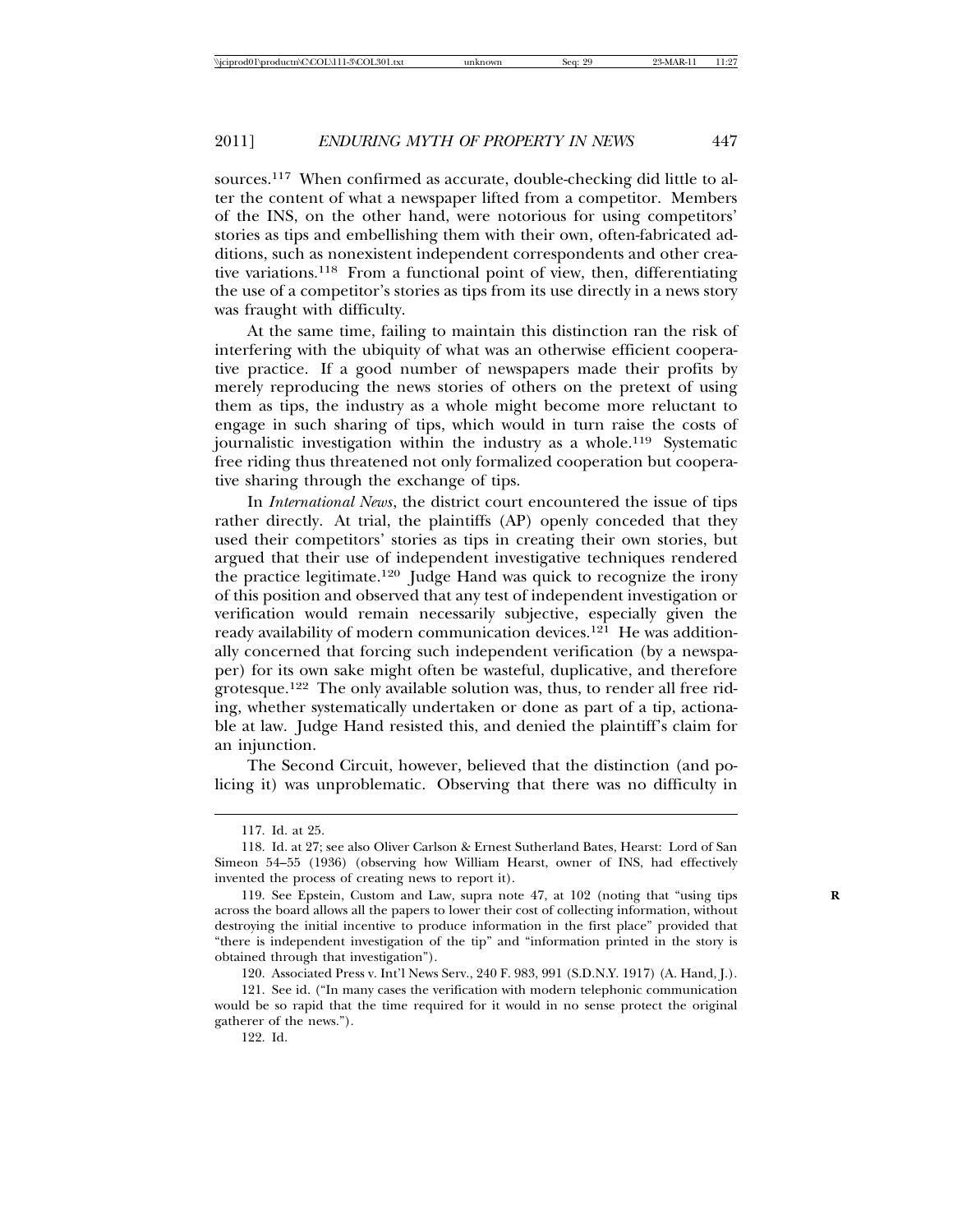distinguishing tips from the "bodily appropriation" of news, it concluded that:

As a matter of law or rule, it is impossible to say in advance what measure of investigation or verification must satisfy the censor, and the law does not seek to compel the vain or impossible. Doubtless there have been, and will be again, instances where the asserted or pretended investigation is but an excuse for appropriation, where no reasonable man would believe that any effort had been made, except to conceal the absence of original work, but no such case is before us.<sup>123</sup>

Believing that applying the distinction to the case at hand would pose few problems, the court concluded that, while copying through tips was "incurably journalistic," when it entailed the bodily taking of news from a competitor it remained problematic.124 Yet, as Douglas Baird points out, this was hardly what existed in the case at hand, where the defendants were quite "content to take the essential facts of an AP story and make up the rest."125 There was no such bodily taking to speak of, rendering the court's standard inapplicable to the defendant's very actions.

c. *Problems with Property.* — When presented with the free rider problem, the Court in *International News* could have simply chosen to create a property right in the news. Such a right would have undoubtedly had the effect of deterring harmful free riding. Yet, it would have also very likely done more.

If it were structured as a regular in rem interest, good against the world at large, the right would have generated huge social costs. Since such a right might operate to preclude *any* transmission or communication of factual news by members of the public, it would stifle free speech and the everyday dissemination of news and information. The potential social costs of monopoly that might accompany such a move clearly cautioned against its ready acceptance.

This problem could have been easily solved by relaxing the assumption about the in rem nature of the entitlement. If the property right were rendered operational *only* against competitors, the social costs of the regime would be alleviated to a large extent while preserving its deterrent effects on free riding. The traditional understanding of *International News* is that this is indeed the only move that Justice Pitney made when he created the idea of quasi-property.126 In this understanding, misappropriation created a relational property interest, but a property interest nonetheless. Misappropriation, however, did more than this, a reality

<sup>123.</sup> Associated Press v. Int'l News Serv., 245 F. 244, 247–48 (2d Cir. 1917).

<sup>124.</sup> Id. at 247, 253.

<sup>125.</sup> Baird, Uneasy Legacy, supra note 9, at 27. **R**

<sup>126.</sup> See Epstein, Custom and Law, supra note 47, at 113-14 ("Pitney describes the defendant's interest in its news as 'quasi property,' which is good only for a short period of time (less than a day) and then only against the direct competitor of the plaintiff . . . .").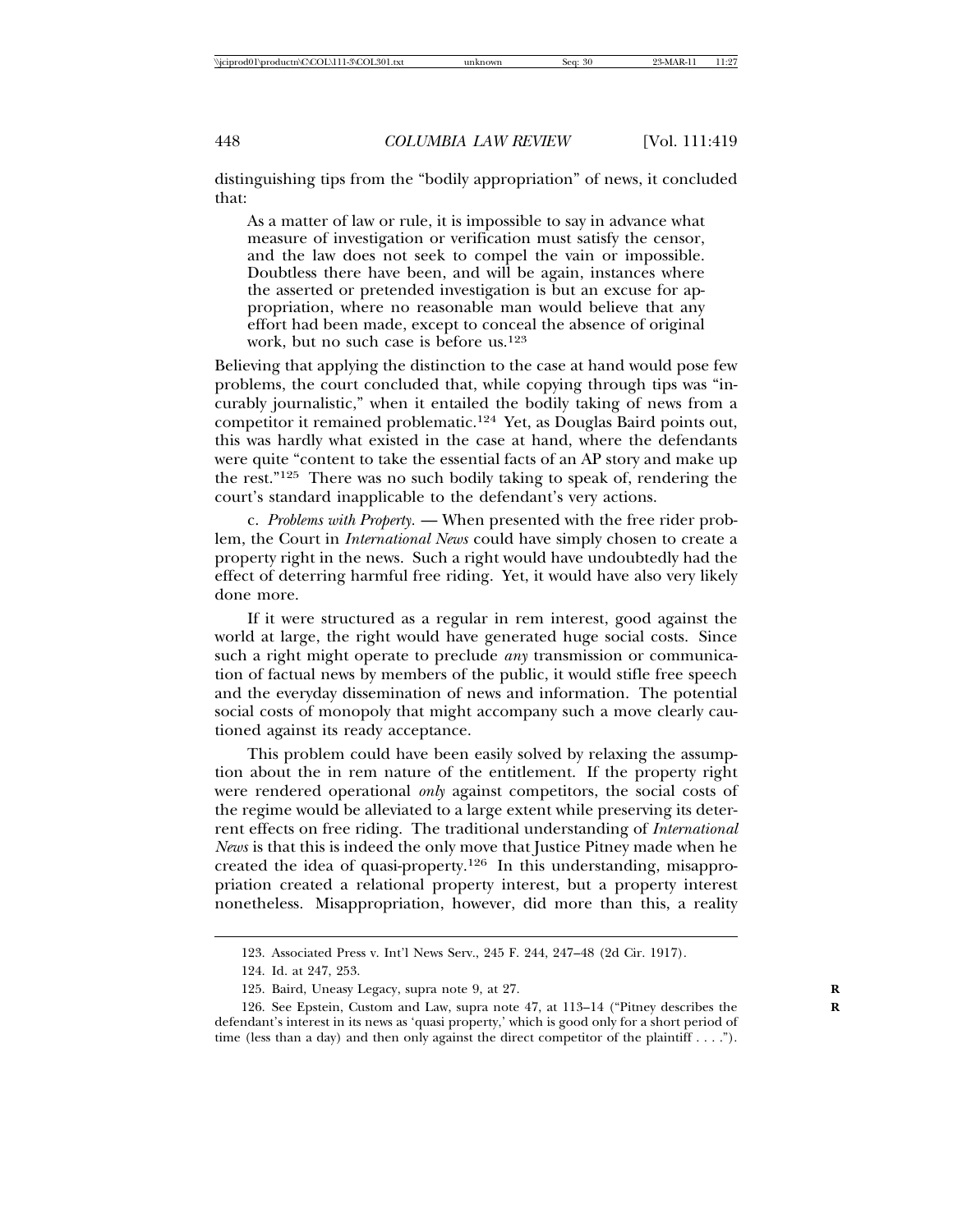that lies at the heart of the unfair competition analysis, which is all too often overlooked.

In the Court's understanding, free riding was problematic because it allowed a competitor to lower its costs and compete on unfair terms with a collector of the news. All the same, forcing each newspaper to collect the news individually on its own was recognized to be wasteful, duplicative, and prohibitively expensive, for all but the largest incumbents. The cooperative practice of newsgathering that had evolved in the industry thus needed to be preserved. Justice Pitney's observation at the very beginning of his discussion is telling:

[B]y reason of the enormous expense incident to the gathering and distribution of such news, the only practical way in which a proprietor of a newspaper can obtain the same is, either through co-operation with a considerable number of other newspaper proprietors in the work of collecting and distributing such news, and the equitable division with them of the expenses thereof, or by the purchase of such news from some existing agency engaged in that business.<sup>127</sup>

Equally important to the Court was preserving the practice of cooperative sharing independent of collective newsgathering, i.e., the use of tips. The Court readily accepted the argument that such sharing (of tips) was ubiquitous within the world of journalism. In this scenario, a property right against competitors that originated in mere first possession (i.e., vested in the first to acquire the news) would have presented intractable problems of determining in whom the rights were vested. Distinguishing between the first to collect and report a piece of news, and a competitor who scrapes the former's news instead of collecting it independently, would have been a near-impossible task given the collective newsgathering processes that were already in place. The determination would have been further complicated by the widespread practice of sharing tips.128 A first-possession-based property right would have had to differentiate between independent collection, collection based on a tip, and factual scraping, with only the last being the basis for any liability. It might have, thus, resulted in potentially endless controversy and confusion within the industry itself, where the line between cooperation and exclusivity was (and is) somewhat unclear.

Another way of understanding the effects of such a property right is in terms of the information costs it might have generated for participants. A possessory right of this form would have raised the costs of measuring the existence and scope of such rights for any newsgatherer who might come to acquire newsworthy information. Since the holder of the right is unlikely to bear these costs itself, such costs would operate as negative information externalities, the basis for the common law's reluctance to

<sup>127.</sup> Int'l News Serv. v. Associated Press, 248 U.S. 215, 231 (1918).

<sup>128.</sup> Id. at 243–44 (discussing industry practice of using tips).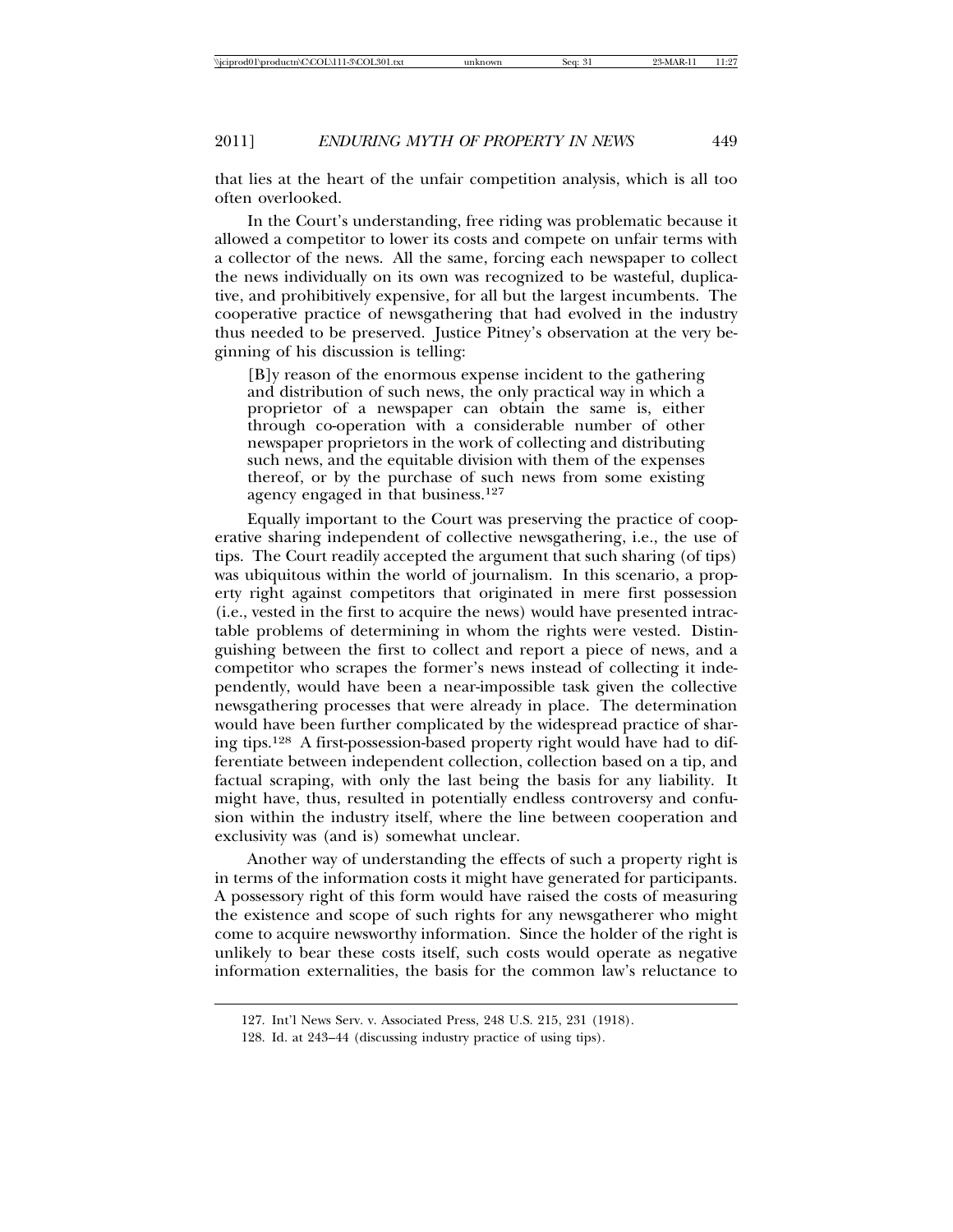create altogether new property rights where none existed before, under the numerus clausus principle.<sup>129</sup>

Additionally, one detects in the Court's opinion a deep concern with the effects of superimposing a regime of individual ownership on an industry that had until then governed news collection as a common pool resource. Referring to the news as a form of common property<sup>130</sup> among newspapers, as an item of publici juris,<sup>131</sup> and as stock in trade little susceptible to absolute ownership, $132$  the misappropriation strategy seemed consciously directed at retaining the public domain nature of factual news. The traditional Demsetzian understanding of the evolution of property no doubt posits that such rights emerge from situations where a resource is initially held as a commons, but the possibility of internalizing greater benefits results in a gradual abandonment of this feature.<sup>133</sup> Elinor Ostrom, by contrast, argues that in numerous situations participants do not readily abandon holding a resource in common pool while attempting to extract value from it, but instead choose to develop governance structures to regulate and deter free riders and ensure an efficient allocation of the resource among participants.134 In the intangible (i.e., intellectual property) context, such common pool arrangements can involve participants pooling their property rights together to minimize transaction costs and achieve organizational efficiency.135 Alternatively, participants can pool their efforts—prior to any legal recognition of property rights in their individual contributions—to achieve an efficient outcome.136 The latter type of pooling arrangement emerged as the common practice in the newspaper industry. The cooperation among participants that had emerged was directed at collectively producing the

132. Id. at 236.

133. For the classic articulation of this argument, see generally Harold Demsetz, Toward a Theory of Property Rights, 57 Am. Econ. Rev. 347 (1967).

<sup>129.</sup> See Merrill & Smith, Optimal Standardization, supra note 83, at 26–34 (arguing **R** that concern with information cost externalities lies at root of numerus clausus principle). Merrill and Smith argue that the Court in *International News* violated the numerus clausus principle by choosing to create what was in effect a property right. Id. at 19. Yet if the roots of the misappropriation doctrine are thought to lie in unjust enrichment instead, the Court did in fact adhere to the common law's numerus clausus.

<sup>130.</sup> *International News*, 248 U.S. at 235.

<sup>131.</sup> Id. at 234.

<sup>134.</sup> See Elinor Ostrom, Governing the Commons: The Evolution of Institutions for Collective Action 12–18 (1990) (describing governance as alternative to property-based privatization).

<sup>135.</sup> For a detailed discussion of this type of pool arrangement in the intellectual property context, described as a "private liability rule organization," see Robert P. Merges, Contracting into Liability Rules: Intellectual Property Rights and Collective Rights Organizations, 84 Calif. L. Rev. 1293, 1303 (1996) (internal quotation marks omitted).

<sup>136.</sup> See Yochai Benkler, The Wealth of Networks 338–44 (2006) (discussing these approaches and identifying examples); Michael J. Madison et al., Constructing Commons in the Cultural Environment, 95 Cornell L. Rev. 657, 691–92 (2010) (identifying these types of common pool arrangements of intellectual property as "solutions to collective action, coordination, or transaction cost problems").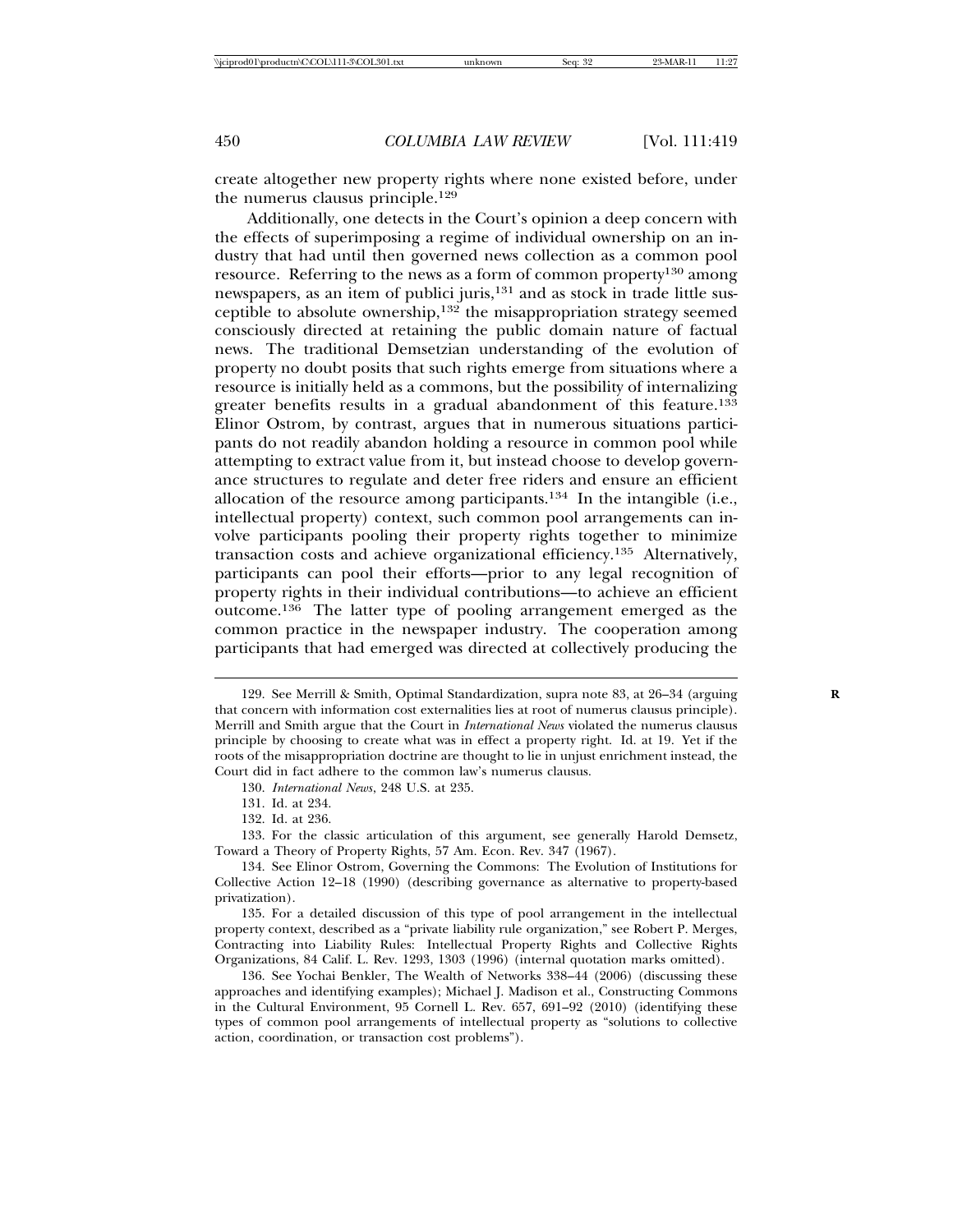very resource in question—timely, comprehensive news—rather than pooling together preexisting rights in an intangible resource and administering them collectively.

A driving force behind this cooperation had until this point in time been the nonexcludability of factual news, coupled with newspapers' recognition that comprehensiveness (in addition to timeliness) in coverage produced additional revenue. Cooperation was also predicated in some ways on the value of participants' individual contributions never being measured and compared inter se. A possession-based ex ante property right ran the risk of altering this practice, and with it the intricate governance mechanisms that the industry had come to develop around undifferentiated news. A property regime would impose a new set of transaction costs, which might have altered, at the very least, the structure of the cooperative arrangement among industry participants.

Finally, there was a rather obvious reason why the Court might have chosen not to adopt a first-possession-based property regime. The parties to the dispute were both news cooperatives that did not necessarily themselves collect the news that they supplied to their members.137 They relied on news collected by individual members, which they then retransmitted to the remaining members. Strictly speaking, a possessory right might not have benefited the plaintiff in the case at all, even if it were recognized, unless a differentiation could be made between news stories (copied by the defendant) that it had collected on its own, rather than merely retransmitted.<sup>138</sup>

The Court's approach in *International News* was thus far from directed at reaffirming the norm against free riding by granting a property right. It did not answer the question of property in news in the affirmative, as Richard Epstein argues it did.139 Instead, the Court chose to bypass the issue in favor of an alternative framework, which allowed the Court to situate free riding within the broader context of newsgathering and the governance regimes that newspapers had come to develop in that context as well.

<sup>137.</sup> See By-Laws of the Associated Press of New York, art. VIII, § 4, reprinted in Rosewater, supra note 105, app. II at 403 ("[I]n places where the Corporation has no **R** correspondent the members shall supply the news required to be furnished by them in such a manner as may be required by the Board of Directors.").

<sup>138.</sup> For an early identification of this problem, see Comment, The Associated Press Case, 28 Yale L.J. 387, 389 n.9 (1919).

<sup>139.</sup> Epstein, Custom and Law, supra note 47, at 112-13. Epstein's reading of *International News* is somewhat perplexing. At the very beginning of the majority opinion, Justice Pitney made the following observation: "We need spend no time . . . upon the . . . question of property in news matter at common law . . . . [Unfair competition] does not depend upon any general right of property analogous to the common-law right of the proprietor of an unpublished work to prevent its publication without his consent . . . ." Int'l News Serv. v. Associated Press, 248 U.S. 215, 234–35 (1918). Justice Pitney thus clearly sought to avoid deciding the question of property in news, since his theory did not necessitate an answer to this question.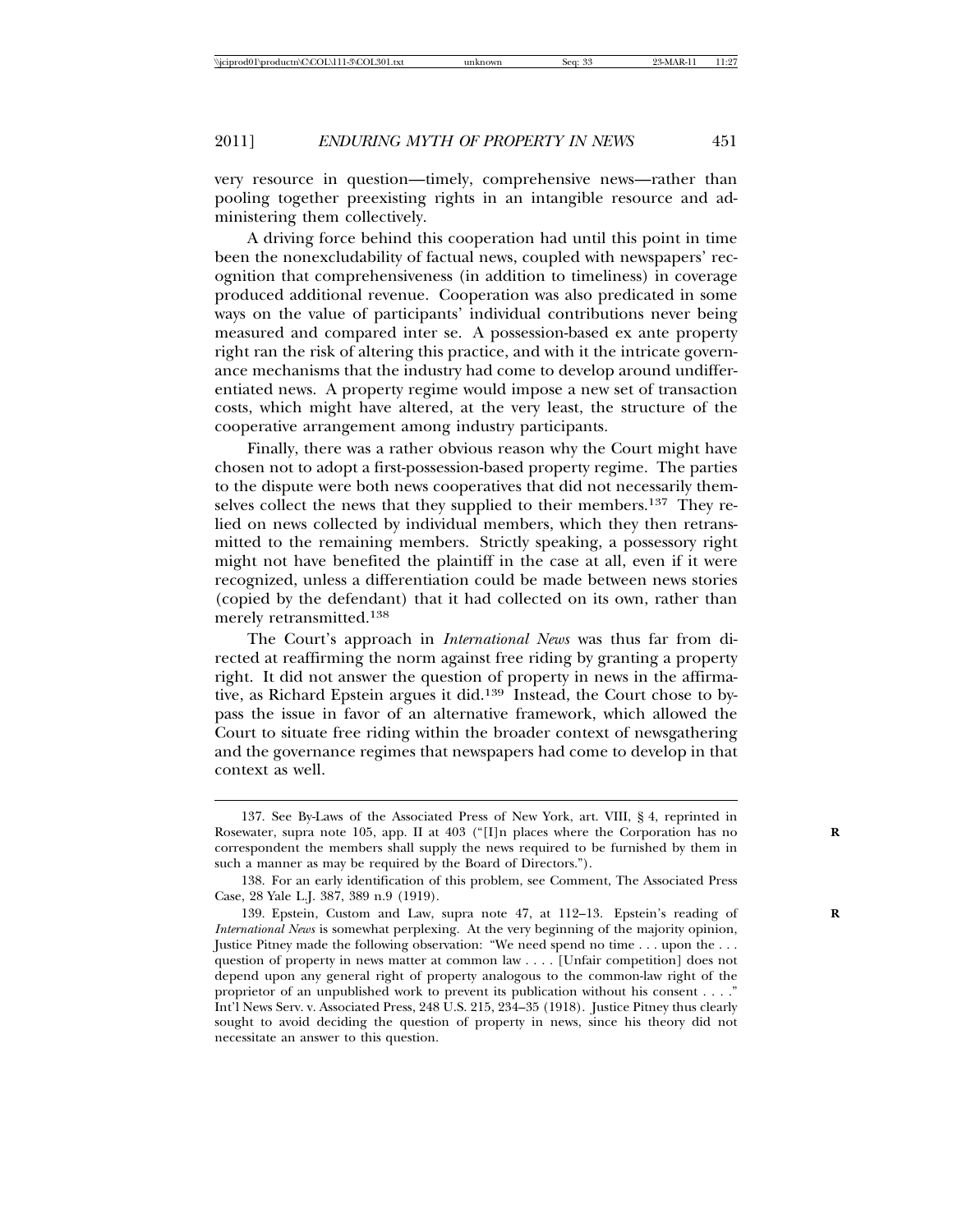d. *Remedying the Unfair Competitive Advantage.* — At the substantive level, the Court in *International News* rejected a property and ownership approach to the idea of unfair competition. Yet when it moved to remedying the unfair competition, the Court rather summarily affirmed the remedy chosen by the lower court, i.e., an injunction.140 Nowhere did it discuss the reasons for this remedy or why ordinary relief, i.e., damages, might be inadequate. Courts using the misappropriation doctrine since have presumed that no measure of damages will suffice to remedy the unfair competition, on the assumption that the Court in *International News* made a considered decision in affirming the injunction.

However, there are good reasons to believe that the Court's choice of remedy was selected without any consideration at all. As Douglas Baird has convincingly shown, the injunction that the Court affirmed had no applicability to the parties before it. $141$  The injunction on appeal (albeit a preliminary injunction) merely prohibited the defendant from "bodily taking . . . the words or substance of [the] plaintiff's news," when in fact the defendant had never engaged in such taking to begin with.142 Even though the parties eventually settled, the settlement had little effect on the defendant's practices, which it presumably viewed as the mere use of its competitors' news as tips.143 Just as the injunction had little effect on the defendant's actions, so too would it have been of little value in deterring anyone other than uncreative newspapers who lifted their news from their competitors and did absolutely nothing to it before printing. To be effective against a competitor who purported to (even fictitiously) use it as no more than a tip, the injunction would have had to be developed into a framework by which to police this practice, which would have, in turn, extensively interfered with the industry-wide practice.144 Discerning what remedy the Court might have chosen if it had taken its own theory seriously thus involves reconstructing a remedial framework derived directly from the Court's own logic.

If the basis of liability in misappropriation was not a property interest, but instead the principle of unfair competition, its measure of recovery should ideally be reflective of that principle as well. In some ways, this measure seems implicit in the Court's observation that the "special advan-

<sup>140.</sup> *International News*, 248 U.S. at 245–46.

<sup>141.</sup> Baird, Uneasy Legacy, supra note 9, at 29 & n.50. Baird also notes that Justice **R** Pitney's opinion for the majority used a hypothetical to describe a case that bore no resemblance to the facts of the actual dispute. Id. at 29.

<sup>142.</sup> Associated Press v. Int'l News Serv., 245 F. 244, 253 (2d Cir. 1917).

<sup>143.</sup> Baird, Uneasy Legacy, supra note 9, at 30. For a discussion of the defendant's **R** continuing free riding after the decision, see Ferdinand Lundberg, Imperial Hearst: A Social Biography 209 (1936).

<sup>144.</sup> One could argue that the Court was aware of this problem. Toward the end of the opinion, it conceded that the injunction might suffer from certain infirmities, including the possibility of overbreadth. Yet, it affirmed the injunction on the assumption that the lower court would determine this question on remand. *International News*, 248 U.S. at 245–46.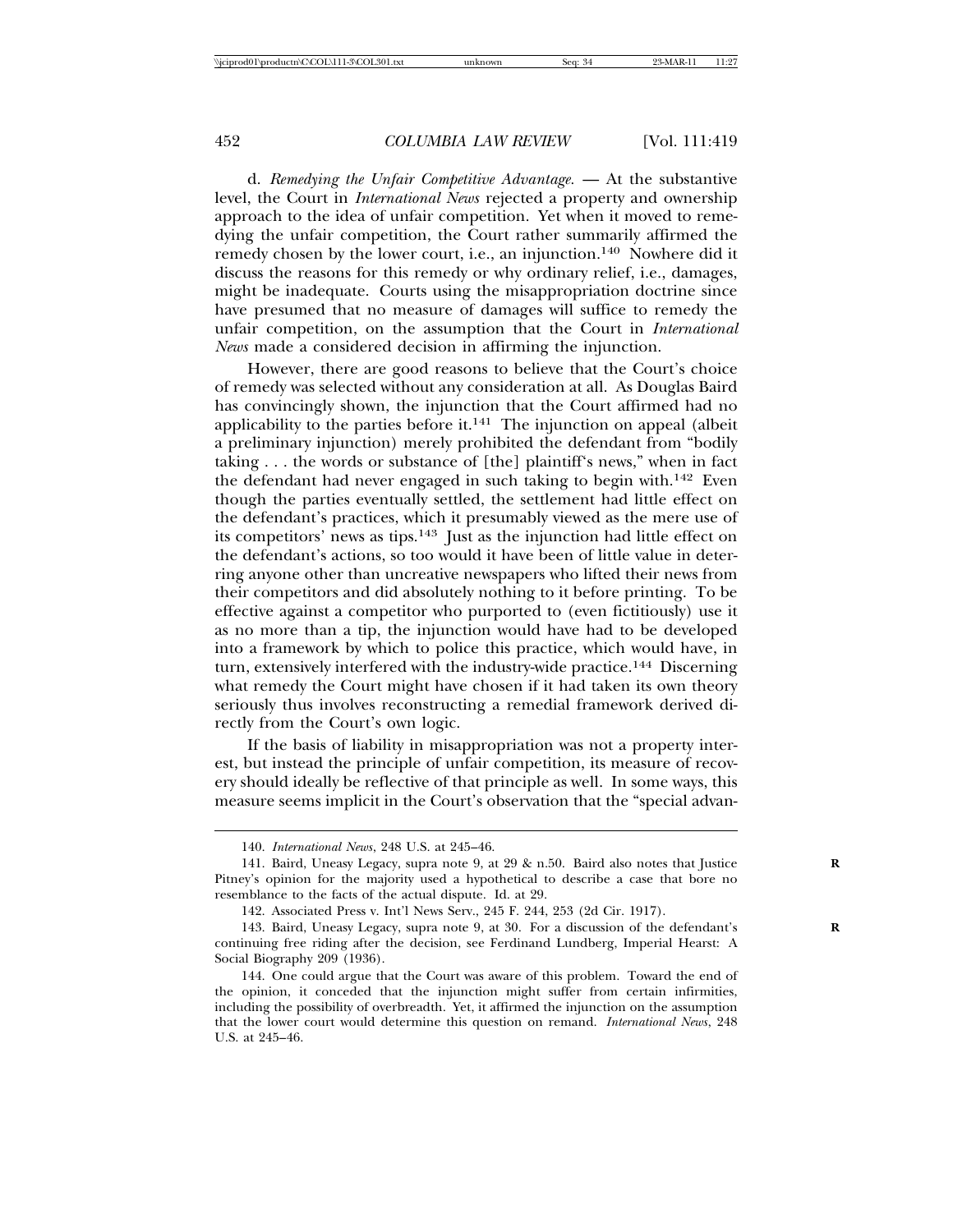tage to the defendant in the competition [is] because of the fact that it is not burdened with any part of the expense of gathering the news" and therefore a court should "not . . . hesitate long in characterizing it as unfair competition in business."145 The unfair competition rationale of misappropriation connects a plaintiff's recovery to the amount needed to restore a competitive equilibrium (i.e., remedy the disadvantage). A defendant's liability would in this formulation be the disgorgement of any unfair cost savings it had obtained by its act of free riding. This result would achieve several things—each of which, in fact, ultimately came to pass.

First, it would deter systematic free riding by new entrants. By introducing a legal basis for recovery over and above reputational sanctions, it would impose new costs on free riders. The extent of this liability would now depend on the expenditures incurred in collecting the news copied, which would in most instances be enormous. A potential free rider would thus have every incentive to join a preexisting cooperative, where membership and the delivery of news entailed significantly lower costs.

One might argue that if deterring free riding was indeed one of the doctrine's primary purposes, limiting liability to the disgorgement of a defendant's cost savings is likely to prove inadequate. While this may be true in the abstract, the common law has long been known to be structurally imperfect when it comes to achieving deterrence, principally because of its emphasis on connecting any recovery to the actual loss or gain in a case.146 Accident law, for instance, while attempting to deter careless behavior, is forced to tie any recovery to a plaintiff's actual injury rather than a level needed to deter a defendant, despite its commitment, at least in part, to the latter.<sup>147</sup> In some instances, the recovery will operate to deter future careless behavior, but in others it will not, operating in these situations as a price rather than a sanction.<sup>148</sup> The same is equally true with misappropriation. Concededly then, in situations where a newspaper's business model is built entirely around free riding on the news collected by others, the measure of recovery will prove to be sufficiently deterrent. At other times, the recovery will be reduced based on the magnitude of the defendant's own investment into the news collection process, thus calling into question its specific, rather than general, deterrent effect on free riding. In these latter situations, introducing an attributable profits-based measure of recovery, or allowing for the possibility of

<sup>145.</sup> Id. at 240.

<sup>146.</sup> Gary T. Schwartz, Mixed Theories of Tort Law: Affirming Both Deterrence and Corrective Justice, 75 Tex. L. Rev. 1801, 1818 & nn.128–129 (1997) (describing structural tensions in tort doctrine).

<sup>147.</sup> This limitation is often referred to as the common law's (or tort law's) bipolarity constraint. See Jules L. Coleman, Risks and Wrongs 376–82 (1992) (noting disjunction between economic theories of deterrence and structure of tort law).

<sup>148.</sup> See Robert Cooter, Prices and Sanctions, 84 Colum. L. Rev. 1523, 1523 (1984) ("[E]conomists tend to view law as a set of official prices.").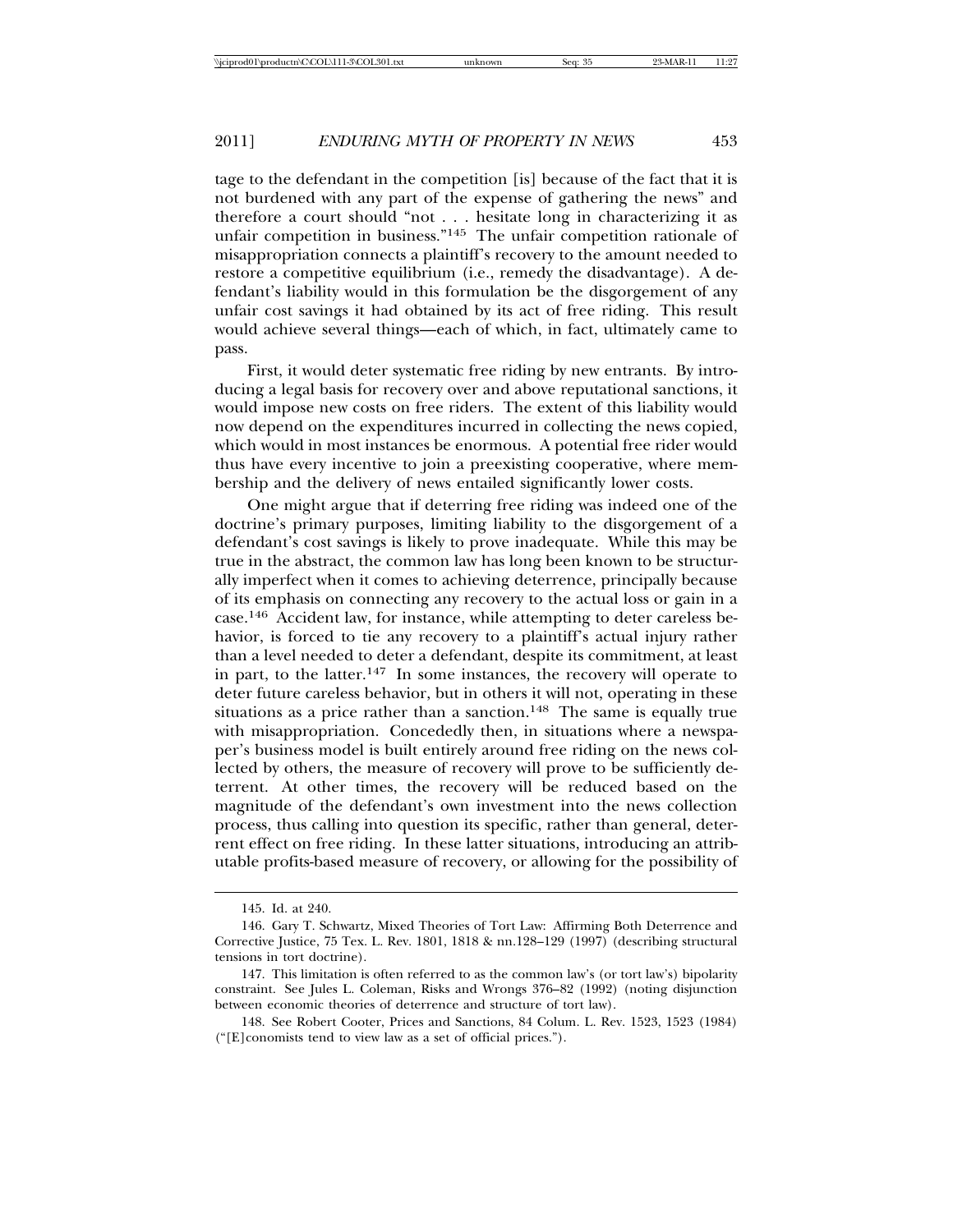punitive damages, might serve to alleviate the concern with underdeterrence.

Second, a framework that connected liability to cost savings would also give the informal process of sharing news tips some definition. It would enable a defendant to assert at trial that there was indeed no (or little) cost savings in its copying because it had expended resources of its own to independently verify the news it copied, i.e., the tips. Any framework not linked to actual cost savings would run the risk of deterring this beneficial industry practice as well.

Third, this liability framework would allow existing forms of cooperation to continue. Since no specific exclusivity would attach to an individual piece of news, newspapers would still continue to join collective gathering exercises, a practice that was beginning to become the norm within the industry.<sup>149</sup> To the extent that they needed to compete with each other, this liability framework would force newspapers to differentiate their content in the marketplace in order to use the copyright system for genuine exclusionary protection.<sup>150</sup>

\* \* \*

In functional terms, misappropriation helped solve a collective action problem in the newspaper industry. It added a deterrent for harmful free riding and, at the same time, sought to preserve preexisting cooperative practices in the newspaper industry. The standard account of the collective action problem posits that in the absence of external incentives, self-interested wealth-maximizing actors will not find it in their interest to contribute to the production of goods that benefit the group (or society) as a whole, but will instead free ride on the contributions and efforts of others.151 Free riding in the news collection market generates a negative externality: harm to newsgathering, a collective rather than individual harm. Misappropriation attempted to remedy that harm by negating its effects, represented in the defendant's gain. This account is different from the traditional intellectual property response to a public goods problem—that intellectual property, as an exclusionary entitlement, provides actors with an individualized incentive to create a unique public

<sup>149.</sup> This intuition also tracks arguments about when liability rules are likely to be better than property rules at inducing a bargain between parties. See Ian Ayres & Eric Talley, Solomonic Bargaining: Dividing a Legal Entitlement to Facilitate Coasean Trade, 104 Yale L.J. 1027, 1065 (1995) (observing untailored damages have information-forcing quality that makes them best suited to incentivizing bargaining); Louis Kaplow & Steven Shavell, Property Rules Versus Liability Rules: An Economic Analysis, 109 Harv. L. Rev. 713, 719–20 (1996) (observing that when courts are uncertain about exact magnitude of harm but impose damages based on their "best estimate" that are "correct on average," liability rules are superior to property rules in forcing a bargain).

<sup>150.</sup> Indeed, after the Court's decision in *International News*, the AP changed its practices to differentiate its content from those of its competitors. See Baird, Uneasy Legacy, supra note 9, at 31. **R**

<sup>151.</sup> Mancur Olson, The Logic of Collective Action 1–3 (1965).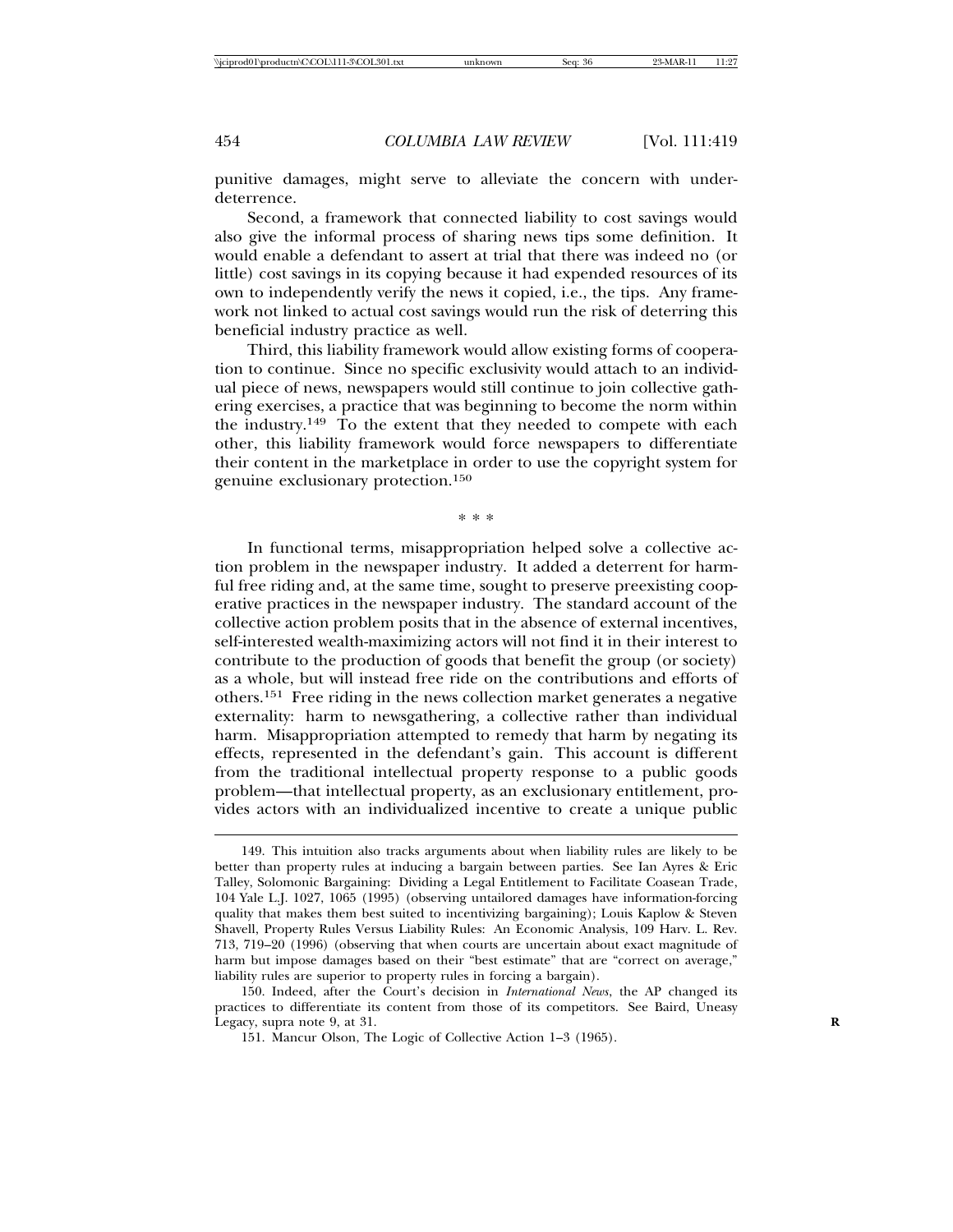good. In traditional intellectual property (i.e., patent and copyright), the law's ability to attach the entitlement to a uniquely identifiable resource provides this individual incentive. In news collection, by contrast, the incentive is not an individual one, but a collective one. Additionally, the nature of the resource makes it nearly impossible to assign unique entitlements to it. A property right would thus result in a full-blown monopoly, with enormous social costs.<sup>152</sup>

This account of news collection is, by and large, just as true today as it was at the turn of the twentieth century. If anything, its significance has grown. Membership of daily newspapers in the AP, the country's leading cooperative, illustrates this. In 1918, the AP's membership consisted of about 38% of all the daily newspapers published in the country.153 By 1945, this had increased to  $68\%$ , but by 2005 it rose to about 99–100%.<sup>154</sup> These numbers are no doubt partially due to the collapse of the AP's competitors,155 yet they nonetheless point to the continuing importance of cooperative efforts in the industry.

The doctrine of misappropriation is thus rooted in the realities of the newspaper industry and arose in an effort to preserve the practices of cooperation and sharing that were characteristic of the newsgathering process. Rather than create a property right in the news, its focus was on eliminating the unfair competitive advantage a free riding newspaper obtained by lifting news stories from a competitor without incurring any expense of its own. Its structural vehicle for this task was the common law of unjust enrichment, which it used to treat a defendant's gain as a useful proxy for the harm incurred.

<sup>152.</sup> For example, if individuals had to pay newspapers for every use of factual information, the net effect would be to deter the free dissemination of information among individuals, producing enormous inefficiencies. Though sympathetic to property rights in news, even Epstein characterizes such a result as "grotesque." Epstein, Custom and Law, supra note 47, at 113. **R**

<sup>153.</sup> See Int'l News Serv. v. Associated Press, 248 U.S. 215, 229 (1918) (indicating AP consisted of about 950 daily newspapers in 1918); id. at 248 & n.1 (Brandeis, J., dissenting) (noting in 1918 there were 2,500 papers published in the United States).

<sup>154.</sup> See Associated Press v. United States, 326 U.S. 1, 3–4 (1945) (stating AP had over 1,200 newspapers as members in 1945); Associated Press, FAQs, at http://www.ap.org/ pages/about/faq.html#2 (on file with the *Columbia Law Review*) (last visited Feb. 11, 2011) (indicating AP "serves 1,700 newspapers"); Pew Research Ctr., Project for Excellence in Journalism, Number of U.S. Daily Newspapers, 5 Year Increments, 1940–2005 (2007), at http://www.journalism.org/node/1134 (on file with the *Columbia Law Review*) (noting there were 1,749 daily newspapers in 1945 and 1,452 in 2005). In addition to the general growth of cooperative newsgathering, these numbers also reflect the growing importance of AP vis-a-vis other news cooperatives that have since ceased to exist, such as the INS and ` the United Press International (UPI).

<sup>155.</sup> See Schwarzlose, supra note 109, at 158-61 (describing how INS and UPI, AP's main competitors, eventually merged and then collapsed).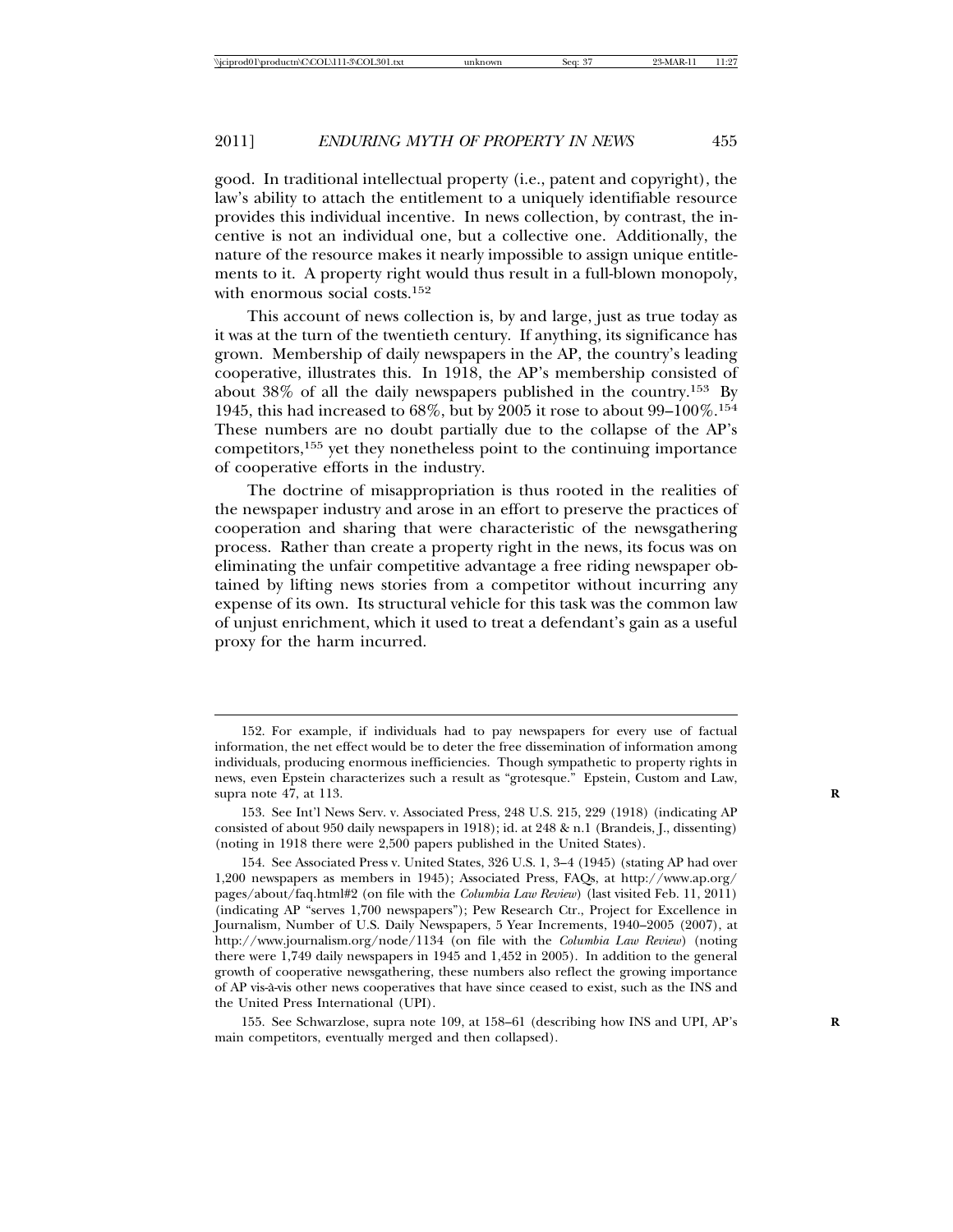# B. *Unjust Enrichment as the Structural Basis of Misappropriation*

Outside of tort, property, and contract law, the common law has long recognized a fourth category of entitlements that originated independent of fault, ownership, and consent. Structured around the principle of unjust enrichment, these entitlements allow a plaintiff to recover in situations where a defendant benefits at the plaintiff's expense without sufficient justification.156 To be sure, scholars continue to debate the precise contours of the principle and its coherence as an independent organizing idea.157 Nonetheless, the general consensus today appears to be that at the very least, it presents the common law with a basis for identifying an independent set of normative principles revolving around the idea of gain-based liability.158 Most notably, the American Law Institute's adoption of the Restatement (Third) of Restitution and Unjust Enrichment seems to indicate the growing legitimacy of unjust enrichment as a viable and independent common law framework for certain entitlements.<sup>159</sup>

Unjust enrichment is commonly associated with the paradigm case of recovery for the mistaken payment of a nonexistent debt.160 Characterized by strict liability, without any inquiry into the motives or intent of either party, the law remains concerned principally, if not exclusively, with remedying the distributive implications of the defendant's actions. Restitution of the benefit obtained is deemed the default corrective remedy, but as Birks emphasizes, restitution represents a remedial response,

<sup>156.</sup> In England, the principle of unjust enrichment is usually traced back to the opinion of Lord Mansfield in Moses v. Macferlan, (1760) 97 Eng. Rep. 676 (K.B.), though as an idea many trace it back to Roman law. See D.J. Ibbetson, A Historical Introduction to the Law of Obligations 264 (1999) (tracing foundations of unjust enrichment to Roman law); Andrew Kull, James Barr Ames and the Early Modern History of Unjust Enrichment, 25 Oxford J. Legal Stud. 297, 310–11 (2005) (describing *Moses v. Macferlan*).

<sup>157.</sup> See, e.g., Hanoch Dagan, The Law and Ethics of Restitution 11–12 (2004) [hereinafter Dagan, Law and Ethics] (critiquing dominant role of unjust enrichment in American restitution law); Steve Hedley, Restitution: Its Division and Ordering 200 (2001) (describing "rise[ ] and fall[ ]" of unjust enrichment theory in American law); G.H.L. Fridman, Unjust Enrichment (Dis)Contented, *in* Understanding Unjust Enrichment 35, 35 (Jason W. Neyers et al. eds., 2004) ("[I]t is open to question whether the concept of unjust enrichment is indeed a venerable equitable principle." (internal quotation marks omitted)); Dennis Klimchuk, The Normative Foundations of Unjust Enrichment, *in* Philosophical Foundations of the Law of Unjust Enrichment 81, 81 (Robert Chambers et al. eds., 2009) (describing possible justifications for unjust enrichment).

<sup>158.</sup> See Dagan, Law and Ethics, supra note 157, at 26 (discussing extensive criticism **R** of unjust enrichment and suggesting "viewing unjust enrichment as a loose framework as well as an invitation for a normative inquiry").

<sup>159.</sup> See Restatement (Third) of Restitution and Unjust Enrichment § 1 cmt. b (Tentative Draft No. 7, 2010) ("The law of restitution is the law of unjust enrichment . . . .").

<sup>160.</sup> Peter Birks, Unjust Enrichment 3 (2d ed. 2005) [hereinafter Birks, Unjust Enrichment] ("The law of unjust enrichment is the law of all events materially identical to the mistaken payment of a non-existent debt.").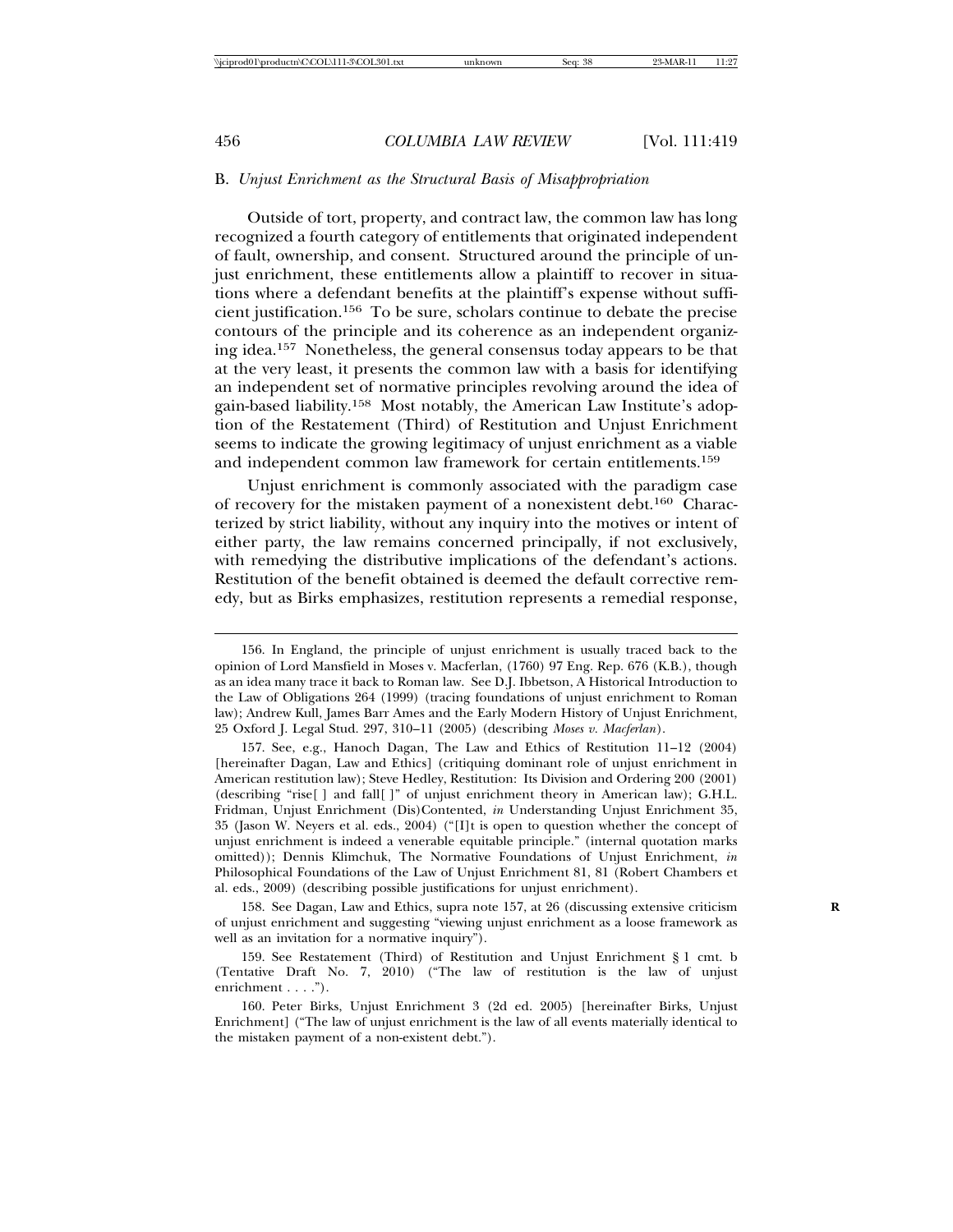rather than the basis of liability.<sup>161</sup> Indeed, the Restatement appears to accept this position in large measure.<sup>162</sup>

Liability for unjust enrichment in the common law originates from: (1) the defendant obtaining a benefit that is (2) at the plaintiff's expense and  $(3)$  that is recognized to be unjust.<sup>163</sup> While it is the third of these elements that presents the concept of unjust enrichment with its biggest normative problems in the common law, this is of little concern for our discussion of misappropriation, since the unjust nature of a misappropriation originates in the law's identification of a market harm, described earlier.164 What makes the enrichment unjust in misappropriation thus originates in the law's attempt to correct a form of economic harm peculiar to the market for news, rather than the common law's internal criteria of enrichment and loss.<sup>165</sup>

It is also crucial at this juncture to distinguish between instances of unjust enrichment and wrongful enrichment. Wrongful enrichment, as the phrase indicates, refers to an enrichment that a defendant obtains from an act that constitutes a wrong *independent of the enrichment*. 166 An economic gain from an independently tortious act, such as a conversion or a fraud, is an instance of a wrongful enrichment. Wrongful enrichment is thus a subcategory within the law of torts and is hardly independent of it. Whereas the causative event that triggers liability in a wrongful enrichment remains a wrong (i.e., a tort) that then gives rise to a gain, an unjust enrichment, on the other hand, is never triggered by a wrong but arises independent of it. In other words, the very enrichment of the defendant, as opposed to a wrongful action resulting in such enrichment, triggers recovery.167 Discussions of unjust enrichment and restitution law

<sup>161.</sup> Id. at 16.

<sup>162.</sup> See Restatement (Third) of Restitution and Unjust Enrichment § 1 cmt. a (Tentative Draft No. 7) ("The use of the word 'restitution' to describe the cause of action as well as the remedy is likewise inherited from the original Restatement, despite the problems this usage entails.").

<sup>163.</sup> Birks, Unjust Enrichment, supra note 160, at 39. Birks identifies two more questions, relating to the nature of the remedial right that the plaintiff acquires and possible defenses that a defendant could invoke. Id. I omit these from the analysis for now, since they go less to liability and more to the issue of response.

<sup>164.</sup> See supra Part II.A.1 (describing market harm resulting from free riding). See generally Mitchell McInnes, Resisting Temptations to Justice, *in* Philosophical Foundations of the Law of Unjust Enrichment, supra note 157, at 100, 101 ("American courts regularly **R** have manipulated the principle of unjust enrichment in the service of 'higher' ends . . . .").

<sup>165.</sup> Indeed, even Peter Birks, an ardent defender of the internal logic of the common law's requirement that the benefit be unjust, concedes that certain instances of restitution are policy-motivated insofar as they deviate from the traditional approach to identifying an enrichment as unjust. The traditional approach bases restitution on criteria internal to the plaintiff-defendant relationship. Birks, Restitution, supra note 84, at 294. **R**

<sup>166.</sup> See Peter Birks, Unjust Enrichment and Wrongful Enrichment, 79 Tex. L. Rev. 1767, 1783 (2001) (arguing for need to distinguish the two ideas).

<sup>167.</sup> Id. at 1789 ("Liability in unjust enrichment has in principle nothing whatsoever to do with fault.").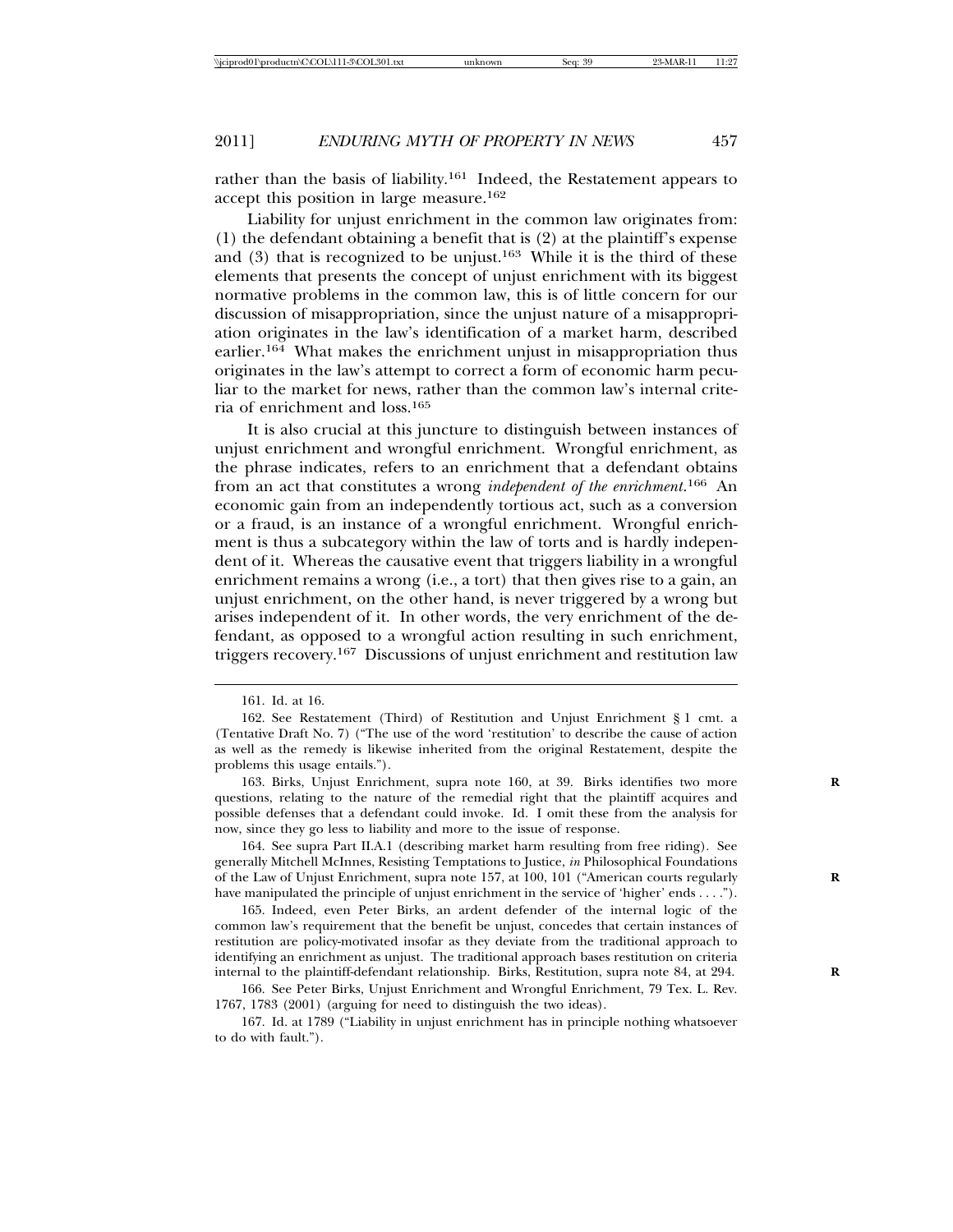often fail to make this distinction. However, it remains rather important to appreciate this distinction in relation to hot news misappropriation.

The misappropriation doctrine can be understood as built around the structural principle of unjust enrichment. This section explains the central elements of this unappreciated reality. It first examines how misappropriation overcomes the common law's traditional refusal to allow recovery for a self-interested conferral of benefits on others.168 It then proceeds to analyze how the identification of a benefit<sup>169</sup> and a corresponding  $loss<sub>170</sub>$  both elements of the law of unjust enrichment, apply to misappropriation.

1. *Self-Interested Recovery and the Logic of Collective Action.* — Some may object that the misappropriation doctrine does not originate in the common law rules of unjust enrichment because the common law has long recognized an exception to recovery in cases that involve a self-serving conferral of a benefit. Where one party undertakes an activity in his or her own self-interest and in the process confers an incidental benefit on another, the law disallows recovery.171 Referred to as the rule against volunteers, officiousness, self-serving, or incidental benefits, its rationale is twofold.172 The first aspect of the rationale is that the benefit provider is always in a position to bargain with the beneficiary ex ante, and his failure to do so ought to inure to the beneficiary's benefit rather than to the benefit provider, in order to maintain the long-term market for such benefits. Under this so-called market encouragement explanation, the rule is thought to facilitate the creation of thick markets, composed of multiple active participants.173 Allowing a provider to recover encourages participants to avoid bargaining ex ante, resulting in supercompetitive prices and, in turn, producing an inefficient allocation of resources.<sup>174</sup> The second aspect of the rationale is the theory of free choice—the idea that a defendant should be in control of his own affairs,

172. McCamus, supra note 171, at 518–19. Indeed, the Restatement now mentions **R** the rule. See Restatement (Third) of Restitution and Unjust Enrichment § 23 (Tentative Draft No. 2, 2002).

173. Saul Levmore, Explaining Restitution, 71 Va. L. Rev. 65, 79–80 (1985). 174. Id.

<sup>168.</sup> See infra Part II.B.1.

<sup>169.</sup> See infra Part II.B.2.

<sup>170.</sup> See infra Part II.B.3.

<sup>171.</sup> See 2 George E. Palmer, The Law of Restitution § 10.1 (1978) ("[T]he fuller meaning of the word [volunteer] can be understood only against the background of a long-standing judicial reluctance to encourage one person to intervene in the affairs of another . . . ."); Dawson, supra note 86, at 1409 ("The antipathy . . . in our law of restitution toward intermeddlers who confer unsolicited benefits . . . is addressed almost equally to altruists and self-seekers."); John D. McCamus, The Self-Serving Intermeddler and the Law of Restitution, 16 Osgoode Hall L.J. 515, 518–19 (1978) ("[T]he restitutionary entitlement of the self-interested intermeddler has only received sporadic and precarious recognition.").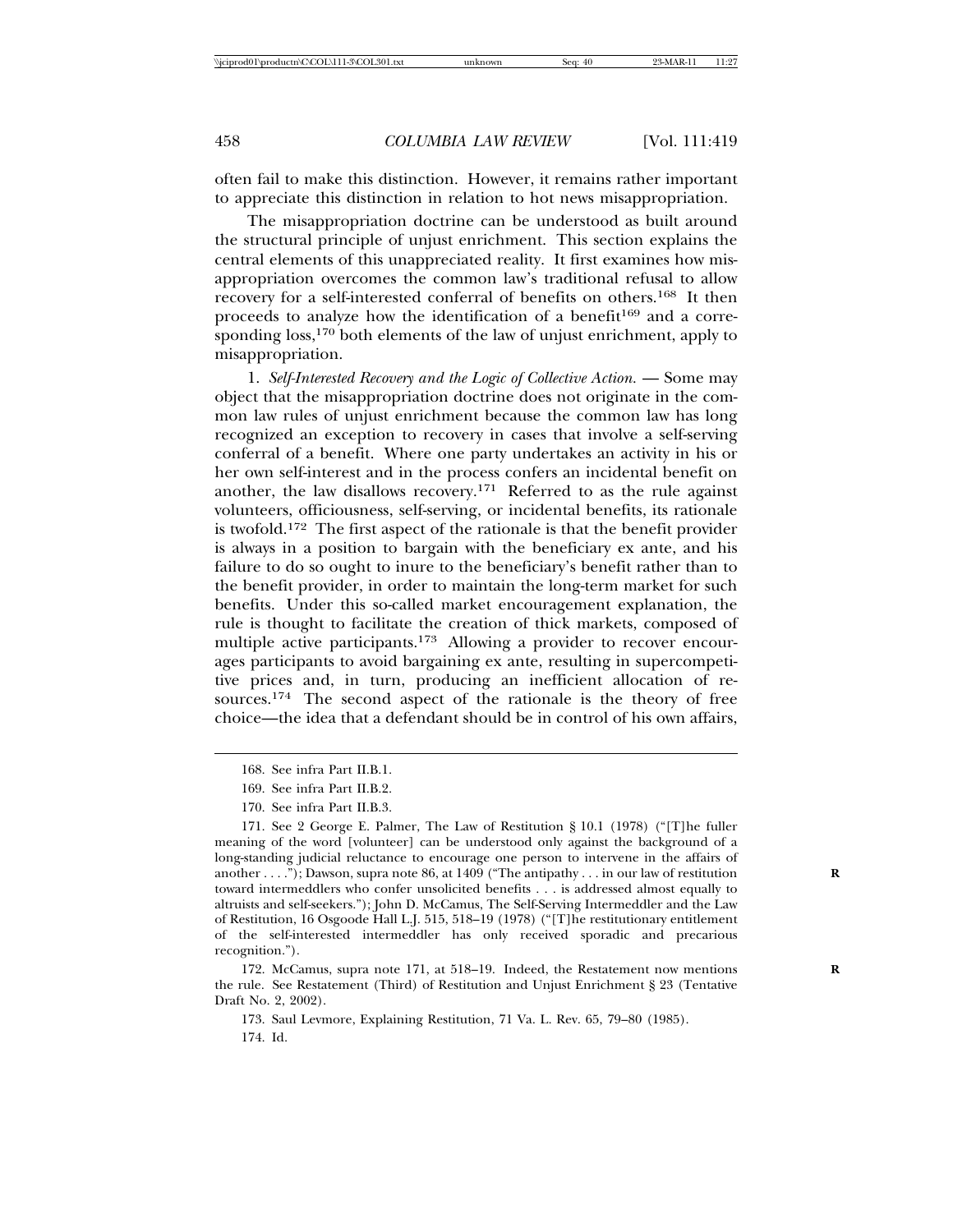and that forcing him to pay for a benefit that he did not have the chance to refuse impinges on his autonomy.<sup>175</sup>

Commercial newsgathering clearly fits the description of a selfserving activity that incidentally benefits competitors. A newspaper, in gathering the news, is indeed trying to benefit its own bottom line through sales and advertising revenue, but in so doing confers a benefit on competitors. Thus, it appears that unjust enrichment in the common law and misappropriation seem to be at odds with each other. Wendy Gordon argues that the logic underlying the common law's exception to recovery for such behavior has limited application to intellectual property.176 According to her, the market encouragement thesis is actually better served by a rule of positive liability rather than one of no liability for self-serving benefits, when it comes to intangibles.177 In intellectual property situations, she argues, defendants are in a better situation than plaintiffs to commence an ex ante bargain, which they would have little incentive to do in a system of no liability.<sup>178</sup> In such situations, a regime that allows recovery even though the benefit may be self-serving may thus facilitate thick markets, by giving differentiated defendants the incentive to negotiate with a benefit provider for uses.<sup>179</sup>

The original market encouragement explanation however remains premised on an important assumption. This is the belief that encouraging an ex ante market for the benefit being produced and the allocation that it results in, is unlikely to generate any independent distortionary effects and social costs that might possibly outweigh the benefits of the market-based allocation. In situations where the possibility of such distortions remains real, encouraging a market for the benefit being produced ceases to remain independently desirable. An ex ante market might thus be a poor fit for an area of activity to begin with, in which case the market encouragement idea loses much of its explanatory appeal. The Court in *International News* too seemed to be aware of this, when it decided against recognizing a first-possession-based tradable property right in the news.180 The solution to the common law's puzzle of denying recovery

179. Id. at 477.

<sup>175.</sup> Restatement (Third) of Restitution and Unjust Enrichment § 23 cmt. a (Tentative Draft No. 2) (describing this idea in terms of "transactional autonomy"); Birks, Restitution, supra note 84, at 115. **R**

<sup>176.</sup> Wendy J. Gordon, Of Harms and Benefits: Torts, Restitution, and Intellectual Property, 21 J. Legal Stud. 449, 471–77 (1992) [hereinafter Gordon, Harms and Benefits]. Gordon builds this argument around Levmore's market encouragement idea. See id. at 453 n.12 ("[T]his article builds on, rather than repudiates, Levmore's analysis.").

<sup>177.</sup> Id. at 472 ("[I]n the intellectual-property setting, giving creators restitutionary rights tends to encourage consensual markets.").

<sup>178.</sup> Id. at 473.

<sup>180.</sup> Int'l News Serv. v. Associated Press, 248 U.S. 215, 234 (1918) ("It is not to be supposed that the framers of the Constitution, when they empowered Congress 'to promote the progress of science and useful arts, by securing for limited times to authors and inventors the exclusive right to their respective writings and discoveries' (U.S. Const.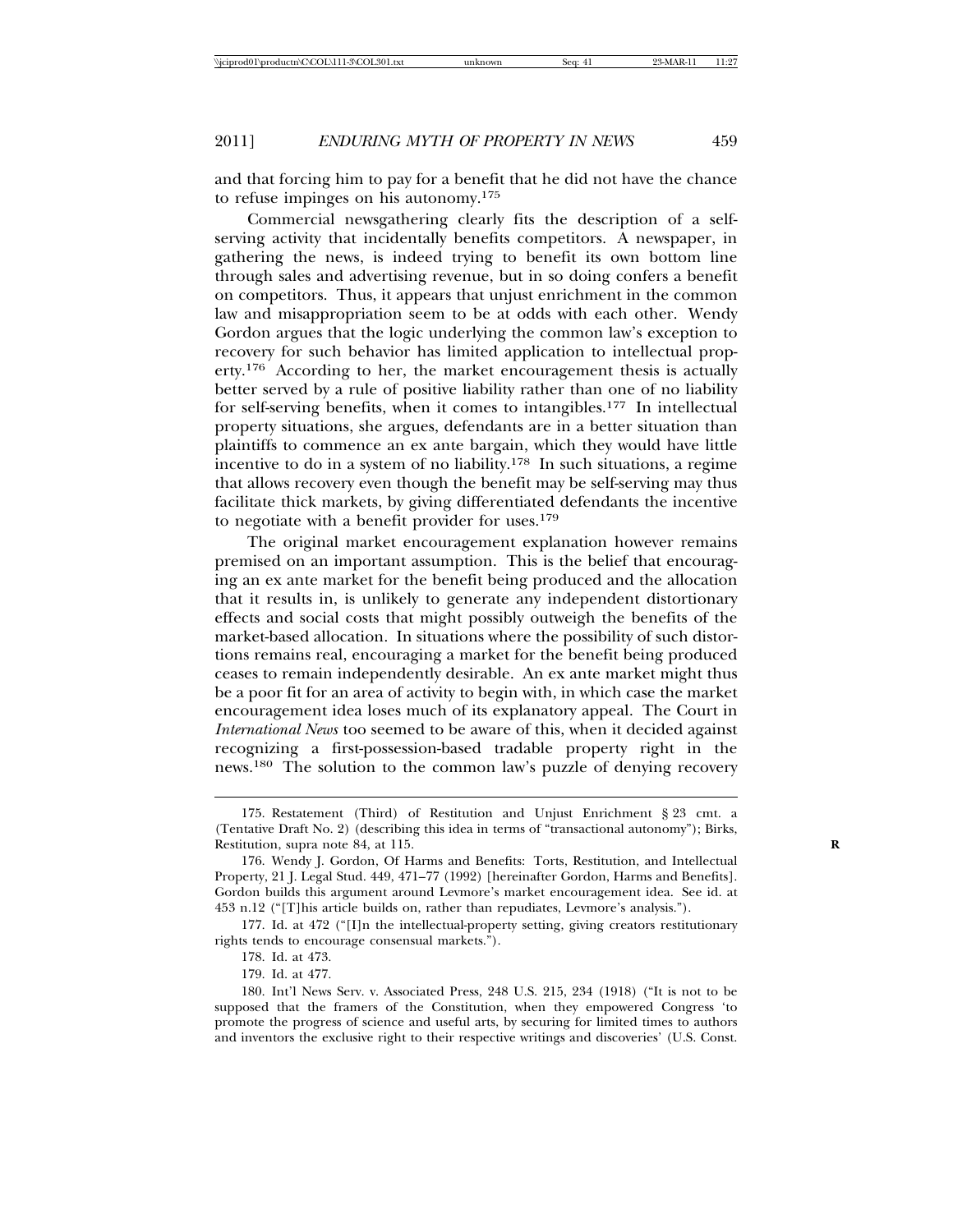for a self-serving conferral of a benefit, as it relates to hot news misappropriation must therefore be found elsewhere.

The answer to this puzzle lies instead in looking a little deeper into the structure of the common law rule and the exceptions that have long accompanied it. One of the few exceptions commonly invoked against the general rule is the principle of shared or collective interests. A party who protects or preserves a shared interest and incurs expenses necessary to that end, without the prior consent of the others with whom the interest is shared, is nonetheless allowed to recover from them.181 Although the exception originated in scenarios of co-ownership and co-tenancies, it has since been extended to other situations where a community of interests manifests itself in analogous fashion—such as the relationship between shareholders in a corporation or bondholders in a mutual fund, and situations involving other common funds.<sup>182</sup>

The logic underlying the exception derives from a collective action problem. John Dawson recognized this early on, and connected the exception to the idea of free riders and the law's recognition of the need for coercion to solve the problem of collective action.183 In some situations, preserving a community of interests among individuals by ensuring their concerted action requires nullifying the possibility of free riders. Thus an individual in a situation of co-ownership needs to weigh the cost of an action that is likely to benefit all the owners not just against his personal benefit but also against that of the entire collective. Enabling

182. See, e.g., Sprague v. Ticonic Nat'l Bank, 307 U.S. 161, 163 (1939) (finding it within power of court of equity to order bondholders to reimburse litigant who brought a claim against a collapsing bank that permitted her fellow bondholders to subsequently bring their claims as well); Trustees v. Greenough, 105 U.S. 527, 532–33 (1881) ("[W]here one of many parties having a common interest in a trust fund, at his own expense takes proper proceedings to save it from destruction and to restore it to the purposes of the trust, he is entitled to reimbursement . . . ."); United Carolina Bank v. Caroprop, Ltd., 446 S.E.2d 415, 416–17 (S.C. 1994) (holding plaintiff who made mortgage payments and paid "past-due real estate taxes" on behalf of cotenant was entitled to reimbursements); Wallersteiner v. Moir (No. 2), (1975) 1 Q.B. 373, 391 (Lord Denning M.R.) (Eng.) (stating minority shareholder in derivative action entitled "to be indemnified by the company against all costs and expenses reasonably incurred by him" while acting on company's behalf). For a discussion of this extension and its logic, see Friedmann, Unjust Enrichment, supra note 181, at 857-58.

183. See Dawson, supra note 86, at 1414 (linking shared interest exception to Mancur **R** Olson's writings on collective action problem).

art. 1, § 8, cl. 8), intended to confer upon one who might happen to be the first to report a historic event the exclusive right for any period to spread the knowledge of it.").

<sup>181.</sup> See Restatement (Third) of Restitution and Unjust Enrichment § 24 (Tentative Draft No. 2, 2002); Dagan, Law and Ethics, supra note 157, at 125–26 (explaining justification for Restatement rule); Daniel Friedmann, Unjust Enrichment, Pursuance of Self-Interest, and the Limits of Free Riding, 36 Loy. L.A. L. Rev. 831, 855–57 (2003) [hereinafter Friedmann, Unjust Enrichment] (explaining "community of interests" concept, where plaintiff's reimbursement "is predicated [on] the existence of a plaintiff's interest and a reasonable expenditure he made in order to protect his interest in circumstances where the expenditure must also necessarily protect the interest of others. . . . There must also be a sufficient proximity between the interests involved").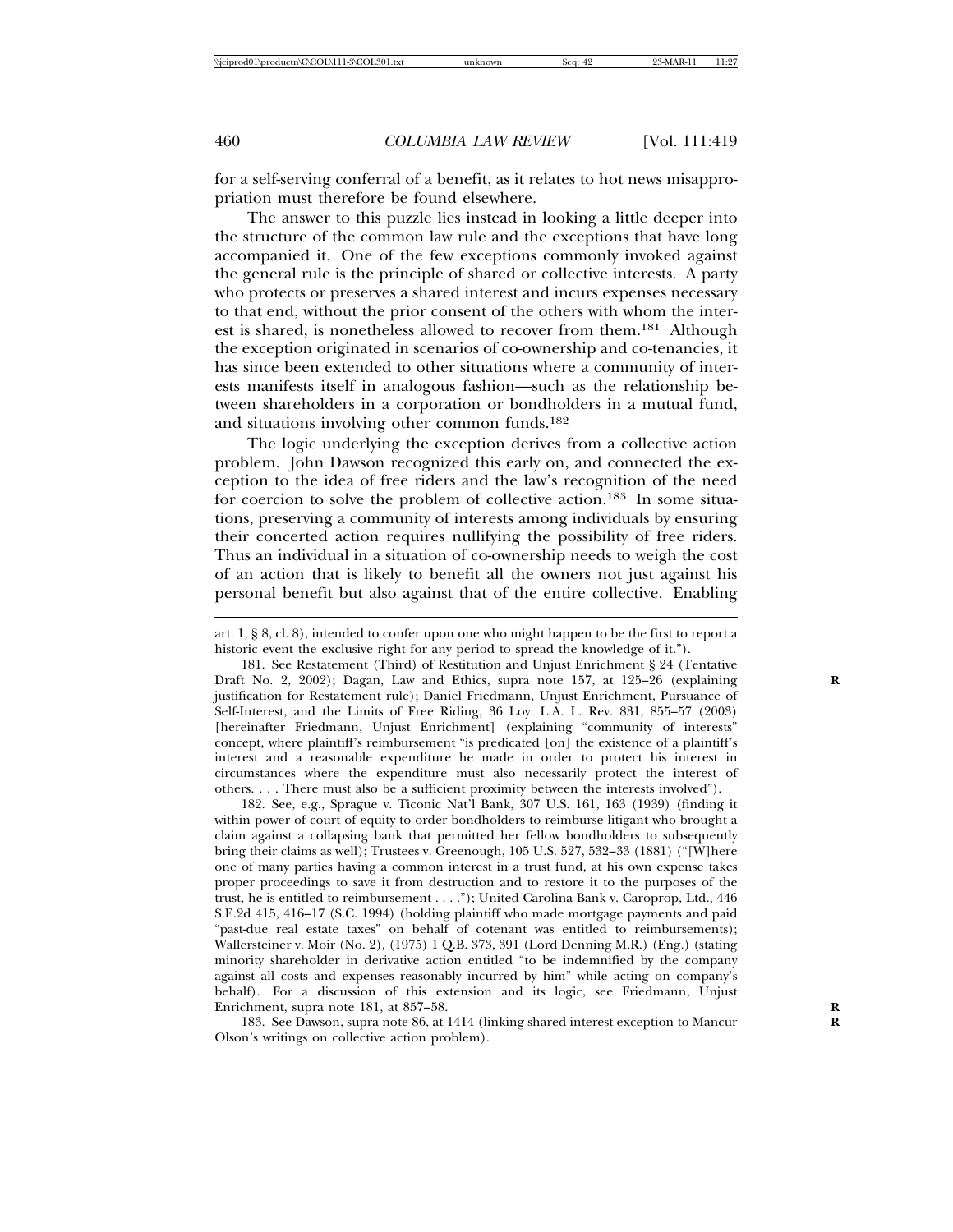him to divide up these costs on an equitable basis among all the coowners ex post is thought to incentivize his collectively beneficial action ex ante.184 Indeed, the Restatement too recognizes this collective action logic in similar terms, but refuses to extrapolate it into a generic principle when the interest is not shared, strictly speaking, but is nonetheless related.185 In a situation of shared interests (i.e., a community of interests), the interconnectedness of self-interest and the conferral of benefits is also thought to be unlikely to result in a double incentive problem. Thus, it is not just the possibility of free riding that the rule addresses, but the incentives to maintain the equilibrium that preexists the expenditure.<sup>186</sup> In other words, when the collective benefit is threatened by free riding, the law allows recovery to ensure its continued production.187 As a framework to overcome the collective action problem in newsgathering described earlier, misappropriation finds its basis to overcome the common law's reluctance to allow a recovery for self-interested conferral of benefits upon others.

The starting point for the analysis was the recognition that information (e.g., news) gathered by a party is at all times a part of the public domain—the information commons. This proposition was taken as a given by the Court in *International News*.<sup>188</sup> Nonetheless, structurally it remains a collective resource in the sense that newspapers depend entirely on it for their business. Newsgatherers thus have a community of interests amongst themselves, not in the formal ownership sense, but rather in the sense that they collectively depend on the timely and accurate collection of news, and they all have immediate access to it once it is collected and disseminated. It forms their collective stock in trade.<sup>189</sup> While news may be in the commons, its continuing existence and vitality as a valuable resource depends on its being gathered appropriately by

<sup>184.</sup> Consider the situation of four equal co-owners of a piece of land. Each of them earns an annual rent of \$4,000 from the land. Now, assume that a situation arises where the entirety of the rental income (the total \$16,000) comes under threat (for example, because of failure to fulfill a regulatory requirement), which requires one of them to act in a timely manner to save the income in its entirety for a given year. Assume that this action costs an individual co-owner \$5,000. If a co-owner believes that his expenditure of this amount (the cost) is to be weighed only against his own benefit, he would have little incentive to pay that amount. On the other hand, if he knows that he can spend this money upfront and then eventually recover it from his co-owners on an equal basis, the benefits (the rental income of \$4,000) exceed the prorated cost (\$1,250). This incentive makes it likely that he will spend the \$5,000 in order to preserve the group's total rental income of \$16,000.

<sup>185.</sup> Restatement (Third) of Restitution and Unjust Enrichment § 23 cmt. b (Tentative Draft No. 2).

<sup>186.</sup> For a discussion of this phenomenon in similar incentive terms, see Dagan, Law and Ethics, supra note 157, at 131–36. **R**

<sup>187.</sup> Id. at 133–35.

<sup>188.</sup> See supra notes 130-132 and accompanying text (noting that Court in *International News* recognized news as "common property").

<sup>189.</sup> See supra notes 130–132 and accompanying text (quoting Int'l News Serv. v. **R** Associated Press, 248 U.S. 215, 236 (1918)).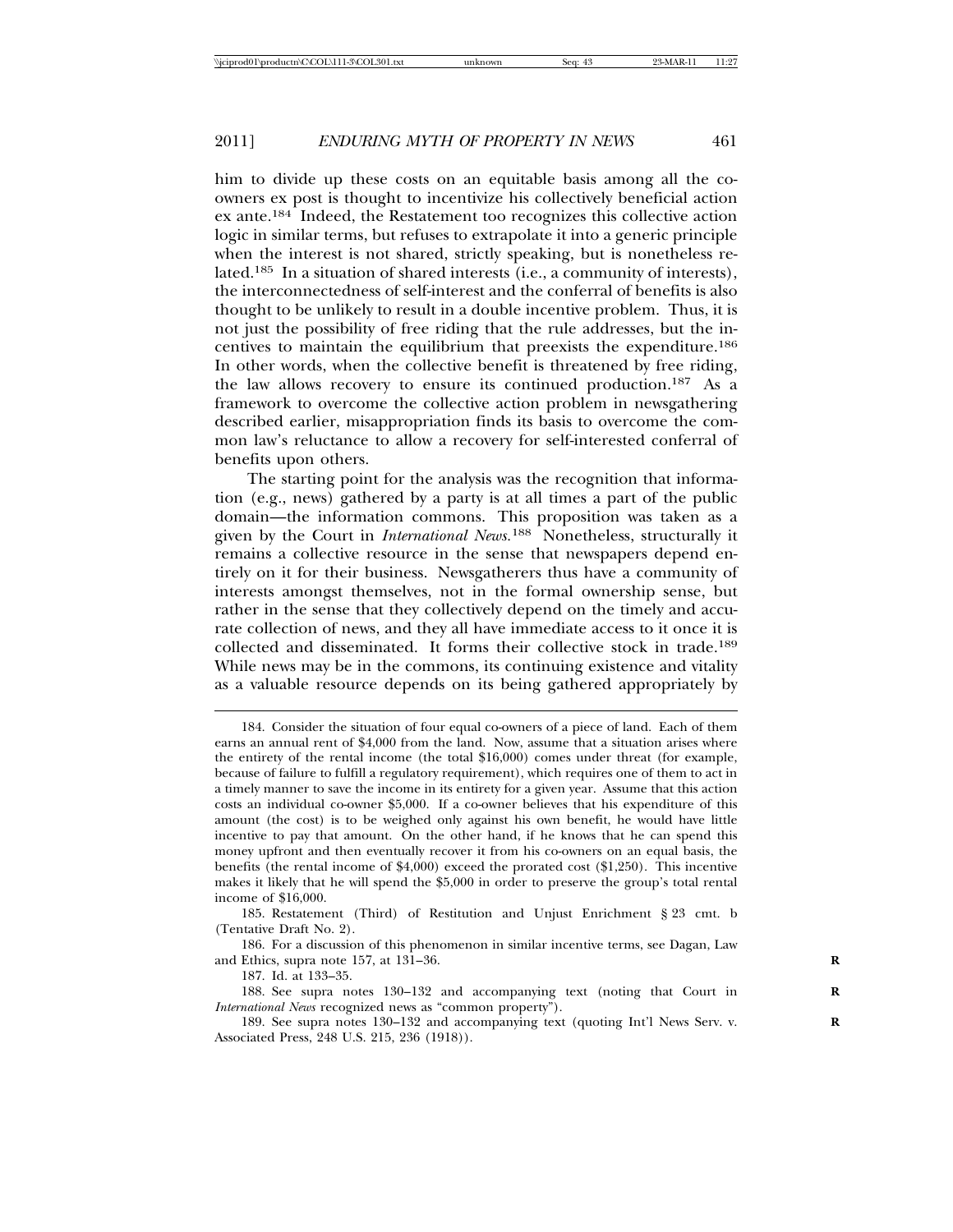those who rely on it for their commercial sustenance. Newspapers' selfinterest is thus inextricably linked to their collective interest.

The proximity, or community of interests, between market participants to produce a public domain collective good—the collection of news—is thus the solution to the puzzle. It might at first seem odd to characterize the interests of marketplace competitors (i.e., newspapers) as proximate or as forming a community. Yet, if one adopts a functional approach to these categories, and recognizes that they originate in the idea of the interests being intertwined—either by legal or factual necessity—an appropriate analogy begins to emerge.190 The inseparability of the intrinsic and incidental benefits from the process defines the functional approach, and news collection, where the resource (i.e., the news) lacks a priori exclusionary entitlement, admits rather well of this categorization.<sup>191</sup>

It bears emphasizing that connecting the misappropriation doctrine to the common law's logic of solving a collective action problem reveals that liability (and recovery) is triggered not by any wrongdoing, but by the very act of enriching the defendant. In other words, free riding in situations where the law seeks to solve a collective action problem through recovery is not treated by the law as an independent wrong; but rather as a distributive consequence that merits correcting ex post.

2. *The Benefit and the Problem of Subjective Devaluation.* — At first glance, the idea of a benefit seems largely self-explanatory. Situations that increase the net wealth of a defendant, or, put more abstractly, that enhance the defendant's overall welfare, may be considered situations

191. Indeed, numerous U.S. courts, unlike other common law jurisdictions, seem to have adopted this functionalist approach to the collective interests exception. See Ford v. United States, 88 F. Supp. 263, 264 (Ct. Cl. 1950) (holding U.S. entitled to reimbursement from army private for paying off money he stole from Englishman because U.S. was not "acting as a volunteer" but had "assumed liability for certain acts" of members of military in part to "preserve the safety and effectiveness of [American] forces"); Love v. Robinson, 137 So. 499, 499–500 (Miss. 1931) (holding bank superintendent entitled to reimbursement from stockholders where he advanced depositors amount owed by insolvent bank without waiting for "slow process of the collection of the stockholders' liability" because, although he was not legally required to pay, he had "active interest or concern in the nature of a definite managerial responsibility" in relation to bank's debts); Boney v. Cent. Mut. Ins. Co., 197 S.E. 122, 126 (N.C. 1938) (holding insurance broker entitled to reimbursement by insurance company where broker settled tort claim of client after insurance company wrongly claimed client's policy did not cover suit, because "payment made under a moral obligation . . . or under an erroneous impression of one's legal duty, is not a voluntary payment"); see also 2 Palmer, supra note 171, § 10.5 (discussing functionalist approach **R** taken by *Ford*, *Love*, and *Boney*).

<sup>190.</sup> It is worth noting that some jurisdictions adopt a strictly formalist approach to the idea of a community of interests, requiring that the obligations be interconnected by necessity of law rather than fact. Lord Goff of Chieveley & Gareth Jones, The Law of Restitution 381 (2002) (observing that there must be "compulsion of law" for collective interests exception to apply). Even under such a regime, one might argue that the collective good element of news collection is indirectly demanded by law because the law denies private ownership of the resource and forces it to be placed in the public domain.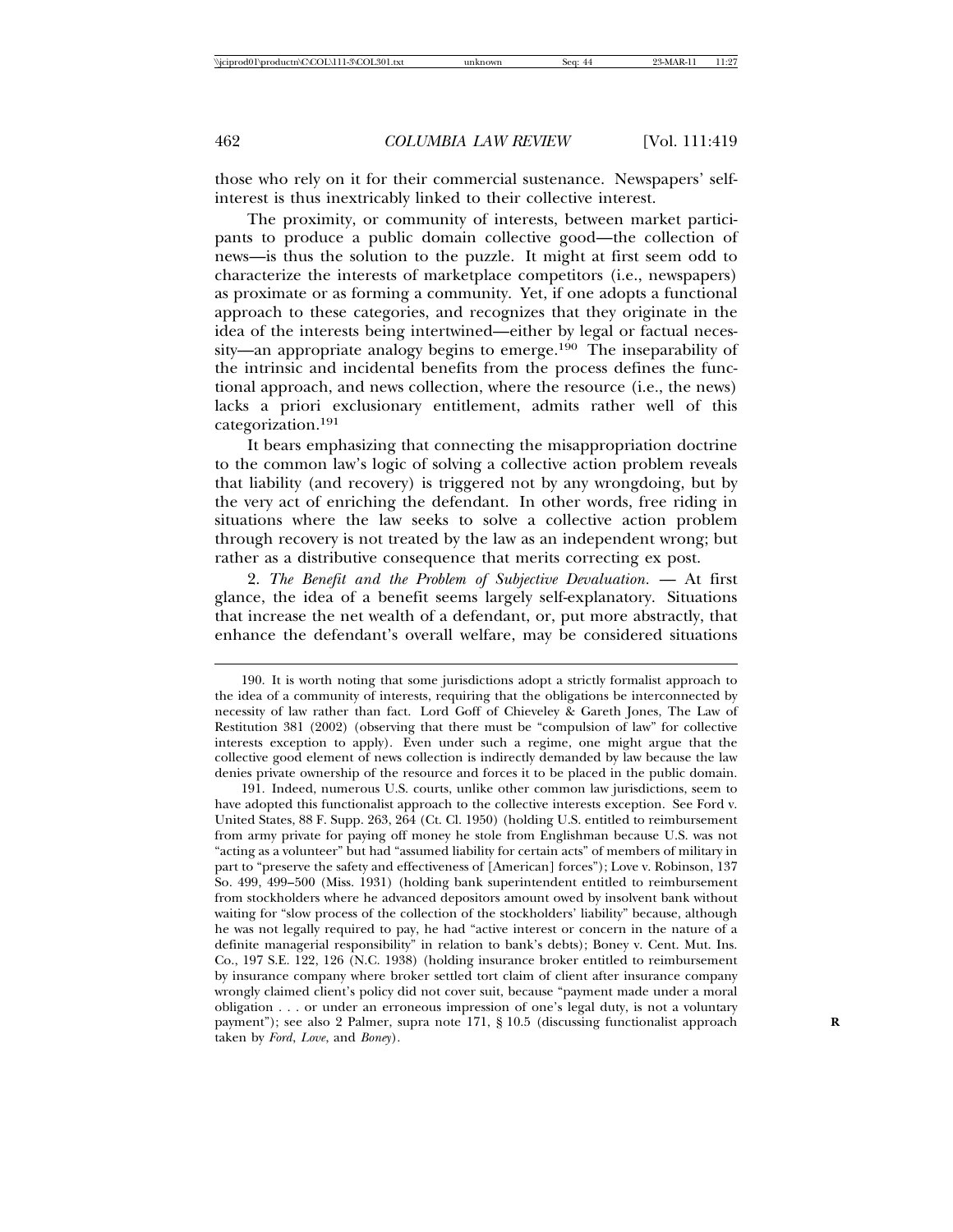where a defendant obtains a benefit. All the same, identifying a benefit necessitates choosing an appropriate baseline.192 This is especially problematic in the context of intangibles, where the benefits are nonrivalrous (i.e., they can be utilized by an unlimited number of users at the same time) and nonexcludable (i.e., users cannot be prevented from utilizing the resource). In these situations, the tendency of the law, driven by an economic approach to property, has been to characterize the failure to singularly internalize all such benefits as a harm worth remedying using a tort-like rule.193 Unjust enrichment, by contrast, insists that the law focus not on the failure of such complete internalization by the plaintiff, but instead on the consequences of its internalization by the defendant.

The baseline problem is thus one of determining the right valuational perspective to adopt for the analysis.194 In other words, whose perspective should the law adopt in determining whether a plaintiff's actions resulted in a benefit to the defendant? One obvious approach is an objective, reasonable person standard.195 However, on occasion, a defendant may deny that the plaintiff's actions resulted in any independent benefit. Rather than being strategic, such a denial might legitimately originate in the defendant having adopted a different baseline from that of the plaintiff in making the assessment. This phenomenon is referred

194. Traditionally, unjust enrichment and restitution law have treated this problem as going to the very basis of liability. Intriguingly, the new Restatement treats it largely as a matter of measurement. Since the focus of this Article is largely on the justificatory structure of misappropriation, rather than on unjust enrichment doctrine as such, this right-remedy distinction is of little significance here. See Restatement (Third) of Restitution and Unjust Enrichment § 49 cmt. d (Tentative Draft No. 5, 2007) (noting although restitution formula sometimes phrased as "'subjective value to the recipient[,]' . . . [t]he word 'subjective' is potentially misleading . . . because subjective values are often values that are incapable of measurement . . . [and] [r]estitution does not . . . impose a liability in money for any enrichment that cannot be valued in money with reasonable confidence").

Echoes of the other elements discussed in this section—namely the concepts of free acceptance, incontrovertible benefit, and the like—are found in other parts of the Restatement, focusing on specific types of unjust enrichment. See, e.g., Restatement (Third) of Restitution and Unjust Enrichment § 9 (Discussion Draft 2000) (discussing conferral of nonmonetary benefits by mistake).

195. See Birks, Unjust Enrichment, supra note 160, at 50 ("The courts have no choice **R** but to deal in market value . . . ."); Graham Virgo, The Principles of the Law of Restitution 64–65 (2d ed. 2006) (giving four reasons objective test should be considered first).

<sup>192.</sup> For an early identification of this problem, see Gordon, Harms and Benefits, supra note 176, at 451. **R**

<sup>193.</sup> See, e.g., Brett M. Frischmann, Evaluating the Demsetzian Trend in Copyright Law, 3 Rev. L. & Econ. 649, 650–51 (2007) (noting copyright law confirms Demsetz's thesis that "private property rights . . . emerge to enable the internalization of externalities"); Brett M. Frischmann & Mark A. Lemley, Spillovers, 107 Colum. L. Rev. 257, 257 (2007) ("Economists since Demsetz have viewed property rights as a way to internalize the external costs and benefits one party's action confers on another . . . [because] if a party didn't capture the full social value of her actions she wouldn't have optimal incentives to engage in those actions.").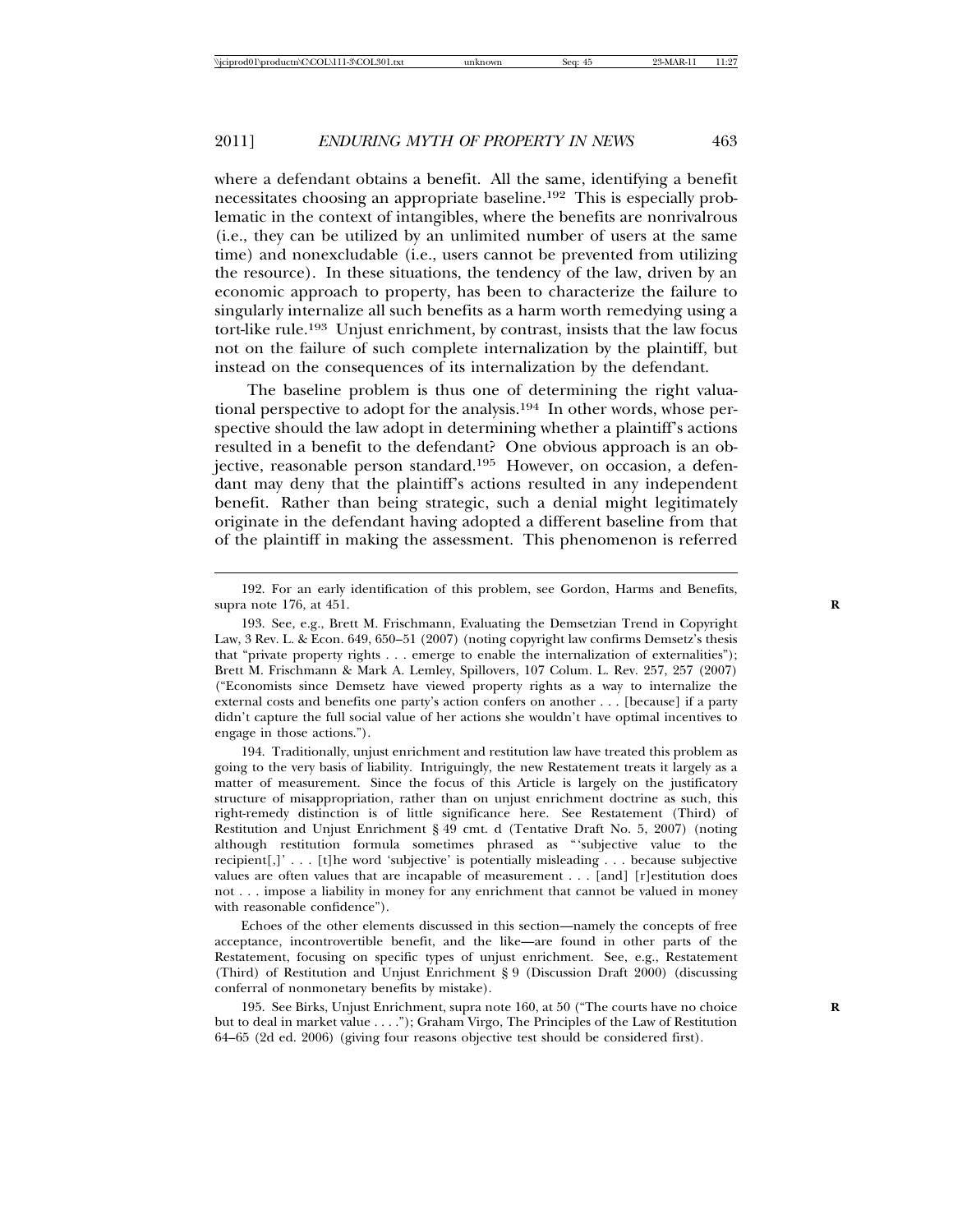to as a subjective devaluation.196 The rationale for allowing this is that in some situations the defendant may not have even recognized that he was getting a benefit from the plaintiff. Since unjust enrichment is premised on the actual, identifiable receipt of a benefit, in situations where a defendant neither requested nor had the opportunity to refuse such a benefit, the common law avoids imposing liability to safeguard a defendant's individual autonomy.197 In a misappropriation claim, a defendant may thus legitimately assert that he had no reason to believe that the information (i.e., news) being used was a benefit that originated with the plaintiff, as opposed to information that made its way into the public domain in the ordinary course of things.

As originally understood, the subjective devaluation problem arose out of concern for a defendant's autonomy. Peter Birks's description of the problem captures this well, when he notes that "[w]hat matters is [the defendant's] choice. The fact that there is a market in the good which is in question, or in other words that other people habitually choose to have it and thus create a demand for it, is irrelevant to the case of any one particular individual."198 The problem can be expressed in efficiency terms as well. In situations where the value of a good (i.e., the putative benefit) to a defendant is unknown, that defendant may face a potential loss if the imposition of liability grossly outweighs the potential benefit to a plaintiff vested with the entitlement.199 The imposition of liability in such a scenario would be inefficient.

To overcome the problem posed by a potential subjective devaluation, the common law of unjust enrichment has over the years come to rely on a fairly well-known technique, often referred to as the incontrovertible benefit.200 These are situations where a benefit to the defendant

198. Birks, Restitution, supra note 84, at 109. **R**

<sup>196.</sup> See Birks, Restitution, supra note 84, at 109 ("[Subjective devaluation is] based **R** on the premis[e] that benefits in kind have value to a particular individual only so far as he chooses to give them value."); Birks, Unjust Enrichment, supra note 160, at 50 (noting **R** "subjectivity of the value of non-money benefits"); Virgo, supra note 195, at 67 (noting **R** principle of subjective devaluation exists "because different people value different things according to their own tastes and priorities" (citation and internal quotation marks omitted)); Andrew G. Spence, In Defence of Subjective Devaluation, 43 McGill L.J. 889, 891–93 (1998) (describing and ultimately defending subjective devaluation).

<sup>197.</sup> See Falcke v. Scottish Imperial Ins. Co., (1886) 34 Ch.D. 234 at 248 (Eng.) ("The general principle is . . . that work or labour done or money expended by one man to preserve or benefit the property of another do not . . . create any obligation to repay the expenditure."); see also Virgo, supra note 195, at 68 (discussing *Falcke*).

<sup>199.</sup> Dagan, Law and Ethics, supra note 157, at 140 ("Utility most clearly objects to **R** restitution where the utility loss to the defendant had she been forced to make restitution outweighs the gain to the plaintiff from the action which restitution could have facilitated.").

<sup>200.</sup> Birks, Restitution, supra note 84, at 116 (defining incontrovertible benefit as **R** situation where "no reasonable man would say that the defendant was not enriched"); Virgo, supra note 195, at 74 (defining incontrovertible benefit as an "unquestionable **R** benefit, a benefit which is demonstrably apparent and not subject to debate or conjecture" (citing Reg'l Municipality of Peel v. Queen, [1992] 3 S.C.R. 762, 795 (Can.))).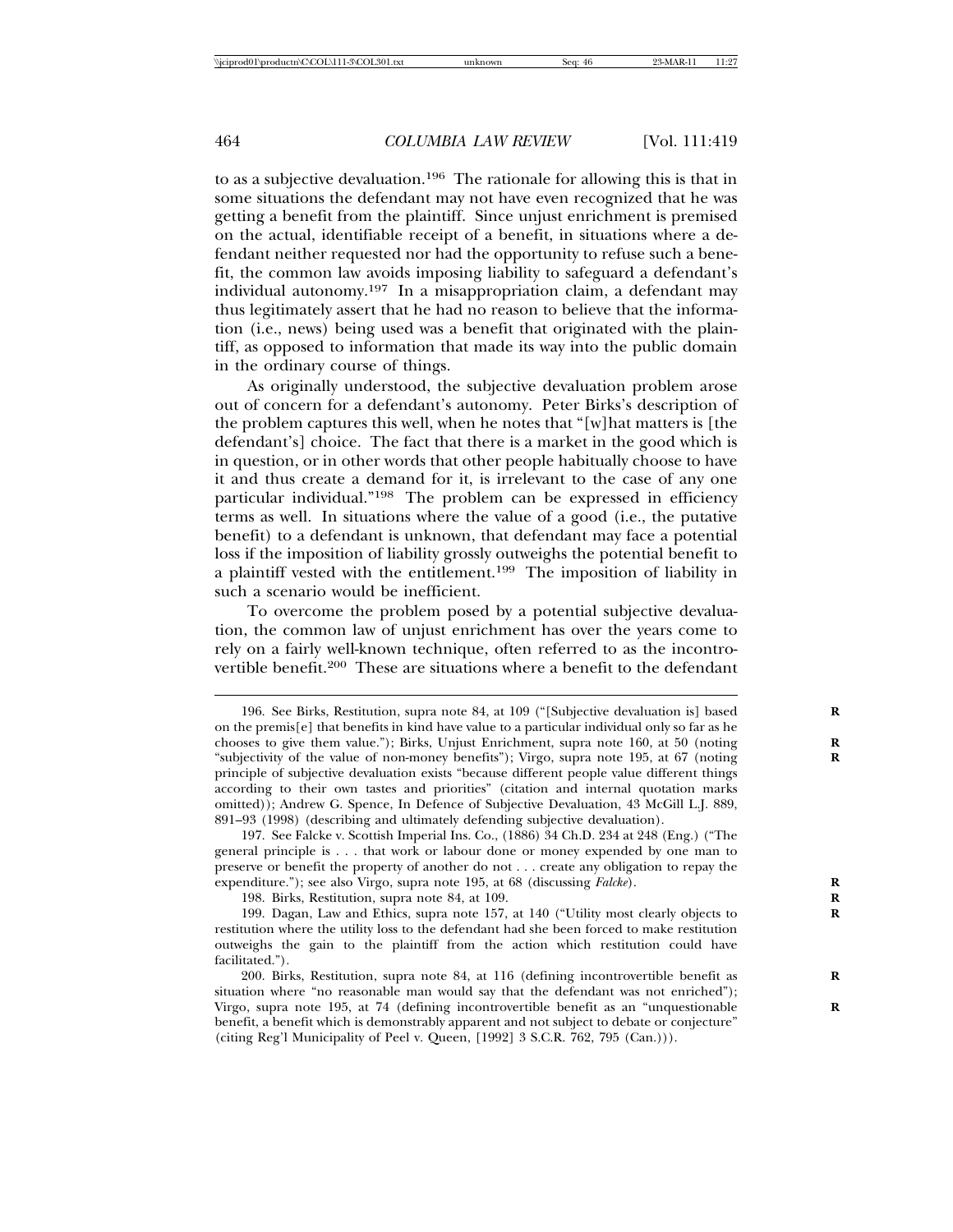is clear and manifest from the circumstances such that it can be presumed that the defendant would not have refused it even when presented with the choice.<sup>201</sup> Saul Levmore argues that the incontrovertible benefit exception reflects, at base, nothing more than the ease with which the benefit in question can be translated into wealth.202 In other words, it offers no more than a test of objective fungibility. The most common situation of an incontrovertible benefit is that of the necessary expenditure: situations where what the defendant obtains saves him from incurring an expenditure, which by the operation of law or facts, he necessarily would have had to incur anyway.<sup>203</sup>

Emergency services rendered by a plaintiff, or the supply of necessities, are typical of this category. Much does of course turn on classifying what the defendant receives as necessary or essential.<sup>204</sup> The easiest cases of necessity involve those where a defendant is under a legal duty (e.g., a debt, or a duty to abate a nuisance), and the plaintiff mistakenly discharges that duty. Courts have also, however, been more than willing to look beyond the existence of a formal legal duty, especially in situations where a benefit is thought essential to the defendant's very enterprise.<sup>205</sup> For instance, the act of bringing the coal to the surface for a coal mine is typically considered necessary to the operation of the mine, and can form the basis of a recovery for a necessary expenditure saved on.<sup>206</sup>

Situations covered by the hot news misappropriation doctrine lend themselves to the distinct possibility of a subjective devaluation. In other words, an enterprise relying on information collected by another, but placed in the public domain and made publicly available, may legitimately claim that it had no reason to recognize that it was receiving a benefit from the information gatherer, rather than using publicly available information in its own communications. Indeed, in *International News*, the defendant raised the issue of a subjective devaluation, arguing that the news became the common possession of all once it was published and made accessible to the public; effectively claiming that no unique benefit as such had accrued to it, other than that which flowed to the

204. See Birks, Restitution, supra note 84, at 120-21 ("Since the necessity for the expenditure need not be absolute there is room to choose between either a strict or a liberal interpretation of the test.").

205. See Andrew Burrows et al., Cases and Materials on the Law of Restitution 91 (2d ed. 2007) ("Cases on the wrongful use of the property of another also satisfy the 'negative' enrichment aspect if the use of the property is necessary to the defendant's enterprise.").

206. Id. at 91 n.1.

<sup>201.</sup> *Reg'l Municipality of Peel*, [1992] 3 S.C.R. at 795.

<sup>202.</sup> Levmore, supra note 173, at 77-79 ("[T]he wealth-dependency problem disappears and restitution need not be denied where the nonbargained benefit is easily translated into wealth.").

<sup>203.</sup> Virgo, supra note 195, at 75–77 (noting circumstances of necessity may arise "by **R** operation of law" or may be "factually necessary"). The Restatement also recognizes this as an independent category of recovery. Restatement (Third) of Restitution and Unjust Enrichment  $\S 9(1)(d)$  (Discussion Draft 2000) (allowing recovery when plaintiff's actions have spared defendant "an otherwise necessary expense").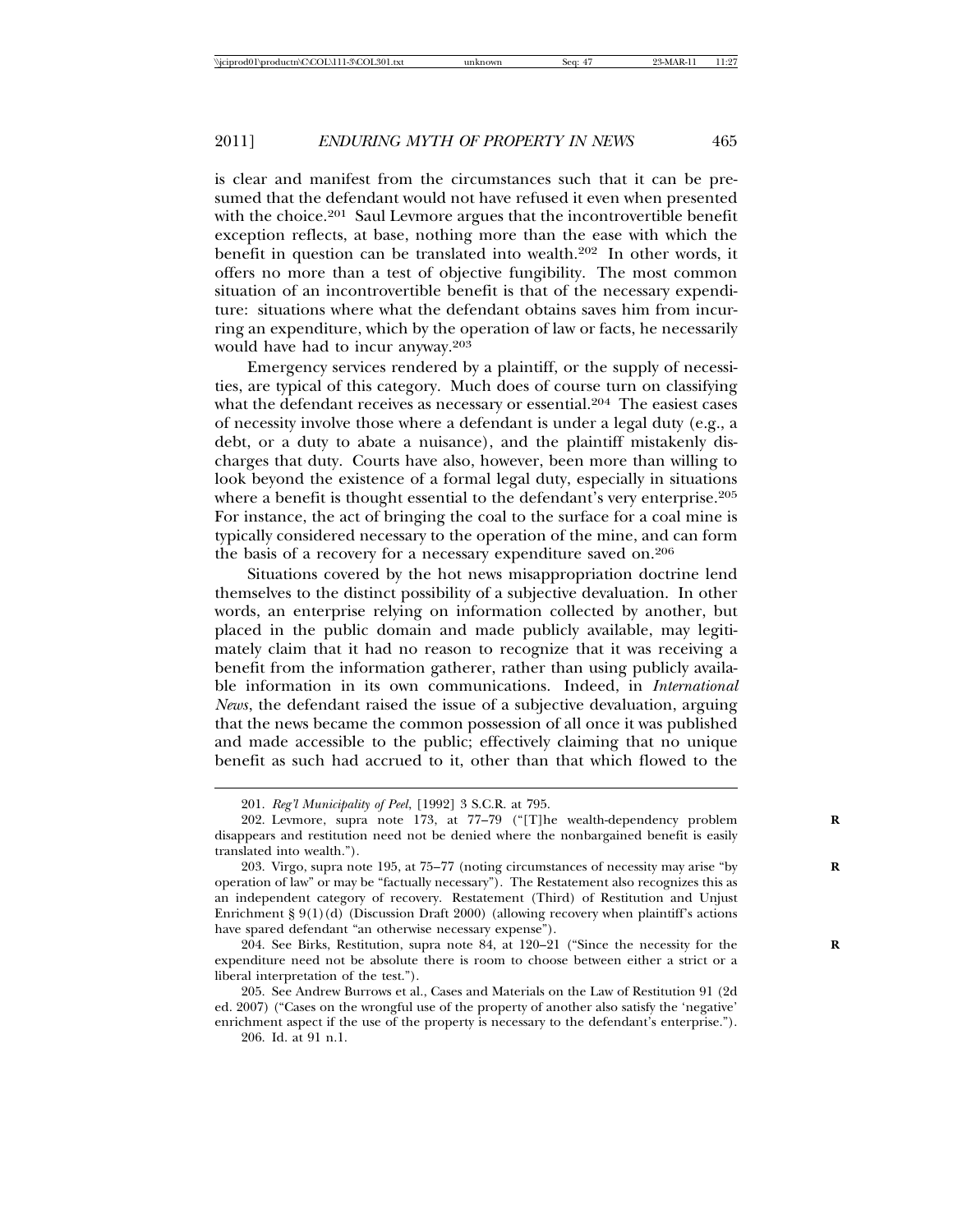general public.207 The Court responded to this argument by identifying the defendant's gain as an incontrovertible benefit. It proceeded to characterize the activity of newsgathering, and its accompanying costs, as necessary to the enterprise of newspaper publishing.208 Consequently, the plaintiff's actions allowed the defendant to save on an expense necessary to its enterprise, effectively rendering it an incontrovertible benefit. The Second Circuit's formulation of misappropriation as five independent elements follows a similar pattern. Its explicit recognition that the defendant's acts of free riding on the plaintiff's efforts had the effect of lowering the defendant's necessary costs similarly relied on the idea of an incontrovertible benefit.<sup>209</sup>

The process of identifying the defendant's benefit is also manifest in the requirement that the value of the information in question derive from its time-sensitive nature.<sup>210</sup> By insisting that the value of the news (or other protectable information) derive not just from its communicative function but also from its timeliness, the doctrine rather explicitly identifies the real benefit that a defendant needs to have been enriched by for the free riding to be actionable. In other words, when a defendant free rides on a plaintiff's newsgathering, the defendant's enrichment originates not just in its avoidance of the cost of collecting the news on its own, but also in its saving on the added expenditure necessary for the information to remain timely, and therefore valuable.<sup>211</sup>

3. *The Substantive Identification of a Nonproprietary Loss.* — In addition to there being a benefit that enriches the defendant, the benefit needs to be at the plaintiff's expense.<sup>212</sup> This requirement performs two functions. First, it operates as a rule of standing, enabling a party impacted by the enrichment to effect its rectification. Second, it situates the principle

210. Id. at 852 (noting one of central elements to hot news claim is that "the value of the information is highly time-sensitive").

211. By specifying this requirement explicitly, the doctrine thus also hints at the appropriate time frame to be used in assessing the market value of the benefit—namely at or shortly after its collection, given the inverse relationship between the information's value and the elapse of time thereafter.

212. See Restatement (Third) of Restitution and Unjust Enrichment § 2 cmt. a (Discussion Draft 2000) (describing it as necessary but not sufficient condition for recovery); Birks, Restitution, supra note 84, at 132 ("[This requirement] signifies only that **R** the plus to the defendant is a minus to the plaintiff."); Birks, Unjust Enrichment, supra note 160, at 73–74 ("[T]he real question is . . . what constitutes a sufficient connection **R** between the would-be claimant and the enrichment he wants to claim."); Virgo, supra note 195, at 105 (noting this requires claimant to "establish a connection between the receipt **R** on an enrichment by the defendant and the claimant's loss").

<sup>207.</sup> Int'l News Serv. v. Associated Press, 248 U.S. 215, 239 (1918).

<sup>208.</sup> Id. at 238–39 (noting how material used by defendant had "been acquired by complainant as the result of organization and the expenditure of labor, skill, and money" and observing that "novelty and freshness" were central to enterprise of news reporting).

<sup>209.</sup> Nat'l Basketball Ass'n v. Motorola, Inc., 105 F.3d 841, 854 (2d Cir. 1997) ("An indispensable element of an *INS* 'hot-news' claim is free riding by a defendant on a plaintiff's product, enabling the defendant to produce a directly competitive product for less money because it has lower costs.").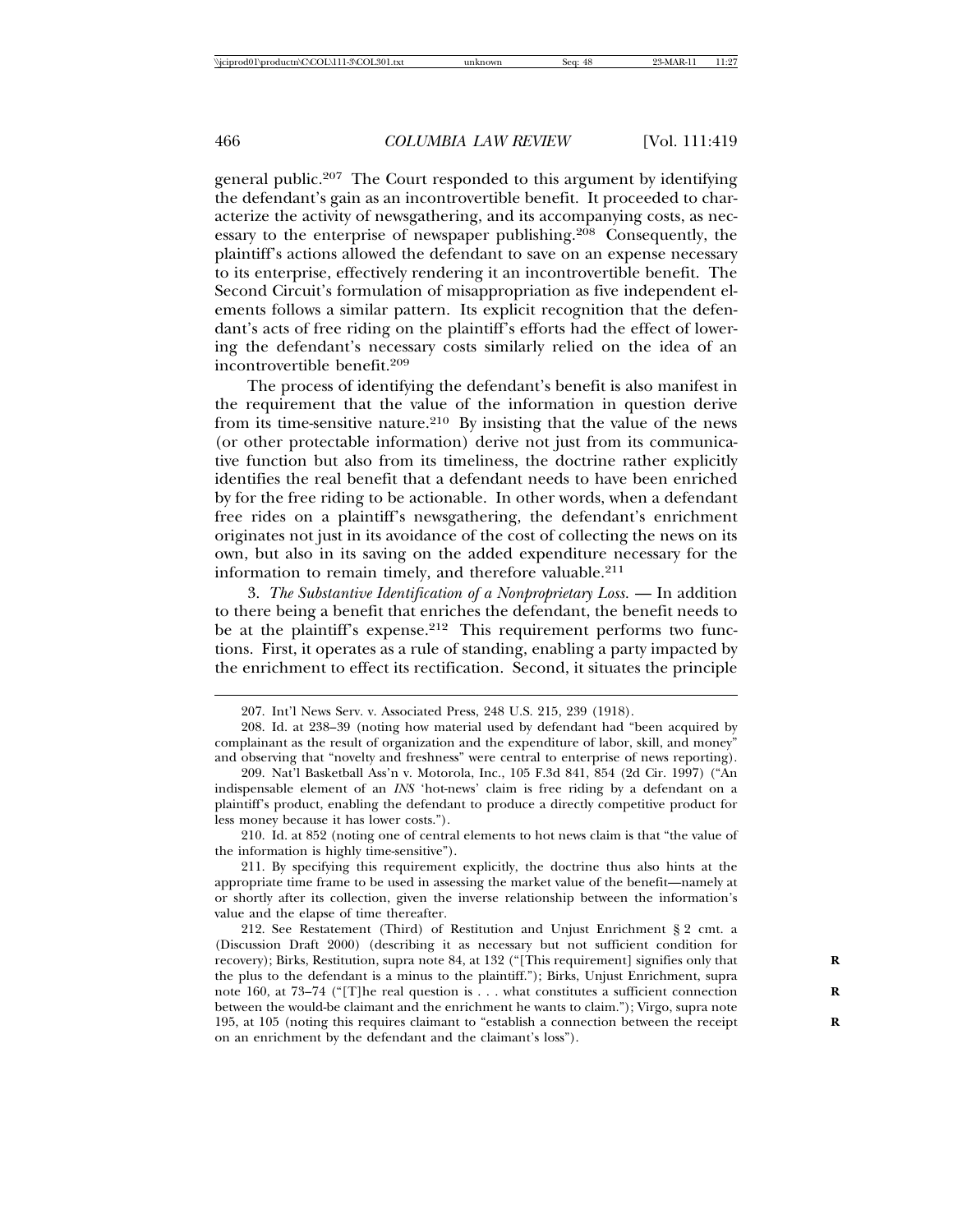of unjust enrichment around the idea of corrective justice by connecting the plaintiff and defendant in a bilateral private law setting premised on the correlativity of normative gain and loss.213 Very importantly, though, the identification of a loss as a substantive element of the unjust enrichment analysis is different from the calculation of restitutionary damages, an issue addressed later.214 In other words, unjust enrichment demands the identification of a loss to establish a claim, but does not necessarily connect the consequences of such a claim to that loss, once identified.

While the identification of a loss as a substantive matter may seem simple, its importance cannot be overemphasized, since it is at this juncture that the distinction between a proprietary claim and one originating in unjust enrichment begin to bleed into one another. Keeping them distinct is an exercise that has thus far troubled both scholars of unjust enrichment and property.

Generally, there are two approaches to identifying when a benefit is at the expense of a plaintiff. The first, known as the correspondence approach, favors recognizing a direct correlation between a defendant's benefit and a plaintiff's loss in order to satisfy the requirement.<sup>215</sup> In other words, the recovery is contingent on the plaintiff showing a material loss either equivalent to or greater than the recovery being sought.<sup>216</sup> A second approach, by contrast, asks merely whether the benefit in question came from or originated with the plaintiff for the requirement to be satisfied.<sup>217</sup> It is this approach that most readily falls back on ownership ideas for normative traction. Birks, its leading proponent, argues that since unjust enrichment is more concerned with remedying a defendant's benefit than it is with a plaintiff's impoverishment, it suffices for the plaintiff to establish that the benefit bears some causal connection to plaintiff's actions, even if that connection is not direct or quantifiably

<sup>213.</sup> For a discussion of the corrective justice basis of unjust enrichment, see Ernest J. Weinrib, Correctively Unjust Enrichment, *in* Philosophical Foundations of the Law of Unjust Enrichment, supra note 157, at 31, 33 (arguing "the parties to liability in unjust **R** enrichment . . . establish the correlative right and duty through the interaction in which they both participate"); Ernest J. Weinrib, The Gains and Losses of Corrective Justice, 44 Duke L.J. 277, 294–97 (1994) (applying framework of correlativity to understand normative structure of unjust enrichment law).

<sup>214.</sup> See infra Part III.B.2 (arguing ideal solution in calculating restitutionary damages would focus on annulling effects of defendant's unfair cost savings).

<sup>215.</sup> See R.B. Grantham & C.E.F. Rickett, Disgorgement for Unjust Enrichment?, 62 Cambridge L.J. 159, 166 (2003) (describing correspondence idea).

<sup>216.</sup> See, e.g., Mitchell McInnes, "At the Plaintiff's Expense": Quantifying Restitutionary Relief, 57 Cambridge L.J. 472, 473 (1998) ("As a matter of policy, it makes perfectly good sense to preclude the plaintiff in a subtractive enrichment case from recovering more than she lost . . . ."); Mitchell McInnes, The Measure of Restitution, U. Toronto L.J., Spring 2002, at 163, 172–74 ("In Canadian law, the court must be satisfied not only that the defendant received an enrichment but also that the plaintiff suffered a *corresponding deprivation*.").

<sup>217.</sup> Birks, Unjust Enrichment, supra note 160, at 75–78 (discussing sufficiency of **R** "interceptive subtractions," where asset moving from third party to claimant is intercepted by defendant).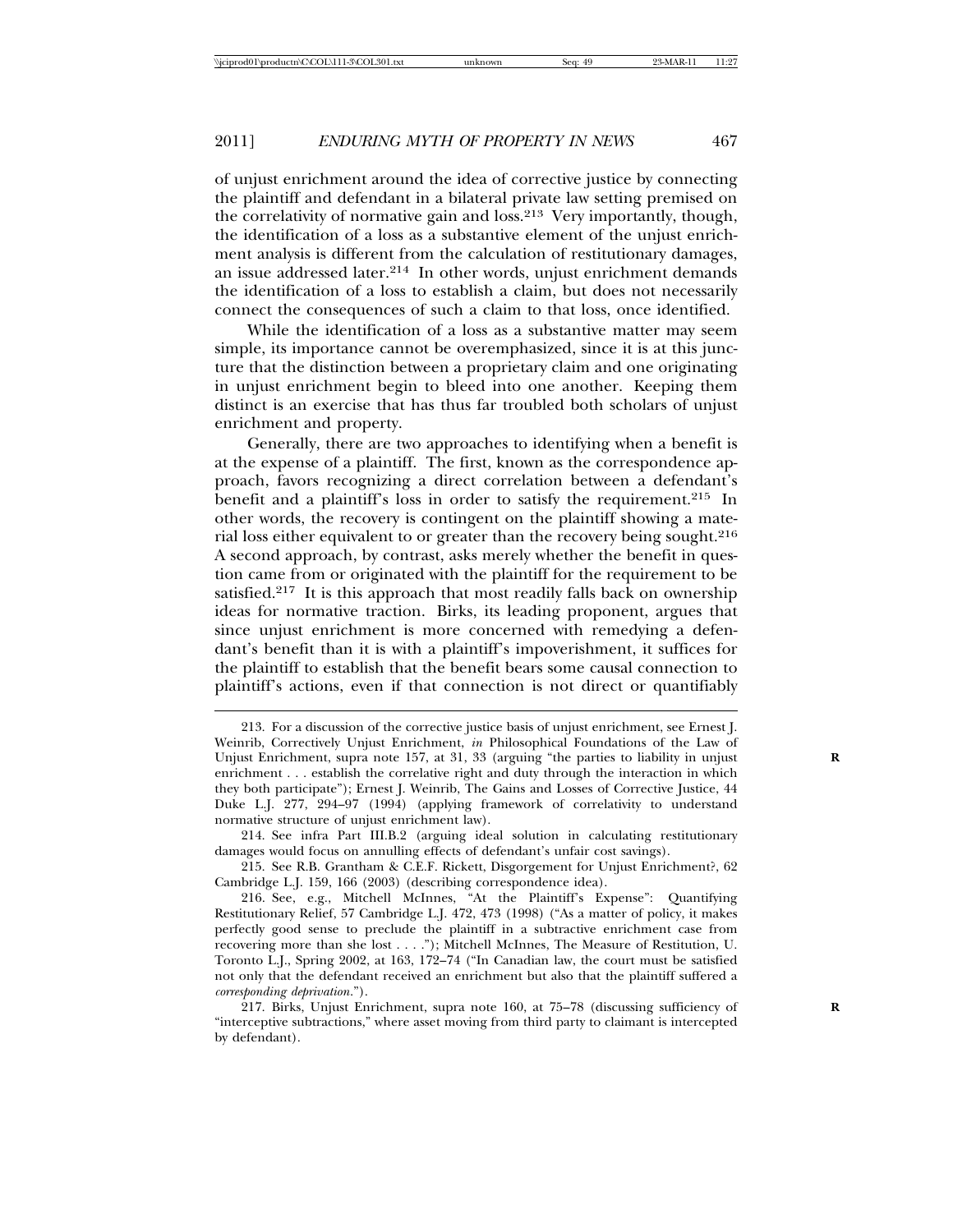equal to the benefit.<sup>218</sup> On closer examination, though, Birks falls back on the idea of ownership to justify this position. He thus explains cases that allow a recovery where a defendant obtains a benefit by using someone else's property without depriving that person of its possession—e.g., a stowaway in a ship's cargo hold—by arguing that they can be understood as relying on the simple logic of "from my property, therefore sufficiently from me," to establish that the benefit was at the plaintiff's expense.<sup>219</sup>

This noncorrespondence logic thus builds on the normative structure of property law for its answers. Since property law generally presumes that any interference with an ownership interest is actionable even without a showing of actual harm (*injuria sine damno*) because of its injury to the right, $220$  so too does Birks's argument for noncorrespondence. Absent this logic, his argument has little independent basis. Outsourcing the identification of a loss to property law is hardly unique to Birks though. The most recent version of the Restatement too adopts this logic in principle. In explaining why some conferrals of benefits are recoverable and others are not (i.e., why some are at the expense of the plaintiff), it notes that "[r]estitution subserves property rights" and that the benefit in question "must be something as to which the law recognizes rights of ownership, meaning something the law will protect against appropriation by others."221 Yet, when it comes to explaining situations where it is ambiguous whether the law recognizes an ownership claim at all, it notes that "[i]n such cases, the availability *vel non* of the claim in restitution is a function of applicable property law," effectively outsourcing the normative work to the law of property.<sup>222</sup>

Hanoch Dagan picks up on this point and notes how this outsourcing pays little attention to the contestability of property as a normative idea and fails to engage the question of whether an ownership interest in a particular resource ought to be accorded to an individual to begin

221. Restatement (Third) of Restitution and Unjust Enrichment § 2 cmt. e (Tentative Draft No. 7, 2010).

222. Id.

<sup>218.</sup> Peter Birks, "At the Expense of the Claimant": Direct and Indirect Enrichment in English Law, *in* Unjustified Enrichment 493, 525 (David Johnston & Reinhard Zimmermann eds., 2002) ("[I]t is not true to say that the defendant's enrichment must be directly from the plaintiff, whether interceptively or otherwise.").

<sup>219.</sup> Birks, Unjust Enrichment, supra note 160, at 82. **R**

<sup>220.</sup> See, e.g., Jacque v. Steenberg Homes, Inc., 563 N.W.2d 154, 160 (Wis. 1997) ("Because a legal right is involved, the law recognizes that actual harm occurs in every trespass. . . . The law infers some damage from every direct entry upon the land of another." (citation omitted)). A notable exception to this rule is the law of trespass to chattels in the United States. See Shyamkrishna Balganesh, Property Along the Tort Spectrum: Trespass to Chattels and the Anglo-American Doctrinal Divergence, 35 Common L. World Rev. 135, 142 (2006) (noting that unlike under English law, "under American law some actual damage to the chattel is necessary before the action can be maintained").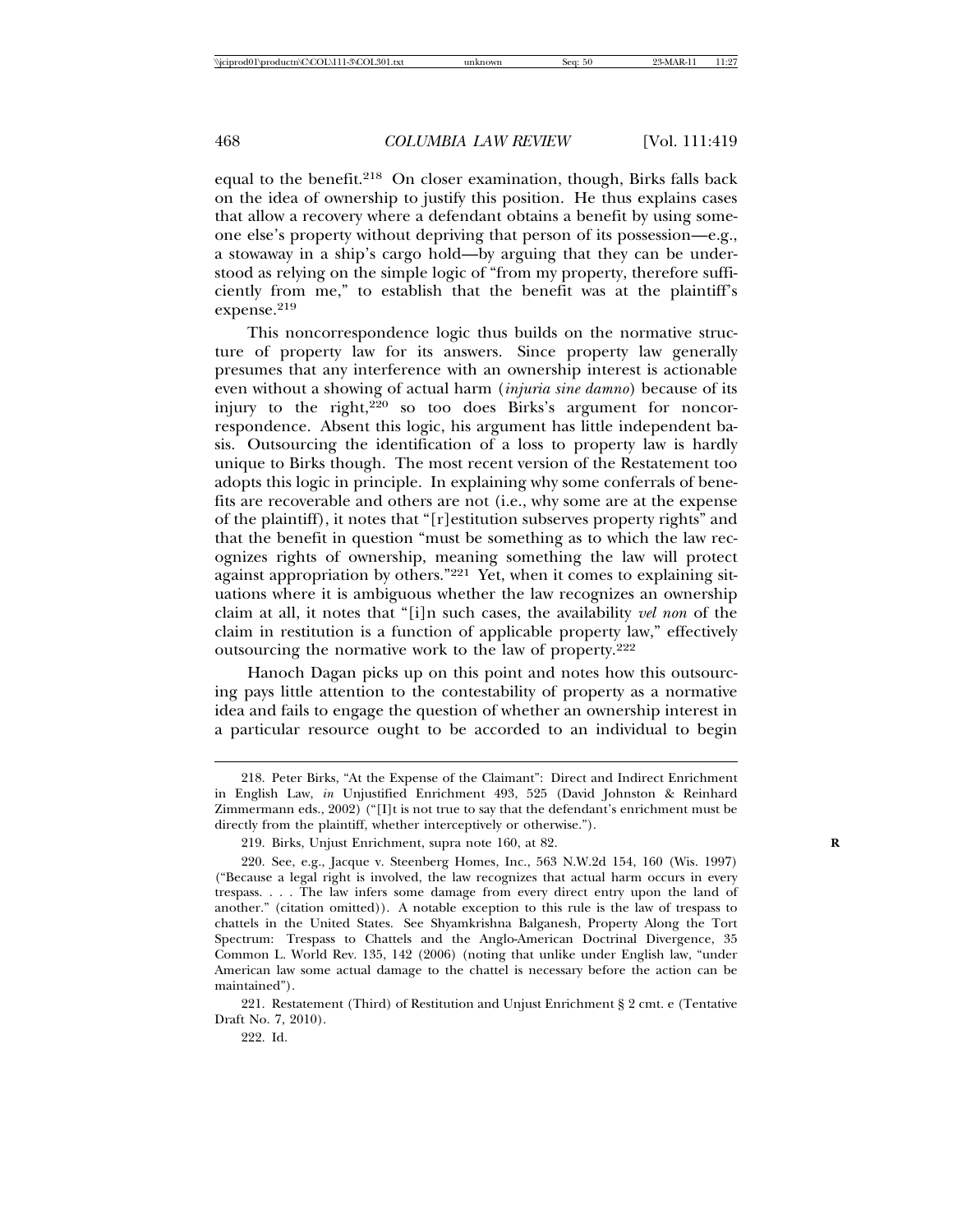with.223 It thus posits an obvious circularity by claiming that the resource ought to be recognized as a property interest in order to avoid an unjust enrichment, the very existence of which depends on the property interest to begin with.224 Dagan's point is an excellent explanation for the crystallization of propertarian logic in the misappropriation setting, and the move from quasi-property in *International News* to property in hot news.

So, if the noncorrespondence approach depends on proprietary logic to determine a plaintiff's detriment, this leaves us with the correspondence approach, which looks for some actual (i.e., quantifiable) loss to the plaintiff to satisfy the requirement. Gordon argues that in the misappropriation doctrine, this requirement is satisfied by looking for a "competitive nexus" between the parties and asking whether the defendant's copying is in a market that the plaintiff is or will be serving shortly.225 A loss of potential sales, manifested in this nexus requirement, is thus taken to satisfy the loss requirement, not because it represents the harm sustained by the plaintiff,<sup>226</sup> but because it connects the plaintiff's entitlement to the defendant's actions, making the defendant's gain directly "at the expense of" the plaintiff's revenue.<sup>227</sup> While this formulation no doubt follows the correspondence approach, it at the same time doesn't identify a rigid temporal baseline for the quantification of the plaintiff's expense/loss, since it effectively allows unrealized future expectancies into the calibration of the entitlement. This allowance for expectancies, in turn, renders the entitlement susceptible to being seen as perfectly compatible with an economically oriented conception of property rights in intangibles,228 despite Gordon's conscious efforts to move the analysis away from the idea of property.<sup>229</sup>

<sup>223.</sup> See Dagan, Law and Ethics, supra note 157, at 20-21 (noting "property is an essentially contested concept" and "there is no reason to presuppose that *any* gains derived from property are *necessarily* within the entitlement of the property's owner").

<sup>224.</sup> See id. ("[I]t is circular to base a right of restitution on the ground that the invaded resource is a property interest, where the basis for regarding the resource as property is that otherwise unjustified enrichment would be permitted." (citation omitted)); Daniel Friedmann, Restitution of Benefit Obtained Through the Appropriation of Property or the Commission of a Wrong, 80 Colum. L. Rev. 504, 511 n.36 (1980) ("[I]t may be argued that there is a certain circularity in reasoning in finding a right of restitution on the ground that the right . . . is a property interest . . . .").

<sup>225.</sup> Gordon, Restitutionary Impulse, supra note 34, at 238–39. **R**

<sup>226.</sup> Id. at 244 ("The competition requirement might seem to make the restitutionary right equivalent to a right against harm. That is not so.").

<sup>227.</sup> Id. at 239 ("The competition requirement works to assure that defendant's gain is at plaintiff's expense.").

<sup>228.</sup> For discussions of this conception, see Lemley, supra note 32, at 1037–40 **R** (identifying development of property rhetoric in intellectual property and observing how it originates in logic of internalizing positive externalities that may arise in future and avoiding harmful free riding).

<sup>229.</sup> Gordon, Restitutionary Impulse, supra note 34, at 245-46 (discussing conceptions of property). Gordon defines "property" rather narrowly for the purposes of her argument. See id. at 166 n.60 ("Note that although much of the theoretical literature employs the term 'property right in information' to embrace any legal right to sue, I use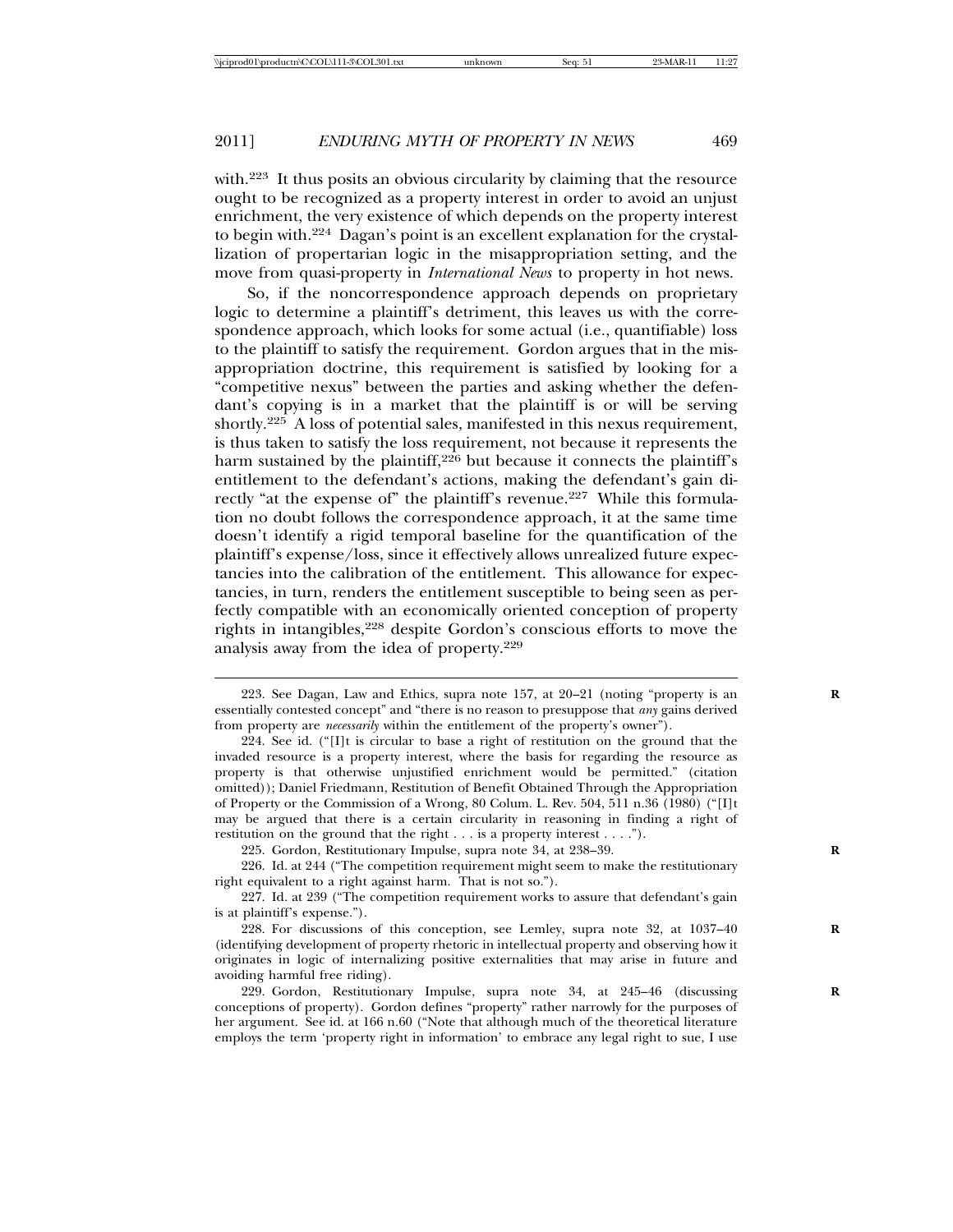A more acceptable solution to the problem once again originates in the identification of newsgathering as a collective good. In situations where unjust enrichment allows a plaintiff to recover from a defendant in order to solve a collective action problem, its core concern is that without enabling such a recovery, future plaintiffs would be reluctant to produce the collective good, thereby reducing overall social welfare. The gain to a defendant is thus the cost saved by not participating in the production of the good. The plaintiff's loss, which needs to correspond causally to this gain when the enrichment occurs as a substantive rather than remedial principle, is thus simply the cost incurred in producing the collective good—no more, no less.

Thus, when a participant *X* in a collective fund worth \$50,000 spends \$1,000 to safeguard the collective's interest, and the fund eventually grows to be worth \$500,000—the loss to *X* that unjust enrichment concerns itself with as a matter of substantive standing has no connection to the fund's appreciation, but is restricted to his actual expenditure, i.e., the \$1,000. To allow otherwise would render the very existence of the claim (as opposed to its remedial consequences) subject to market vagaries. In other words, if *X*'s loss is identified as \$500,000 when the fund grows, one should see no reason to allow the claim if the fund were to depreciate in value to \$0 eventually.230 Yet, doing so would undermine the recognition that *X* did in fact incur an expenditure (and therefore a net loss) that at one point in time enriched the members of the collective. The common law of unjust enrichment thus insists rather dogmatically that the substantive loss be determined at the point that the defendant is enriched, not before or after, and that it be determined independent of market fluctuations that are causally linked to it.<sup>231</sup>

For misappropriation, the inclusion of lost sales or profits in the very identification of a loss has the effect of including an unrealized expectation in the baseline, rendering the recovery substantively contingent. In focusing on the upside of such an inclusion (i.e., an appreciation in value), scholars tend to ignore the obvious possibility of its downside, effectively defeating the entire claim. Unjust enrichment resists this, consciously distinguishing itself from cases of wrongful enrichment.<sup>232</sup> Identifying the plaintiff's expense in terms of lost sales or profits also has the effect of unintentionally vindicating a preexisting interest, thereby effectively converting the claim into a proprietary one. In other words, restitution for lost profits (i.e., disgorgement) cannot be coherently justified

the term 'property' here to embrace the particular set of rights associated in the common law with ownership, particularly of real property.").

<sup>230.</sup> For a fuller discussion, see Grantham & Rickett, supra note 215, at 175. **R**

<sup>231.</sup> Id. at 165 ("The claimant's wealth entitlement is thus defined at the point of receipt.").

<sup>232.</sup> See Friedmann, Unjust Enrichment, supra note 181, at 844 (noting how exceptions have nonetheless emerged where liability for unjust enrichment is imposed for misappropriation of "something to which another person had a mere expectancy").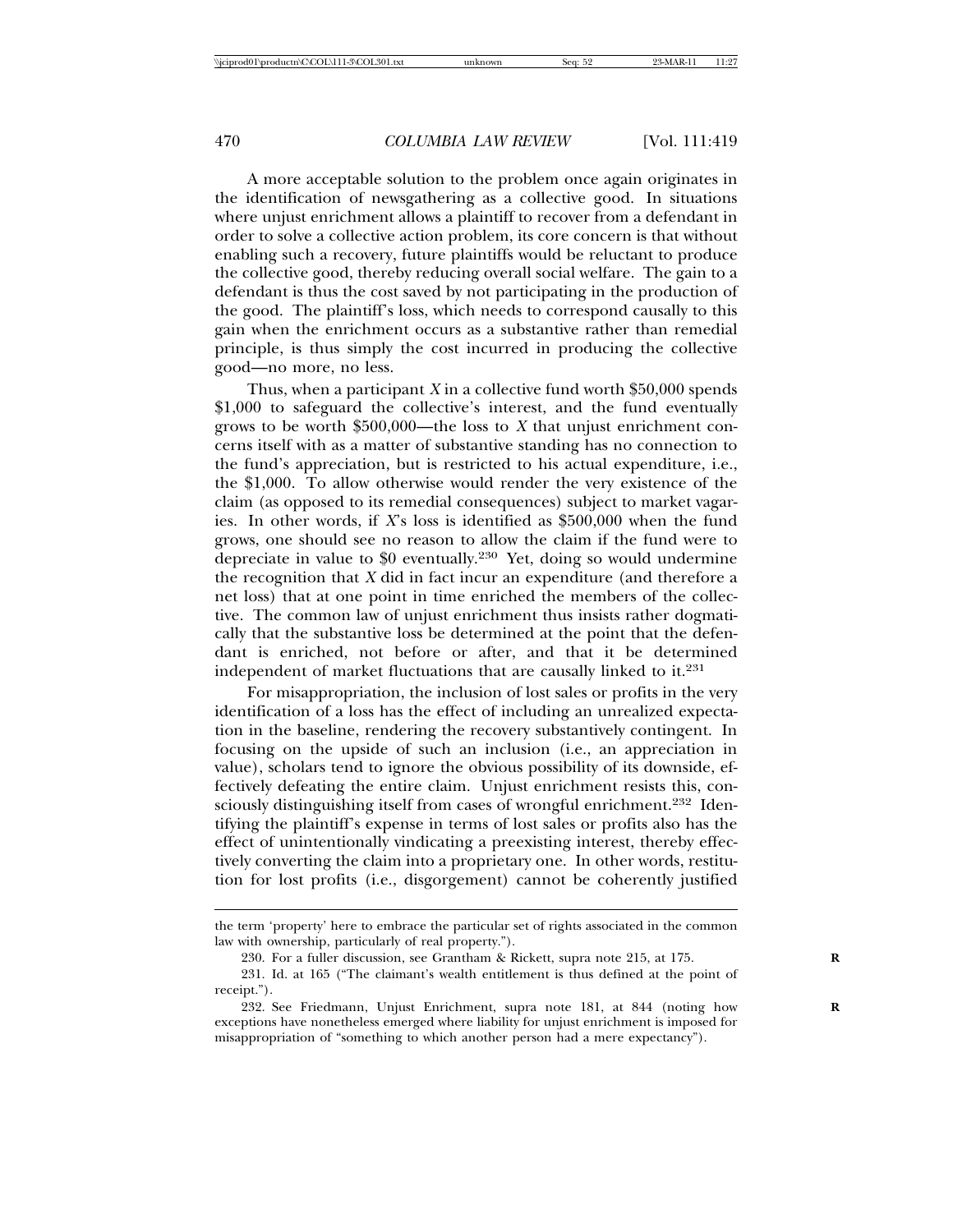without an a priori basis for allocating the profits to the plaintiff. In most instances, a property right or some other control-driven interest performs this function.233 But when a preexisting interest is absent, the idea of damages for lost profits has little basis.

Once again, on closer analysis the structure of misappropriation follows the logic of the common law, consciously deviating from a proprietary conception of loss. As the court in *National Basketball Ass'n* observed, the very first element of the doctrine requires a showing that the plaintiff collects the information "at some cost or expense."234 Were the basis of the action proprietary, clearly no proof of quantifiable loss would be required, especially given plaintiffs' recurrent focus on equitable relief. What accounts for this element then is the doctrine's unjust enrichment framework. As noted previously, the core concern motivating misappropriation is the fact that a defendant enhances profitability by saving on this cost or expense—which represents enrichment.235 Since at the point of enrichment (i.e., the use of the information by the defendant) this cost or expense is the only loss actually sustained by the plaintiff, misappropriation requires courts to identify it as a first step in their substantive analysis. And courts applying the doctrine do indeed take this requirement seriously.

# III. IMPLICATIONS OF A NONPROPRIETARY APPROACH

The distinction between a property-based approach to misappropriation and one rooted in unjust enrichment and unfair competition is more than just academic, and has several important consequences for the interpretation, application, and extension of the doctrine. This Part addresses these implications. The nonproprietary approach (1) allows for a better appreciation of the doctrine's unique elements, some of which have thus far been viewed as mere formalities, (2) reins in courts' discretion in choosing between remedies once the substantive elements of the doctrine are satisfied, and (3) cabins the doctrine's potential speech-limiting features under the First Amendment.

<sup>233.</sup> See Lionel D. Smith, Disgorgement of the Profits of Breach of Contract: Property, Contract, and "Efficient Breach," 24 Can. Bus. L.J. 121, 121–22 (1994) (noting availability of disgorgement for various wrongs, including breach of fiduciary obligation, breach of confidence, conversion, and trespass to land). For discussion of the argument that an interest need not be characterized as "property" for a profits baseline to be awarded under unjust enrichment, as long as the law seeks to emphasize the plaintiff's control over the revenue stream from the resource, see Dagan, Law and Ethics, supra note 157, at 242. Dagan's argument interfaces with the issue of appropriate remedial response, **R** an issue that is discussed infra Part III.B.

<sup>234.</sup> Nat'l Basketball Ass'n v. Motorola, Inc., 105 F.3d 841, 852 (2d Cir. 1997). 235. See supra Part II.A.1.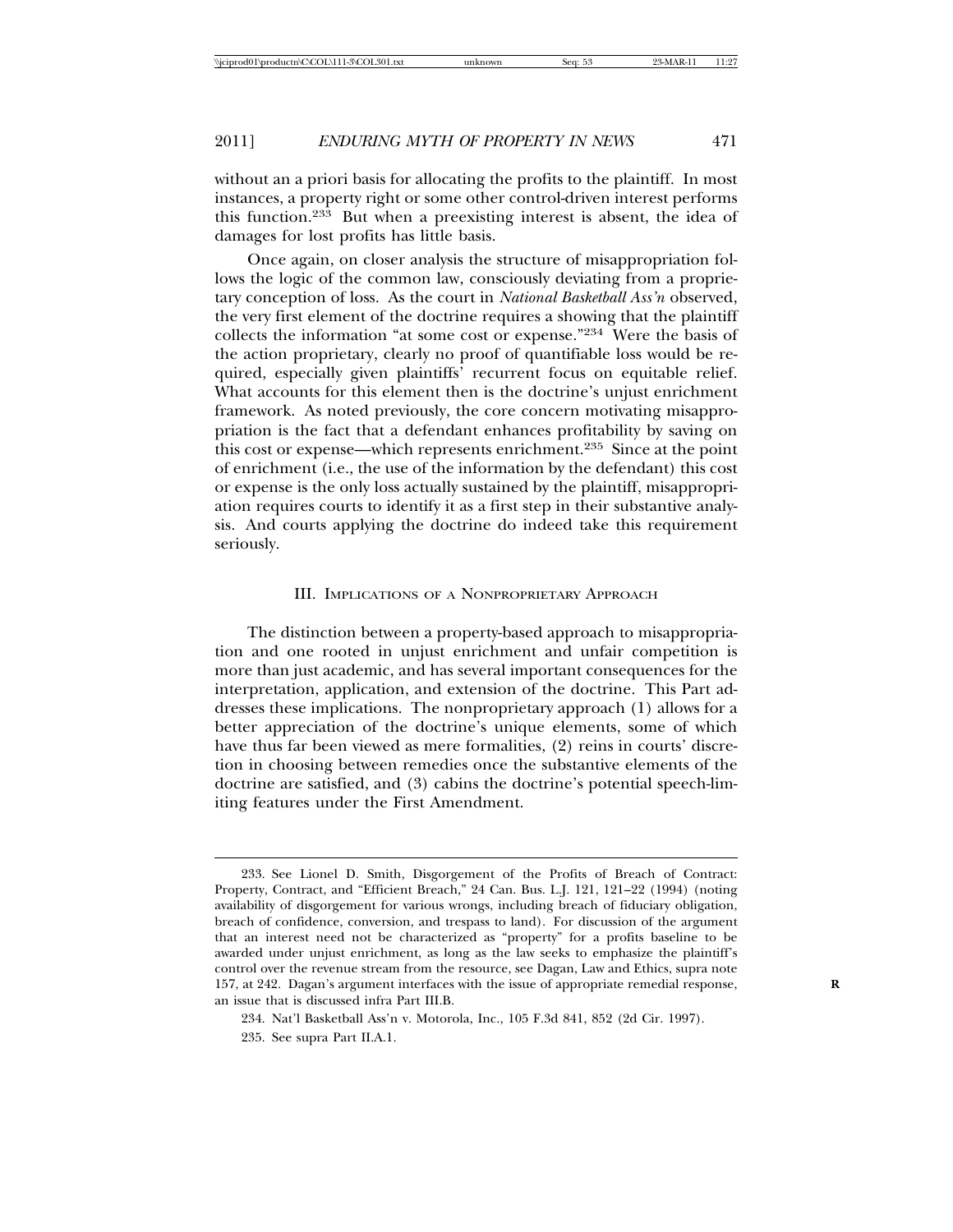# A. *Making Sense of Doctrinal Anomalies*

A large part of the reason why misappropriation has survived federal preemption under the copyright laws to this day is because of its use of doctrinal requirements that supposedly cause it to function differently from traditional copyright law.236 In identifying and emphasizing the extra elements needed for it to withstand a copyright preemption challenge, however, few have paid close attention to the structural bases of these elements and their connection to misappropriation's underlying theoretical framework.237 Most of these elements have little connection to the dominant property-based theory, making them appear as mere formalities to overcome a preemption challenge. A theory of competitive unjust enrichment provides a better explanation for them. This section considers two such elements: the requirement of direct competition that is traced back to *International News*, and the duty to police that recent interpretations of hot news misappropriation have added to the mix.

1. *Direct Competition as Interest Homogeneity.* — Of the five elements needed to satisfy a claim for misappropriation, the one that courts continue to disagree on is direct competition. Courts expect a plaintiff in a misappropriation suit to establish that a defendant's actions put the defendant "in direct competition with a product or service offered by the plaintiff."238 Some also interpret this requirement as necessitating that the parties compete directly in a primary market.<sup>239</sup> Absent such a showing, courts have routinely denied plaintiffs' recovery altogether.<sup>240</sup>

Despite its avowed importance, no court has to date offered a meaningful test or approach to applying the requirement. The dominant ap-

<sup>236.</sup> Indeed, when the preemption provision of the Copyright Act was enacted, misappropriation was explicitly recognized to be exempt from its coverage. See H.R. Rep. No. 94-1476, at 132 (1976), reprinted in 1976 U.S.C.C.A.N. 5659, 5748 ("'Misappropriation' is not necessarily synonymous with copyright infringement, and thus a cause of action labeled as 'misappropriation' is not preempted if it is in fact based neither on a right within the general scope of copyright as specified by section 106 nor on a right equivalent thereto.").

<sup>237.</sup> *Nat'l Basketball Ass'n*, 105 F.3d at 850–53 (discussing extra elements requirement in relation to hot news misappropriation).

<sup>238.</sup> Id. at 852; see also Int'l News Serv. v. Associated Press, 248 U.S. 215, 240 (1918) (discussing why process at issue amounted to "unfair competition").

<sup>239.</sup> See Restatement (Third) of Unfair Competition § 38 cmt. c (1995) ("[I]n most . . . cases in which the misappropriation doctrine has been determinative, the defendant's appropriation . . . resulted in direct competition in the plaintiff's primary market. . . . Appeals to the misappropriation doctrine are almost always rejected when the appropriation does not intrude upon the plaintiff's primary market.").

<sup>240.</sup> See, e.g., U.S. Golf Ass'n v. St. Andrews Sys., Data-Max, Inc., 749 F.2d 1028, 1041 (3d Cir. 1984) (holding plaintiff had no legally protectable interest and denying injunction where there was no "direct competition"); Universal City Studios, Inc. v. Ideal Publ'g Corp., 195 U.S.P.Q. (BNA) 761, 761–62 (S.D.N.Y. 1977) (finding no actionable misappropriation where defendant produced "collateral product"); Nat'l Football League v. Governor of Del., 435 F. Supp. 1372, 1378 (D. Del. 1977) (finding no misappropriation where defendant uses information to profit from "demands for collateral services").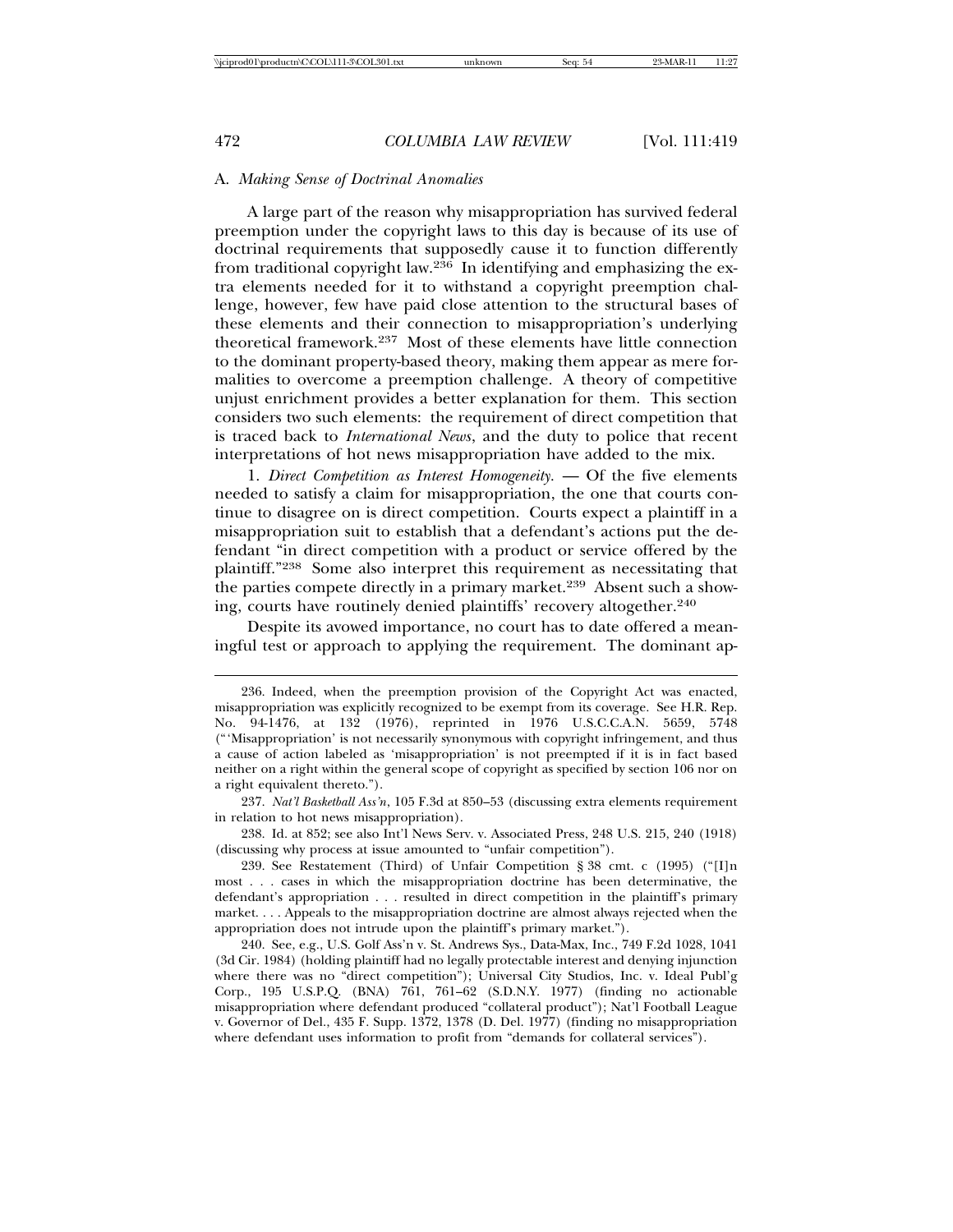proach appears to involve courts adopting a largely intuitive understanding of both direct competition and the primary market that the parties operate in.241 Most courts focus entirely on the parties' products or services being offered, and upon recognizing a minimal degree of substitutability between them, find the requirement to be satisfied. When courts use the element to deny recovery too, their analysis is largely intuitive on both the competition and market fronts.

This extensive reliance on bare intuition to analyze this requirement is somewhat perplexing, since the ideas of direct competition and primary market both bear a very strong resemblance to the market definition exercise routinely undertaken by federal courts in the antitrust context.242 In determining whether a defendant has market power in a relevant market, courts in antitrust cases first set out the relevant market. Since the identification of market power remains their primary purpose, the tests that they employ to define the market tend to be informed in large measure by that purpose. The inquiry commonly begins by measuring the cross-elasticity of demand between the parties' products available on the market, and then adjusts for the possibilities of preexisting monopoly profits, price discrimination, and other situation-specific factors.<sup>243</sup>

Trademark law too, at one point, required a clear showing of direct competition between the parties and their products for a claim of infringement to be sustained.<sup>244</sup> In due course, however, it came to abandon this emphasis, as it began to expand the category of uses that would constitute an act of infringement.245 At least part of the reason for this

243. See, e.g., Robert G. Harris & Thomas M. Jorde, Antitrust Market Definition: An Integrated Approach, 72 Calif. L. Rev. 1, 4–6 (1984) (discussing range of indicators of market power and complexities involved in analyzing them). For a more recent criticism of the relevant market determination in antitrust law, see generally Louis Kaplow, Why (Ever) Define Markets?, 124 Harv. L. Rev. 437 (2010) (explaining trademark law has "long been regarded as a species of the broader law of unfair competition").

244. See Mark P. McKenna, The Normative Foundations of Trademark Law, 82 Notre Dame L. Rev. 1839, 1888–89, 1899–904 (2007) (describing growth and decline of unfair competition ideas in trademark law).

245. Id. at 1900; see also Prof'l Golfers Ass'n of Am. v. Bankers Life & Cas. Co., 514 F.2d 665, 669 (5th Cir. 1975) ("Direct competition is not the sine qua non of trademark infringement . . . ."); Ball v. Am. Trial Lawyers Ass'n, 92 Cal. Rptr. 228, 237 (Ct. App. 1971) ("[D]irect competition between the parties is not a prerequisite to relief."); 74 Am. Jur. 2d Trademarks and Tradenames § 83 (2010) ("Direct competition between the parties is not a prerequisite to a trademark infringement action, nor is it necessary that the products involved be in direct competition.").

<sup>241.</sup> See, e.g., *Nat'l Basketball Ass'n*, 105 F.3d at 854 (discussing products and market in concluding no unlawful misappropriation).

<sup>242.</sup> See United States v. Grinell Corp., 384 U.S. 563, 570–76 (1966) (defining relevant market before determining whether illegal monopoly existed); Brown Shoe Co. v. United States, 370 U.S. 294, 334–39 (1962) (defining relevant market before determining whether potential merger would lessen competition); United States v. E.I. du Pont de Nemours & Co., 351 U.S. 377, 394–404 (1956) (defining relevant market before determining whether illegal monopoly existed).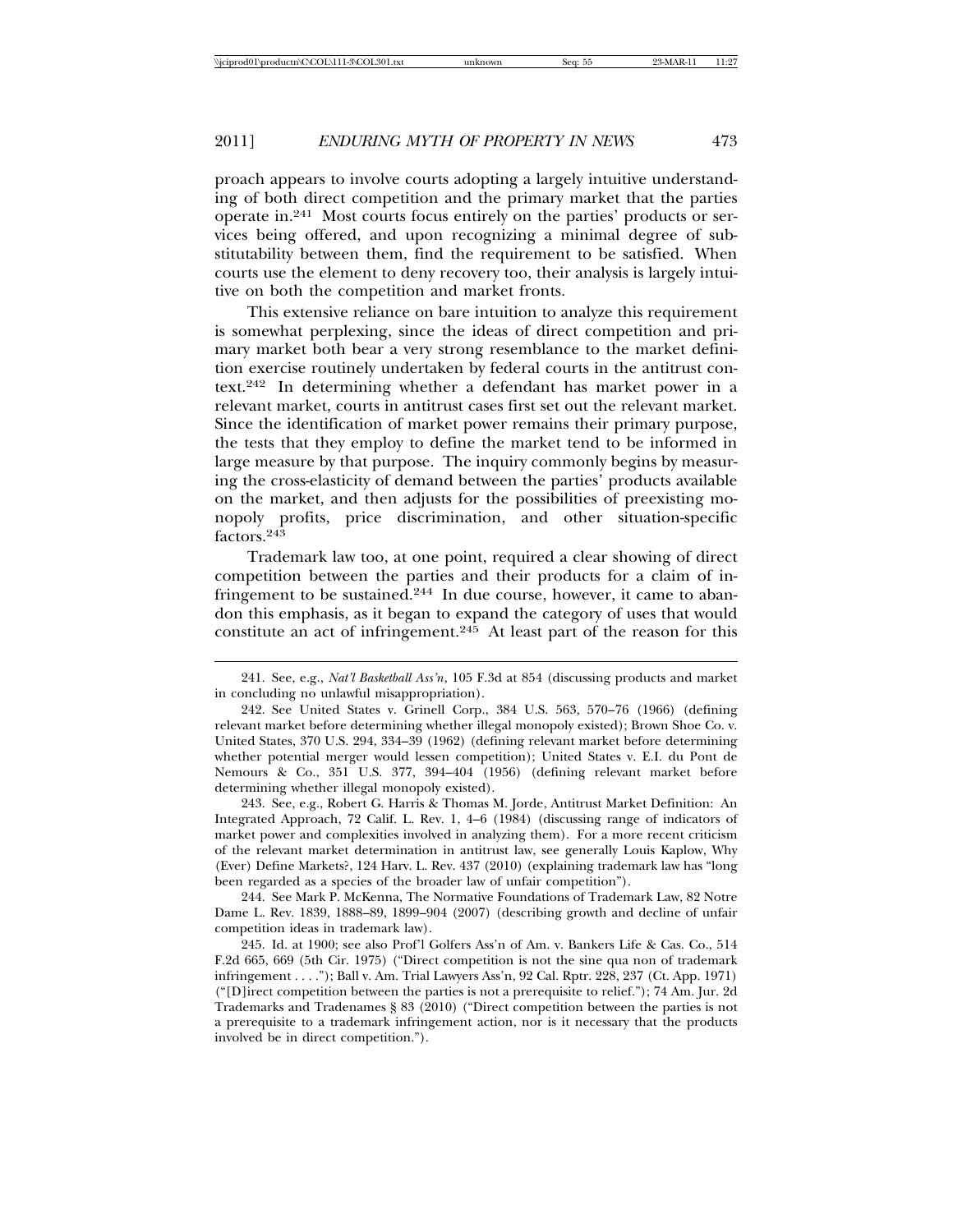development, one might argue, derives from trademark law's unique status as a doctrine at the interface of unfair competition and property law. The absence of a self-contained explanatory theory for trademark law thus allowed it to expand in new directions, necessitating its abandonment of the direct competition rule (or at least its erosion as a strict prerequisite to infringement). Recent developments seem to suggest that a similar fate awaits the direct competition requirement in hot news misappropriation as well.246 Rooting misappropriation in the principles of unjust enrichment may, however, guard against this eventuality.

The direct competition requirement of hot news misappropriation is not a mere formality; it is misappropriation's very essence. Its existence is best accounted for by the theory of competitive unjust enrichment, which views misappropriation as a solution to a collective action problem in an information collection or dissemination market. Since the doctrine was aimed at encouraging the creation and preservation of collective or cooperative efforts, the viability of such cooperation depends entirely on the parties in question having a common interest in a resource of value (i.e., news collection). In other words, if the parties depend on the resource to varying degrees in the production of their goods and services, or in structurally different ways, such cooperation is extremely unlikely, thereby diluting misappropriation of its very basis. An example is the difference in competition between two daily newspapers (e.g., *New York Times* and *Washington Post*) and between a daily newspaper and a weekly news magazine (e.g., *The Economist*). In the latter scenario, while they both rely on news stories for their content, the nature and extent of their reliance varies in great measure, rendering the possibility of their entering into a collective effort to cooperate in the newsgathering exercise less likely.

Direct competition should thus be understood as a measure of parties' likelihood of cooperating to lower input costs. Rather than eyeballing the simple substitutability of parties' final products, courts should look to the competitive input that parties rely on in producing their product or service. Factors to consider would include: (1) the nature and extent to which the parties rely on the same input to compete; (2) the manner in which they use the input to produce a product or service in the market; (3) the prevalence and likelihood of cooperative arrangements between competitors for the competitive effort in question; and (4) if the plaintiff is a member of such an arrangement, the possibility of the defendant's entry into the collective. Each of these factors goes to measuring the homogeneity of parties' interests in the valuable intangible that is the subject of controversy.

Using the idea of interest homogeneity to understand the direct competition element will result in the doctrine being invoked with less frequency against defendants that have little to gain from a cooperative

<sup>246.</sup> See infra notes 247–254 and accompanying text (describing how requirement **R** was misapplied in recent case).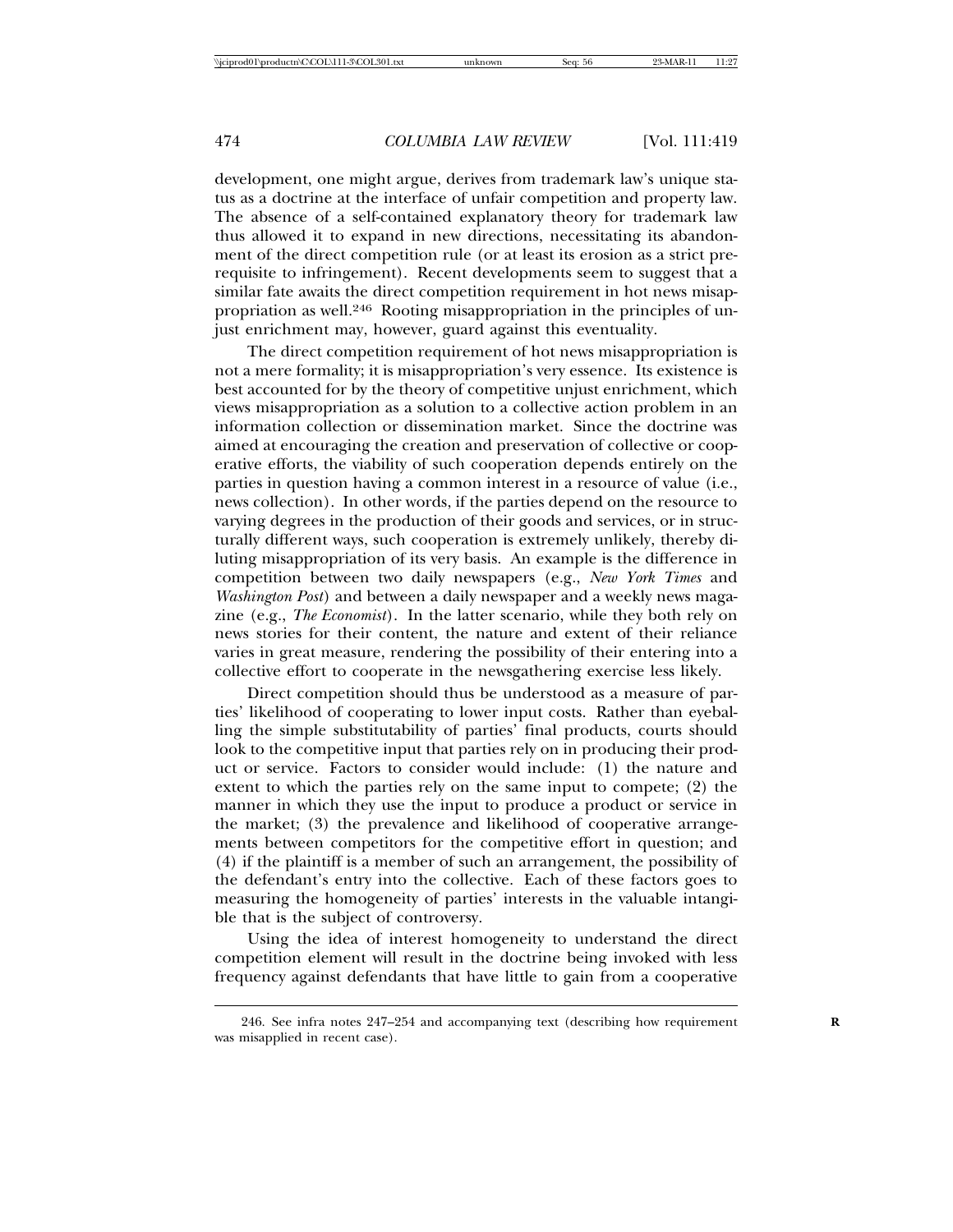arrangement with plaintiffs. Rather than introducing an altogether new norm of no free riding in such circumstances, the analysis would recognize that there is in fact no market-based harm being corrected for, since the defendant's cost savings alone (from such free riding) has no effect on the plaintiff's profitability, the core concern in hot news misappropriation. The functioning of this approach is best illustrated by applying it to the facts of a recent decision.

In *Barclays Capital, Inc. v. Theflyonthewall.com*, the plaintiffs were firms engaged in the business of producing equity research recommendations, which they disseminated to subscribers for a fee.<sup>247</sup> The defendant was an online subscription newsfeed that collected and published financial news, rumors, and other market-related information exclusively on its website.248 Among other news, the defendant website posted the financial recommendations of the plaintiff firms, principally in the form of their factual content, while crediting the firms for them.249 The plaintiffs alleged hot news misappropriation, and the trial court agreed with them. In applying the direct competition requirement, the court undertook a detailed comparison of the parties' business models, products, and distribution channels, and deemed irrelevant the fact that the defendant merely reported news about the plaintiffs' recommendations rather than the recommendations themselves.250 This last point was crucial, for it goes to the core of what the direct competition requirement in the competitive unjust enrichment model is trying to achieve.

Focusing on an analysis of parties' homogeneity of interests as part of the direct competition analysis would have resulted in a very different outcome. First, the parties in the case clearly rely on different inputs as part of their competitive process. The plaintiffs produce their own recommendations, which is not the same as the defendant's communication of those conclusions as factual news. In other words, the plaintiffs actively make the news that the defendants report. The analogy is thus to a newspaper summarizing a presidential speech. The President makes the news, while the newspaper merely disseminates it. Second, since their inputs are very different, it is likely that their outputs are too. Whereas the plaintiff firms derive their market from the contents of what they produce as recommendations, the defendant does so from being a conduit carrying the factual elements of what multiple firms (such as the plaintiffs) say. Timeliness is crucial to both the plaintiffs and the defendant, but this does not necessarily cut in favor of their being essentially the same product. The defendant does not merely pass the plaintiffs' recommendations off as its own, but consciously credits them as those of the plaintiffs, which is their principal source of value, as far as the defendant is con-

<sup>247. 700</sup> F. Supp. 2d 310, 315–19 (S.D.N.Y. 2010).

<sup>248.</sup> Id. at 322–27.

<sup>249.</sup> Id. at 323.

<sup>250.</sup> Id. at 339–41.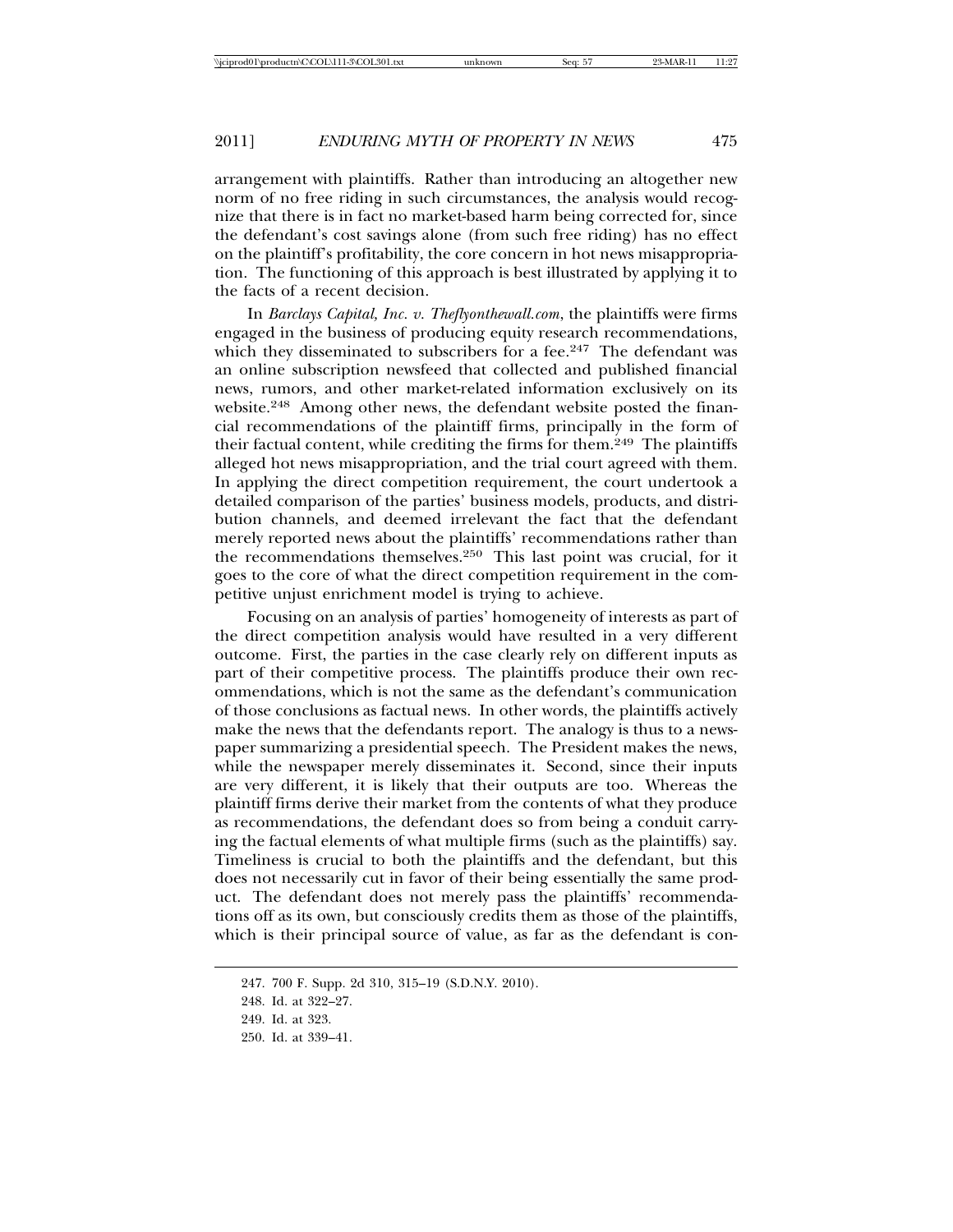cerned.251 The parties' products are thus hardly identical, and very different from that seen among newspapers competing in the same market. Third, the plaintiff firms and the defendant are very unlikely to enter into a cooperative arrangement to defray the costs of their activities, since their expenditures derive from very different activities. For the plaintiffs, expenditures derive primarily from hiring skilled, knowledgeable analysts to generate recommendations, while for the defendant, expenditures derive mainly from hiring skilled reporters to summarize and organize these recommendations with accuracy and efficiency.252 Had the court attempted to analyze direct competition through the lens of the hot news doctrine's structural purposes and the theory of competitive enrichment that it is premised on, it would have been forced to conclude that this core element was completely missing.

An interest-homogeneity approach would also caution against the ready extension of the doctrine to new uses of information, a move that would effectively convert hot news into a property interest in the news. The attempted extension of the doctrine to cover bloggers is a good example here.253 Merely because an individual uses information collected by another, even if for commercial purposes, hardly renders him a direct competitor in the collective action sense in which the requirement emerged. In other words, a blogger is unlikely to be incentivized (by the misappropriation doctrine) to enter the enterprise of news collection the doctrine's core objective. An action against a blogger is unlikely to result in the blogger independently collecting the news, or indeed in joining a cooperative effort for this purpose. To equate direct competition with the mere use of the same product, or indeed its effects on a collector's sales would dilute the requirement of its core significance. A competitor thus needs to be seeking profits "at the same time and in the same field," constraints that should be recognized in applying this requirement.<sup>254</sup>

2. *The Duty to Police and Incentive Effects.* — A second doctrinal anomaly of the hot news doctrine that property- and intellectual property-based theories have been hard pressed to account for is the requirement—

Id. at 337.

254. Int'l News Serv. v. Associated Press, 248 U.S. 215, 236 (1918).

<sup>251.</sup> The court's own observation highlights this point:

In contrast, there is no evidence that a Recommendation by [the defendant] itself to buy, sell, or hold a particular stock would be given any weight whatsoever by any investor. Thus, it is essential to [the defendant's] misappropriation of the [plaintiffs'] research capital that it connect each Recommendation to its source.

<sup>252.</sup> Id. at 336–37.

<sup>253.</sup> See Nate Anderson, Is Permission Needed to Retweet Hot News?, ARS Technica, at http://arstechnica.com/tech-policy/news/2010/04/is-permission-needed-to-retweenhot-news.ars (on file with the *Columbia Law Review*) (last visited Feb. 11, 2011) (discussing application of hot news doctrine to aggregators and "those that simply rewrite the facts contained in the story and publish a new account in their own words").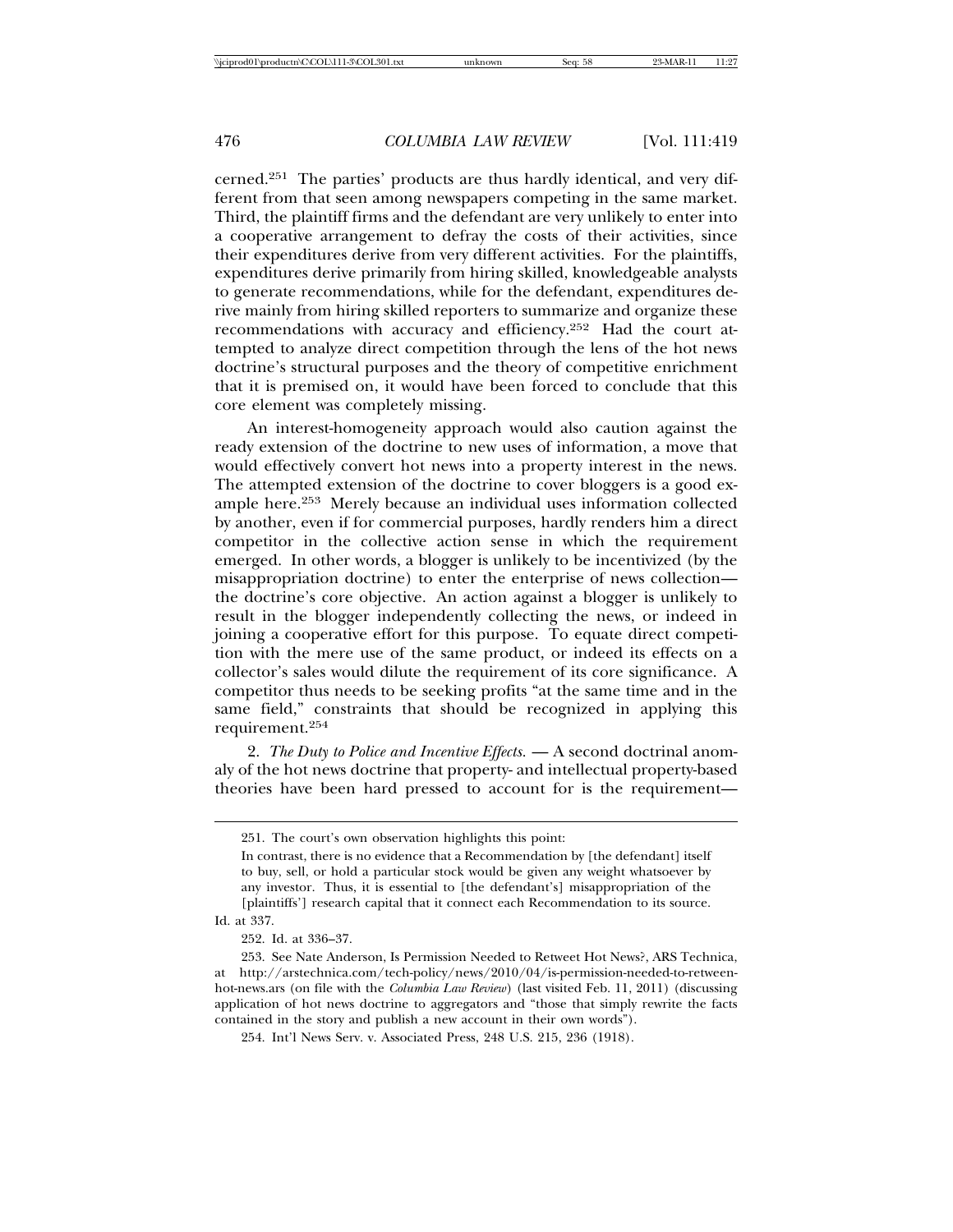made explicit by a recent court opinion<sup>255</sup>—that a defendant might be able to avoid liability by showing that the plaintiff has failed to make reasonable efforts to rein in the systematic free riding activities of other competitors (i.e., beyond the plaintiff and the defendant) in the market. While some claim that the requirement is a recent development in the law of hot news, traces of it are evident in at least one prior decision.<sup>256</sup>

At first blush, especially from a property point of view, the requirement may seem anomalous. No other intellectual property regime allows a defendant to avoid or reduce his liability by showing that another competitor, i.e., a third party, committed a similar action.<sup>257</sup> A copyright defendant can thus hardly claim as a defense that others continue to copy a plaintiff's protected work on a regular basis. The same is equally true, of course, in property law, where a plaintiff is given the absolute discretion to pick and choose from among multiple trespassers in commencing an action. Evidentiary and other strategic considerations are thought to favor vesting a plaintiff with this discretion.

The oddity, though, originates entirely from viewing copying (free riding) in the hot news context as a freestanding wrong. It is in this crucial respect, however, that hot news as a nonproprietary doctrine differs most significantly from other property and intellectual property interests, where the mere boundary crossing (i.e., trespass, use, or copying) by a defendant is made actionable.258 Since the normative significance of free riding in misappropriation differs quite significantly from traditional in-

257. See, e.g., Wallpaper Mfrs., Ltd. v. Crown Wallcovering Corp., 680 F.2d 755, 766 (C.C.P.A. 1982) ("[A]n owner is not required to act immediately against every possibly infringing use to avoid a holding of abandonment."). Trademark law comes closest to recognizing something similar, by imposing on trademark holders an affirmative duty to control the use of their mark. It thus disallows what is known as "naked licensing"—i.e., allowing a licensee to use the mark without any quality control over such use. See J. Thomas McCarthy, McCarthy on Trademarks and Unfair Competition § 18:48 (4th ed. 2010). Such naked licensing results in a trademark owner losing the exclusive right to use the mark, with it being treated as an abandonment of sorts. Id. The logic underlying this duty of control derives largely from the communicative function of the trademark, very different from the duty imposed in relation to time-sensitive information in hot news misappropriation. See Dawn Donut Co. v. Hart's Food Stores, Inc., 267 F.2d 358, 367 (2d Cir. 1959) ("Clearly the only effective way to protect the public where a trademark is used by licensees is to place on the licensor the affirmative duty of policing in a reasonable manner the activities of his licensees.").

258. See generally Henry E. Smith, Intellectual Property as Property: Delineating Entitlements in Information, 116 Yale L.J. 1742, 1795 (2007) [hereinafter Smith, Intellectual Property] (discussing "exclusion rights" given by patents).

<sup>255.</sup> See *Barclays Capital Inc*., 700 F. Supp. 2d at 347–48 (holding injunction will be lifted if plaintiff does not "take[ ] reasonable steps to restrain the systematic, unauthorized misappropriation of their [services]" by market participants other than defendant).

<sup>256.</sup> See Andrew L. Deutsch et al., Publishers Increasingly Invoke "Hot News" Doctrine, Nat'l L.J., May 17, 2010, at 27 (describing requirement as "novel"). For a previous use of this requirement, see, e.g., Silver v. Lavandeira, No. 08 Civ. 6522(JSR)(DF), 2009 WL 513031, at \*6 (S.D.N.Y. Feb. 26, 2009) (noting how widespread availability of information sought to be protected contradicted a claim for its exclusivity under hot news).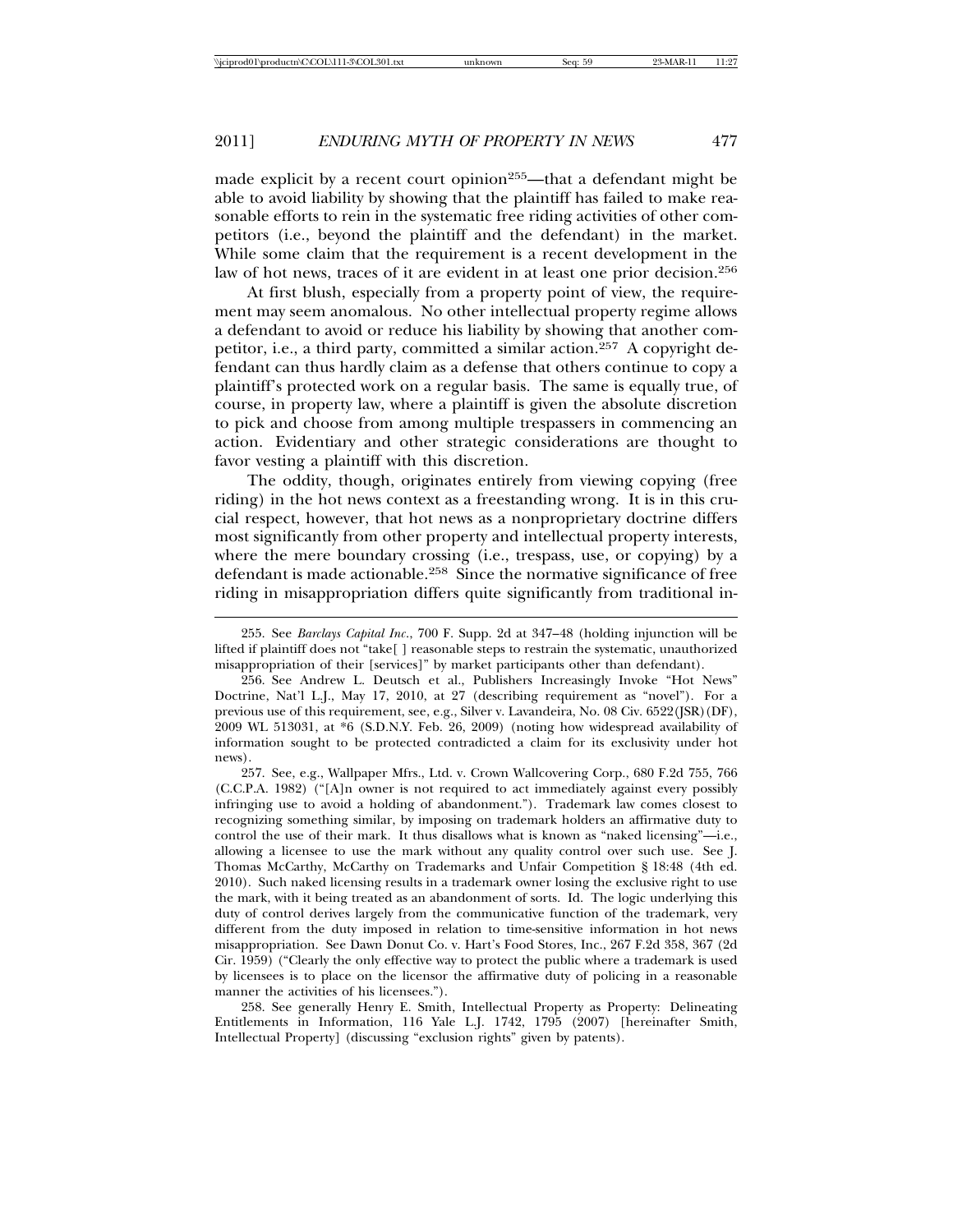tellectual property, it is tested individually in each case.259 In other words, copyright and patent laws are presumed to be about providing authors and inventors with efficient incentives to create or invent. Yet this incentive is thought to operate at the systemic level and is never tested in individual cases to see if it actually holds true, i.e., if the copyright or patent systems actually induced the creative or inventive activity in question.260 In misappropriation, on the other hand, the effects of the free riding in question are scrutinized in each individual case, to see if the free riding is likely to impair the incentive to continue producing the same good or service in the market, not just for the plaintiff, but for others as well. Rather than allowing these effects to be presumed from the mere fact of copying or free riding, misappropriation demands that courts undertake this scrutiny upon being presented with actual evidence.<sup>261</sup>

In the competitive enrichment understanding of hot news, the incentives that matter the most are the ones likely to further entrench a collective action problem. In other words, it is only when free riding in the market is so prevalent that new entrants are unlikely to either cooperate or collect on their own—putting the entire enterprise of news collection at risk—that the law cares to intervene.262 Understood from this perspective, the duty to police imposed on plaintiffs begins to make sense. A finding that the practice of systematic free riding in the market has continued unabated for a significant period of time would thus reveal that the defendant's free riding being complained of is unlikely to adversely impact collection efforts currently in place in that very market. This could, of course, come about because of a variety of factors, including the possibility that the structure of norms underlying the collection efforts has changed over time. The duty to police thus operates principally as evidence that the defendant's free riding is indeed likely to impact the plaintiff's and other information collectors' incentives.<sup>263</sup>

263. One might argue that the duty to police imposes an undue burden on information gatherers to actually commence a legal action against every possible free rider

<sup>259.</sup> See Posner, supra note 28, at 638–39 (describing and critiquing this **R** requirement).

<sup>260.</sup> See Shyamkrishna Balganesh, Foreseeability and Copyright Incentives, 122 Harv. L. Rev. 1569, 1588–89 (2009) (making this point in relation to copyright law); Stewart E. Sterk, Rhetoric and Reality in Copyright Law, 94 Mich. L. Rev. 1197, 1207–08, 1213–14 (1996) (discussing relationship between copyrights and incentives and noting "few efforts [have been made] to limit copyright protection to those areas in which incentives are likely to have an effect on the level of creative activity").

<sup>261.</sup> But see Posner, supra note 28, at 632 (observing how this requirement is proxy **R** for first four elements of hot news doctrine).

<sup>262.</sup> On this point, it is telling that in *National Basketball Ass'n* the court chose to couch this requirement in terms that extended beyond both the plaintiff and the defendant. See Nat'l Basketball Ass'n v. Motorola, Inc., 105 F.3d 841, 845 (2d Cir. 1997) ("[T]he ability of other parties to free-ride on the efforts of the plaintiff or others would so reduce the incentive to produce the product or service that its existence or quality would be substantially threatened.").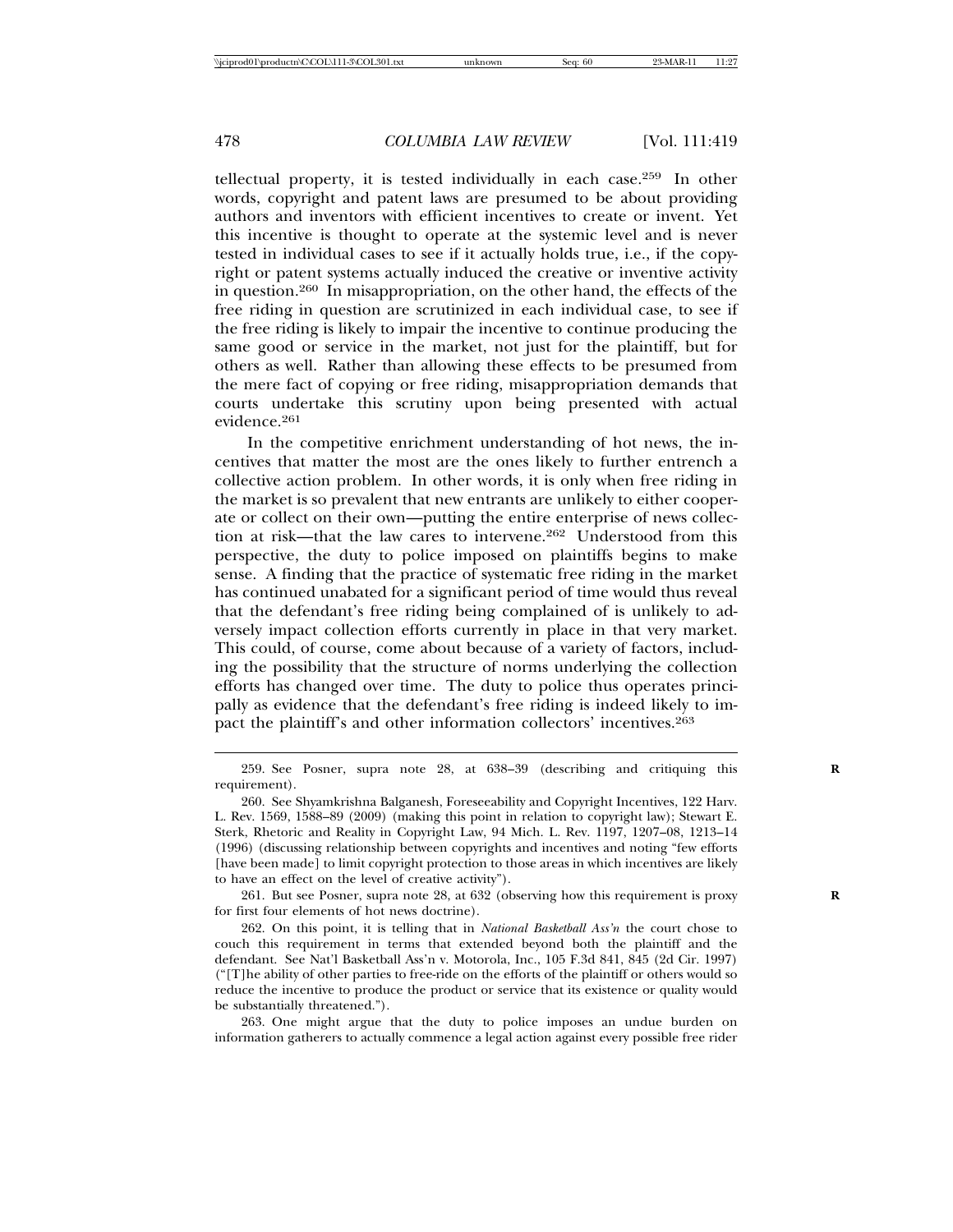tion's nonproprietary origins. In the traditional property-based intellectual property context, the reason such a requirement would have no basis is because a plaintiff's interest is thought to come into existence completely independent of the defendant's actions—i.e., upon creation or invention (subject, of course, to administrative requirements). Licensing away uses of the intangible, thereby creating an ex ante market, is thus considered an integral part of the regime's utility in the first place. In this context, rampant, uncompensated copying could hardly be said to cut against recognizing an entitlement in the plaintiff. In misappropriation, by contrast, there exists no ex ante legal entitlement until the defendant is competitively enriched at the plaintiff's expense. Being entirely relational then, a preexisting market for licenses is hardly among the regime's objectives.<sup>264</sup>

Additionally, a showing of rampant, systematic free riding by others in the market would also seriously undermine the idea that the defendant's actions are unfair in the competitive sense. Recall that the basis of the entitlement in misappropriation is that the defendant is able to save large costs (and thereby enhance its profitability) vis-à-vis others in the

264. One might argue that this requirement tracks the well-known trespass/nuisance distinction in tort and real property law. While the law of trespass is thought to protect property's "right to exclude," the core ownership interest inherent in the exclusivity of possession, the law of nuisance is said to concern itself with an individual's right to use and enjoy the property, independent of any exclusivity as such. See Thomas W. Merrill & Henry E. Smith, Property: Principles and Policies 22–23 (2007) (describing nuisances as "interferences with the use and enjoyment of land caused by some activity on neighboring land"). In evaluating the very existence of a plaintiff's entitlement in nuisance, the law often imposes a requirement of unreasonableness that is only ever determined relationally, by undertaking a relative cost-benefit analysis of the parties' actions. Restatement (Second) of Torts § 826 (1979) (applying utility test to determine nuisance). Nuisance law thus hardly attempts to create a tradable entitlement up front, independent of the resource itself, whereas trespass law, one might argue, especially when viewed through the market for leases and licenses to enter real property, is consciously directed at facilitating just such a market. For scholarly work examining this divide in more detail, see Thomas W. Merrill, Trespass, Nuisance, and the Costs of Determining Property Rights, 14 J. Legal Stud. 13, 20–26 (1985) (discussing how disparity between trespass as "mechanical entitlement-determination rule" and nuisance as "judgmental entitlement-determination rule" leads these doctrines to be applied to situations of differing transaction cost levels); Smith, Law of Nuisance, supra note 52, at 975–90 (noting "property rules . . . forc[e] anyone who wants to engage in a use to bargain with the present owner," while liability rules, associated with nuisance, "are used to fine-tune basic exclusionary regimes in highstakes contexts"). The comparison to nuisance nonetheless breaks down somewhat because of the law of servitudes and easements, which allows landowners to buy and sell their use and enjoyment privileges, the very subject matter of nuisance claims.

merely to preserve their future claims, and that this is likely to ignore the various economic and strategic reasons why they might have consciously chosen not to sue. To alleviate this concern, the duty ought to be considered discharged, and the claim sufficiently preserved, whenever a plaintiff can establish some minimal amount of diligence on its part to detect and deter harmful free riding. Cease and desist letters, or other forms of self-help should be deemed sufficient in this regard.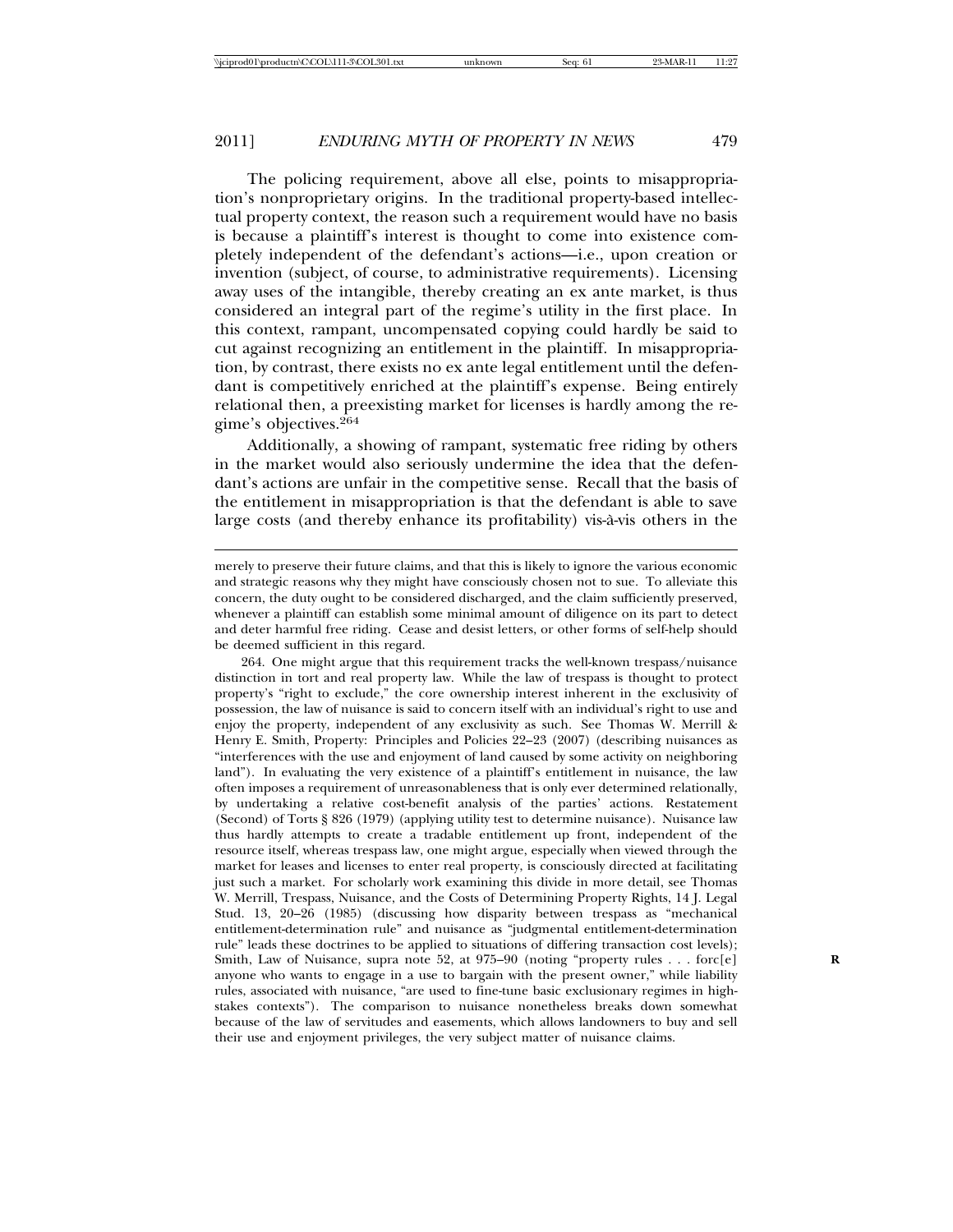market. In a situation where others in the market are engaged in the same practice as the defendant, its unfair competitive advantage is diminished significantly. Indeed, in such a scenario, to grant a plaintiff relief would be to place the defendant under an obvious competitive disadvantage.

#### B. *Remedial Options*

Grounding hot news misappropriation in a theory of competitive unjust enrichment is also likely to have major implications for the remedial response that a court may adopt once the substantive requirements of the doctrine are satisfied. First, it calls into question courts' thus far underscrutinized practice of awarding injunctive relief in hot news misappropriation cases *as a matter of course*. Second, it sheds light on what an alternative, restitutionary award of damages might look like.

1. *The Questionable Default of Injunctive Relief.* — In almost every successful hot news misappropriation case since *International News*, courts have awarded a remedy in the nature of an injunction.<sup>265</sup> The injunction usually prohibits the defendant from free riding on the plaintiff's information for a specified period of time after its publication. What is striking about this reality is that it is usually accompanied by very little discussion of *why* injunctive relief ought to be the obvious remedial choice for courts.

In *International News*, the majority made the move from substance to remedy without much reasoning at all. The logic behind the misappropriation doctrine (then and now) hardly comports with the exclusive use of injunctions as a remedial response. The basis of misappropriation lies in a defendant's obtaining an unfair competitive advantage by relying on the plaintiff's cost and time intensive information-gathering efforts. Its unfairness thus arises from the unjust enrichment provided to the defendant through cost savings. What is crucial to understand is that until this enrichment (i.e., cost savings) occurs, the plaintiff itself is vested with no primary right and correlatively, the defendant is under no primary duty.266 Indeed, what makes unjust enrichment an independent basis of

266. Here and elsewhere, the idea that the misappropriation doctrine (and indeed unjust enrichment more generally) does not create an ex ante entitlement should not be taken to imply that it lacks a framework for recovery from which entitlements can be

<sup>265.</sup> To be sure, such claims are often accompanied by ones for copyright infringement or other unfair competition causes. Yet, in cases where hot news misappropriation is the successful cause of action, the tendency is overwhelmingly in favor of granting injunctive relief. See, e.g., Int'l News Serv. v. Associated Press, 248 U.S. 215, 245–46 (1918) (upholding district court's injunction); Standard & Poor's Corp. v. Commodity Exch., Inc., 683 F.2d 704, 712 (2d Cir. 1982) (upholding preliminary injunction in case of alleged misappropriation of stock index in sale of futures contracts); Barclays Capital Inc. v. Theflyonthewall.com, 700 F. Supp. 2d 310, 343–47 (S.D.N.Y. 2010) (issuing injunction for misappropriation); Bd. of Trade v. Dow Jones & Co., 456 N.E.2d 84, 90–91 (Ill. 1983) (prohibiting Chicago Board of Trade from using "Dow Jones Industrial Average as a basis of stock index futures contracts").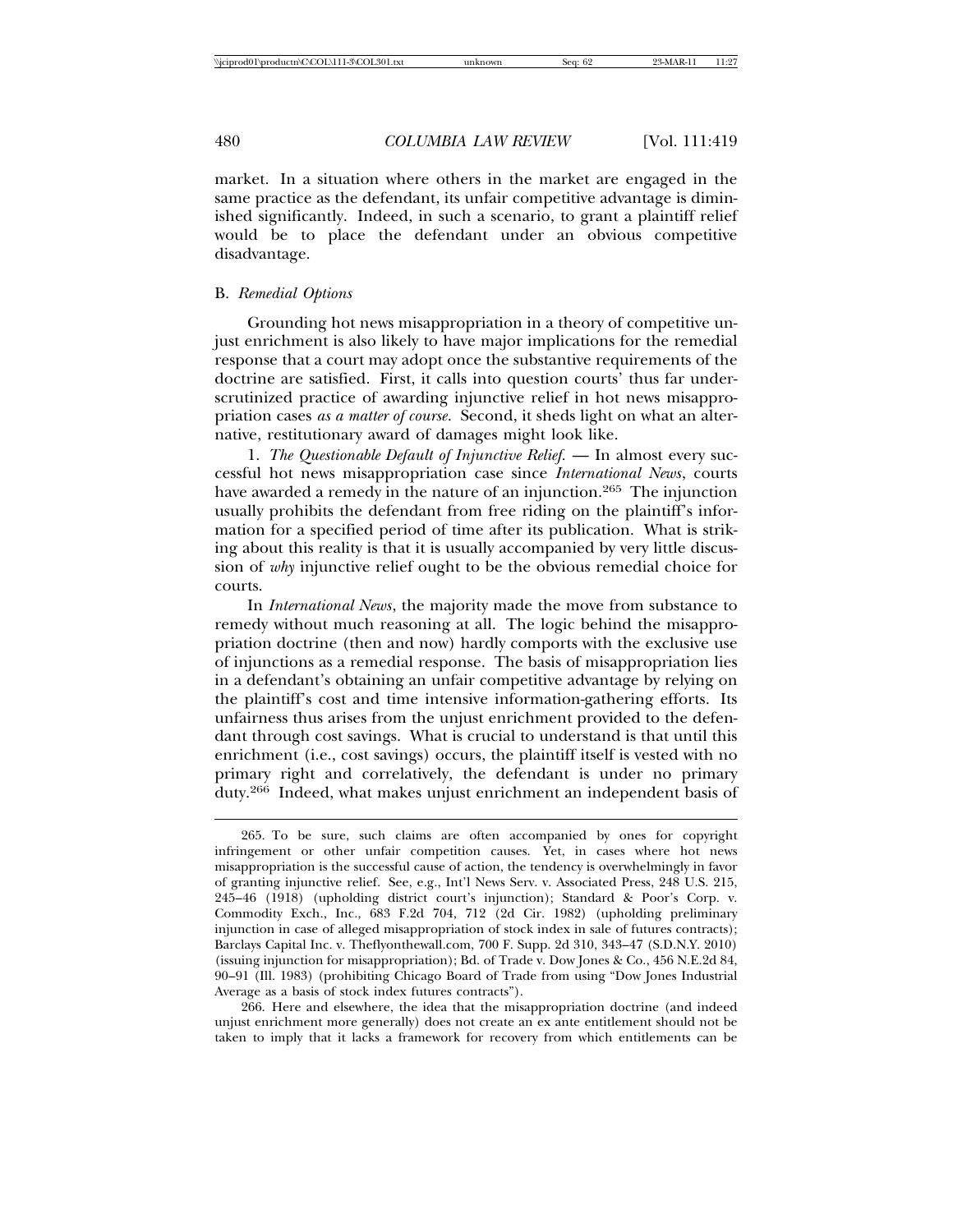recovery in the common law is its creation of a primary obligation (of restitution) based on the defendant's actions.<sup>267</sup> A primary right is one whose existence is not dependent on the breach of a preexisting right or duty, unlike a secondary right that comes into existence only upon such a breach.268 The tort of negligence, for instance, operates to create a secondary right (to compensation) for the breach of a primary duty (of care), imposed on individuals, that the defendant breached. In a similar vein, the tort of trespass creates a secondary right for the breach of a primary duty (of inviolability) that correlates with a property owner's right to exclude. In situations of unjust enrichment, however, the law does not just create a secondary right to vindicate a primary right along the lines of tort and property law, but rather recognizes a defendant's actions to create an altogether new primary duty appropriate to the circumstances. Unjust enrichment involves the legal creation of a primary obligation to *restore the benefit obtained* in a certain context; and this distinguishes it from other areas of the common law.<sup>269</sup>

The right created by unjust enrichment, unlike other primary rights, is also highly specified in content, thereby obviating the need for an independent secondary right.270 Unjust enrichment thus vests a plaintiff with a right to restoration as an enforceable primary right. Now consider the choice of remedy to enforce this right. Injunctive relief is by its very nature forward looking and directed at preventing the occurrence of an action that is likely to bring about a breach of duty or the interference with a party's right. This is in contrast to damages, which are principally backward looking. On the face of things, forward looking injunctive relief might seem to make sense in cases of unjust enrichment. Why not prevent the problematic transfer (i.e., the enrichment and corresponding loss) rather than wait for it to happen and then correct it through restora-

267. See Birks, Unjust Enrichment, supra note 160, at 3 (noting that law of unjust **R** enrichment is based on "restitution [which] is a right to a gain received by the defendant").

268. See Wesley Newcomb Hohfeld, Fundamental Legal Conceptions as Applied in Judicial Reasoning and Other Legal Essays 101–02 (Walter Wheeler Cook ed., 1919) (discussing difference between in rem primary rights and in personam secondary rights).

269. See Grantham & Rickett, supra note 215, at 163 (describing right to restoration **R** as primary right).

270. Id. (noting unjust enrichment "requires no secondary right to found the grant of restoration").

discerned ex ante. Being able to discern an entitlement ex ante and plan for or around its existence and enforcement is vastly different from the law's ex ante recognition of a legally enforceable entitlement. The legal basis of the entitlement, for unjust enrichment, comes into existence only after the event of enrichment has actually occurred. I thus agree with the idea, offered by some scholars, that unjust enrichment law is capable of signaling entitlements ex ante. See, e.g., Hanoch Dagan, Restitution's Realism, *in* Philosophical Foundations of the Law of Unjust Enrichment, supra note 157, at 54, 68–69 (arguing "it is **R** important to set up the *ex ante* entitlements for [mistaken payment cases] in a way that properly addresses the autonomy and the welfare concerns of both [parties]"). I would emphasize, however, that the law does not enforce them in their ex ante status without connecting it to some other interest.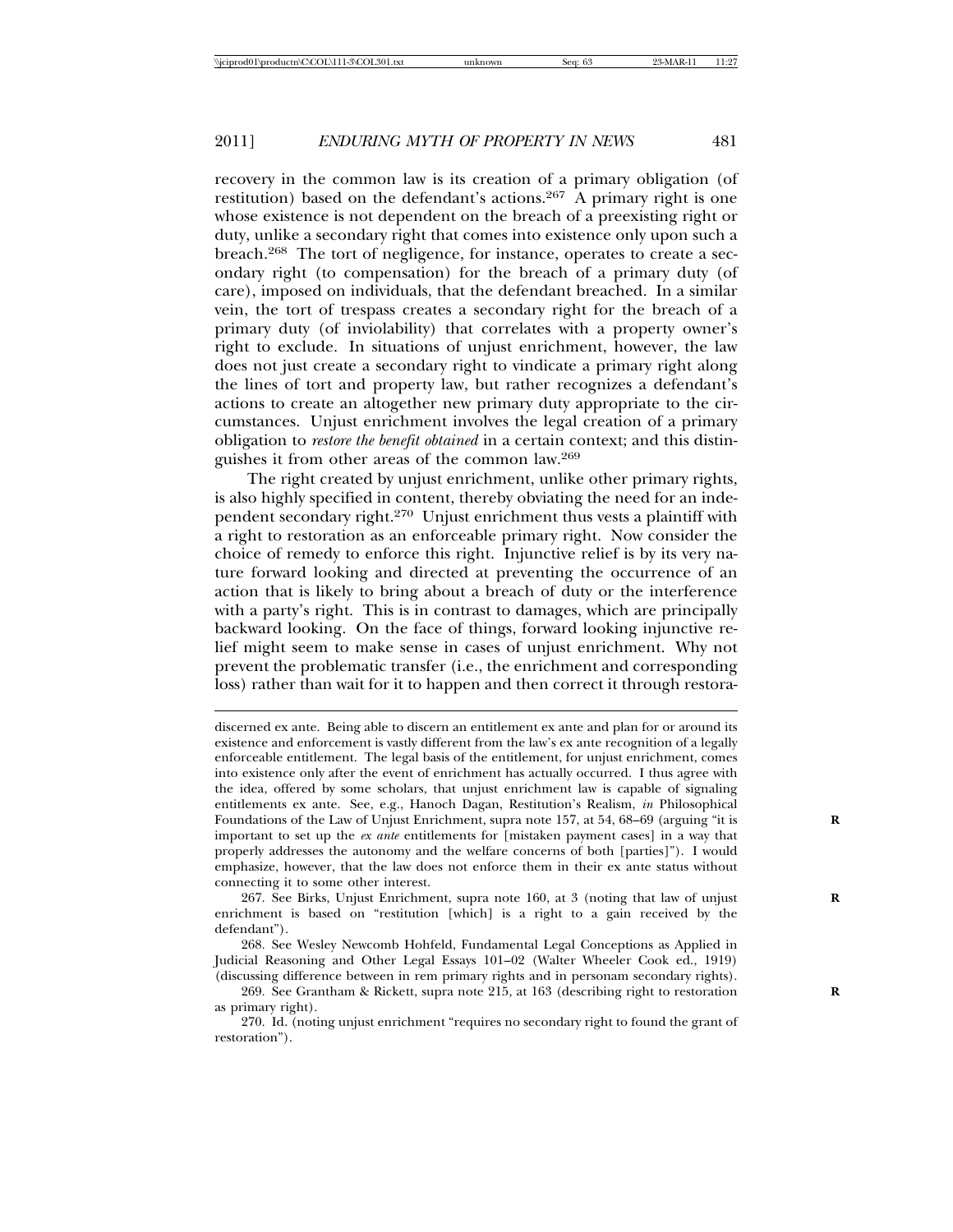tion? The answer derives entirely from the fact that prior to the transfer (i.e., the enrichment), the plaintiff has no primary interest at all that the law can come to support and enforce. This is where the divergence of unjust enrichment from other parts of the common law assumes functional significance. Tort, property, and contract law each create secondary rights and duties that operate above a set of primary ones, and injunctive relief (or its equivalent, e.g., specific performance) can be understood as enforcing these primary obligations; unjust enrichment, on the other hand, has no similar equivalent. Consequently, unless injunctive relief purports to have no connection to the underlying substantive right, it remains unviable as an immediate option.

One might, however, argue that unjust enrichment in reality creates a secondary right—for the remedial enforcement of the primary obligation of restoration that the defendant has failed to discharge.<sup>271</sup> In other words, unjust enrichment does not just create a primary right, but instead imposes liability for the nonperformance of an obligation that the circumstances created.272 Even if this view were accepted, it hardly cuts in favor of injunctive relief as a remedy. The effect of this secondary right approach to unjust enrichment is to blur the distinction between unjust enrichment and the law of torts, since it renders the nonfulfillment of the primary obligation (of restoration) an actionable wrong. All the same, it does little to change the internal content of the obligation itself, which remains restorative. Restoration, however, remains an affirmative duty, which sets it apart from other tort law duties that are largely negative in structure. As a preventive remedy, injunctive relief then has little connection to restoration except when tied to a preexisting interest around which to operationalize the affirmative duty (e.g., a property right). In the absence of a pre-primary interest of this kind in unjust enrichment, injunctive relief can do little by way of furthering the restorative content of the obligation in unjust enrichment, be it primary or secondary in structure.

Consider this logic in the context of hot news misappropriation. Let us start from the basic proposition that factual news is a public domain

<sup>271.</sup> For an extensive discussion of this line of reasoning, see Kit Barker, Rescuing Remedialism in Unjust Enrichment Law: Why Remedies Are Right, 57 Cambridge L.J. 301, 319–27 (1998) (discussing rights and remedies in context of unjust enrichment law and advocating development of "more fully integrated remedial scheme"); Peter Birks, Rights, Wrongs, and Remedies, 20 Oxford J. Legal Stud. 1, 6–25 (2000) (advocating for language of rights, rather than remedies, for law's response to wrongs); Stephen A. Smith, The Structure of Unjust Enrichment Law: Is Restitution a Right or a Remedy?, 36 Loy. L.A. L. Rev. 1037, 1040 (2003) [hereinafter Smith, Structure of Unjust Enrichment] (concluding "restitutionary orders can rightly be regarded as either remedial orders or as direct enforcement orders").

<sup>272.</sup> See Smith, Structure of Unjust Enrichment, supra note 271, at 1040-41 (discussing this distinction in terms of "direct enforcement" orders and "remedial" orders). Very interestingly, Smith expressly excludes injunctions from the scope of this analysis, perhaps in recognition of their inherent incompatibility with unjust enrichment.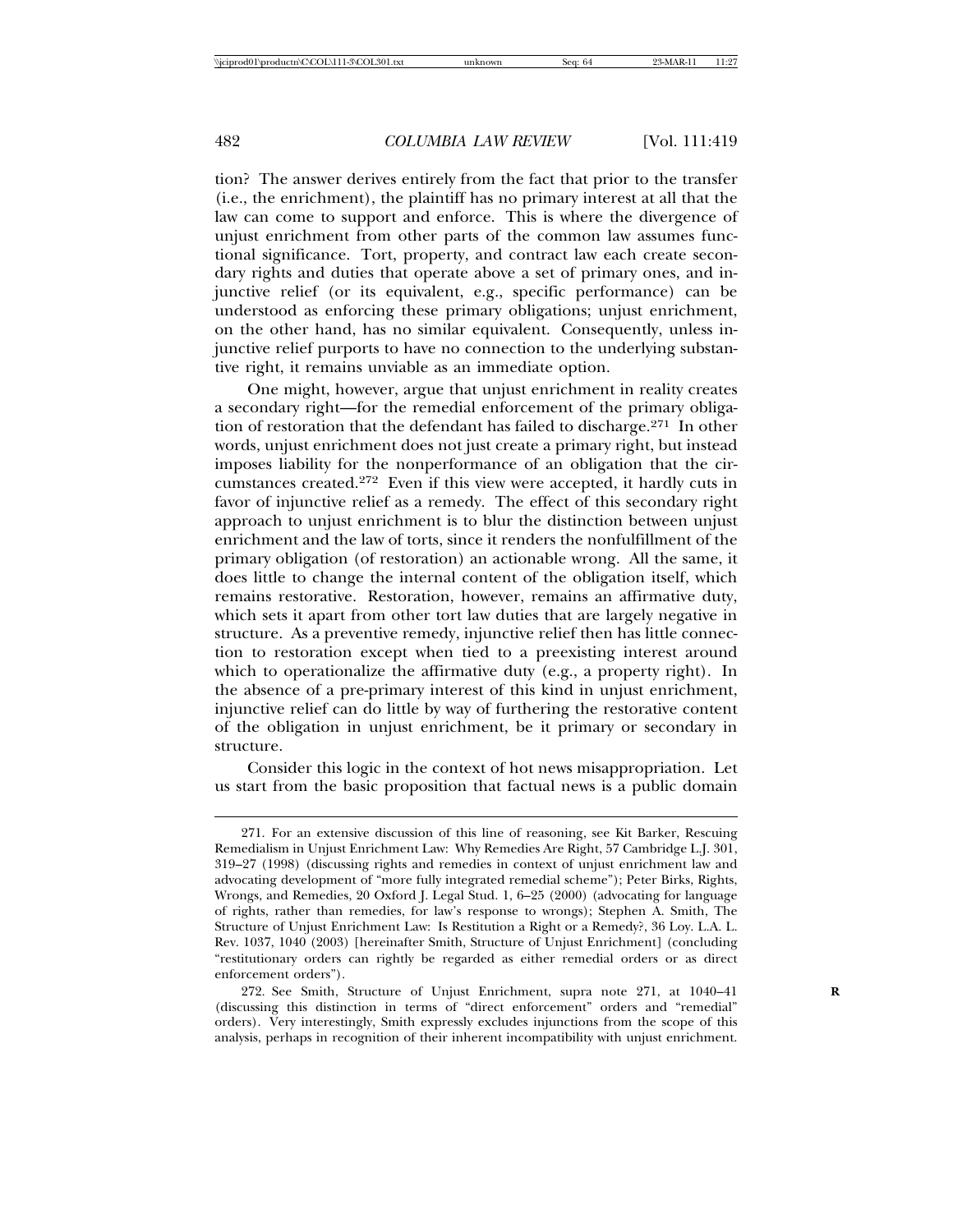resource—unowned, in the commons, and freely accessible by all. This implies that even upon its cost and time intensive collection, no one, not even its collector, has an exclusionary legal entitlement over it in the abstract. It is, to use Justice Brandeis's language, "free as the air to common use."273 Now when a competitor enters the picture and gains lawful access to this public domain resource but uses it to obtain a competitive cost advantage, the law of misappropriation seeks to nullify that advantage, which it deems an act of unfair competition. Its method of doing so entails restoring to the plaintiff the cost advantage obtained by the defendant, thereby purporting to put them on a level playing field. The defendant's competitive actions thus create a duty of restoration (and a correlative right), which like traditional unjust enrichment law originates in the circumstances and context involved. Misappropriation can be understood to generate this obligation (a primary right), or to enforce the right that the circumstances created (a secondary right). Regardless of structure, though, the obligation is one of nullifying the unfair competitive advantage. Since injunctive relief is by its very nature forward looking, it would have to be granted before the defendant's actions have occurred, and thus prior to an obligation of any kind being imposed on the defendant. Yet prior to the emergence of this obligation, the plaintiff has no individual entitlement that the injunction can vindicate, given the collective, public domain nature of the information. Thus, to speak of a duty not to misappropriate hot news (analogous to a duty not to be unjustly enriched) makes little sense, since its correlative right is never vested in an individual competitor, but is in the nature of a group or collective right that is incapable of being individually enforced.<sup>274</sup>

Some of this logic also resonates with tort law's general reluctance to award injunctive relief except when an identifiable property right, operating as a preexisting interest, is involved.275 Rarely do courts award injunctions in tort claims that involve an interest identified in the abstract

275. See John Murphy, Rethinking Injunctions in Tort Law, 27 Oxford J. Legal Stud. 509, 509–11 (2007) (arguing for expansion of availability of injunctions in tort law).

<sup>273.</sup> Int'l News Serv. v. Associated Press, 248 U.S. 215, 250 (1918) (Brandeis, J., dissenting).

<sup>274.</sup> Additionally, injunctions framed in such terms raise serious constitutional issues owing to their lack of specificity, overbreadth, and the distinct possibility of contempt proceedings for noncompliance. Often referred to as "obey the law" injunctions, courts have increasingly exhibited a general reluctance to allow their issuance, despite their having been the norm for decades in some areas of the law. See SEC v. Wash. Inv. Network, 475 F.3d 392, 407 (D.C. Cir. 2007) (finding injunction enjoining future violations of Investment Advisers Act insufficiently specific to uphold); SEC v. Smyth, 420 F.3d 1225, 1233 n.14 (11th Cir. 2005) (refusing to enforce "'obey-the-law' injunction" because an "injunction must be framed so that those enjoined know exactly what conduct the court has prohibited" (quoting Fla. Ass'n of Rehab. Facilities, Inc. v. Fla. Dep't of Health & Rehabilitative Servs., 225 F.3d 1208, 1223 (11th Cir. 2000))); SEC v. Savoy Indus., Inc., 665 F.2d 1310, 1318–19 (D.C. Cir. 1981) (declining to enforce part of injunction that forbade engaging "in any act, practice, or course of business which operates or would operate as a fraud or deceit").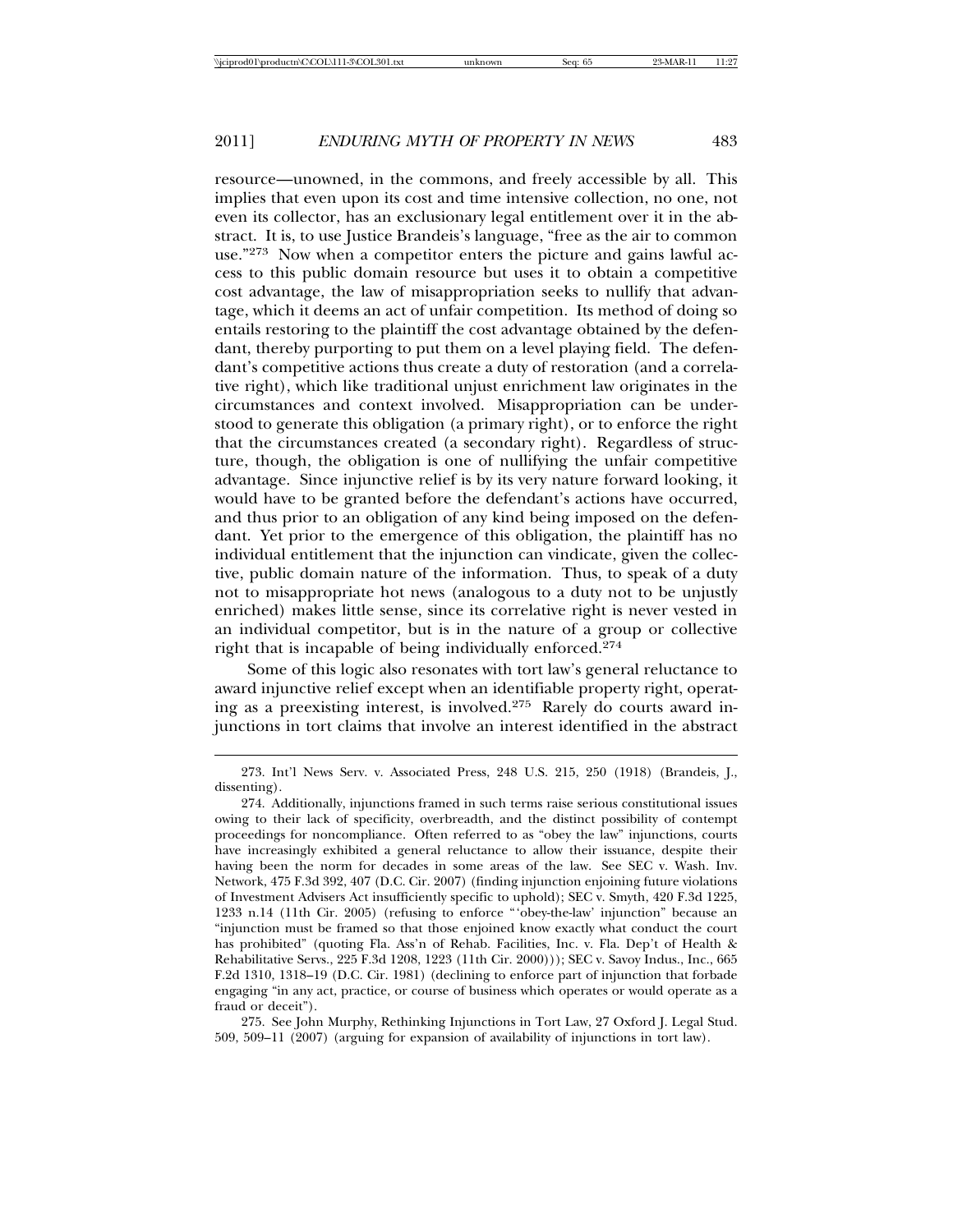(e.g., a right not to be negligently injured). They remain willing to do so only when the interest is a property or property-like interest. The purported reason behind this is the fact that most tort claims, with the exception of property-related ones, are contingent on specific consequences accruing from a defendant's actions.<sup>276</sup> Thus, negligence is actionable only upon a showing of harm that was a reasonably foreseeable consequence of the defendant's actions. To intervene before these consequences develop would convert the action into a vastly different one.

Analytical reasons apart, the costs of uncertainty also favor avoiding injunctive relief in hot news cases, at least as the default remedy.277 Injunctive relief for entitlements in information may generate costs beyond those traditionally seen in tangible property. Often, such relief is incapable of being tailored with precision in advance, so as to avoid including perfectly legitimate activities within its scope.278 As a result, plaintiffs try to leverage their entitlements for amounts well in excess of what the entitlements are valued at ex post, producing inefficient results in the market.279 Mark Lemley and Phil Weiser refer to this real or threatened use of litigation as the holdup strategy in intellectual property.280 In hot news misappropriation cases, the uncertainty surrounding a plaintiff's entitlement is unavoidable. A defendant's act of lifting the factual content from a competitor's news story is rendered actionable by misappropriation, while the act of accessing and reading that content and using it as a tip to obtain the exact same information is deemed perfectly acceptable, and indeed necessary in the industry.281 Yet the line between lifting facts from a competitor's story and using it as a tip for a newspaper's own story is perilously narrow and incapable of being policed within the remedial framework. In this scenario, relying on injunctive relief as a default remedy runs the risk of impairing the beneficial (and efficient) practice of using factual tips, resulting in a grossly inefficient duplication of efforts,

279. Mark A. Lemley & Carl Shapiro, Patent Holdup and Royalty Stacking, 85 Tex. L. Rev. 1991, 1994–2010 (2007) (studying this phenomenon in relation to patents); Lemley & Weiser, supra note 278, at 795 ("[B]ecause rights holders know that they can obtain an injunction that disadvantages the defendant more than it benefits them, they use that knowledge to drive settlement rates well above the 'benchmark' rate . . . .").

280. Lemley & Weiser, supra note 278, at 795. **R**

281. See Int'l News Serv. v. Associated Press, 248 U.S. 215, 243–44 (1918) ("[B]oth parties avowedly recognize the practice of taking tips, and neither party alleges it to be unlawful or to amount to unfair competition in business.").

<sup>276.</sup> For a critique of this logic, albeit in simplistic terms, see id. at 524–30.

<sup>277.</sup> For an identification of this problem and its elaboration, see Stewart E. Sterk, Property Rules, Liability Rules, and Uncertainty About Property Rights, 106 Mich. L. Rev. 1285, 1329 (2008) ("When removal costs are high, property-rule protection—awarding injunctive relief to the copy-right holder—is likely to encourage inefficient search and punish users who act efficiently.").

<sup>278.</sup> See Mark A. Lemley & Philip J. Weiser, Should Property or Liability Rules Govern Information?, 85 Tex. L. Rev. 783, 793–95 (2007) (arguing rights that cannot be clearly defined, such as patent and copyright, mean that "injunctive relief is a remedy with significant error costs").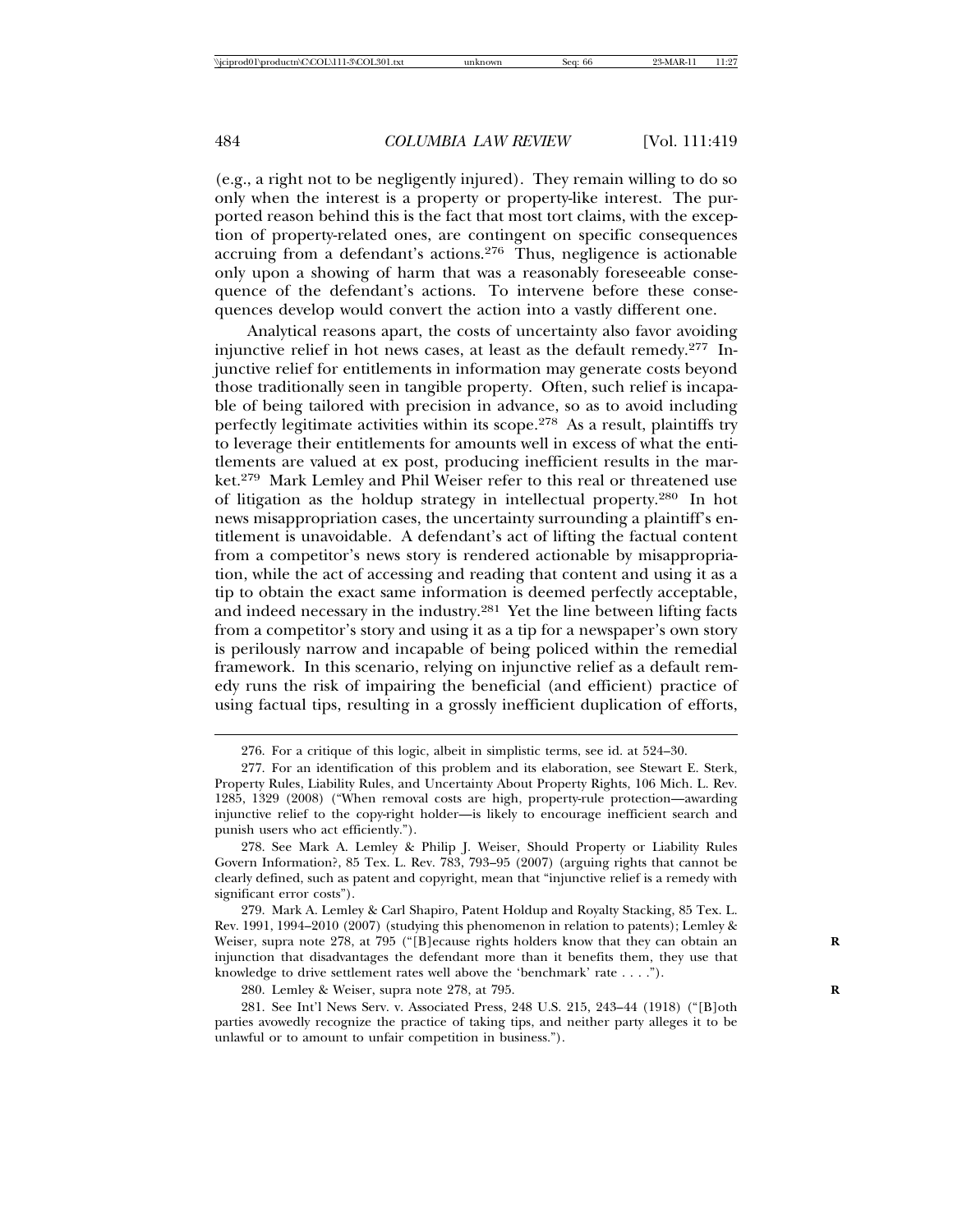or alternatively, in the creation of an effective monopoly for information gatherers with a competitive advantage. Indeed, if the ability to obtain injunctive relief of this form had been the norm when news collection and dissemination first emerged, it is doubtful whether cooperative newsgathering among competitors of different sizes would be as prevalent as it is today.

There is also a perhaps more straightforward explanation for making damages the default remedy in hot news misappropriation cases. In *eBay Inc. v. MercExchange, L.L.C.*, the Supreme Court concluded that in choosing between remedial options to protect a substantive right, courts had to follow equity's traditional four-factor test to rule out the suitability of monetary damages before granting injunctive relief.282 This process is mandated regardless of substantive area, and even when the substantive right involved is the right to exclude, i.e., a property right.283 Courts in hot news misappropriation cases are thus now mandated to begin with the default of monetary relief once a substantive claim is made out, and then only upon a showing of its unsuitability can they move toward granting injunctive relief. Should courts come to recognize the central purpose of the doctrine as being about remedying an unfair cost saving by a defendant, damages will likely be deemed sufficient in an overwhelming majority of cases.

Very rarely, courts seem willing to award plaintiffs injunctive relief in unjust enrichment cases even prior to the occurrence of an actual enrichment.284 These are usually situations where the defendant's enrichment is imminent, with the injunctions aptly referred to as "quia timet injunctions."285 Quia timet injunctions are not, strictly speaking, restitutionary remedies, since no enrichment has yet occurred that would require restitution. All the same, these injunctions derive from the exact same logic that underlies ordinary restitutionary relief,<sup>286</sup> except that they are coupled with an attempt to avoid multiple lawsuits and the transaction costs likely to accompany the enrichment and its annulment. Relief of this

285. Mitchell, supra note 284, at 50; see also Black's Law Dictionary 855 (9th ed. **R** 2009) (defining quia timet injunction as "[a]n injunction granted to prevent an action that has been threatened but has not yet violated the plaintiff's rights").

286. Webb, supra note 284, at 234 (noting how "the law is doing the same thing here and for the same reasons").

<sup>282. 547</sup> U.S. 388, 390 (2006). See generally John M. Golden, Principles for Patent Remedies, 88 Tex. L. Rev. 505, 577–79 (2010) (observing how four-factor rule originated in relation to preliminary injunctions, and made its way into analysis of permanent injunctions through use of presumptions).

<sup>283.</sup> See *eBay,* 547 U.S. at 392 ("[T]he creation of a right is distinct from the provision of remedies for violations of that right.").

<sup>284.</sup> See Charles Mitchell, The Law of Contribution and Reimbursement 49–50 (2003) ("In some circumstances English law gives a claimant a remedy the purpose of which is not to reverse a defendant's unjust enrichment . . . but to prevent the . . . unjust enrichment . . . from arising in the first place."); Charlie Webb, What Is Unjust Enrichment?, 29 Oxford J. Legal Stud. 215, 234–35 (2009) (discussing instances in which a claimant demands that the "defendant . . . pay his fair share to the creditor at the outset").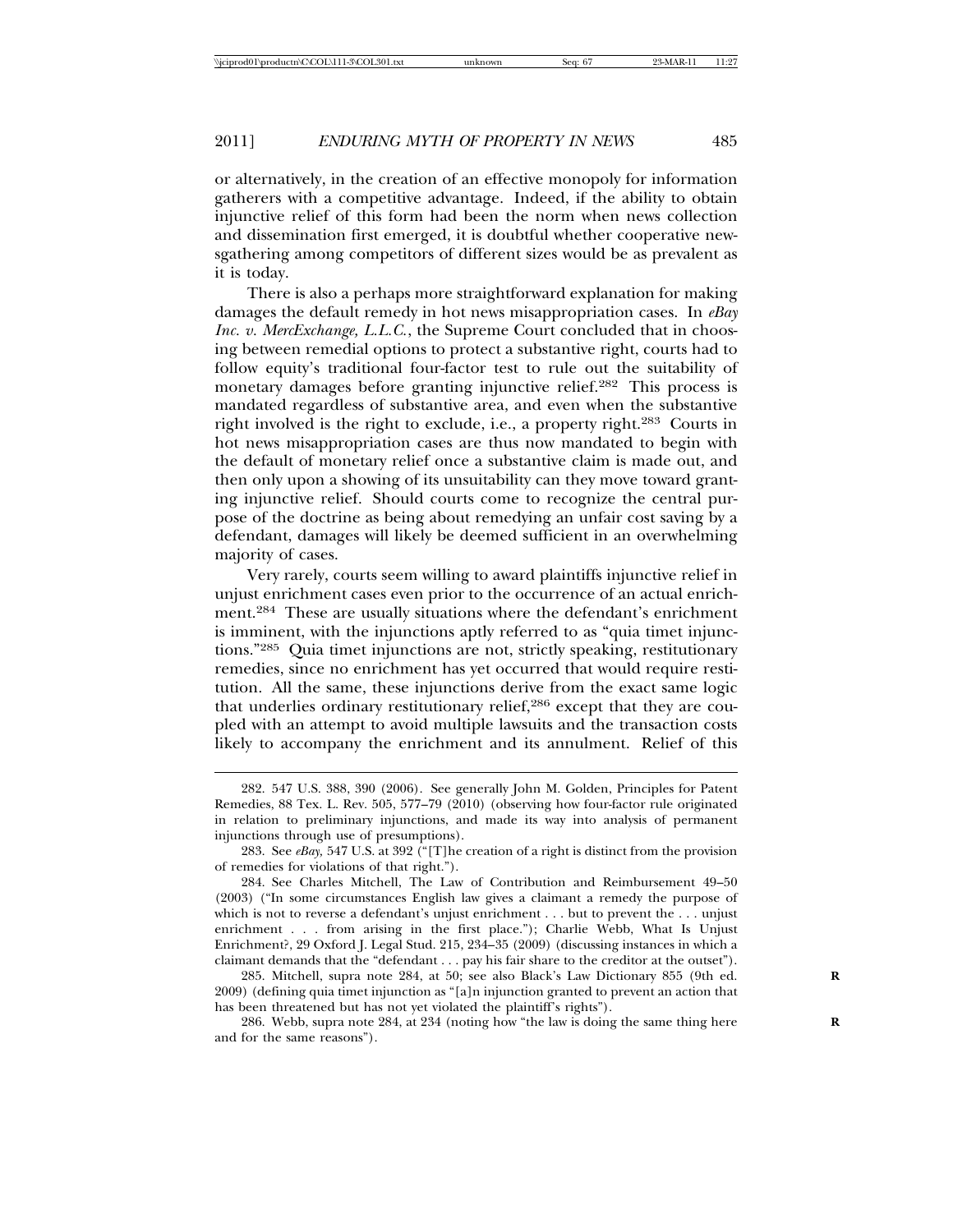nature is only ever granted in a narrow set of unjust enrichment cases usually involving multiple parties.<sup>287</sup>

In a similar vein, courts adjudicating hot news misappropriation cases should view their discretion to grant injunctive relief as limited to the extremely narrow set of cases where a defendant's enrichment is imminent, and the injunction does no more than minimize the administrative costs of allowing the enrichment to occur and then undoing it. Most importantly, in such cases, the availability of injunctive relief should not be seen as altering the normative basis or structure of the claim, which will remain restitutionary.

2. *Calculating Restitutionary Damages.* — Rejecting injunctive relief as the default remedy in hot news cases brings us to the question of computing appropriate damages. As noted earlier, remedies for misappropriation were directed at annulling gains derived by a defendant from systematic reliance on the plaintiff's efforts, whereby a defendant obtains an unfair advantage by lowering its own collection costs.288 This formulation is crucial, since the gain is not simply the defendant's profitability, which may have come about owing to other factors, but rather its enhanced profitability due to its unfair cost savings. The ideal solution is therefore one that focuses on annulling this cost savings and its effects on the defendant.

There are two possible ways by which this solution can be achieved. In the first, called the standard of comparison approach, a defendant's actual cost savings is thought to be large enough so as to form the sole basis of damages and is directly measured. In situations where the defendant has not made a large enough profit, or where the profit is small relative to the monetary value of the advantage the defendant obtained from its acts of free riding, a plaintiff might choose to adopt this approach for computing restitutionary damages. This measure is likely to be used against defendants whose business models are built entirely around free riding.

A second alternative, the attributable profits approach, attempts to calculate a defendant's cost savings through its profits earned, and attributable to, its free riding. Here, the defendant is forced to disgorge all earnings that are causally attributable to its free riding, which are taken to represent its unfair advantage. This approach is most meaningful against a defendant who is a profitable competitor in the market, who decided to free ride to cut its own collection costs. By determining what proportion of its profits derives from its own efforts rather than its free riding, and disgorging the latter, any cost savings and related benefits can be annulled.

<sup>287.</sup> See, e.g., Stimpson v. Smith, [1999] Ch. 340, 350 (Eng.) (finding right of contribution between co-sureties where "there is no problem in ascertaining the amount of the contribution").

<sup>288.</sup> See supra Part II.A.2.d (discussing remedy where plaintiff's recovery is linked to defendant's disgorgement of unfair cost savings derived from its free riding).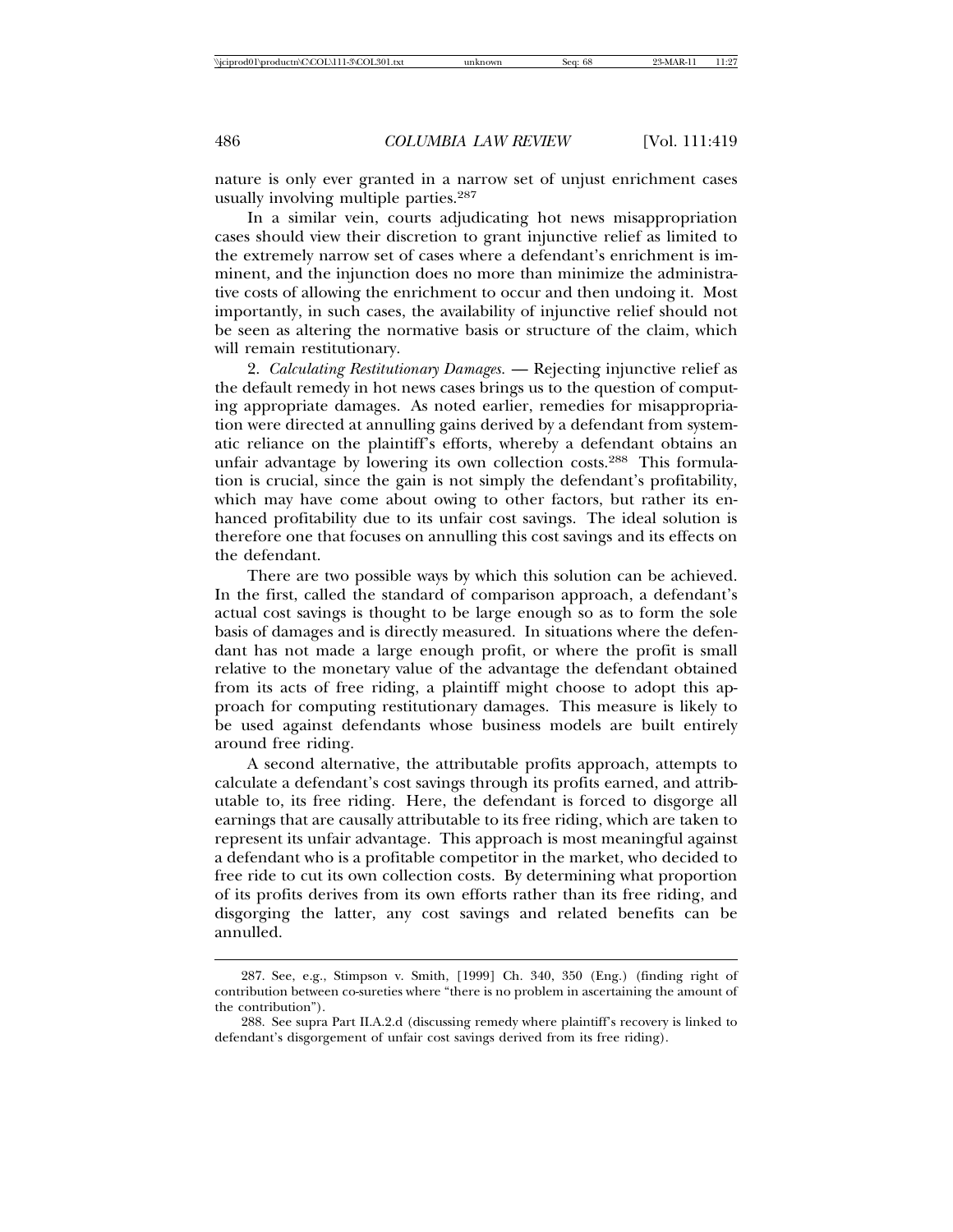a. *The Standard of Comparison Approach.* — The standard of comparison measure is commonly used in trade secrets cases where a defendant's benefit consists primarily in the cost savings that it realizes from its actions.289 This approach determines a defendant's gain by comparing the defendant's actual costs with the costs it would have incurred if it had not undertaken the misappropriation.290 Originating in patent law, this measure attempts to determine the "fruits of the advantage which [the defendant] derived from the use of that invention, over what he would have had in using other means then open to the public and adequate to enable him to obtain an equally beneficial result."291 The cost savings measured is in turn viewed as the equivalent of any profits that the defendant might have earned from its actions.<sup>292</sup>

Translating this approach into the hot news context would entail determining the newsgathering costs that a free riding defendant saves through its actions. Since the focus in hot news misappropriation cases is on systematic (as opposed to one-off) free riding over a period of time, this is unlikely to be hard to determine. Variables are likely to include a plaintiff's costs of hiring and maintaining correspondents for a specific geographic area, the costs of sending them to independently investigate a story, and the costs involved in transmitting this information back to the editorial office on a timely basis.293 These costs are likely to vary directly with the extent of a defendant's free riding—i.e., whether it free rides on the efforts of just one newspaper or a group of them.

This measure of damages is likely to work best in situations where the defendant's business model is built entirely around free riding, or where its profits from its actions as such are not large enough to operate as a deterrent when disgorged to the plaintiff.

290. 1 Melvin F. Jager, Trade Secrets Law § 7:23, at 7-127 to 7-128 (2003).

<sup>289.</sup> See Salsbury Labs., Inc. v. Merieux Labs., Inc., 908 F.2d 706, 714–15 (11th Cir. 1990) (approving of lower court's use of only costs saved by defendant in calculating damages); Telex Corp. v. IBM Corp., 510 F.2d 894, 930–32 (10th Cir. 1975) (approving use of standard of comparison measure because "[n]ot to have allowed such would have been a denial to IBM of a substantial portion of the damage sustained by it"); Int'l Indus. v. Warren Petroleum Corp., 248 F.2d 696, 699 (3d Cir. 1957) (describing standard of comparison measure as "the comparison of the cost . . . by means of the use of the trade secret with a method of accomplishing the same result which would have been open to defendant had he not appropriated the trade secret"); Restatement (Third) of Unfair Competition § 45 cmt. f (1995) ("The traditional form of restitutionary relief in an action for the appropriation of a trade secret is an accounting of the defendant's profits on sales attributable to the use of the trade secret."); 1 Palmer, supra note 171, § 2.8, at 111–12 **R** (describing goal of standard of comparison measure as "depriv[ing] the defendant of the expense saved by the wrongful use of the trade secret").

<sup>291.</sup> Tilghman v. Proctor, 125 U.S. 136, 146 (1888).

<sup>292.</sup> See *International Indus*., 248 F.2d at 702 (noting how in this process "the profits are simply measured by the savings determined" (emphasis omitted)).

<sup>293.</sup> In the district court case that preceded the Supreme Court's decision in *International News*, the plaintiff claimed that this exercise cost \$3,500,000. Associated Press v. Int'l News Serv., 240 F. 983, 984 (S.D.N.Y. 1917).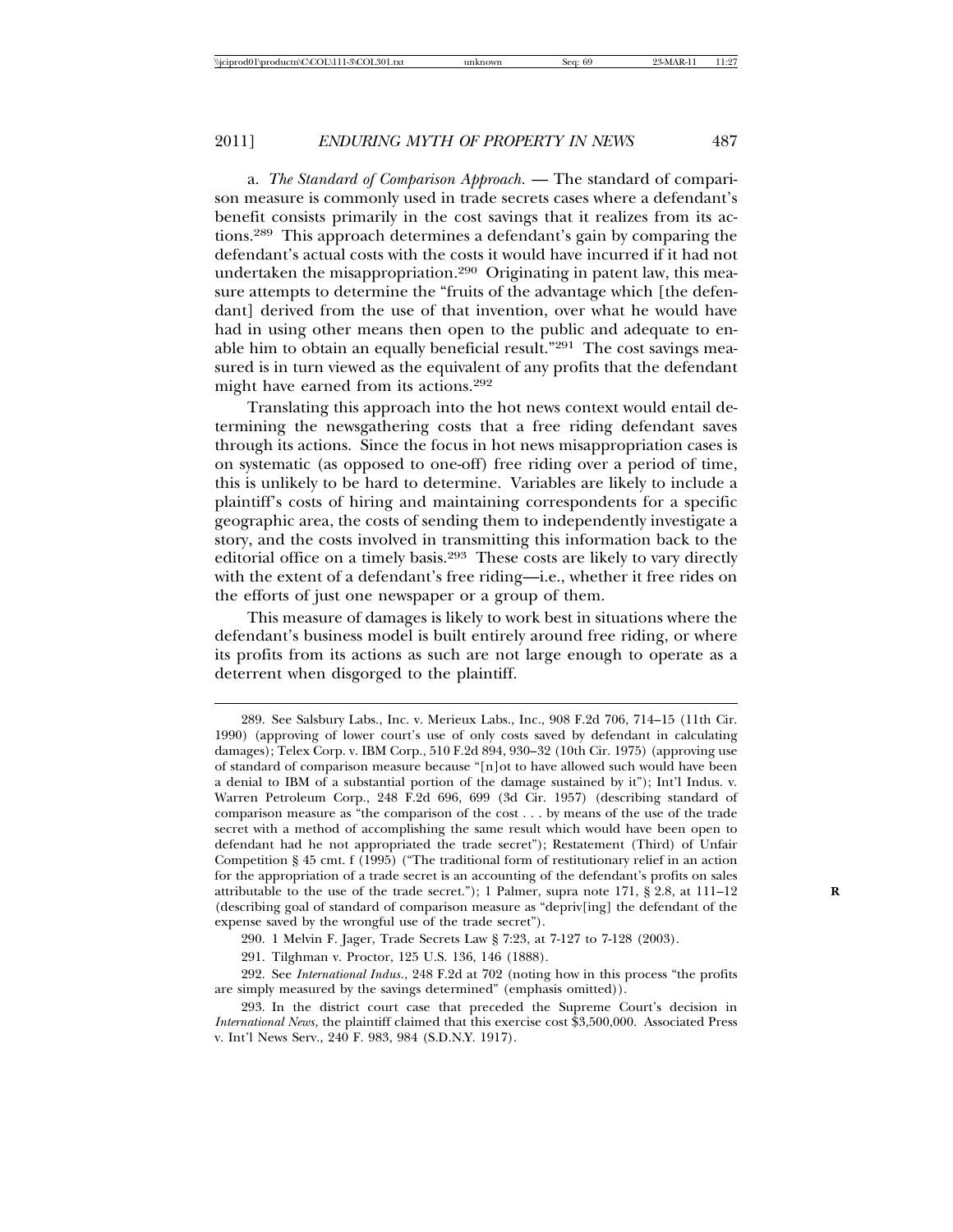b. *The Attributable Profits Approach.* — Another common measure of restitutionary damages involves ascertaining the defendant's net profits and then determining what portion of it is attributable to its acts of free riding.294 This represents the effects of its cost savings on its profitability, which can then be disgorged to the plaintiff. Copyright and trade secrets law routinely allow the use of this measure, as does trademark law.295 It enables a plaintiff to recover the defendant's profits after deducting for the defendant's own expenses and other factors that might have been causally responsible for the profits.<sup>296</sup>

This approach, however, focuses on a defendant's actual rather than hypothetical profits.297 Consequently, it only makes sense in situations where the defendant has made a profit that is in large measure causally linked to its free riding. In apportioning the profits on this causal basis, courts eliminate parts that reveal little connection between the free riding and the defendant's earnings, and where it is unclear if the defendant earned anything at all specifically from the free riding.<sup>298</sup>

296. See 4 Nimmer & Nimmer, supra note 91, § 14.03 (discussing this process in **R** copyright law).

297. Univ. Computing Co. v. Lykes-Youngstown Corp., 504 F.2d 518, 536 (5th Cir. 1974) ("[T]he defendant is normally not assessed damages on wholly speculative expectations of profits."); Associated Residential Design, LLC v. Molotky, 226 F. Supp. 2d 1251, 1255 (D. Nev. 2002) ("[T]he Ninth Circuit has limited the recovery of indirect profits to those that are non-speculative and directly attributable to the infringement." (citing Mackie v. Reiser, 296 F.3d 909, 914 (9th Cir. 2002))); 4 Nimmer & Nimmer, supra note 91, § 14.03[A] (quoting Judge Posner for proposition that damages in copyright cases **R** cannot be based on "imagine[d] fantastic success").

298. Bouchat v. Balt. Ravens Football Club, Inc., 346 F.3d 514, 520 (4th Cir. 2003) ("Once the copyright owner has established the amount of the infringer's gross revenues, the burden shifts to the infringer to prove either that part or all of those revenues are 'deductible expenses' (i.e., are not profits), or that they are 'attributable to factors other than the copyrighted work.'"); *Mackie*, 296 F.3d at 915 ("[A] district court must conduct a threshold inquiry into whether there is a legally sufficient causal link between the [copyright] infringement and subsequent indirect profits."); USM Corp. v. Marson Fastener Corp., 467 N.E.2d 1271, 1276 (Mass. 1984) ("Once a plaintiff demonstrates that a defendant made a profit from the sale of products produced by improper use of a trade secret, the burden shifts to the defendant to demonstrate those costs [were] offset against . . . the portion of its profit attributable to factors other than the trade secret." (citing Jet Spray Cooler, Inc. v. Crampton, 385 N.E.2d 1349, 1358 n.14 (Mass. 1979))); 4 Nimmer & Nimmer, supra note 91, § 14.03[B][2] ("The copyright owner is entitled to

<sup>294. 1</sup> Palmer, supra note 171, § 2.12, at 161–62. **R**

<sup>295.</sup> See 17 U.S.C.  $\S 504(b)$  (2006) ("The copyright owner is entitled to recover ... any profits of the infringer that are attributable to the infringement and are not taken into account in computing the actual damages."); Restatement (Third) of Unfair Competition § 45 cmt. c (1995) (describing compensatory damages and restitution available for appropriation of trade secrets); id. §  $3\overline{7}$  cmts. g–h (discussing calculation of damages for trademark infringement); see also Clark v. Bunker, 453 F.2d 1006, 1011 (9th Cir. 1972) (holding that plaintiff had right to recover all profits of defendant from trade secret appropriation, regardless of whether it caused loss for plaintiff); Schreyer v. Casco Prods. Corp., 190 F.2d 921, 924 (2d Cir. 1951) (upholding trial court's award of damages based on accounting of profits defendant made from unfair competition practices).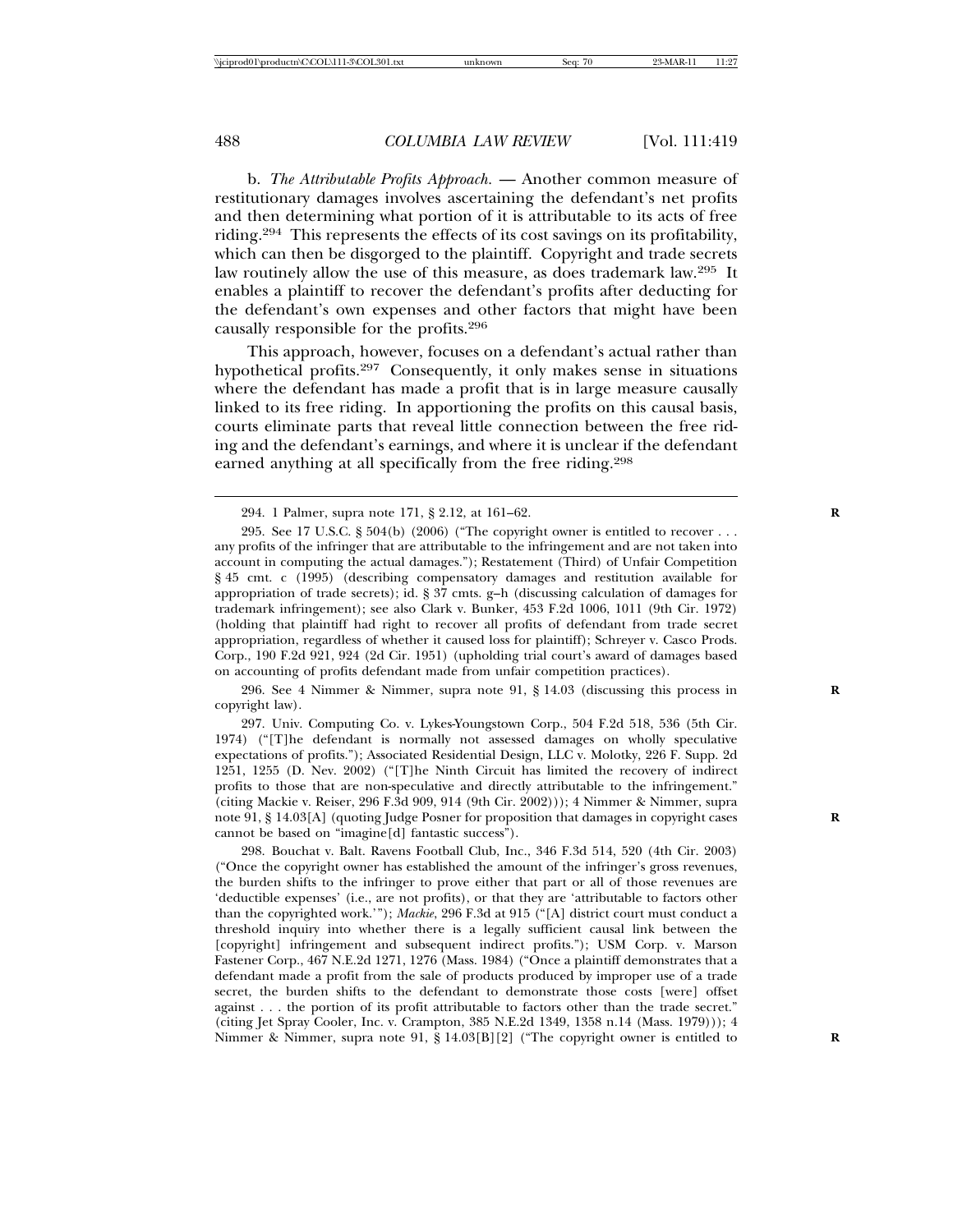In the hot news misappropriation context, this would commence with a court ascertaining if the defendant made any profit at all, and if so, how much it amounts to in gross. It would then allow the defendant to deduct any expenses of its own that it incurred, such as overhead, administrative, and other recurring expenses. This is likely to be significant if the defendant is an entity that collects information on its own, or through other (nonmisappropriation-based) strategies. Salient among these costs might also be the expenses incurred by a defendant in independently investigating any tips it legitimately obtained from competitors. A court would then move to determining how much of the defendant's profits can be causally linked to the information the defendant obtained through free riding.

Disgorging the defendant's gain, represented in its cost savings, would thus firmly root hot news misappropriation in the idea of competitive unjust enrichment. It would ensure that the remedial corrective courts offer comports with the reasons for the action and is neither under- nor overinclusive in coverage. Depending on the circumstances of the case and the peculiarities of the defendant's enterprise and free riding, one approach to disgorging a defendant's gain might be preferable to another, and either plaintiffs or courts should have the option of deciding between them. Most importantly, it would at the very least ensure that in hot news misappropriation cases, courts begin to engage with the question of appropriate damages—something that they have failed to do since *International News*.

#### C. *Clues to the First Amendment Puzzle*

Perhaps more intriguing than courts' refusal to develop a method of calculating damages in hot news misappropriation cases is the fact that, to date, no court has examined the extent to which the action remains compatible with the constitutional guarantees of free speech under the First Amendment. In *International News*, Justice Brandeis's dissent alluded to the doctrine's potential speech-limiting effects.299 Given the lack of a robust First Amendment jurisprudence at the time, however, his analysis remained principally in the realm of rhetoric. No decision since has addressed the First Amendment implications of the hot news doctrine directly.300 While a detailed discussion of the interaction between the First

recover only those profits of the infringer that are attributable to the infringement." (internal quotation marks omitted)).

<sup>299.</sup> Int'l News Serv. v. Associated Press, 248 U.S. 215, 266 (1918) (Brandeis, J., dissenting).

<sup>300.</sup> In *National Basketball Ass'n v. Motorola, Inc.*, the Second Circuit refused to reach the First Amendment issue, since it ultimately found for the defendant. 105 F.3d 841, 854 n.10 (2d Cir. 1997). The district court in *National Basketball Ass'n* considered and rejected the First Amendment claim. See Nat'l Basketball Ass'n v. Sports Team Analysis & Tracking Sys., Inc., 931 F. Supp. 1124, 1138–40 (S.D.N.Y. 1996) (rejecting defendant's claim that "First Amendment . . . prohibits this Court from enjoining their dissemination of real-time information about the NBA because such an injunction would constitute an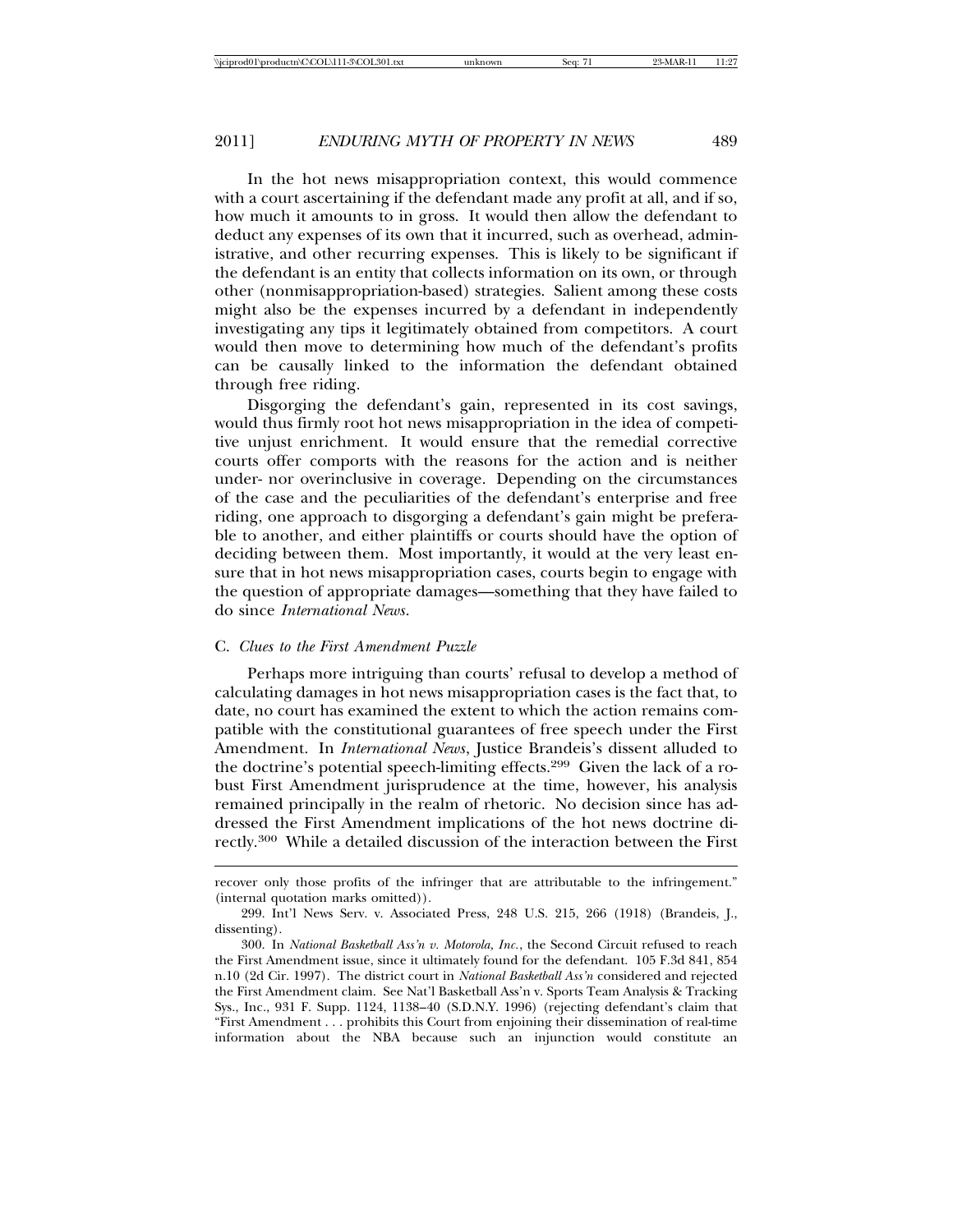Amendment and the common law is beyond the scope of this Article, this section illustrates how rooting hot news misappropriation in a theory of competitive unjust enrichment is likely to go some distance in rendering it compatible with the free speech protections of the First Amendment. On the face of things, the misappropriation doctrine raises at least three potential First Amendment issues.

First, the hot news doctrine deals with speech that is inherently newsworthy.301 Given that it is only time-sensitive information that qualifies for protection, newsworthiness is in many ways central to hot news. Yet as a historical matter, liability for newsworthy information—information imbued with a public interest in its dissemination—has received very close scrutiny under the First Amendment.<sup>302</sup> This is especially so when such information is truthful in nature, and lawfully obtained.303 In these instances, the Supreme Court has continued to require that the restriction serve a substantial purpose of the highest order for it to pass muster under the First Amendment.304 While it remains unclear whether this implies that courts need to be applying strict scrutiny in such cases (as opposed to the more deferential intermediate scrutiny), at the very least it demands a cogent identification of the law's purpose, and the extent to

303. See Fla. Star v. B.J.F., 491 U.S. 524, 541 (1989) ("[W]here a newspaper publishes truthful information which it has lawfully obtained, punishment may lawfully be imposed, if at all, only when narrowly tailored to a state interest of the highest order."); Smith v. Daily Mail Publ'g Co., 443 U.S. 97, 103 (1979) ("[I]f a newspaper lawfully obtains truthful information about a matter of public significance then state officials may not constitutionally punish publication of the information, absent a need to further a state interest of the highest order.").

304. See cases cited supra note 303. **R**

unconstitutional prior restraint"), aff'd in part and vacated in part sub nom. *Nat'l Basketball Ass'n*, 105 F.3d 841.

<sup>301.</sup> Speech is taken to be newsworthy as a category when it deals with material that is of a "public concern." Bartnicki v. Vopper, 532 U.S. 514, 525 (2001).

<sup>302.</sup> See, e.g., Zacchini v. Scripps-Howard Broad. Co., 433 U.S. 562, 574 (1977) (citing cases emphasizing "protection extended to the press by the First Amendment in defamation cases"); Shulman v. Grp. W Prods., Inc., 955 P.2d 469, 479 (Cal. 1998) ("[N]ewsworthiness is . . . a constitutional defense to, or privilege against, liability for publication of truthful information."); Battaglieri v. Mackinac Ctr. for Pub. Policy, 680 N.W.2d 915, 919 (Mich. Ct. App. 2004) (agreeing with defendant that "use of Battaglieri's name and statement [in a fundraising letter] is protected under the First Amendment because the letter concerned a matter of legitimate public concern"). Some commentators are split on whether to afford the media broad First Amendment protection from breach of privacy torts for what they publish. Compare Anthony L. Fargo & Laurence B. Alexander, Testing the Boundaries of the First Amendment Press Clause: A Proposal for Protecting the Media from Newsgathering Torts, 32 Harv. J.L. & Pub. Pol'y 1093, 1141–53 (2009) (arguing for broad liability protection for the media on First Amendment grounds), with Rodney A. Smolla, Privacy and the First Amendment Right to Gather News, 67 Geo. Wash. L. Rev. 1097, 1138 (1999) (arguing against liability protection and concluding that "strong First Amendment doctrines stand in the way of many of the most meaningful privacy reforms").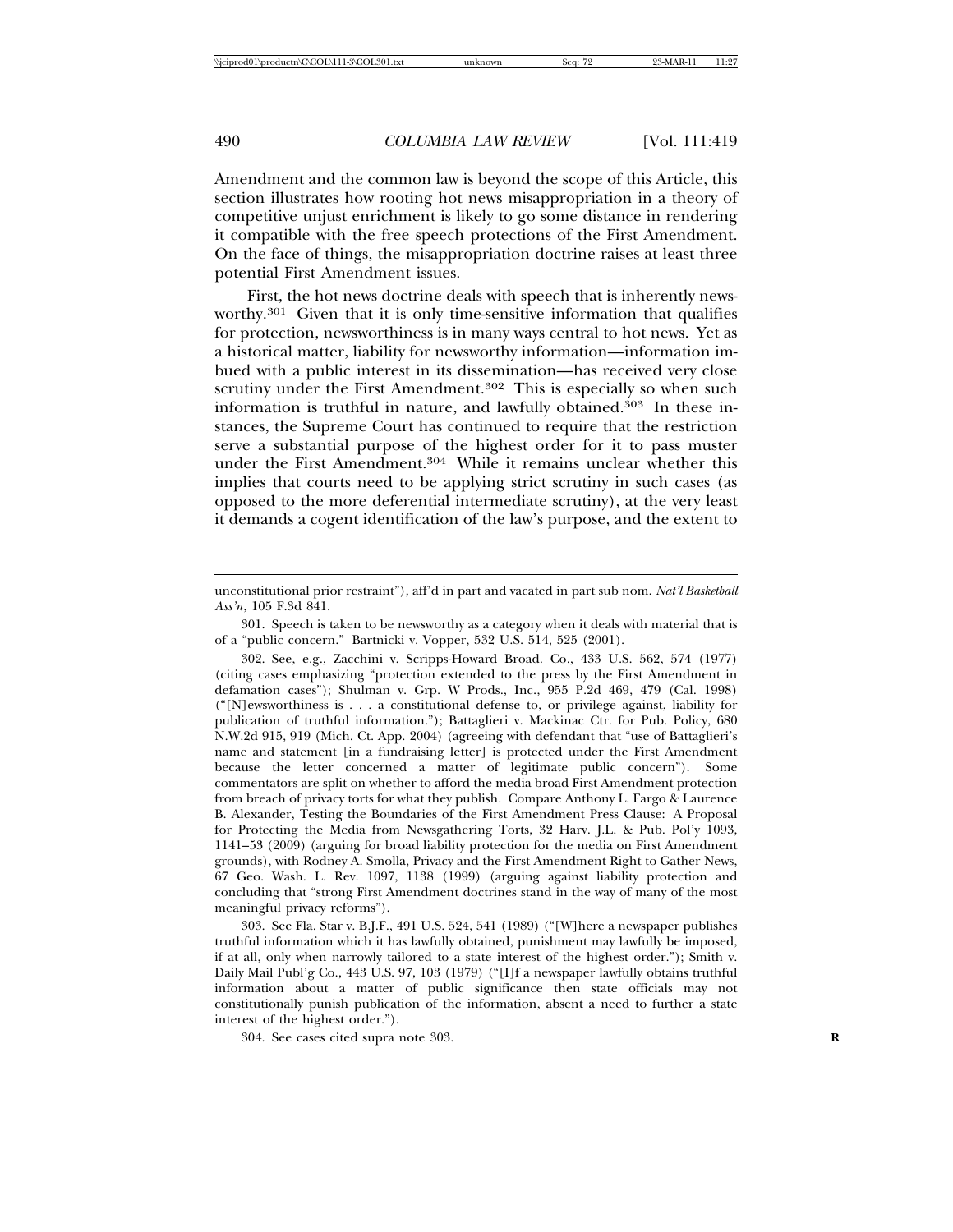which the legal mechanism employed is best positioned to realize that purpose.305

Second, the prior restraint rule under the First Amendment cautions against the ready grant of future-looking injunctive relief in cases where courts have not undertaken a substantive examination of the speech in question.306 Prior restraints are treated by courts with extreme suspicion under the First Amendment, since they preclude a defendant from raising a successful defense that its actions are protected against liability by the First Amendment.<sup>307</sup> This is especially so when the defendant is a newspaper, since the potential chilling effects that flow from the restraint are thought to pose additional burdens on the nature and scope of democratic dialogue.308 The rule certainly does not extend to situations where a court has examined a defendant's actions (i.e., speech) and found them to fall outside the scope of the First Amendment.309 But an injunction that operates even before the defendant undertakes its act of publi-

306. For an overview of the prior restraint rule, see generally Stephen R. Barnett, The Puzzle of Prior Restraint, 29 Stan. L. Rev. 539 (1977); Thomas I. Emerson, The Doctrine of Prior Restraint, 20 Law & Contemp. Probs. 648 (1955); John Calvin Jeffries, Jr., Rethinking Prior Restraint, 92 Yale L.J. 409 (1983); William T. Mayton, Toward a Theory of First Amendment Process: Injunctions of Speech, Subsequent Punishment, and the Costs of the Prior Restraint Doctrine, 67 Cornell L. Rev. 245 (1982); Martin H. Redish, The Proper Role of the Prior Restraint Doctrine in First Amendment Theory, 70 Va. L. Rev. 53 (1984).

307. See, e.g., Fort Wayne Books, Inc. v. Indiana, 489 U.S. 46, 66–67 (1989) (condemning seizure of "obscene" materials under Indiana's RICO law and emphasizing that "State cannot escape the constitutional safeguards of our prior [First Amendment] cases by merely recategorizing a pattern of obscenity violations as 'racketeering'"); Vance v. Universal Amusement Co., 445 U.S. 308, 316–17 (1980) ("[P]rior restraints would be more onerous and more objectionable than the threat of criminal sanctions after a film has been exhibited, since nonobscenity would be a defense to any criminal prosecution.").

308. See Neb. Press Ass'n v. Stuart, 427 U.S. 539, 559 (1976) (noting "damage can be particularly great when the prior restraint falls upon the communication of news and commentary on current events").

309. See Pittsburgh Press Co. v. Pittsburgh Comm'n on Human Relations, 413 U.S. 376, 390 (1973) (noting prior restraint doctrine requires suppression of speech before determining whether it is unprotected, but holding order in question is acceptable because it will not go into effect until after final determination that actions were unprotected); Mark A. Lemley & Eugene Volokh, Freedom of Speech and Injunctions in Intellectual Property Cases, 48 Duke L.J. 147, 169–72 (1998) (indicating permanent injunctions issued after speech is determined to be unprotected are not constitutionally problematic).

<sup>305.</sup> This distinction turns on whether the free speech burden is content based or content neutral. Content-based regulation generally differentiates between speech on the basis of its message or viewpoint, whereas content-neutral burdens implicate free speech interests incidentally, and do so independent of any underlying viewpoint or perspective. Within the intellectual property context, scholars continue to disagree on whether the law's effects on speech are content based or content neutral. Compare C. Edwin Baker, First Amendment Limits on Copyright, 55 Vand. L. Rev. 891, 922–33 (2002) (arguing that copyright is content based), with Neil Weinstock Netanel, Locating Copyright Within the First Amendment Skein, 54 Stan. L. Rev. 1, 47–54 (2001) (arguing that it is content neutral).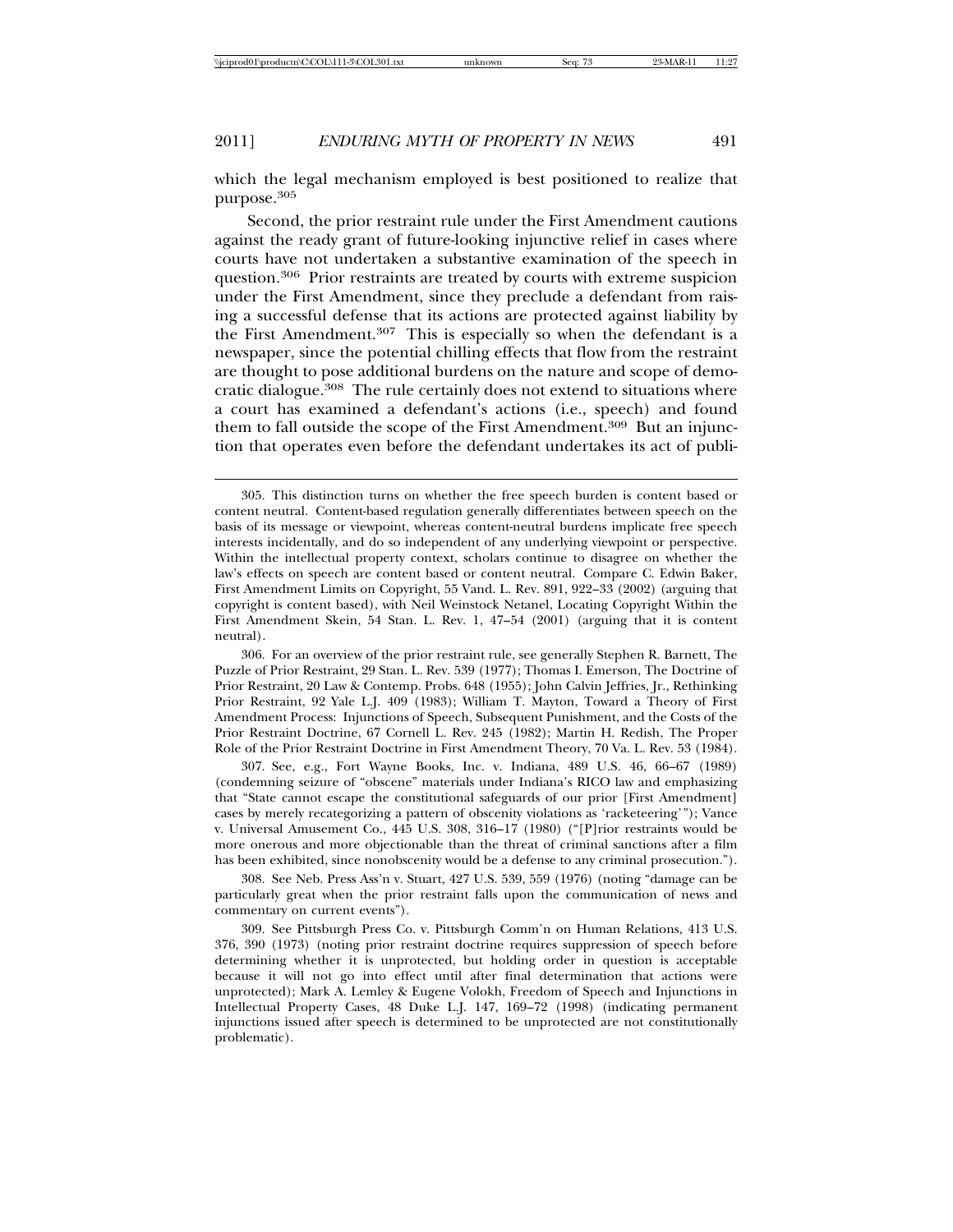cation—where the content of such publication remains uncertain—is thought to implicate the prior restraint rule.

Injunctive awards in misappropriation cases combine both backwardand forward-looking elements. On the one hand, they enjoin a defendant's actions based on past activities that are actually scrutinized by a court. This tracks the usual practice of courts in traditional intellectual property cases.310 At the same time, however, hot news injunctions also enjoin a defendant's future publication (albeit of a similar nature) without the court undertaking a substantive examination of the speech directly, by focusing instead on an abstract statement of the law that would render the defendant potentially liable. In the obscenity context, some refer to these injunctions as standards injunctions, since they enjoin behavior based entirely on an abstract standard, rather than any concrete, actual behavior.311 The injunction in *International News* is illustrative the court enjoined the defendant from "any taking or gainfully using of the complainant's news, either bodily or in substance, from bulletins issued by the complainant or any of its members, or from editions of their newspapers, until its commercial value as news to the complainant and all of its members has passed away."312 While this applied to news already published by the defendant, it clearly also extended to news yet to be collected, published, and taken, thereby likely implicating the prior restraint rule.

Third, in contrast to other forms of intellectual property rights, the misappropriation doctrine—in its current propertarian version—contains no internal device that allows free speech interests to be balanced against the control they afford plaintiffs. In copyright law, the fair use doctrine and idea/expression dichotomy are thought to perform this function, and other regimes contain similar mechanisms, often referred to as First Amendment safety valves.313 Some have thus argued that the

<sup>310.</sup> One sees this, for instance, in copyright cases involving a defendant's continued copying and dissemination of a plaintiff's (particular) protected work. See Tiffany D. Trunko, Note, Remedies for Copyright Infringement: Respecting the First Amendment, 89 Colum. L. Rev. 1940, 1943–44 (1989) (explaining copyright plaintiff can receive permanent injunction against future infringement after "show[ing] past acts of infringement and a substantial likelihood of further infringement").

<sup>311.</sup> See Doug Rendleman, Civilizing Pornography: The Case for an Exclusive Obscenity Nuisance Statute, 44 U. Chi. L. Rev. 509, 555 (1977) (referring to injunctions against dissemination of obscenity as "standards orders"); Steven T. Catlett, Note, Enjoining Obscenity as a Public Nuisance and the Prior Restraint Doctrine, 84 Colum. L. Rev. 1616, 1619 (1984) (referring to injunction against any future dissemination of obscene materials as "blanket or 'standards' injunction").

<sup>312.</sup> Int'l News Serv. v. Associated Press, 248 U.S. 215, 245 (1918) (emphasis omitted) (internal quotation marks omitted).

<sup>313.</sup> See, e.g., Neil Weinstock Netanel, Copyright's Paradox 63 (2008) [hereinafter Netanel, Copyright's Paradox] ("[C]ourts consistently hold that fair use provides a free speech safety valve within copyright law that obviates any need for external, First Amendment constraint on copyright holders' entitlements."). For a recent elaboration by the Court on the importance of these safety valves in copyright law, see Eldred v. Ashcroft,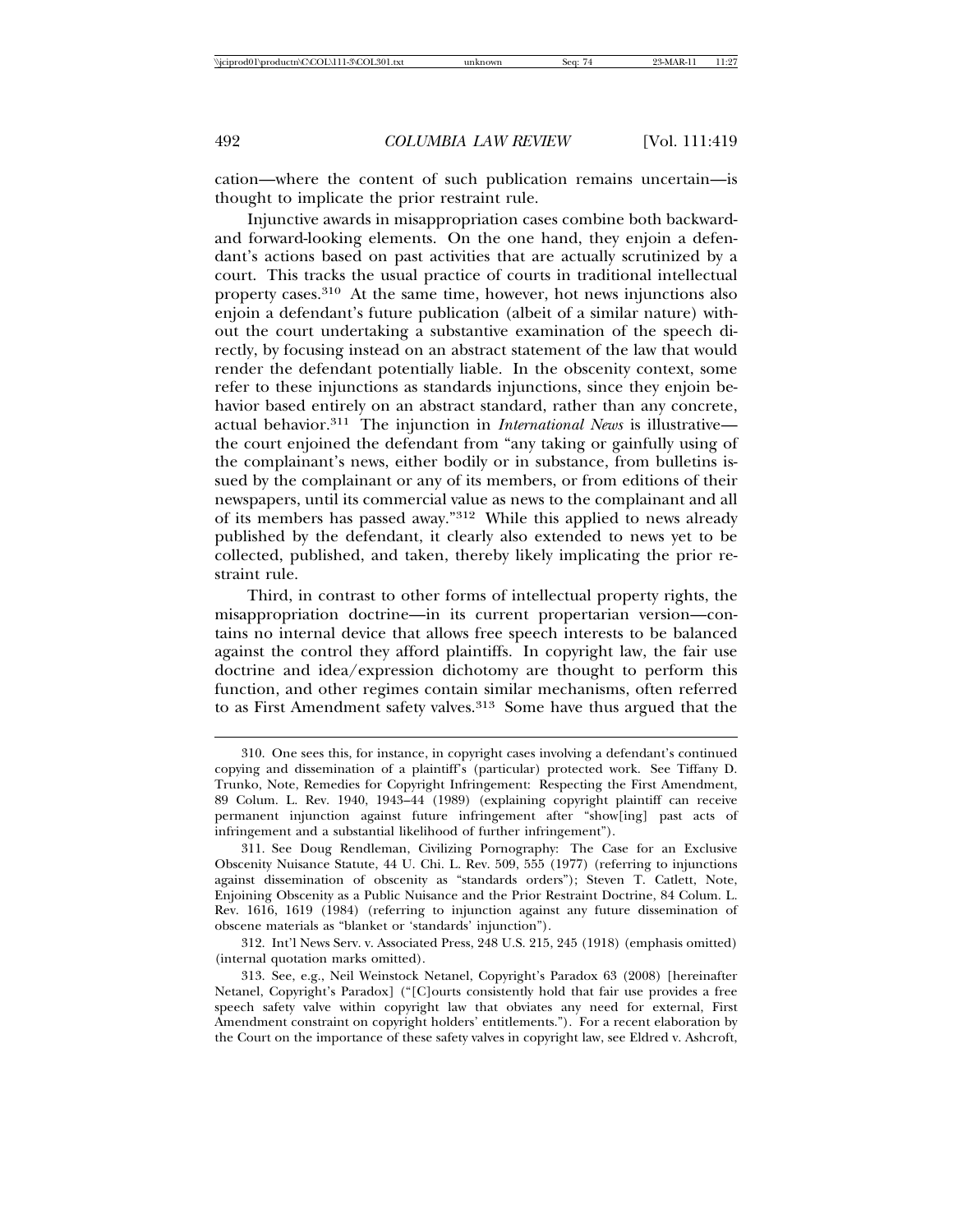absence of such safety valves in the misappropriation context renders misappropriation additionally problematic under the First Amendment, at least facially.<sup>314</sup>

Each of these problems may be overcome to some extent by situating hot news misappropriation in a theory of competitive unjust enrichment rather than property rights, a distinction that, as I have shown, is purposive, structural, and functional. To begin with, it would jettison the common myth that the misappropriation doctrine attempts to create just another form of intellectual property, premised on granting actors incentives to collect and disseminate public domain information. While the rhetoric surrounding the doctrine today mistakenly portrays misappropriation precisely along these lines, even Justice Pitney explicitly rejected this idea when originally formulating the doctrine.315 Misappropriation's purpose and thus the interest behind its creation must instead be found in the actual newsgathering practices of newspapers, and the collective action problem that participants face when they are dealing with an undifferentiated common property resource in that setting. The multiple references to this problem in *International News* point to its being the core concern that motivated the creation of the doctrine.316 Indeed the identification of the collective action problem inherent in the newspaper industry was hardly unique to the Court. Since then, the federal government has come to provide newspapers with numerous other important subsidies and immunities when they are engaged in the practice of cooperative newsgathering.317 Cooperation as a solution to the prob-

314. See, e.g., Brief Amici Curiae of Citizen Media Law Project et al. in Support of Neither Party at 18, Barclays Capital Inc. v. Theflyonthewall.com, Inc., No. 10-1372 (2d Cir. June 21, 2010) (arguing that "[h]ot news misappropriation, if it is allowed to survive, must incorporate the same First Amendment safeguards as other forms of intellectual property and 'quasi-intellectual property'").

315. *International News*, 248 U.S. at 234 ("It is not to be supposed that the framers of the Constitution, when they empowered Congress [under the Intellectual Property Clause of the Constitution], intended to confer upon one who might happen to be the first to report a historic event the exclusive right for any period to spread the knowledge of it.").

316. Id. at 231 (pointing out cost of gathering and promptly distributing news, and necessity of cooperation with other competitors). For references to this problem in the lower courts' opinions, see Associated Press v. Int'l News Serv., 245 F. 244, 245 (2d Cir. 1917) ("[T]he very great expense of such acquisition and transmission of information is borne by ratable levy or assessment upon its 'members.'"); Associated Press v. Int'l News Serv., 240 F. 983, 984 (S.D.N.Y. 1917) ("[I]t is hardly necessary to say that no modern daily newspaper can afford to be without the facilities offered by a well-equipped news agency.").

317. These include the Newspaper Preservation Act of 1970 and other similar antitrust immunities. See, e.g., 15 U.S.C. § 1801 (2006) (declaring it "to be the public policy of the United States to preserve the publication of newspapers . . . where a joint operating arrangement has been . . . entered into because of economic distress"). For an elaborate discussion of the background to this Act, see generally H.R. Rep. No. 91-1193 (1970), reprinted in 1970 U.S.S.C.A.N. 3547; S. Rep. No. 91-535 (1969). For additional

<sup>537</sup> U.S. 186, 219 (2003) (stating "copyright law contains built-in First Amendment accommodations," such as the distinction between ideas and expression and the defense of fair use).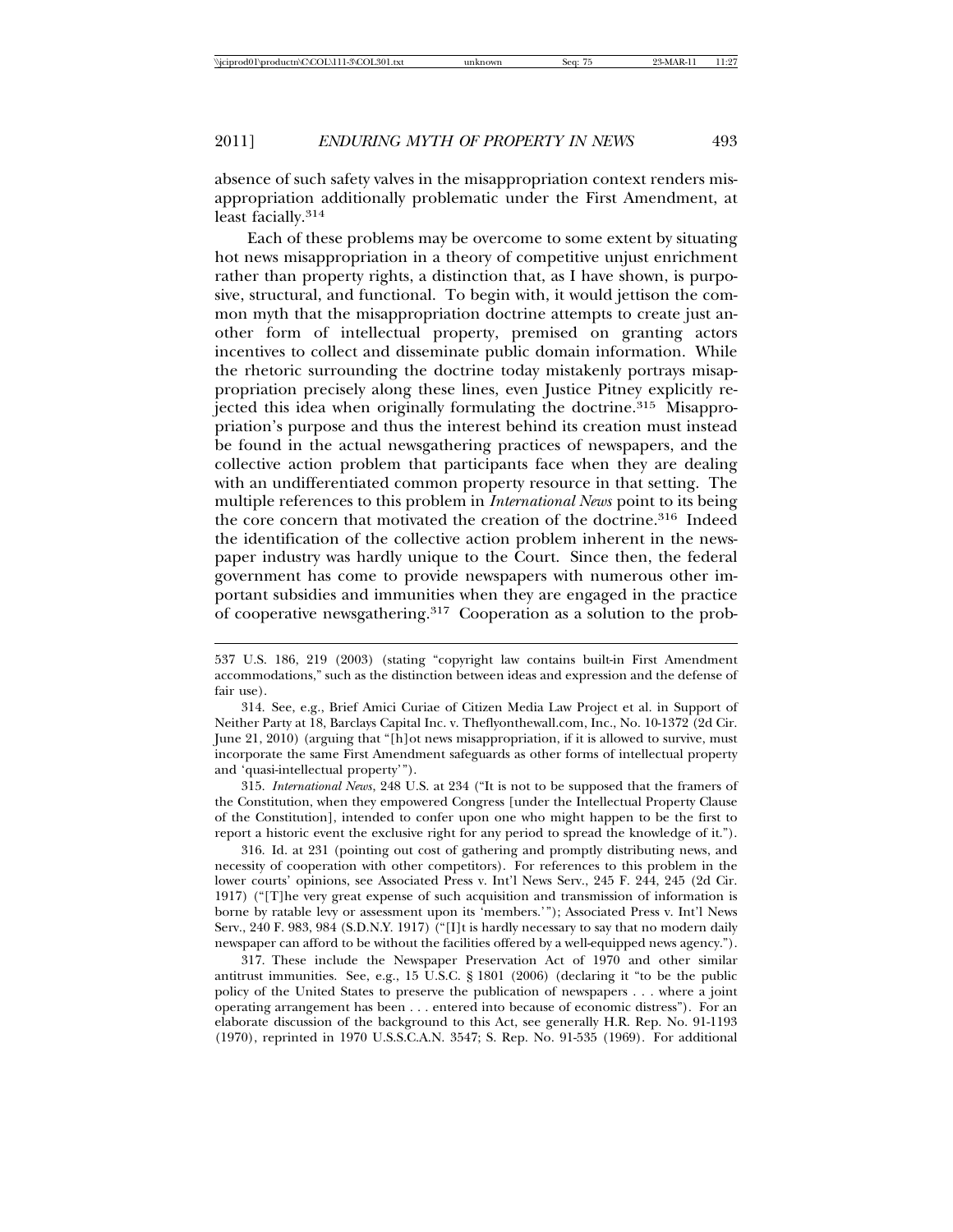lem is thus recognized to be of central importance to the survival and profitability of the newspaper industry. Accepting this purpose as the primary reason for the doctrine is thus likely to render misappropriation's speech burden content neutral rather than content based, given its focus on preserving competition within the specific industry.<sup>318</sup>

This leads us to the second part of the competitive unjust enrichment framework: the liability framework. Here, the unjust enrichment rationale allows a plaintiff to recover without creating an abstract ex ante entitlement in the material collected. By focusing instead on the competitive relationship between the parties, it consciously avoids attaching an exclusionary framework to the content of the speech. One might thus argue that in so doing, its burden on free speech is narrowly tailored and indeed no greater than necessary to achieve its purpose. A propertybased approach, which would by contrast focus on creating a market for the information collected by attaching an exclusionary entitlement directly to it, independent of the parties and their relationship, is likely to be far more restrictive in this regard.

Moving misappropriation's remedial framework toward one of restitutionary damages is also likely to avoid any significant conflict with the First Amendment's restriction on prior restraints. Instead of censoring the publication of truthful, newsworthy material, the regime would now do no more than enable a plaintiff to insist that the defendant disgorge its cost savings, and compete on an equitable basis. While this would certainly place a price on a defendant's speech within a specific setting (albeit commercial speech), it certainly would not curtail the production of such speech altogether.<sup>319</sup>

Lastly, relying on unjust enrichment instead of property as the basis for the misappropriation doctrine obviates the need for an independent safety valve along the lines seen in traditional intellectual property regimes. Since traditional intellectual property regimes are premised on an analogy to real property rights, they operate by attaching an exclusionary entitlement to a fictional, yet identifiable res (e.g., the original expression, or an individual's persona). Consequently, from a free speech point

319. See Netanel, Copyright's Paradox, supra note 313, at 116 (noting that free **R** speech does not necessarily mean costless speech).

options being considered in this vein, see Randall Mikkelsen, U.S. Law Chief Open to Antitrust Aid for Newspapers, Reuters.com (Mar. 18, 2009, 5:49 PM EDT), at http://www.reuters.com/article/idUSN1835208520090318 (on file with the *Columbia Law Review*) (describing U.S. Attorney General Eric Holder's comments regarding his commitment to modify antitrust laws if necessary to maintain U.S. print newspaper industry).

<sup>318.</sup> Such a purpose is likely to track the Court's opinion in *Turner Broadcasting System, Inc. v. FCC*, where it found the FCC's must-carry rules to be content-neutral free speech regulation, since they were directed at preventing "unfair competition" in the communications industry, and their speech effects were incidental. See 512 U.S. 622, 652 (1994) ("[T]he must-carry provisions are not designed to favor or disadvantage speech of any particular content.").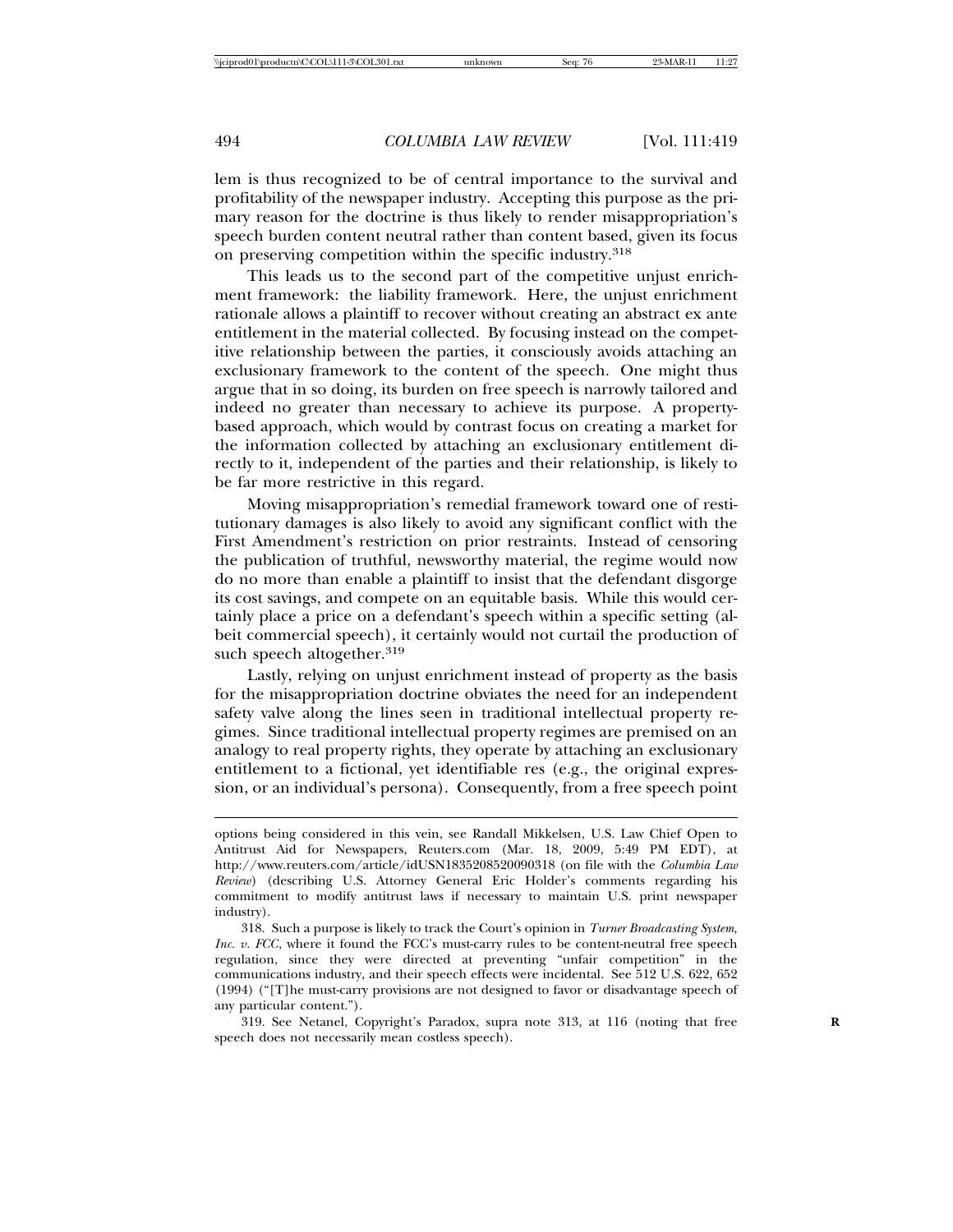of view, it becomes necessary to ensure that the entitlement covers no more than is absolutely necessary to further the purpose of the regime. Thus a device like fair use or the idea/expression dichotomy in copyright law ensures that the right attaches merely to original expression when used by a defendant in a manner that impacts a creator's market. The necessity for the safety valve then derives from the unique exclusionbased property strategy that the regime employs.<sup>320</sup> Since it creates an ex ante entitlement in the abstract, balancing it with an ex ante carve-out becomes essential. With an unjust enrichment framework, however, the very existence of the legal entitlement is determined ex post, relationally, and upon a consideration of multiple factors. Since the entitlement is never determined in the abstract, an equally abstract safety valve becomes less essential. Thus, relationally determined variables such as direct competition, free riding, and an examination of the systemic incentive effects of the defendant's actions allow courts to modulate and balance the entitlement against free speech and other concerns.

To be sure, the competitive unjust enrichment framework is unlikely to affirmatively shield hot news misappropriation from the reach of the First Amendment, and the conclusions offered here ought to be considered tentative, especially since no court has to date weighed in on the issue. Yet, comparatively speaking, an unjust enrichment framework is almost certainly more compatible with free speech interests than a property-based framework that simulates an exclusionary or monopoly interest in the news, however narrowly tailored in time or coverage.

## **CONCLUSION**

Speaking of the hot news misappropriation doctrine and its origins in *International News*, Judge Learned Hand observed that despite the common law's attempt to speak in generalities, at times "there are cases where the occasion is at once the justification for, and the limit of, what is decided."321 An otherwise outspoken champion of the common law method of rule development, his unwillingness to extend and apply the misappropriation doctrine to new situations has formed the subject of some criticism.322 On closer analysis, though, there may have indeed been a good reason for his attempt to limit misappropriation to its origins

<sup>320.</sup> See Smith, Two Strategies, supra note 52, at S464–78 (discussing costs associated **R** with exclusion and governance regimes). For an application of this difference to intangibles, see Smith, Intellectual Property, supra note 258, at 1817-19.

<sup>321.</sup> Cheney Bros. v. Doris Silk Corp., 35 F.2d 279, 280 (2d Cir. 1929). What is often ignored is that Judge Learned Hand remained willing to extend the doctrine and apply it to situations that were "substantially similar" to *International News*, in explicit recognition of the doctrine's structural constraints. Id.

<sup>322.</sup> See, e.g., U.S. Golf Ass'n v. St. Andrews Sys., Data-Max, Inc., 749 F.2d 1028, 1036 (3d Cir. 1984) (noting conflicting cases); Baird, Common Law, supra note 47, at 419 **R** (discussing Judge Hand's reasoning).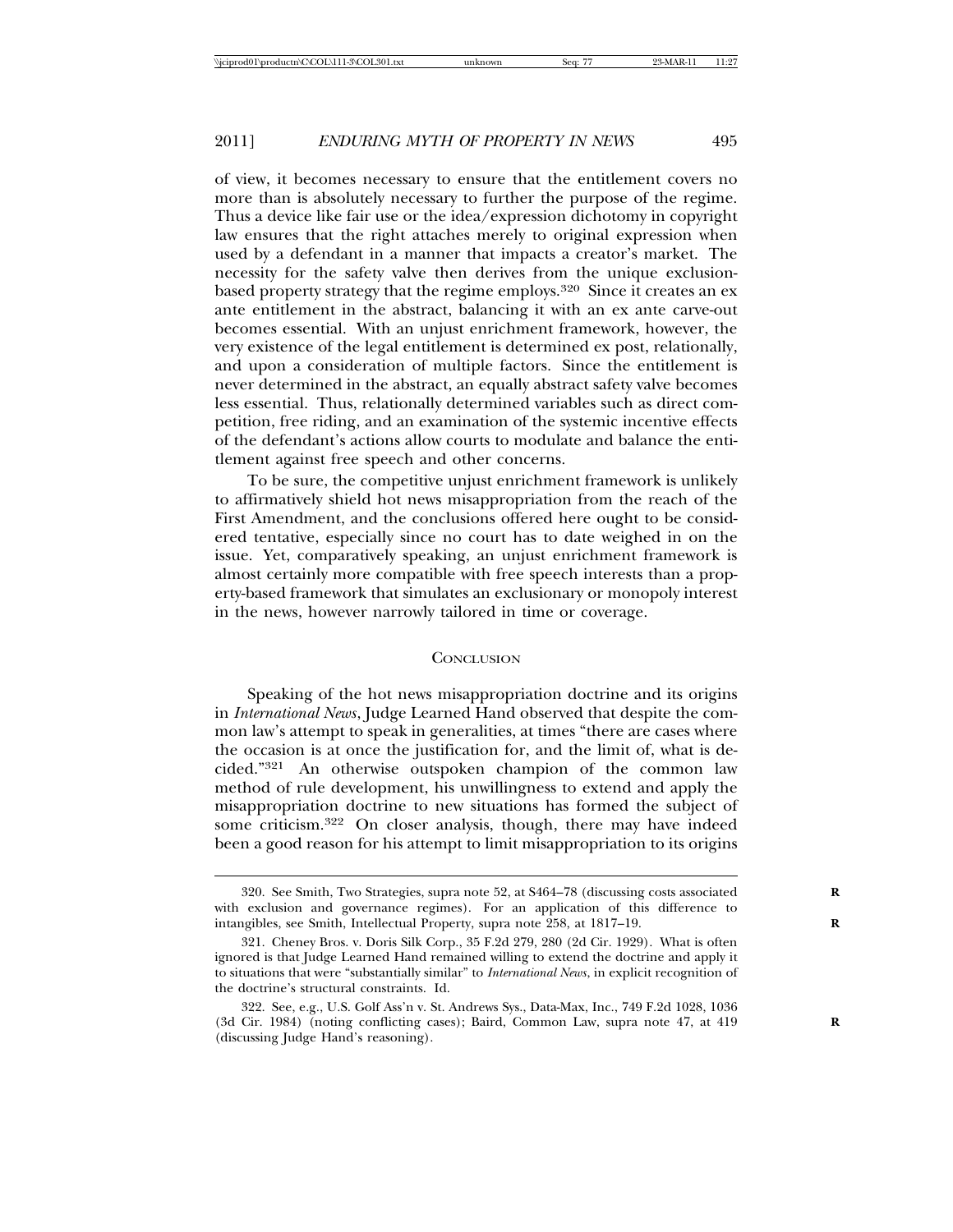in the newspaper industry; for it is only upon so doing that its theoretical and structural bases become abundantly clear.

As the hot news doctrine came to be detached from the newspaper industry and extended to new contexts, the reasons behind its creation many of which are embodied in its unique requirements—came to be lost. Coupled with the general decline of interest in the idea of unjust enrichment that occurred in the intervening period,<sup>323</sup> the Court's attempt to avoid creating a property right in the news by instead developing a framework of competitive unjust enrichment has continued to receive little serious attention. And yet, the doctrine continues to thrive and is among the solutions thought likely to solve the revenue problems of the newspaper industry.

Ironic as it may seem in light of common misconceptions about the doctrine, hot news misappropriation was developed as an attempt to avoid creating an exclusionary interest in factual news. It was aimed instead at preserving the common property nature of such news, while allowing industry participants to compete on equitable terms in drawing economic value from it. Recognizing that the maintenance and sharing of this common property resource required sustaining the self-organized cooperative framework that newspapers had developed, hot news misappropriation sought to raise the costs of free riding through a private lawbased liability regime. At the same time, it recognized that a regime resembling the functioning of a property-based one might have the effect of distorting the existing cooperative structures that existed at the time. It sought to rely, therefore, on the idea of unjust enrichment, which allowed a plaintiff to nullify a defendant's unfair competitive advantage without having to recognize an interest vested in the plaintiff until the defendant actually obtained such an advantage. Justice Pitney's little understood idea of quasi-property was thus more than a mere trope, and of deep practical significance.

The maintenance and upkeep of a common pool resource has long been recognized to present a collective action problem among users of that resource. Typical attempts to solve the problem look to either government regulation for coercion, or private ownership to force any externalities to be fully internalized by a user.<sup>324</sup> In her pioneering work in this area, Ostrom added to those solutions by showing how homogeneous communities often solved collective action problems through mecha-

<sup>323.</sup> See James Gordley, The Common Law in the Twentieth Century: Some Unfinished Business, 88 Calif. L. Rev. 1815, 1870 (2000) ("[A] sustained effort to systematize the . . . law of restitution has begun only in the last few decades."); Chaim Saman, Restitution in America: Why the U.S. Refuses to Join the Global Restitution Party, 28 Oxford J. Legal Stud. 99, 102 (2008) ("The idea, that restitution is its own body of law with policies and principles distinct from contract and tort, has not maintained its vitality in American jurisprudence.").

<sup>324.</sup> See Garrett Hardin, The Tragedy of the Commons, 162 Science 1243, 1244–46 (1968) (analyzing resource management strategies in light of population control and suggesting ownership or government regulation as solutions).